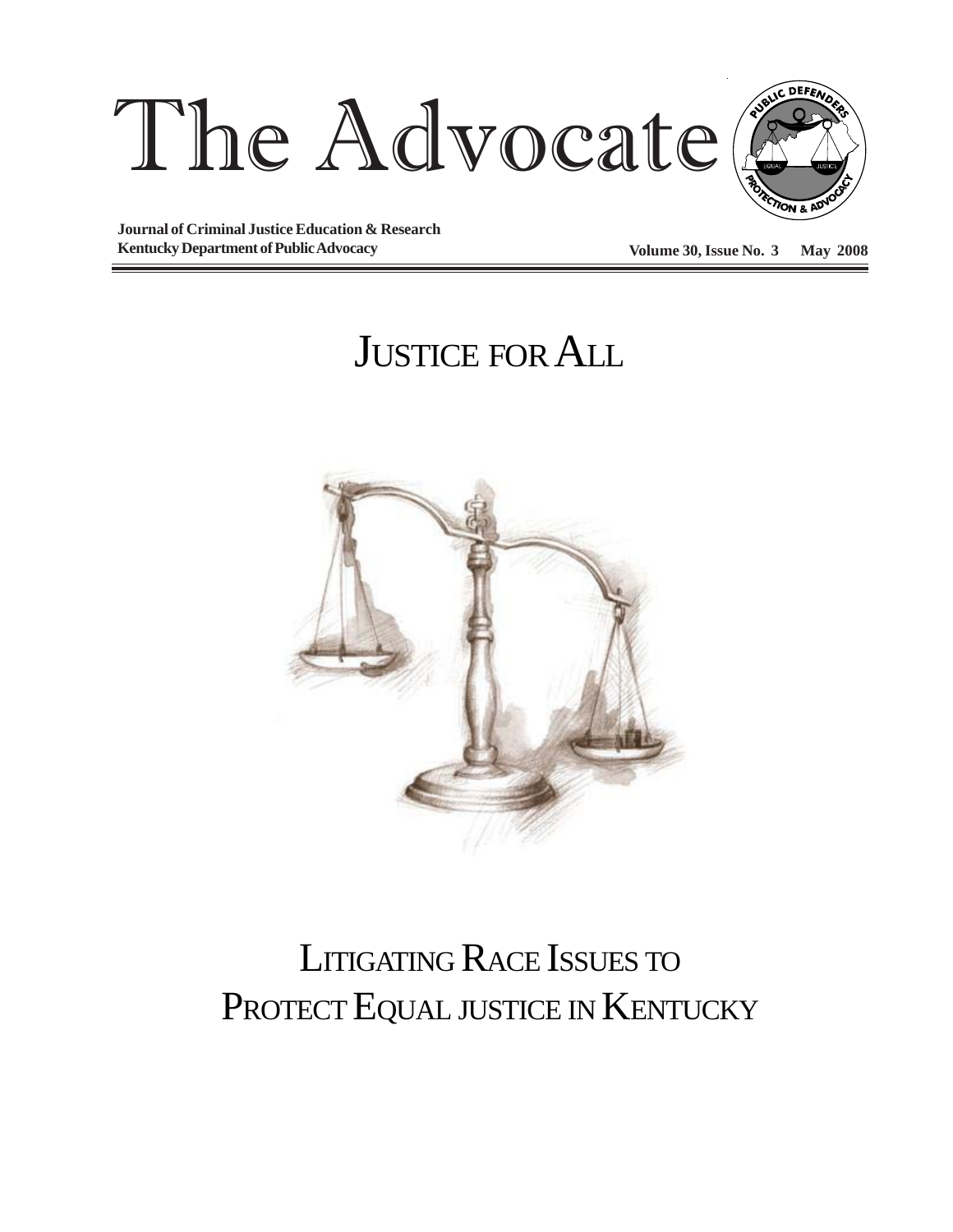### **TABLE OF CONTENTS**

| Using Kentucky Law and the Kentucky Constitution to Challenge Racially Biased                                                                                                                                                  |
|--------------------------------------------------------------------------------------------------------------------------------------------------------------------------------------------------------------------------------|
|                                                                                                                                                                                                                                |
| Disparate Impact: Racial Bias in the Sentencing and Plea Bargaining Process                                                                                                                                                    |
| The Cumulative Effects of Racial Disparities in Criminal Processing<br>- Traci Schlesinger, DePaul University,                                                                                                                 |
|                                                                                                                                                                                                                                |
|                                                                                                                                                                                                                                |
| Confronting the Race Issue in Jury Selection — Jeff Robinson and Jodie English  57                                                                                                                                             |
| Preventing Systemic Discrimination and Addressing Bias Against Child/Adolescent<br>Clients in the Juvenile and Adult Justice Systems - Rebecca Ballard DiLoreto  63                                                            |
|                                                                                                                                                                                                                                |
| <b>Selected Immigration Consequences of Certain Federal Offenses</b><br>- Dan Kesselbrenner and Sandy Lin, National Immigration Project of the<br>National Lawyers Guild on behalf of the Defending Immigrants Partnership  75 |
|                                                                                                                                                                                                                                |

**Disproportionate minority confinement and minority overrepresentation in the criminal justice system is a welldocumented problem in Kentucky, the state that brought us** *Batson***. Chief Justice Lambert has urged members of the bar to eradicate any vestiges of racial discrimination in the courts. With support from the Kentucky Bar Foundation, the Department of Public Advocacy (DPA) in Kentucky has initiated a "Litigating Race Education Project" to inform members of the legal profession about disproportionate minority confinement and how to litigate issues of racial disparity in individual cases. This special edition of** *The Advocate* **is funded in part through a grant from the Kentucky Bar Foundation.**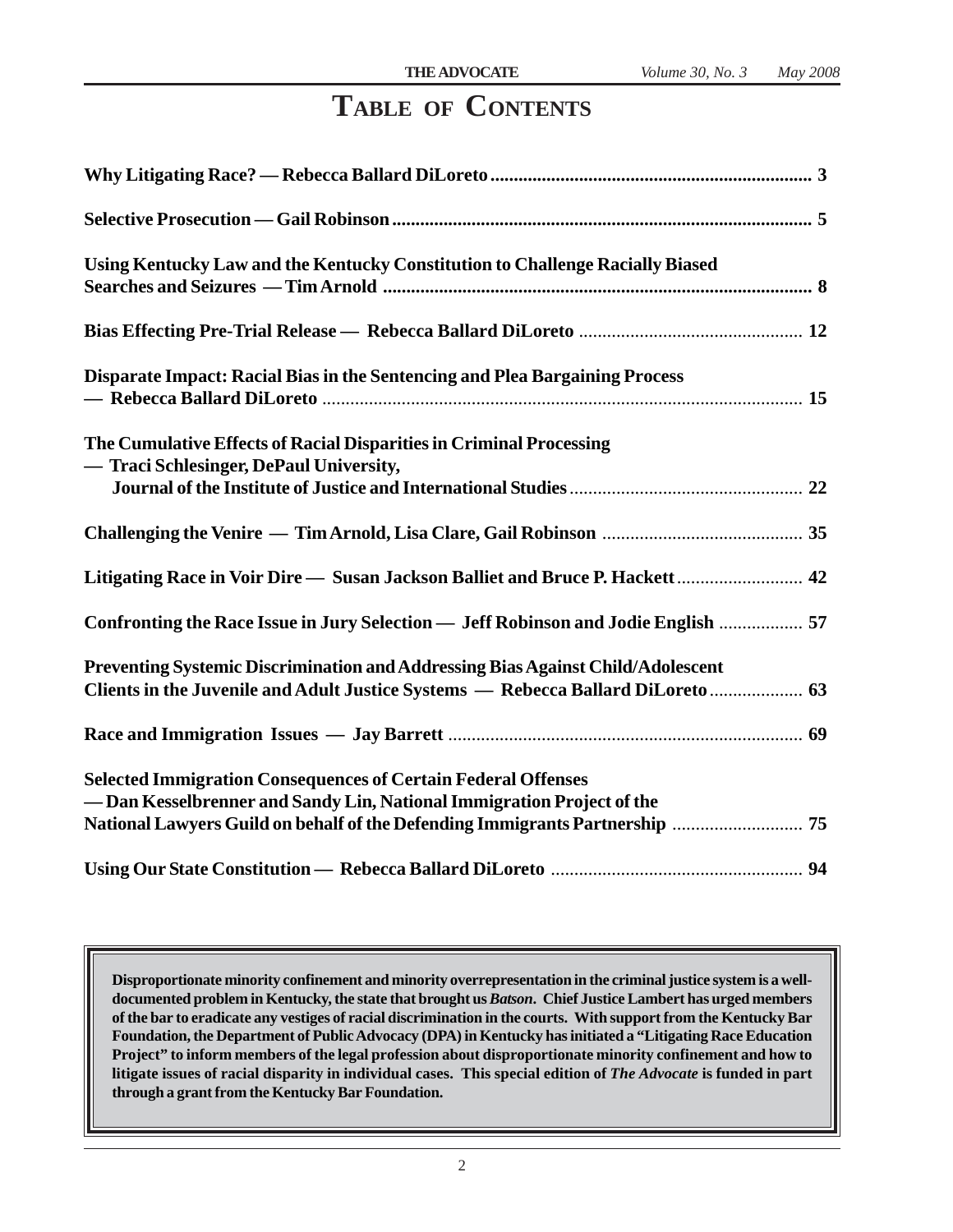## **WHY LITIGATE RACE?**

### **By Rebecca Ballard DiLoreto**

It is time to address "the complexities of race in this country that we've never really worked through — a part of our union that we have yet to perfect." It is time to realize that "the path to a more perfect union means acknowledging that what ails the African-American community does not just exist in the minds of black people; that the legacy of discrimination — and current incidents of discrimination, while less overt than in the past — are real and must be addressed. Not just with words, but with deeds — …by enforcing our civil rights laws and ensuring fairness in our criminal justice system…."1

Race can affect all aspects of a client's case, from first encounters with law enforcement and witnesses, through the investigation, the charges filed, whether diversion or mediation are considered, presentation to the grand jury, trial preparation, pre-trial practice, jury selection, the trial itself, the attitude of the judges, prosecutors, jurors and witnesses. Even we, as defense counsel, should watch the assumptions we make. We all wear cultural blinders. And our own blinders may be the most dangerous, because our own blinders may cause us to overlook critical aspects of our client's case.

"People react to their own culture in the same way they react to their own drinking water. While they think their own has no flavor, they readily discern a peculiar taste in water from other regions."<sup>2</sup>

We must throw off the filters that blind us to the world, because those filters limit and impair our advocacy.

We must overcome our natural aversion to "raising the race card." As defense attorneys, we reasonably fear that raising racial issues can impact trial strategy in unpredictable ways. Heading into trial, our instinct is to control as many variables as possible, because we know there will be variables we absolutely cannot control. But whether we admit it or not, the Pandora's Box of *bias based on race* often impedes justice. If we fail to ferret out and explore racial issues, we permit ourselves to wear blinders. If we never explore the race issues, never investigate, or research to find law to benefit a client who is being railroaded, in part, because of race, then our failure is not a reasonable strategic decision. If we fail to preserve race issues for appellate review because we never even saw the issues, we certainly cannot swear that ours was a reasonable trial strategy.

This manual presents new strategies to fight the prejudicial impact of race, and new ideas for litigating race issues. But it does not present any easy answers or fixes. Defending people —young people in family and juvenile court, people claimed to be mentally ill in involuntary commitment hearings, and people accused of criminal offenses— is not an exact science. Instead, we are marshalling all the resources we can muster, and advocating for those who –but for us— would have no one representing them. Before we even start to work, we must take off our blinders. Only then will we be able to identify critical racial issues, marshal the law, and access all possible resources.

The fixes will not be easy, partly because issues related to racial bias are often multi-faceted. For instance, in challenging the jury pool, we may need to combine evidence of under-representation with the manner of granting excusals from service, and the prosecutor's historic use of peremptory strikes to forge a stronger, winning argument. Likewise, bringing to bear historic unfair practices in our county can bolster our right to make certain inquiries in voir dire. Racism often goes handin-hand with other constitutional violations. A prosecutor who makes racist references in closing argument also often violates the Golden Rule or disparages defense counsel. A *Brady*<sup>3</sup> claim will have more bite if we also show that the prosecution team, and police, evinced racial or cultural bias towards our client or other key witnesses.

To succeed in litigating about race and investigating the potential negative impact of racial bias, we must expand our defense teams to include racial and cultural diversity. Whether formally appointed, or brought on for a particular case, the role of these special team members must be clear to all on the team, and a record made in our files of the nature of their role, the kinds of information that we will share with them and that which cannot be shared due to concerns over confidentiality. The more formal the arrangement, the better protected our client. If our clients or potential witnesses are non-Englishspeaking, the defense team must have someone who speaks the language and understands the cultural customs we may *Continued on page 4*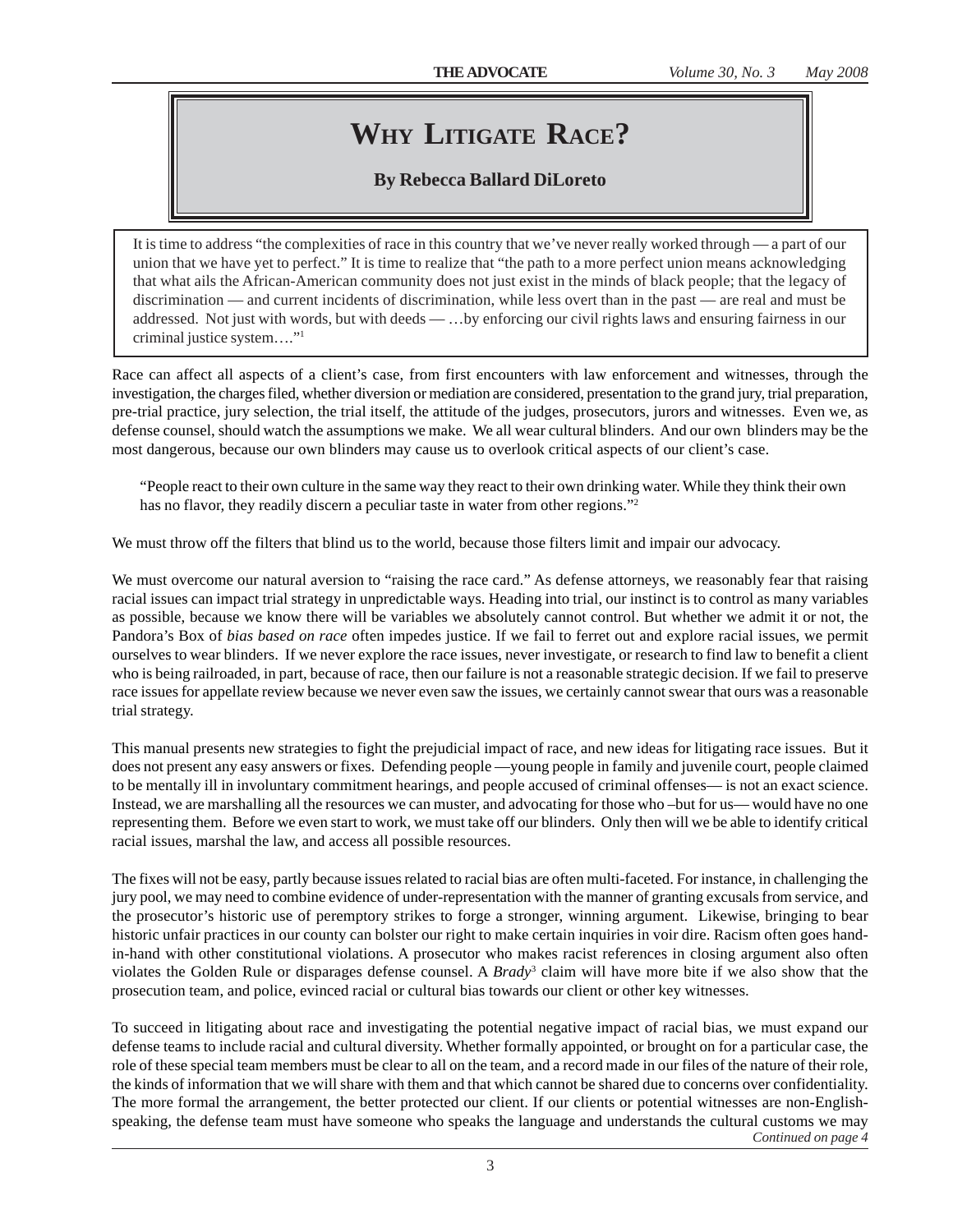miss and that may be crucial to a defense.4 With no window to the cultural, ethnic or racial world of our clients, we can fail to consider what might be the heart of the case.

At a recent family function in a small town in northern Michigan, someone shared a racist comment made by a friend and noted that the person who made the comment hailed from Atlanta. My relative assumed that a white Southerner was more likely to be racist. But we must not assume that if no African Americans live in a community, white people from that community are likely racist. Likewise we must not assume that people who live in multi-cultural cities are *less* racist. The opposite may actually be closer to the truth.

"…perhaps, … living in close proximity to other races – sharing industries and schools and sports arenas – actually makes Americans less sanguine about racial harmony rather than more so.. The growing counties …social friction and economic competition, especially in an age of declining opportunity, are as much a part of daily life as traffic and mortgage payments. ..sociologists have, in fact, found that people living in more diverse areas evince less trust for others – no matter what their race…those living in the shadow of postindustrial atrophy seem to have a harder time detaching from enduring stereotypes…5

Expect to make mistakes. I have never met a lawyer new to criminal or juvenile defense who did not make mistakes that might have been avoided by a more seasoned practitioner. We must move forward bravely, recognize the limitations of our skills and knowledge, and seek advice. We must understand that as limited as we are, we can stand with those accused, those who have no one else to stand for them. Our clients will teach us as much as our years of experience or our attendance at CLE conferences. We must be open to learning, and unafraid of taking a risk.

 "… it is where we start. It is where our union grows stronger. And as so many generations have come to realize over the course of the two-hundred and twenty one years since a band of patriots signed that document in Philadelphia, that is where the perfection begins."6

#### **Endnotes:**

- 1. Barack Obama, from the "More Perfect Union" speech, March 18, 2008, Philadelphia
- 2. Konopka, G. Social Group Work: A helping process. Englewood Cliffs, NJ: Prentice Hall (1983).
- 3. *Brady v. Maryland,* 373 U.S. 83 (1963)
- 4. *See e.g. Siripongs. v. Calderon*, 35 F.3d 1308, 1318 (9th Cir. 1994).
- 5. What's the Real Racial Divide, The meaning of Clinton's big-state victories by Matt Bai. Pp.15-16, The New York Times Magazine
- 6. Barack Obama, from the "More Perfect Union" speech, March 18, 2008, Philadelphia.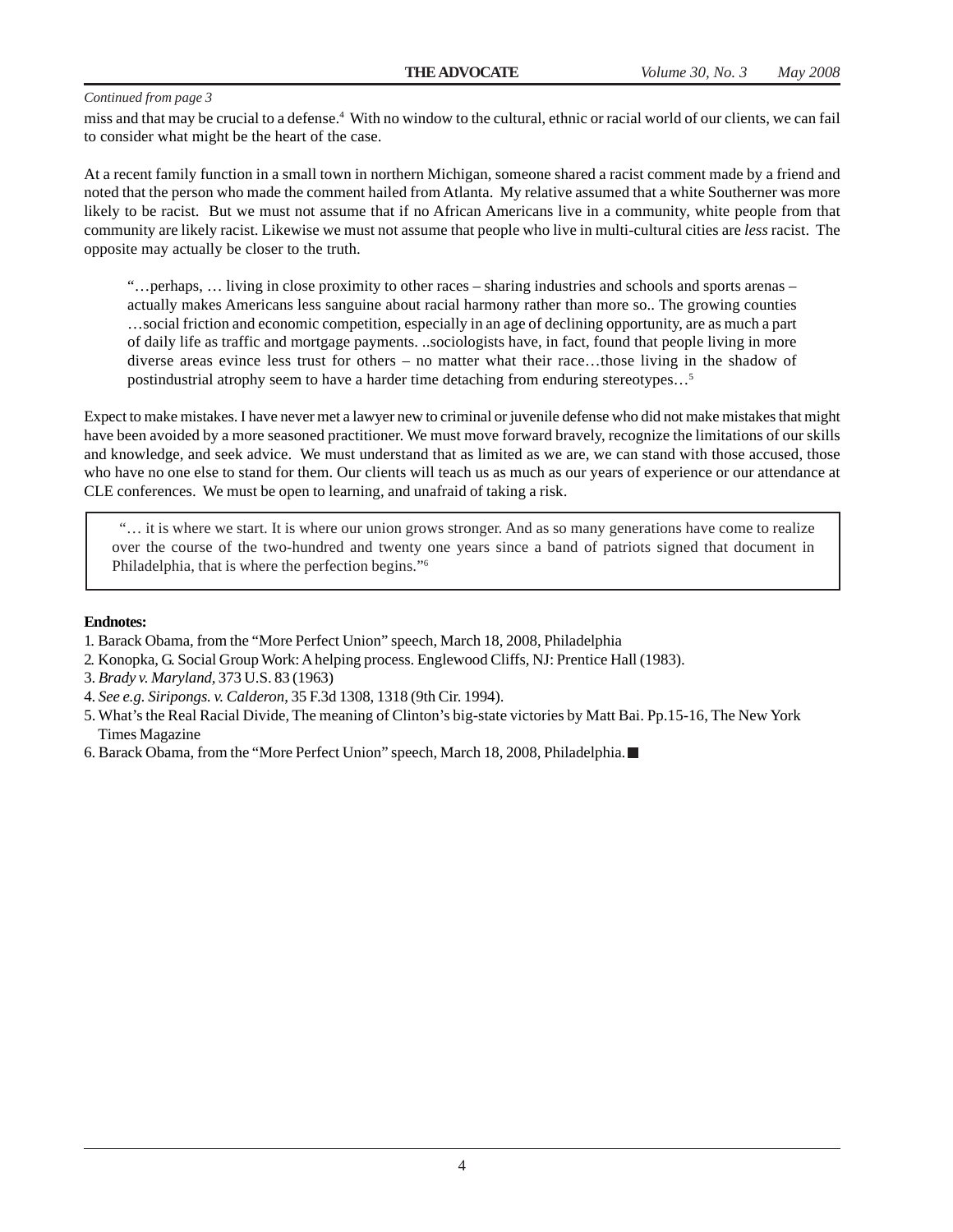### **SELECTIVE PROSECUTION**

### **By Gail Robinson, Juvenile Post Disposition Branch**

A dozen years ago my law partner and husband, Kevin McNally, represented Gary Benton, an African American charged with carjacking resulting in death contrary to 18 U.S.C. § 2119 in the United States District Court in Frankfort, Kentucky. The victim was an elderly white man. Benton was acquitted and then re-arrested before he could leave the federal courtroom, this time on state court charges in Franklin County, including murder, kidnapping and first degree robbery, based on the same events which gave rise to the federal charge. *See Benton v. Crittenden*, 14 S.W.3d 1 (Ky. 1999). Representing Benton in state court, Kevin and I moved to dismiss the state court charges, urging that they were barred by double jeopardy and the doctrine of collateral estoppel embodied in KRS 505.050(2). But we also made a motion for a hearing on selective prosecution since our investigation had revealed no other Franklin County cases where state court charges were filed subsequent to an acquittal in federal court based on the same events. We suspected that Benton might have been singled out for prosecution because he was African American and the victim was white. However, we were unable to convince the trial judge to grant us a hearing because we could not produce the evidence required by *United States v. Armstrong*, 517 U.S. 456 (1996).

Unquestionably, proving a selective prosecution claim is a challenge. In fact, obtaining relevant discovery is difficult. But the task is not impossible, and this article will outline the current state of the law on this topic. In *United States v. Armstrong*, 517 U.S. at 458 the Supreme Court addressed what showing must be made for a defendant to be entitled to discovery on a claim that the prosecutor singled him out for prosecution because of his race. The defendants in that case were black and charged with conspiring to possess and distribute crack cocaine as well as federal firearms offenses. *Id*. They moved to dismiss the indictment or for discovery, alleging they were selected for prosecution because of their race. 417 U.S. at 459. In support of the motion they filed an affidavit outlining that the defendant in each of the twenty-four (24) comparable cases closed by the federal defender's office in 1991 was black. *Id.* The district court granted discovery and then dismissed the indictment when the government refused to comply with the discovery order. 417 U.S. at 459-461. After the federal appeals court affirmed, the Supreme Court granted certiorari and reversed.

The Supreme Court recognized that a prosecutor's discretion is subject to constitutional constraints including the equal protection clause. Quoting *Oyler v. Boles*, 368 U.S. 448 (1962), the Court held that "the decision whether to prosecute may not be based on 'an unjustifiable standard such as race, religion, or other arbitrary classification.'" However, the Court adopted a very deferential approach to prosecutorial discretion. "To establish discriminatory effect in a race case, the claimant must show that similarly situated individuals of a different race were not prosecuted." 517 U.S. at 465. Citing *Ah Sin v. Wittman*, 198 U.S. 500 (1905), a case involving a law prohibiting operation of laundries in wooden buildings, the Supreme Court stated that the "similarly situated" requirement is not impossible to prove. The Supreme Court invalidated that law in *Ah Sin* because authorities denied two hundred (200) Chinese applicants permits to operate in wooden buildings while granting eighty (80) non-Chinese applicants permits under similar conditions. 517 U.S. at 466. Reviewing the affidavit presented by the defendants in *Armstrong*, the Supreme Court found it did not constitute "some evidence" tending to demonstrate a selective prosecution claim and thus the defendants were not entitled to discovery. 517 U.S. at 470. The flaw in the affidavit was its failure to identify individuals who were not black, could have been prosecuted for the offenses with which the defendants were charge but were not prosecuted. *Id.*

*United States v. Holloway*, 29 F.Supp.2d 435 (M.D. Tenn. 1998) is instructive with respect to proving the "similarly situated" requirement. Holloway, who is white, filed a motion to dismiss the indictment against him for killing a witness and for discovery, alleging that the government was seeking the death penalty because of his race in order to "balance the books" in response to criticism that it was disproportionately seeking death against minorities. *Id*. at 436. Holloway filed an affidavit claiming there were two black defendants charged with committing crimes substantially identical to his but not chosen to face the death penalty. *Id.* at 437. He also submitted an affidavit concerning all one hundred and thirty three (133) cases in which the death penalty was sought by the Department of Justice since 1988. *Id*. at 438. And the government submitted various statistical data. *Id*.

*Continued on page 6*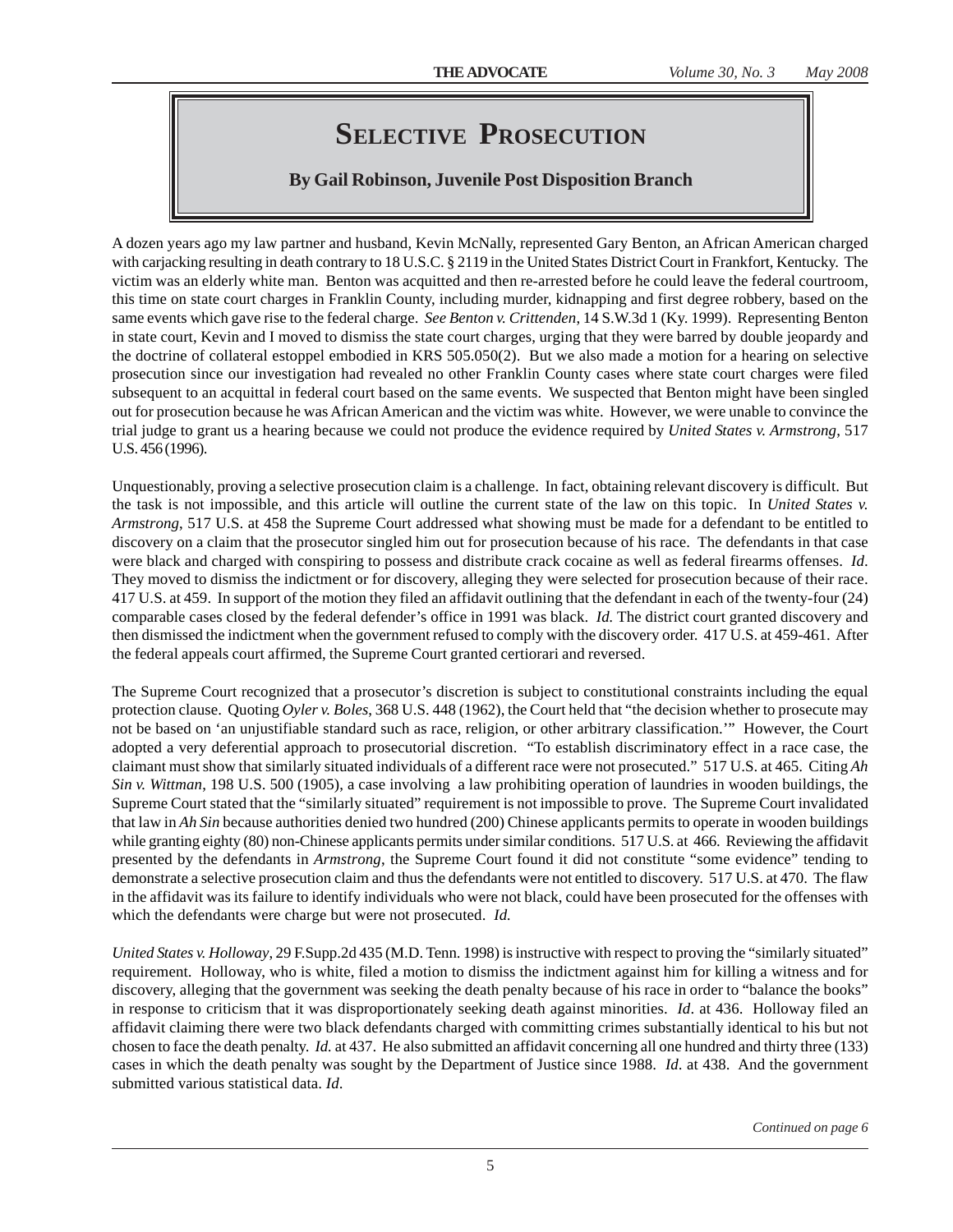The federal court nonetheless rejected his claim after scrutinizing the cases of the two black defendants not facing possible death sentences and finding them factually distinguishable. *Id.* at 439-440. And the court rejected the witness killing murder case statistics which the court acknowledged appeared "very alarming," finding, among other things, that the sample was too small to be meaningful. *Id*. at 440-441. Finally, the court noted that statistical evidence could not establish the necessary proof of discriminatory intent, and the defendant had nothing else. *Id*. at 441-442. The motion to dismiss and for discovery was denied. *See* also *United States v. Bass*, 536 U.S. 862 (2002) where the Supreme Court summarily reversed the United States Court of Appeals for the Sixth Circuit which had granted discovery concerning Bass's claim of racial bias in the decision – making process about whether to seek the federal death penalty. *United States v. Bass*, 266 F.3d 532 (6<sup>th</sup> Cir. 2001).

There are no published Kentucky cases addressing selective prosecution based on race. The only published selective prosecution case from the modern era is *Johnson v. Commonwealth*, 864 S.W.2d 266 (Ky. 1993). Johnson claimed he was improperly targeted for prosecution as an adult while other co-participants were proceeded against in juvenile court or not at all. *Id*. at 274. The Supreme Court referred to *City of Ashland v. Heck's Inc*., 407 S.W.2d 421 (Ky. 1966) which upheld an injunction barring the city from enforcing the Sunday closing law against the department store Heck's while not prosecuting any other violators, quoting with approval that case's holding that "it is only the obvious and flagrant case that warrants relief." 864 S.W.2d at 274. The Court found that the other co-participants' cases were not identical to Johnson's and that, even if they were identical, his situation was not comparable to what Heck's had experienced since he was not the only juvenile to be prosecuted as an adult for serious crimes. *Id*. at 274-275. The Court concluded Johnson had not demonstrated "an obvious and flagrant case of selective enforcement." *Id*. at 275.

*City of Ashland v. Heck's Inc*., *supra* may be helpful. The Supreme Court of Kentucky observed that the Sunday closing law had been found to be constitutional as was the law in *Yick Wo v. Hopkins*, 118 U.S. 356 (1886). 407 S.W.2d at 423. It affirmed the lower court's reliance on *Yick Wo* in finding enforcement of the Sunday closing law only against Heck's to be unlawfully discriminatory under the equal protection clause of the 14<sup>th</sup> Amendment. *Id.* at 422. The Court upheld the grant of relief even though other businesses were cited for violations since the other cases were dismissed or continued indefinitely. *Id*. Stating that no law has been or will be enforced "uniformly and without exception," the Court found the case before it to be "the obvious and flagrant case that warrants relief…." *Id*. at 424. Thus, there may be some "wiggle room" in Kentucky with respect to the requirement of proof that "similarly situated" individuals were not prosecuted.

*Holsey v. Commonwealth*, 2004 WL 2914750 (Ky. App. 2004) is unpublished<sup>1</sup> but informative. *Holsey* claimed that his attorney was ineffective for failing to seek a timely evidentiary hearing on the issue of selective prosecution. *Id.* at 6-7. The Court of Appeals cited *Armstrong* and noted that "a person claiming selective prosecution must show that the prosecutorial decision had both a discriminatory effect and was motivated by a discriminatory purpose." *Id.* The Court also stated that "both elements must be proven by clear and convincing evidence." *Id.* Addressing the discriminatory effect prong which requires a showing that similarly situated individuals of a different category were not prosecuted, the Court quoted from *United States v. Smith, 231 F.3d 800, 810 (11<sup>th</sup> Cir. 2000):* 

> One who engaged in the same type of conduct, which means that the comparator committed the same basic crime in substantially the same manner as the defendant so that any prosecution of that individual would have the same deterrence value and would be related in the same way to the Government's enforcement priorities and enforcement plan and against whom the evidence was as strong or stronger than that against the defendant.

With respect to the discriminatory intent prong the Court observed that the defendant must show the prosecutor "selected or reaffirmed a particular course of action at least in part 'because of', not merely 'in spite of' its adverse effects upon an identifiable group." *Id*. at 7, quoting *Wayte v. United States*, 470 U.S. 598, 610 (1985). The Court described what proof of discriminatory intent might be acceptable in the absence of direct evidence:

> Where direct evidence of discriminatory purpose is unavailable, a court may review other factors such as **disparate** impact, historical background, and specific events leading up to the challenged decision; emphasis in original.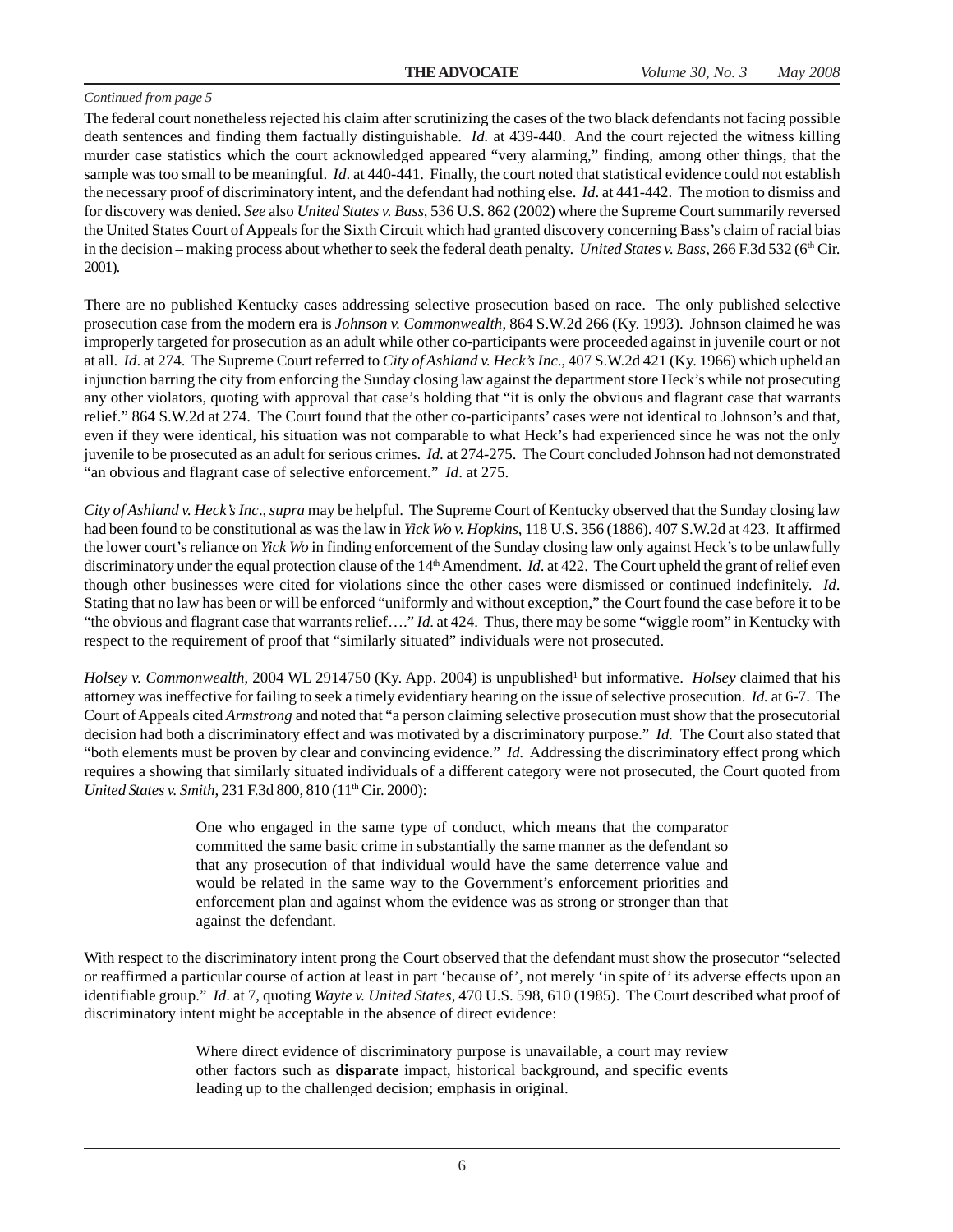Unfortunately, the Court ultimately found that Holsey had not established a legitimate claim of selective prosecution and thus had not proved ineffective assistance of counsel for failing to pursue the claim. *Id*. at 8. However, the Court does offer substantial guidance to attorneys who are contemplating raising selective prosecution claims.

Wolf, M., "Proving Race Discrimination in Criminal Cases Using Statistical Evidence," *Hastings Race and Poverty Law Journal* 395, 415-422 (Spring 2007) is a good resource. The author suggests ways to meet the *Armstrong* standard and overcome the aversion of the courts to statistical evidence, including statistically sound methodology, narrow focus on particular players in the criminal justice system such as the local prosecutor and emphasizing evidence of striking disparities which are immediately obvious. *Id*. at 421-422.

How can a criminal defense lawyer pursue issues of selective enforcement? If a lawyer observes that black defendants are being treated differently than whites who are "similarly situated" then information concerning those cases should be collected systematically. For example, if white defendants who are charged with felony drug offenses are allowed to plead to amended charges in district court while black defendants with the same type of charges are not offered such pleas there may be a selective enforcement issue. A lawyer must also be alert to any reports that the prosecutor has made racially insensitive remarks, particularly if he was talking about defendants he was prosecuting. Remember that there are two elements of proof: 1.) that others similarly situated have not been prosecuted; and 2.) that the prosecutor's decision to prosecute your client was based on race, an impermissible factor under the constitution. If you can present "some evidence" concerning each of those factors you should be able to get discovery and a hearing.

#### **Endnotes:**

1. CR 76.28(4)(c) provides that "unpublished Kentucky appellate decisions, rendered after January 1, 2003, may be cited for consideration by the court if there is no published opinion that would adequately address the issue before the court." A copy of the decision must be tendered to the court and all parties.

COMMONWEALTH OF KENTUCKY PLAINTIFF

V.

JERRY BERNARD WINSTEAD DEFENDANT

DEFENDANT'S MOTION TO BAR THE COMMONWEALTH

#### **FROM SUBJECTING HIM TO A SENTENCE OF DEATH**

IN LIGHT OF KENTUCKY'S HISTORY OF RACISM

#### FACTS

Throughout the history of the Commonwealth, until very recent times, it has been the legal policy of the Commonwealth to deprive African-Americans of their rights. In slavery times, from the foundation of the Commonwealth until after the Civil War, African Americans had the legal status of chattel, unless freed by their owners. After abolition, the Commonwealth's policy was in every way to degrade and to abase African American citizens and to deprive them of equality formally guaranteed by the Fourteenth Amendment. Since the Civil Rights Movement of the 1960's, the legal status of black citizens has improved, but racism remains a constant presence in Kentucky life.…

*For the rest of this motion by Rob Sexton and Shelia Kyle-Reno go to:* http://dpa.ky.gov/Education/WinsteadBarDeath.doc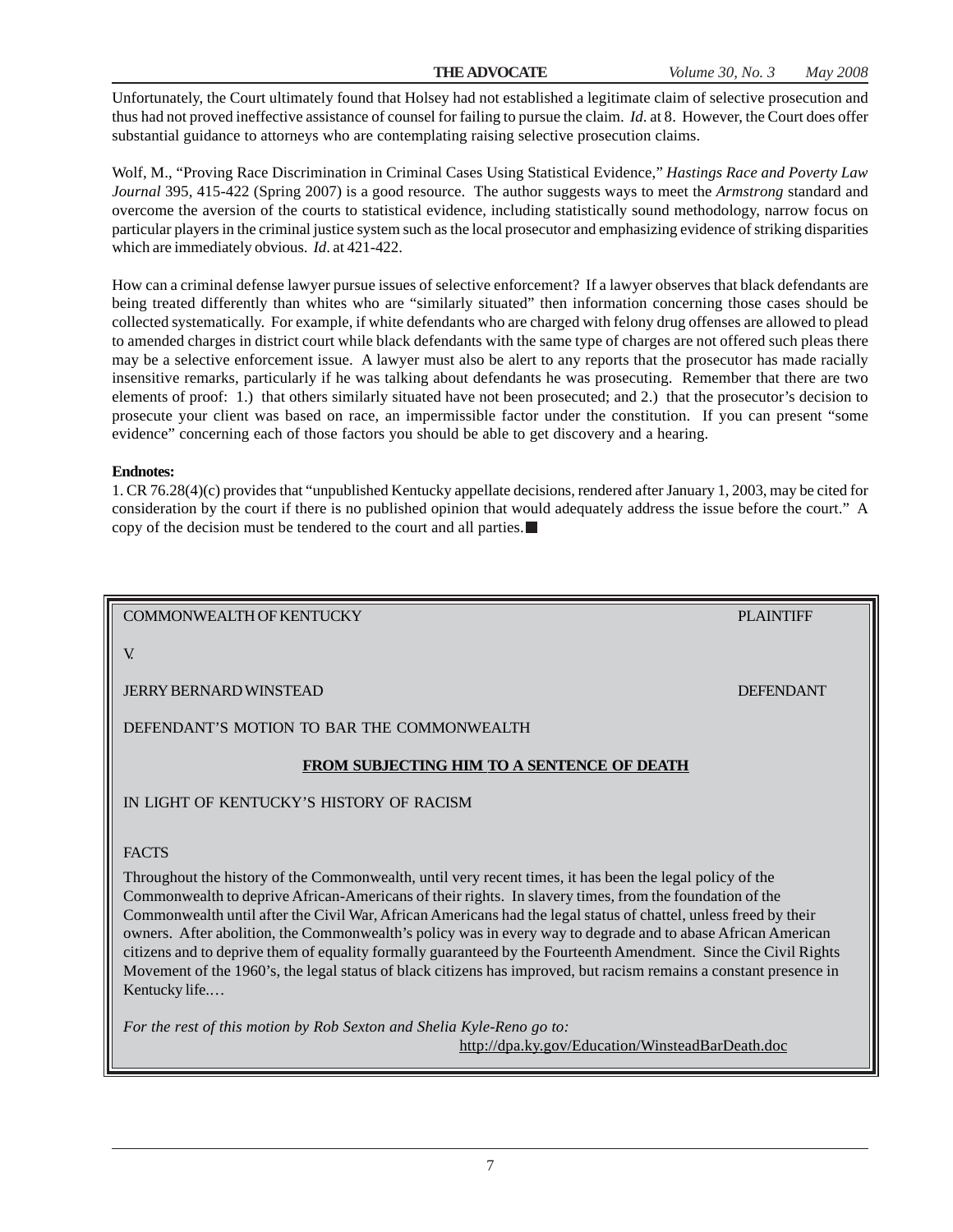## **USING KENTUCKY LAW AND THE KENTUCKY CONSTITUTION TO CHALLENGE RACIALLY BIASED SEARCHES AND SEIZURES**

**By Tim Arnold, Post Trial Division Director**

The Fourth Amendment gets a lot of bad press these days. While much of that press may be deserved, the fact remains that it continues to provide significant protections against police misconduct. For example, in 2006, Kentucky's appellate courts issued almost twice as many published decisions reversing convictions based on Fourth Amendment violations than for violations of the Fifth and Sixth Amendments combined.<sup>1</sup> Despite the bad press, a defense attorney who ignores a possible suppression claim does so at the client's peril.

Where the Fourth Amendment falls flat is in restricting racially biased or discriminatory search and seizure practices. The Supreme Court has exhibited an almost defiant unwillingness to recognize the disparate impact that police policies can have on certain racial and ethnic groups. In *Illinois v. Wardlow*, for example, the Supreme Court found that living in a high crime area and fleeing from the police is sufficient "reasonable suspicion" to justify a *Terry* stop.<sup>2</sup> As Justice Stephens pointed out in his dissenting opinion:

Among some citizens, particularly minorities and those residing in high crime areas, there is also the possibility that the fleeing person is entirely innocent, but, with or without justification, believes that contact with the police can itself be dangerous, apart from any criminal activity associated with the officer's sudden presence. For such a person, unprovoked flight is neither "aberrant" nor "abnormal."<sup>3</sup>

In explaining this conclusion, Justice Stephens pointed to state courts that had concluded that their police departments had engaged in discriminatory and even abusive practices against minorities.4 Ironically, many of these practices have been authorized by the Supreme Court's decisions concerning arrest practices.<sup>5</sup> The Supreme Court's recent decision to exempt warrant execution practices – specifically the "knock and announce" rule – from the exclusionary rule will do nothing to alleviate the problems.<sup>6</sup>

The Supreme Court's blindness to the disparate impact of certain police practices is most evident in its refusal to consider the subjective intentions of the police in evaluating a Fourth Amendment claim. In *Whren v. United States*, two plainclothes vice-squad officers pulled over a vehicle, ostensibly because it was speeding.<sub>7</sub> Though Justice Scalia was willing to assume that the District of Columbia vice squad was desperately concerned about enforcing the speed limit, to most observers the officers' "speeding" rationale was merely a pretext for their real intentions, *i.e.*, investigating possible drug offenses. The Supreme Court found that whether the stop was pretextual or not, it was valid so long as it was supported by probable cause to believe that the defendants were guilty of *any* offense.8 The Supreme Court reasoned that any improper motives on behalf of the police could be dealt with through the Fourteenth Amendment, rather than the Fourth.<sup>9</sup> In effect, the *Whren* decision amounted to a finding that a violation of even the most technical, picayune traffic ordinance acts as a waiver of most of our rights against unreasonable government intrusion.

In *Atwater v. Lago Vista*, the Supreme Court made sure we all understood that they weren't kidding when they held that probable cause to believe the defendant has committed *any* offense is sufficient to justify an arrest.10 In *Atwater*, a woman filed an action under 42 U.S.C. § 1983 after she was arrested, booked and taken to jail for a seat belt violation – a "crime" which carried only monetary consequences under Texas law. The Supreme Court found that there was no Fourth Amendment violation, concluding that "[i]f an officer has probable cause to believe that an individual has committed even a very minor criminal offense in his presence, he may, without violating the Fourth Amendment, arrest the offender."11

Most recently, in *Virginia v. Moore*, the Supreme Court took it over the top by finding that the Fourth Amendment was not implicated when a police officer made an arrest in violation of state law.<sup>12</sup> Moore was pulled over for driving on a suspended license.<sup>13</sup> Under Virginia law, police are not permitted to arrest a person for driving on a suspended license except under certain narrowly defined circumstances, none of which applied.14 Nevertheless, the police arrested Moore in violation of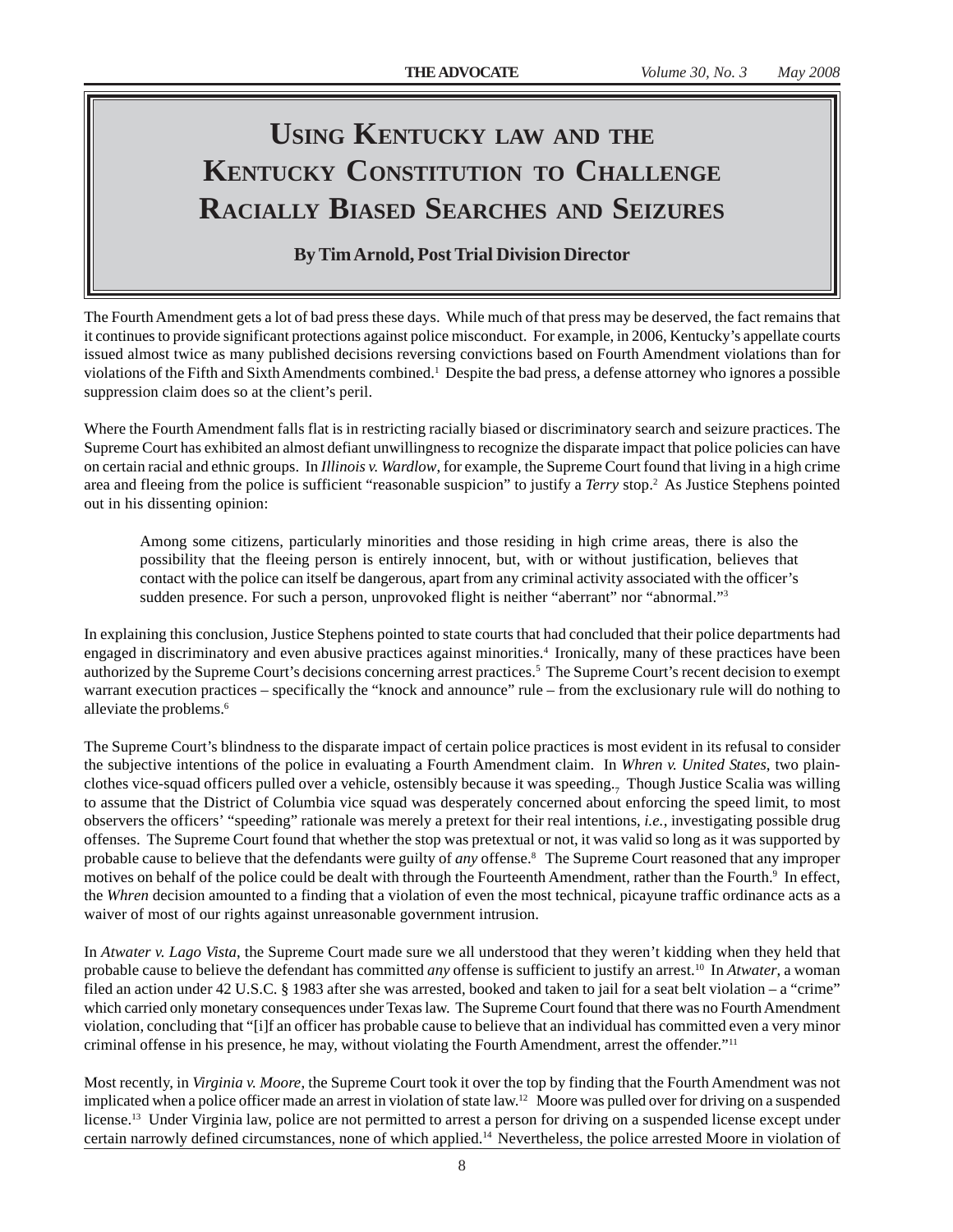the statute, and found cocaine during the search incident to that arrest.<sup>15</sup> Moore sought to suppress the drugs as the fruit of an illegal seizure, but a unanimous Supreme Court disagreed.16 Describing Moore's position as "novel," the Supreme Court found that "it is not the province of the Fourth Amendment to enforce state law."17

We have long been aware of a number of practices which seem to disproportionately burden our minority clients – racial profiling, *Terry* stops, and the like. The *Atwater* and *Moore* decisions create another category – the illegal arrest on a minor offense, followed by a search for evidence of a greater offense – which will potentially burden members of some racial and ethnic groups more than others. We also know that the Fourth Amendment – for all its value in cases where there is no probable cause (or in the case of a *Terry* stop, no reasonable suspicion) – offers no protection in this area. How can we protect our clients from these practices?

In those cases where the Fourth Amendment is not going to help our clients, we need to turn our focus towards state law as a means of attacking racial profiling and similar practices. At present, twenty-eight states interpret their constitutional privacy provisions to sweep more broadly than the Fourth Amendment.18 Several other jurisdictions interpret their constitutions to be co-extensive with the Fourth Amendment, but nevertheless have departed from the Fourth Amendment on other state law grounds.19

Certainly, Kentucky has had no problem finding that the Kentucky Constitution is broader in some areas than the comparable provisions of the United States Constitution.<sup>20</sup> Nevertheless, recently Kentucky courts have concluded that "[S]ection 10 of the Kentucky Constitution provides no greater protection than does the federal Fourth Amendment."21 That was not always the case. Nearly 30 years ago, we could have said that Section 10 was one of the provisions that was broader than the United States Constitution. For example, in 1979 the Kentucky Supreme Court interpreted Section 10 to sweep more broadly than the Fourth Amendment with respect to automobile inventory searches.22 Four years later, a different Kentucky Supreme Court reversed that decision, and concluded that the Fourth Amendment cases were sufficient to meet the requirements of Section 10.23 But since 1983, Kentucky courts have not deviated from the United States Supreme Court's Fourth Amendment jurisprudence, though the Kentucky Supreme Court has considered doing so at least as recently as *Crayton v. Commonwealth* in 1992.24

Looking at how Kentucky courts originally construed Section 10 (and its predecessors in the first three Kentucky Constitutions), it is clear that the framers of Kentucky's current constitution intended to provide more protections to its citizens than what the Fourth Amendment now provides.

- In 1829, our High Court concluded that a peace officer acting on an invalid warrant could not defend against a trespass action merely because he believed in good faith that the warrant was valid.<sup>25</sup>
- By 1891, the Court had construed the language of what is now Section 10, in conjunction with Kentucky statutes, to generally prohibit warrantless arrests, except upon probable cause to believe a felony had been committed, or for a misdemeanor committed in the presence of the officer.26 In reaching that conclusion, the Court lamented the "wrongs, injuries, and oppressions which might and, as we think, would often result from investing a mere peace-officer with unlimited authority to arrest any person, and place him in custody upon the unsworn complaint of another or on the faith of some rumor to which the officer might give credence  $\dots$ ."<sup>27</sup>
- In 1920, our High Court rejected the argument that a warrantless search must merely be "reasonable" (which is to say, supported by probable cause) to be valid.<sup>28</sup> Rather, the Court concluded that Section 10's reference to "unreasonable" search and seizure" was intended to operate as a limitation on the situation where a warrant should be issued. According to the Court, searches without a warrant were completely prohibited, except to the extent that they were incident to a lawful arrest. Basing its conclusion largely on the historical discussion of the origins of the Fourth Amendment found in an 1886 United States Supreme Court decision,<sup>29</sup> the Court concluded that Section 10 required that evidence obtained illegally must be suppressed, finding that it could not authorize the admission of illegally obtained evidence without causing "infinitely more harm than good in the administration of justice . . . ."30

Sadly, many of Kentucky's early decisions interpreting Section 10 as providing broad protection have been undone by more recent decisions. For example, in *Crayton*, the Kentucky Supreme Court accepted the "good faith exception" which it seemed to have rejected more than 150 years earlier.<sup>31</sup> There can be little doubt that a warrant is no longer a prerequisite for a valid search in Kentucky.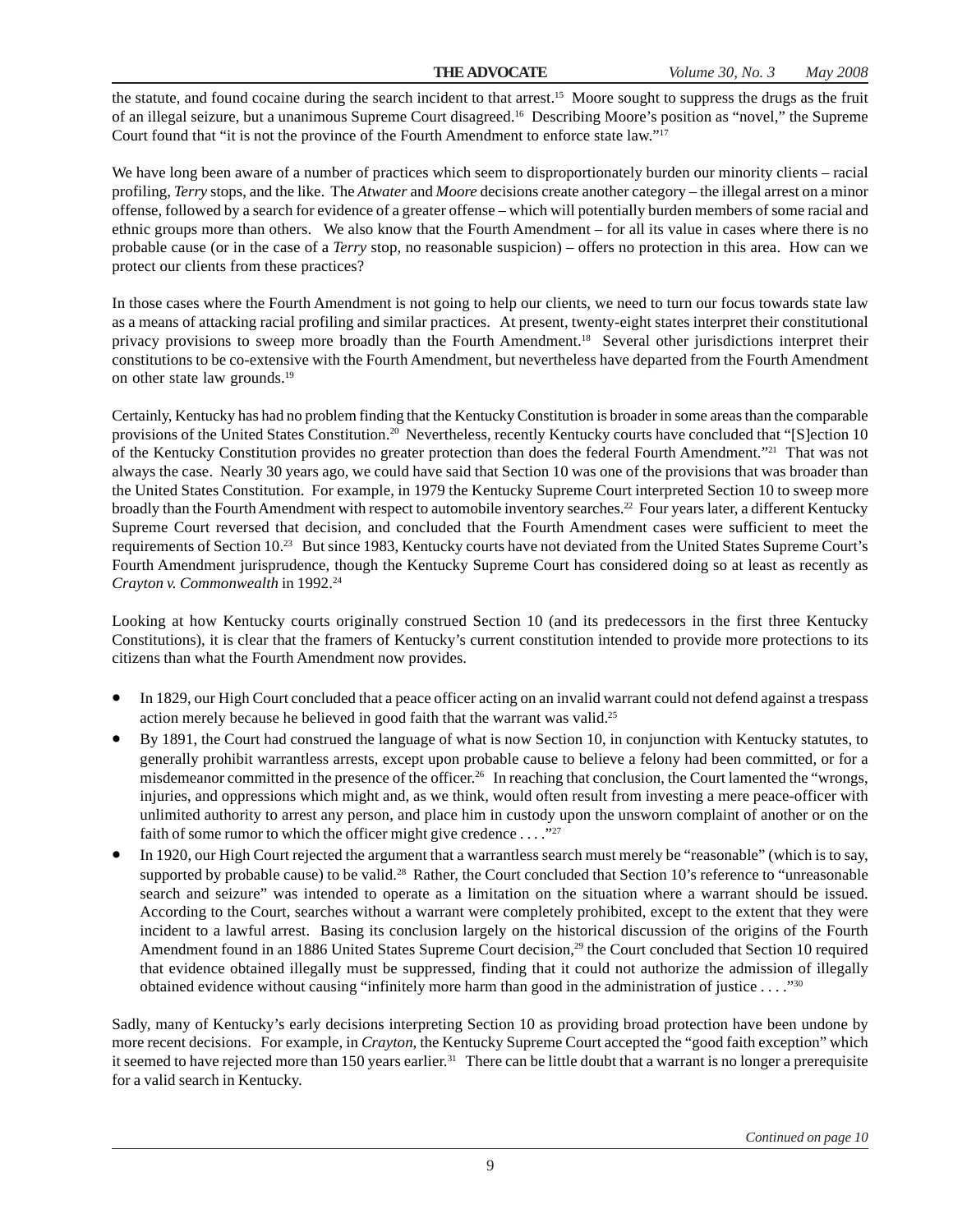However, the Kentucky Supreme Court is almost entirely new, and most of the current justices have never authored an opinion comparing Section 10 to the Fourth Amendment. The new justices have attained their positions on the Court at a time when people of all political stripes are expressing concern that the Fourth Amendment has been construed too narrowly to protect individual privacy. Moreover, there are emerging issues that will prompt the justices to reconsider their view of Section 10. For example, Kentucky courts have thus far merely skirted the question whether a search incident to an invalid arrest may still be legal, *i.e.*, the issue presented in *Virginia v. Moore*. 32 Perhaps that issue – given the long history of Kentucky cases finding a constitutional dimension to the rule now embodied in KRS 431.005 $^{33}$  – will prompt the Kentucky Supreme Court to reconsider its view of Section 10.

And Section 10 is not the only arrow in our quiver. Section 2, coupled with KRS 15A.195 (the "Racial Profiling Act") provides a litigant with a much more robust right to litigate racially discriminatory conduct than does the federal constitution. Generally, a claim that the police violated the Equal Protection Clause in their enforcement practices can only go forward if the defendant can make a showing that the police have engaged in enforcement actions against members of the defendant's racial group, and *not* engaged in those same actions against members of other racial groups.34 This showing has to be made *before* discovery into police practices will be authorized – an extremely high bar.<sup>35</sup>

In Kentucky, the bar is much lower. Section 2 is violated whenever any administrative agency (which would include police agencies) acts "arbitrarily."36 Arbitrary action includes acts which are contrary to law or properly adopted regulation or policy.37

KRS 15A.195 not only forbids state police officers "stop[ping], detain[ing] or search[ing] any person when such action is solely motivated by consideration of race, color or ethnicity," it also requires both state and many local law enforcement agencies to adopt policies prohibiting racial profiling – policies that can be broader than what the statute requires. The Justice Cabinet has adopted a Model Policy that is slightly broader than the statute, in that it defines "racial profiling" to include " . . . discretionary decisions during the execution of law enforcement duties based on [consideration of an individual's actual or perceived race, color or ethnicity]. . . ."38 Under the *Cornell* definition of arbitrary action,39 a violation of this provision could be regarded as a violation of Section 2.

Moreover, as a result of the Racial Profiling Act, many police departments have begun to keep statistics on traffic stops by race, in order to evaluate their success in eliminating racial profiling. Those statistics are open records, which can be provided under the Open Records Act, or through discovery.40

Obviously, Kentucky still has much to do before it can say that it has eliminated police practices which disproportionately burden certain racial or ethnic groups. However, we are dealing with a brand new Kentucky Supreme Court, and a new day of racial healing is dawning in our country. Given Kentucky's long history of protecting privacy, and the clear social policy of our Racial Justice Act, there is reason to hope that we may see a departure from the United States Supreme Court's Fourth Amendment jurisprudence, towards a model which more effectively protects the privacy rights of Kentucky citizens.

#### **Endnotes:**

1. **Fourth Amendment:** *Commonwealth v. Hatcher*, 199 S.W.3d 124 (Ky. 2006)(warrantless search not justified by exigent circumstances); *Williams v. Commonwealth*, 213 S.W.3d 671 (Ky. 2006)(warrantless search not justified as an administrative search); *Southers v. Commonwealth*, 210 S.W.3d 173 (Ky. App. 2006)(warrantless search not supported by probable cause); *Krause v. Commonwealth*, 206 S.W.3d 922 (Ky. 2006)(warrantless search not justified by consent, where consent was obtained through police deception); *Monon v. Commonwealth*, 209 S.W.3d 471 (Ky. App. 2006). **Fifth Amendment:** *Radford v. Lovelace*, 212 S.W.3d 72 (Ky. 2006)(violation of double jeopardy). **Sixth Amendment:** *Jackson v. Commonwealth*, 187 S.W.3d 300 (Ky. 2006)(confrontation clause violation); *Tinsley v. Commonwealth*, 185 S.W.3d 668 (Ky. App. 2006)(right to counsel). There have been several other cases where the court found a Sixth Amendment violation and reversed the lower court's decision, but which did not result in a reversal of the defendant's conviction. *See Moore v. Commonwealth*, 199 S.W.3d 132 (Ky. 2006)(denial of effective assistance of counsel in appealing from post conviction action warrants reinstatement of the appeal; conviction not reversed); *Martin v. Commonwealth*, 207 S.W.3d 1 (Ky. 2006)(finding that an ineffective assistance of counsel claim could be sustained where an error is deemed not to be palpable error on appeal, and remanding for further proceedings; conviction not reversed).

2. *Illinois v. Wardlow*, 528 U.S. 119 (2000).

3. *Id*., at 132-133.

4. *Id*., at 133, n. 10 (noting reports from New Jersey and Boston).

5. *See*, *e.g.*, *Pennsylvania v. Mims*, 434 U.S. 106 (1977)(police may force driver from car during traffic stop);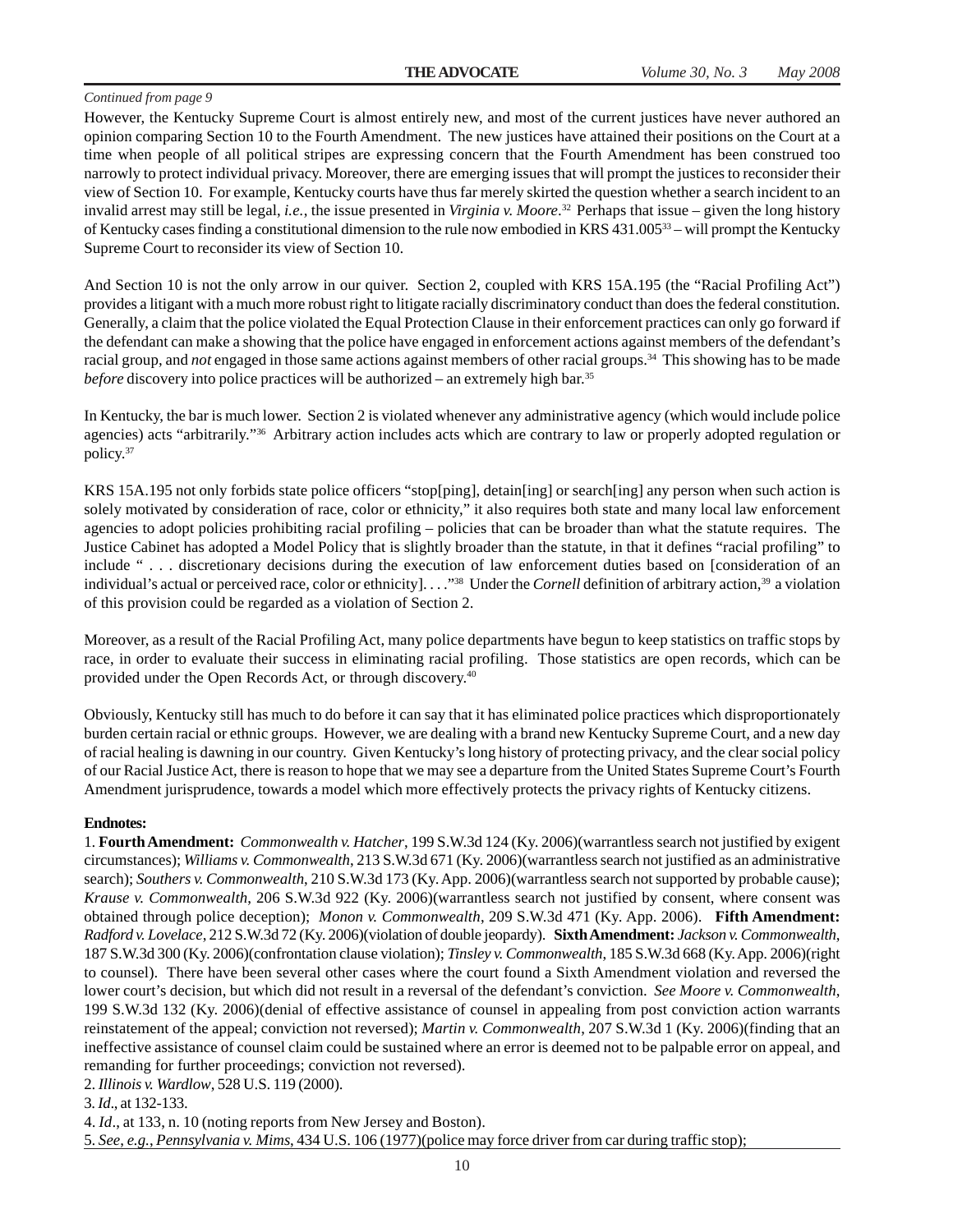*Maryland v. Wilson*, 519 U.S. 408 (1997)(police may force passenger from car during traffic stop); *Ohio v. Robinette*, 519 U.S. 33 (1996)(officer does not have to inform driver that they are free to go before seeking consent).

6. *See Hudson v. Michigan*, 547 U.S. 586 (2006) 7. *Whren v. United States*, 517 U.S. 806 (1996)

8. *Id*., at 813.

9. *Id*.

10. *Atwater v. Lago Vista*, 532 U.S. 318 (2001).

11. *Id*., at 354.

12. *Virginia v. Moore*, \_\_\_ U.S. \_\_\_\_, 2008 WL 1805745 (2008).

13. *Id*., pg. 2.

14. *Id*.

15. *Id*.

16. *Id*., pg. 9

17. *Id*.

18. *Reeves v. State*, 706 P.2d 727, 734 (Alaska 1979); *State v. Sullivan*, 74 S.W.3d 215, 218 (Ark. 2002); *People v. Sporleder*, 666 P.2d 135, 140 (Colo. 1983); *State v. Mikolinski*, 775 A.2d 274, 278 (Conn. 2001); *Jones v. State*, 745 A.2d 856, 863 (Del. 1999); *State v. Tau'a*, 49 P.3d 1227, 1239 (Haw. 2002); *State v. Fees*, 90 P.3d 306, 313 (Idaho 2004); *State v. Jackson*, 764 So.2d 64, 71, n. 10 (La. 2000); *Jenkins v. Chief Justice of the Dist. Ct. Dep't*, 619 N.E.2d 324, 330 & n. 16 (Mass. 1993); *State v. Askerooth*, 681 N.W.2d 353, 361-62 (Minn. 2004); *Graves v. State*, 708 So.2d 858, 861 (Miss. 1997); *State v. Hardaway*, 36 P.3d. 900, 909 (Mont. 2001); *State v. Bayard*, 71 P.3d 498, 502 (Nev. 2003); *State v. Ball*, 471 A.2d 347, 350-53 (N.H. 1983); *State v. McAllister*, 875 A.2d 866, 873 (N.J. 2005); *State v. Gutierrez*, 863 P.2d 1052, 1056 (N.M. 1993); *People v. Robinson*, 767 N.E.2d 638, 642 (N.Y. 2001); *State v. Campbell*, 759 P.2d 1040, 1044, n. 7 (Or. 1988); *Jones v. City of Philadelphia*, 890 A.2d 1188, 1193 (Pa.Comm.Ct. 2006); *State v. Werner*, 615 A.2d 1010, 1012 (R.I. 1992); *State v. Forrester*, 541 S.E.2d 837, 841 (S.C. 2001); *State v. Schwartz*, 689 N.W.2d 430, 435 (S.D. 2004); *State v. Downey*, 945 S.W.2d 102, 106 (Tenn. 1997); *Heitman v. State*, 9815 S.W.2d 681, 690 (Tex.Crim.App. 1991); *State v. Debooy*, 966 P.2d 546, 549 (Utah 2000); *State v. Kirchoff*, 587 A.2d 988, 991-92 (Vt. 1991); *State v. McKinney*, 60 P.3d 46, 48 (Wash. 2002); *Smith v. State*, 557 P.2d 130, 132 (Wyo. 1976).

19. *State v. Ault*, 724 P.2d 545, 549 (Ariz. 1986)(prohibiting warrantless entry into home, absent exigent circumstances, "as a matter of Arizona law"); *Gary v. State*, 422 S.E.2d 66, 69 (Ga. 1992)(state statute precludes recognition of the "good faith" exception); *People v. Delaire*, 610 N.E.2d 1277, 1282 (Ill.Ct.App. 1993)(prohibiting disclosure of telephone records); *State v. Carter*, 370 S.E.2d 553, 559 (N.C. 1988)(rejecting "good faith" exception on state law grounds);

20. *Baucom v. Commonwealth*, 134 S.W.3d 591 (Ky. 2004)(Kentucky constitution recognizes a right to hybrid representation); *Dean v. Commonwealth*, 777 S.W.2d 900 (Ky.1989) *overruled on other grounds, Caudill v. Commonwealth*, 120 S.W.2d 635 (Ky. 2003)(right to personal confrontation can only be waived by the defendant personally, not by counsel).

21. *LaFollette v. Commonwealth*, 915 S.W.2d 747, 748 (Ky. 1996)

22. *Wagner v. Commonwealth*, 581 S.W.2d 352 (Ky. 1979); *overruled by Estep v. Commonwealth*, 663 S.W.2d 213 (Ky. 1983).

23. *Estep*, *supra* note 22

24. *Crayton v. Commonwealth*, 846 S.W.2d 684 (Ky. 1992)

25. *Reed v. Rice*, 25 Ky. 44, 1829 WL 1312 (1829)

26. *Jamison v. Gaernett*, 73 Ky. 221, 1874 WL 7215 (1874), *see also Madden v. Meehan,* 151 Ky. 220, 151 S.W. 681 (1912)(same holding).

27. *Jamison*, 1874 WL 7215, at pg. 2.

28. *Youman v. Commonwealth*, 189 Ky. 152, 224 S.W.860 (1920).

29. *Id*., at 863, citing *Boyd v. United States* 115 U.S. 616 (1886).

30. *Id*. at 866.

31. *Crayton*, *supra* note 24

32. *Birch v. Commonwealth*, 203 S.W.3d 156 (Ky.App. 2006)(finding that the taint of the defendant's illegal arrest was removed by the existence of a valid search warrant).

33. KRS 431.005 (1)(c) provides that a peace officer may make an arrest without a warrant when there is probable cause to believe that the person being arrested has committed a felony.

34. *United States v. Armstrong*, 517 U.S. 456 (1996).

35. *Id.*. For an excellent discussion of why so called "selective enforcement" claims should nevertheless be pursued, *see* Gail Robinson, *Selective Prosecution*, elsewhere in this Manual.

36. *Commonwealth, Transportation Cabinet, Dept. of Vehicle Regulation v. Cornell*, 796 S.W.2d 591 (Ky.App. 1990)

37. *Flying J Travel Plaza v. Commonwealth, Transp. Cabinet, Dept. of Highways*, 928 S.W.2d 344 (Ky. 1996)

38. Model Policy Prohibiting Racial Profiling, Rev. 6/28/01.

39. *Cornell*, 796 S.W.2d 591.

40. KRS 61.870-61.884.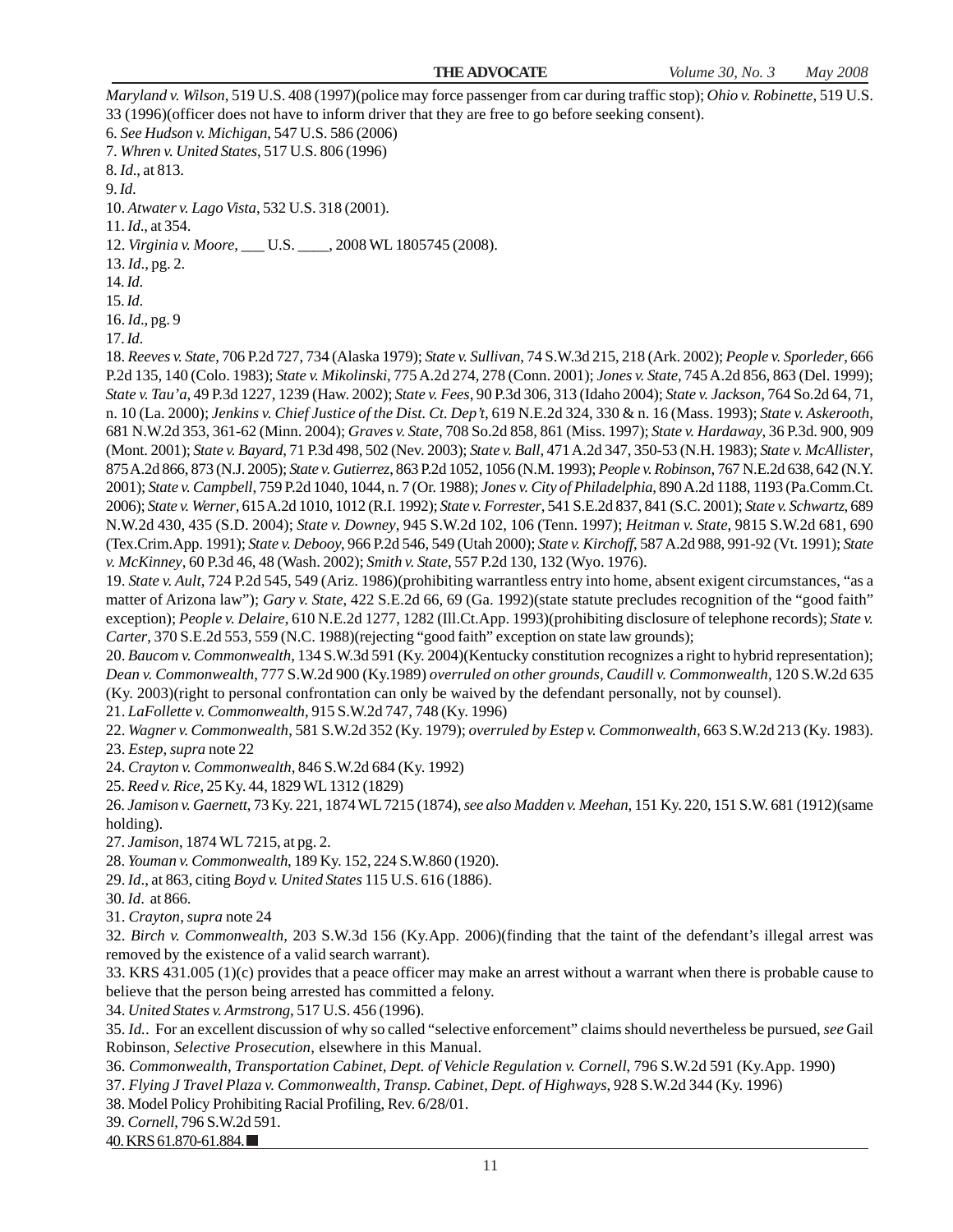## **BIAS AFFECTING PRE-TRIAL RELEASE**

#### **By Rebecca Ballard DiLoreto**

Legal scholars pondering reports that 1 of every 100 U.S. adults is in jail or prison need look no further than *Roger Clemens* to see why it is blacks who mainly choke the jails. Men such as Clemens - unlike their counterparts such as, say, *Barry Bonds* - enjoy a white privilege conveying a sense of immunity from prosecution, or even suspicion.<sup>1</sup>

Race as a data source is often something difficult to determine statistically because we fail to notate it in so many instances. For example, most jury questionnaires or forms do not require the potential juror to state their race. Interestingly, right on the front of Kentucky's standardized pretrial release form there is a blank for RACE. It comes right after SEX and before MARITAL STATUS. Pretrial release officers are trained to complete the form and when they contact the judge on duty regarding bond, they routinely read off the first section of the form and the risk assessment for the individual. Thus, they routinely state the race of the accused, incarcerated person. Former Kentucky pretrial officer and supervisor, Tracy Hughes notes "I have never been comfortable with recording a defendant's race on the pretrial interviews. It really serves no purpose except to promote stereotypes or discrimination. Recording a defendant's race does not aid in identifying the defendant, because our nation is so diverse that many people have a very diverse ethnic heritage." Officers are not trained in *how to determine* an individual's race. In the census, race is self-reported. Pre-trial officers seldom *ask* the individual what there race is, but rather make a visual determination.

Some judges in the state direct their officers not to identify the persons by race, name or sex because the judges want to make a decision based on risk factors alone and not be prejudiced by making what may well be irrelevant or erroneous associations and assumptions.2

Bond serves two explicit purposes. It is designed to protect the public and to ensure that the defendant returns for appropriate processing of her case in court.<sup>3</sup> Criminal Rules 4.00 to 4.58 guide a trial court in making a bond determination. RCr 4.12 provides that : If a defendant's promise to appear or his execution of an unsecured bail bond alone is not deemed sufficient to insure his appearance when required, the court shall impose the least onerous conditions reasonably likely to insure his appearance as required.4

Bond is to be reviewed on appeal with the abuse of discretion standard. However, trial courts are required to give due consideration to all of the factors set forth in the rules and to impose the **least onerous** conditions reasonably necessary to secure our client's appearance in court.

Pre-trial release serves both the client with whom we are concerned as defense counsel and the community. Reasonable terms of release permit an accused to act responsibly and meet her obligations by maintaining employment and complying with any other terms of release. Specific terms allow pretrial supervisors a means of enforcing conditions of release in an orderly process that appropriately limits demands upon the court, prosecution, defense counsel or law enforcement. If conditions are set, the individual is released and the case is docketed for an appearance, no one's time is wasted needlessly litigating the release of every person accused or initially arrested. Pretrial release provides a means of monitoring activity following a charged offense with the design to reduce the risk of future crimes. It allows individuals to live with their families, participate in community life and work with trial counsel to prepare a defense to the charges or to work towards making any amends.

"Studies that analyze the effects of pretrial incarceration on sentencing decisions find that this detention affects both the decision to incarcerate and sentence length (Albonetti, 1989; Clark & Henry, 1997; Nobling et al., 1998; Spohn & Cederblom, 1991; Unnever, 1980). In addition, studies that examine racial disparities in pretrial processing find that Black and Latino defendants are given less favorable pretrial decisions than are White defendants (Demuth, 2003; Schlesinger, 2005). When looked at together, these two sets of findings suggest that racial disparities in the pretrial stage may be responsible—either wholly or in part—for the racial disparities found in sentencing. In fact, … defendants who are incarcerated pretrial are four times as likely to be sentenced to incarceration and, when sentenced to incarceration, receive sentences that are 86% longer than defendants who were released."5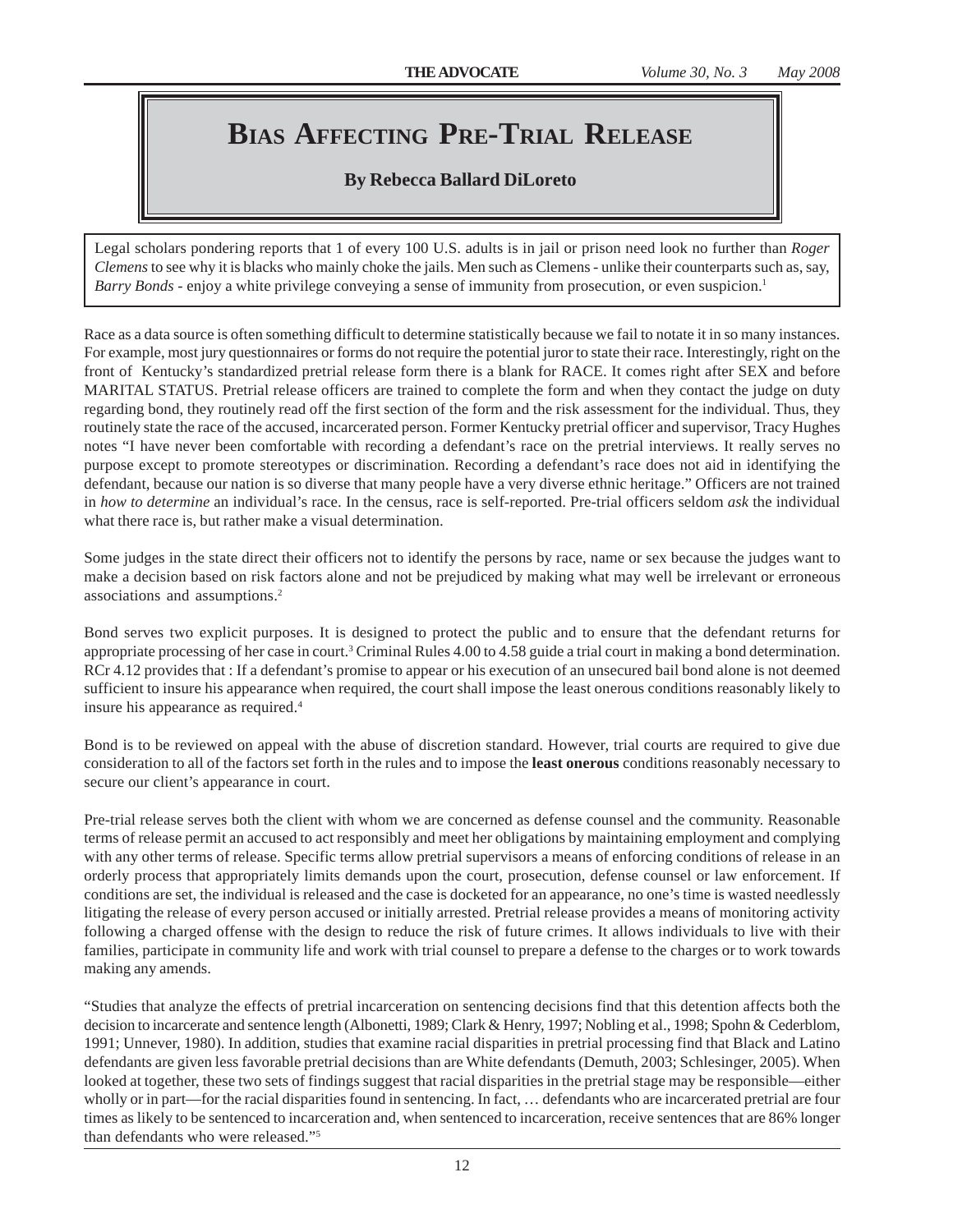As advocates we must seek first to persuade our judges and pretrial officers to look clearly at our clients' situations, present them with reasonable alternatives for pre-trial placement and reasonable terms of bond that our clients can meet. It may be that we can partner with local concerned citizens and perhaps local sociologists and gather data to establish if clients defined as African American or Hispanic are denied release on recognizance or supervised release; subjected to bail amounts which they cannot post; denied admission to diversion; detained because of their inability to post bail. See *Reducing Racial Disparity in the Criminal Justice System, A Manual for Practitioners and Policymakers*, The Sentencing Project, Washington, D.C. (2000). Realistically, such data gathering is too much work for over-burdened public defenders, but sometimes we can find allies in academia or with our local Human Rights Commission who may assist us in such efforts.

Experience and statistics inform us that there are far-reaching implications for our clients who are detained pre-trial. They are more likely to plead guilty, more likely to be found guilty and receive a prison term rather than probation, and finally, less able to assist counsel in pre-trial planning.

With youth in juvenile court, analyses of sentencing decisions indicate that pretrial detention is typically the second most important determinate of home removal and secure confinement. Moreover, the analyses suggest some gender and racial bias in the administration of detention.<sup>6</sup>

In advocating for pretrial release, we should be certain to remind the court that the law strongly favors such release whenever possible. The U.S. Supreme Court has noted that "traditional right to freedom before conviction permits the unhampered preparation of a defense, and serves to prevent the infliction of punishment prior to conviction. . . .. Unless this right to bail before trial is preserved, the presumption of innocence, secured only after centuries of struggle, would lose its meaning."<sup>7</sup> Where bond is set in a manner calculated to ensure that the defendant cannot meet the conditions of release, that bond is unconstitutionally excessive.<sup>8</sup>

In order to ensure that defendants are not detained pretrial except when absolutely necessary, RCr 4.02 states that any person charged with an offense where death is not a possible punishment *shall* be considered for pretrial release. Even persons charged with death eligible offenses must be given reasonable bond unless the Commonwealth can establish that the proof is evident and the presumption is great that the defendant is guilty.<sup>9</sup>

Persons who are eligible for pretrial release (which is to say, almost all defendants) ". . . shall be released upon personal recognizance or upon unsecured bail bond unless the court determines, in the exercise of its discretion, that such release will not reasonably assure the appearance of the defendant as required."<sup>10</sup> Where personal recognizance or an unsecured bond is insufficient, the court shall impose the "least onerous conditions reasonably likely to insure the defendant's appearance as required."11 In determining the conditions needed to assure the defendants appearance as required, the court may not rely solely on the nature of the offense, but must also inquire into the defendant's prior record, the defendant's reasonably anticipated conduct if released, and the defendant's financial ability to give bail.12

When advocating for pretrial release, follow the general dictates of an Alternative Sentencing Plan. That means counsel should:

- Account for where defendant will be living and have witnesses available.
- Take family history to show defendant's ties to the community. Preferably, involve a social worker or mitigation specialist to assist in this.
- Rely on defendant's past appearances for court.
- Account for where defendant will be working or attending school. Include hours of work or school. Have witnesses available from work or school. If unavailable, get affidavits.
- Account for transportation.
- Build in compliance with a reporting requirement every week, every other week, every month…whatever the court will allow.
- Include conditions regarding drinking, drug use, contact with felons, children, etc. depending on the situation.

Finally, where the court sets an unreasonable bond, or no bond at all, counsel should litigate the issue aggressively. First, whenever a client is in custody when by law they should be released, counsel should press for a speedy trial. On this issue, Kentucky courts disagree with the federal courts on what is necessary to invoke the right. Kentucky's Supreme Court has held that a motion to dismiss for failure to provide a speedy trial is not sufficient to invoke the defendant's right to speedy trial.13 However, the Sixth Circuit Court of Appeals held in evaluating a speedy trial challenge from a Kentucky state court on habeas corpus review, "that a demand for reasonable bail is the functional equivalent of a demand for speedy trial."14 *Continued on page 14*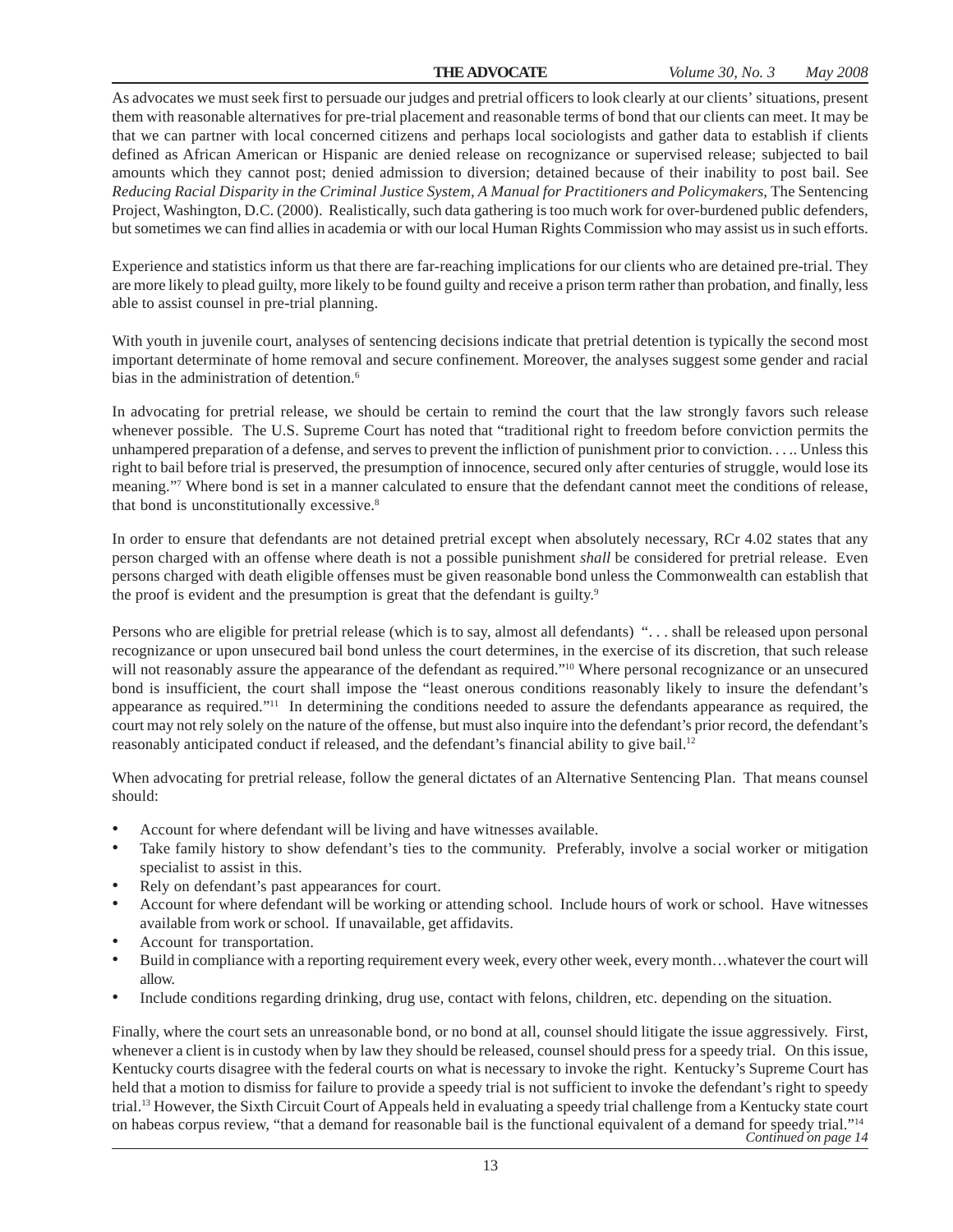In *Barker v. Wingo*, the Supreme Court found that among the considerations in determining whether a defendant has not been afforded his constitutional right to a speedy trial is whether he was incarcerated prior to trial.15 As the Supreme Court explained:

The time spent in jail awaiting trial has a detrimental impact on the individual. It often means loss of a job; it disrupts family life; and it enforces idleness. Most jails offer little or no recreational or rehabilitative programs. The time spent in jail is simply dead time. Moreover, if a defendant is locked up, he is hindered in his ability to gather evidence, contact witnesses, or otherwise prepare his defense. Imposing those consequences on anyone who has not yet been convicted is serious. It is especially unfortunate to impose them on those persons who are ultimately found to be innocent. Finally, even if an accused is not incarcerated prior to trial, he is still disadvantaged by restraints on his liberty and by living under a cloud of anxiety, suspicion, and often hostility.16

A violation of the right to a speedy trial will result in dismissal of the charges against the defendant. Consequently, it is in the interest of everybody that clients in custody have their cases tried promptly. Likewise, it is also in everybody's interest that those who cannot be tried promptly be released from custody.

Second, one should appeal pretrial release decisions whenever the court has set bond at an unreasonably high level. The procedure for appealing cases is as follows:

- If in circuit court, file a notice of appeal within 30 days of the date of the denial of bond, of denial of the bond reduction motion. Within 30 days of the notice of appeal, the clerk of the circuit court must file the relevant record with the Court of Appeals.17 At that point, counsel has 15 days to file an abbreviated (5 pages or less) brief with the Court of Appeals.18 The decision on the appeal is to be made "as soon as practicable."19 Neither the filing of a notice of appeal nor pendency of the appeal will stay further proceedings in the prosecution.20 Although it is the responsibility of the trial office to file appeals from Circuit Court, the DPA Appeals Branch will assist you if you ask.
- If you are in district court, file a writ of habeas corpus in the county where your client is incarcerated.21 If you lose, that decision can be appealed to the Court of Appeals by filing a notice of appeal within 30 days.22

#### **Endnotes:**

1. Les Payne, *America's Way of Justice Favors Whites Over Blacks*, Newsday.com, March 2, 2008.

2. Interview with Tracy Hughes, March 21, 2008

3. 78 A.L.R.3d 780 (originally published 1977)

4. *Abraham v. Commonwealth*, 565 S.W.2d 152Ky.App. (1977).

5. 2007 JIJINTST 261 Journal of the Institute of Justice and International Studies *The Cumulative Effects Of Racial Disparities In Criminal Processing* 2007 (Approx. 20 pages)

6. Feld, Barry C. *The Right To Counsel In Juvenile Court: An Empirical Study Of When Lawyers Appear And The Difference They Make,* At 1338 79 JCRLC 1185 Northwestern University School of Law, Winter, 1989 (Approx. 227 pages),

7. *Stack v. Boyle*, 342 U.S. 1, 3, 72 S.Ct. 1, 2 (1951).

8. Id., *Abraham v. Commonwealth*, 565 S.W.2d 152 (Ky.App., 1977).

- 9. *Commonwealth v. Stahl*, 237 Ky. 388, 35 S.W.2d 564 (1931); Ky.Const. § 16, RCr. 4.02
- 10. RCr 4.10.

11. RCr 4.12.

12. RCr 4.16(1); KRS 431.525(1); *Abraham v. Commonwealth*, *supra*, note 8

13. *MacDonald v. Commonwealth*, 569 S.W. 2d (Ky. 1978)

14. *Cain v. Smith*, 686 F 2d 374 (6th Cir. 1982)

15. 407 U.S. 514, 92 S.Ct. 2182

16. *Id*., 407 US at 532-33

17. RCr 4.43(1)(b).

18. RCr 4.43(1)(c).

19. RCr 4.43(1)(d).

20. RCr 4.43(1)(e).

21. RCr 4.43(2); KRS 419.020.

22. KRS 419.130. ■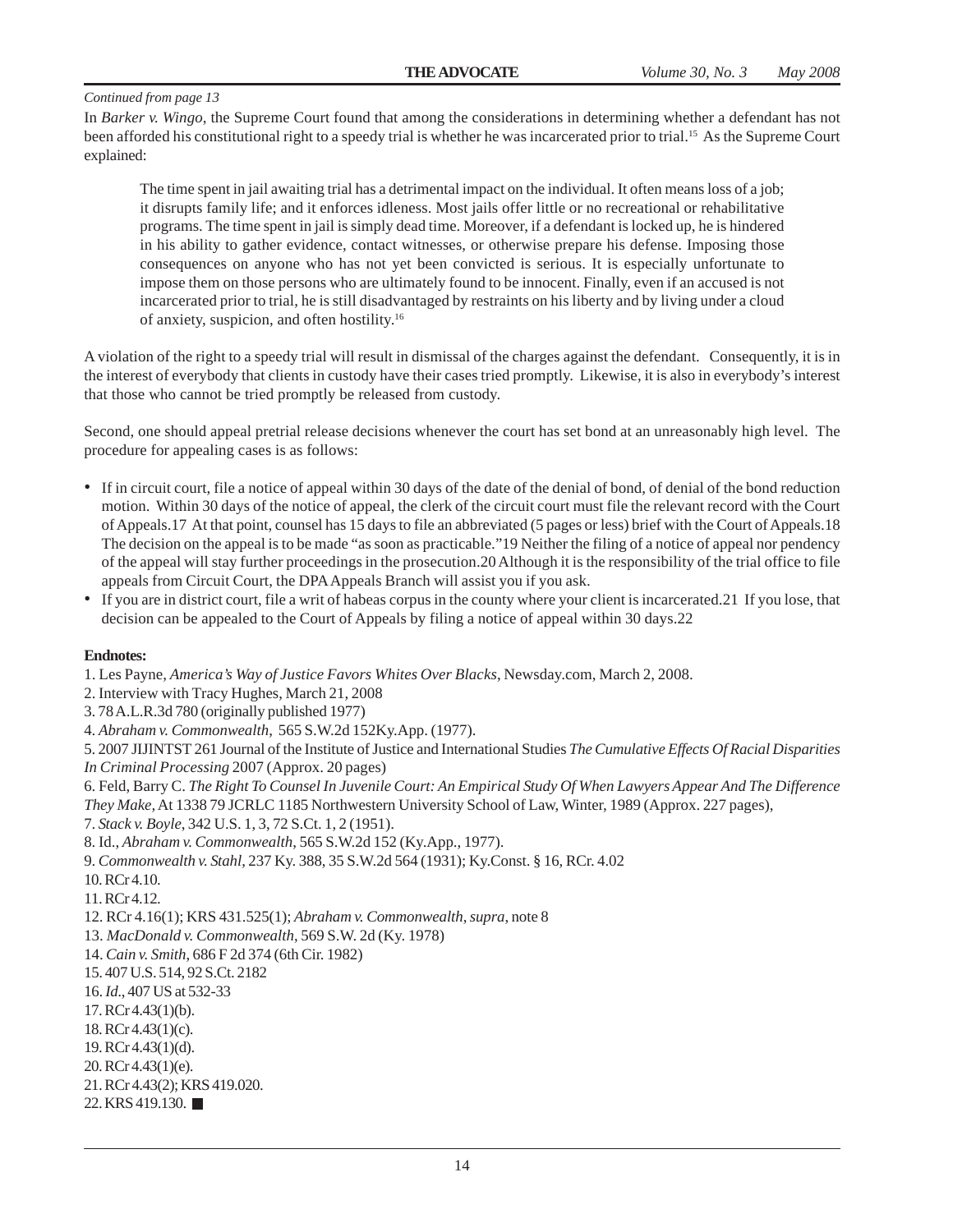### **DISPARATE IMPACT: RACIAL BIAS IN THE SENTENCING AND PLEA BARGAINING PROCESS**

### **By Rebecca Ballard DiLoreto**

#### **I. Impact of Racial Disparity on Sentencing is Devastating on Intergenerational Level**

#### **A. With Children**

The effects of disproportionate incarceration are devastating on African-American and Hispanic family structures. An African-American child is nine times more likely to have a parent incarcerated than is a white child. A Hispanic child is three times more likely than a white child to have a parent imprisoned.<sup>1</sup>

#### **B. With Women and Families**

Over-incarceration of men impacts women who are trying to raise families alone. The increased incarceration of women obviously prevents them from raising their sons and daughters. Ann Jacobs, Director of the Women's Prison Association, comments in her introduction to a new study of women in prison that "The cycling of women through the criminal justice system has a destabilizing effect not only on the women's immediate families, but on the social networks of their communities. They are, more often than not, primary caretakers of young children and other family members."2 *The Punitiveness Report - Hard Hit: The Growth in Imprisonment of Women, 1977-2004* tracks changes in the incarceration rate of women between 1977 and 2004, a period in which the number of women serving sentences of more than a year grew by 757 percent— nearly twice the 388 percent increase in the male prison population.<sup>3</sup> Most of the increase can be accounted for by the drug war: the percentage of women serving time for drug offenses grew from 11% in 1979 to 32% in 2004. In most cases, women arrested for involvement in the drug trade tend to play peripheral or minimal roles, selling small amounts to support a habit, or simply living with intimates who engage in drug sales.4

#### **II. Our Nation has Embraced Long Sentences of Incarceration as the End All and Be All Solution**

Politicians have been catering to the fears of law abiding citizens and competing to prove who would make our communities the safest. In the context of quick, symbolic sound-bites, promising to lock up the bad guy and legislating ever more punitive criminal sanctions paved the easy path to popularity. As noted by renowned expert on criminal law and procedure, Professor Robert Lawson, "[t]he huge appetite for incarceration of citizens reflected in these numbers is a relatively new development for America, shown by the fact that just thirty years ago the country's inmate population stood at less than 330,000."5 The thought that the country holds more than two million citizens in custody is disquieting on its own, but even worse when overlaid with the understanding that racial disparity has increased, not decreased.<sup>6</sup>

#### **III. Our Criminal Justice System Gives Prosecutors Enormous Often Unbridled Discretion**

Conversation among criminal defense attorneys reflects significant disparity in the exercise of prosecutorial discretion from one judicial district to the next. We know that our clients are better or worse off depending upon where the alleged criminal activity occurred. The case law is clear that judges cannot force a prosecutor to offer a reasonable plea.<sup>7</sup> To compound matters, in many jurisdictions, jurors, fearful of anyone charged with an offense and with little belief in the importance of constitutional rights, impose severe sanctions. In a study published by Vanderbilt Law School, Kentucky lawyers and judges consistently describe jury sentences as severe. Summed up one defender: "Prosecutors like jury sentencing better, juries [are] more inclined to give higher sentences."8 The study reported that prosecutors, defense counsel, and judges have anecdotally found that juries are particularly punitive in a varied array of cases, theft, sex abuse, and drug cases. 9

Even where a judge might correct sentencing disparity within the range of allowable punishment, studies find that they rarely do so. "If jury sentences are so high, what keeps a defendant from undercutting the prosecutor's leverage by seeking a sentence from the judge that is lower than the sentence a jury would give? Here unfolds one of the most interesting *Continued on page 16*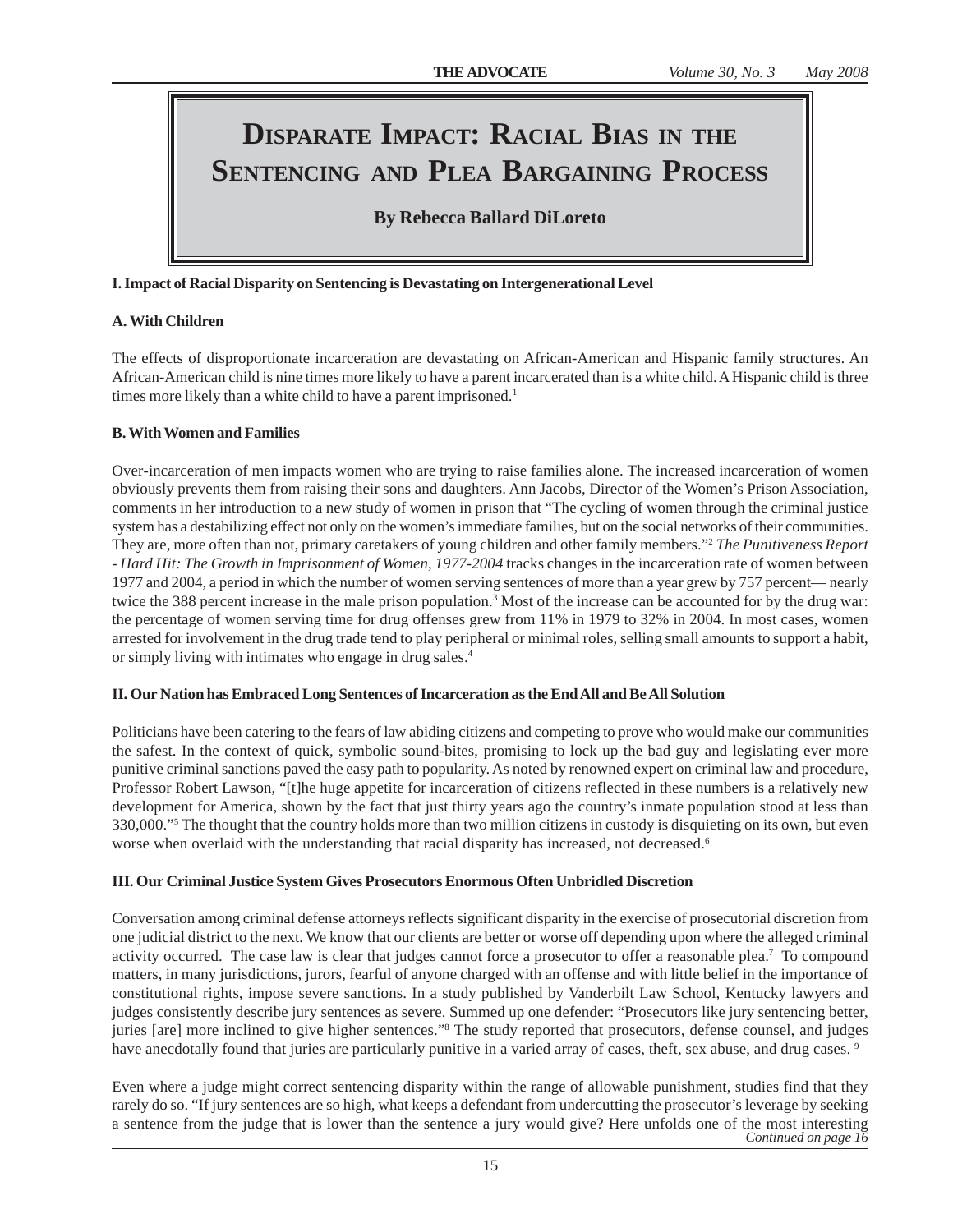aspects of criminal procedure in Kentucky. Jury sentencing may serve as such a powerful incentive to plead guilty because trial judges have given the prosecutor nearly complete control over the sentencing differential between plea and jury trial. Defendants in Kentucky have virtually no access to independent judicial assessments of sentence severity. Their choice is stark: risk the jury's sentence or take the prosecutor's offer."10

The prosecutor's duty to do justice is often ignored.<sup>11</sup>

#### **IV. Our Sentencing Scheme and the Criminal Justice Process Gives Judges Enormous, Often Unbridled Discretion**

#### **A. The statutes emphasize importance of probation**

If one simply read the statutes governing sentencing, a practitioner might believe that Kentucky law has a preference for probation.

#### KRS 533.010 provides:

Before imposition of a sentence of imprisonment, the court **shall consider probation, probation with an alternative sentencing plan, or conditional discharge.** Unless the defendant is a violent felon as defined in KRS 439.3401 or a statute prohibits probation, shock probation, or conditional discharge, after due consideration of the nature and circumstances of the crime and the history, character, and condition of the defendant, probation or conditional discharge **shall be granted**, unless the court is of the opinion that imprisonment is necessary for protection of the public because: [emphasis added]

(a) There is substantial risk that during a period of probation or conditional discharge the defendant will commit another crime;

(b) The defendant is in need of correctional treatment that can be provided most effectively by his commitment to a correctional institution; or

(c) A disposition under this chapter will unduly depreciate the seriousness of the defendant's crime.12

Barring certain circumstances, a sentencing court must consider and grant probation or conditional discharge "unless the court is of the opinion that imprisonment is necessary for protection of the public" for one of the three enumerated reasons.13

#### **B. However, the Caselaw puts no teeth in the statute because overturning a sentence based on abuse of discretion is nearly impossible.**

The trial court retains considerable discretion in determining, based on its opinion, whether any of the three enumerated KRS 533.010(2) factors exist and, for the protection of the public, necessitate imprisonment in lieu of an alternative disposition.<sup>14</sup> Generally, all a judge needs to do to protect the record is to address all three factors.set out in KRS 533.010(2) before denying probation.<sup>15</sup>

In *Brewer v. Commonwealth,* the Kentucky Supreme Court held that KRS 533.010 guidelines were discretionary rather than mandatory but that "the record of the proceedings leading up to the entry of the judgment should clearly reflect the fact that the consideration required by KRS 533.010 had been afforded the convicted person before judgment was finally entered."<sup>16</sup>

The commentary to KRS 533.010 , states:

[i]t is to be acknowledged that the trial court must be granted substantial discretion in deciding upon the disposition of convicted offenders. This section provides criteria to guide the court in the exercise of that discretion by listing the legitimate reasons for imposing a sentence of imprisonment.<sup>17</sup>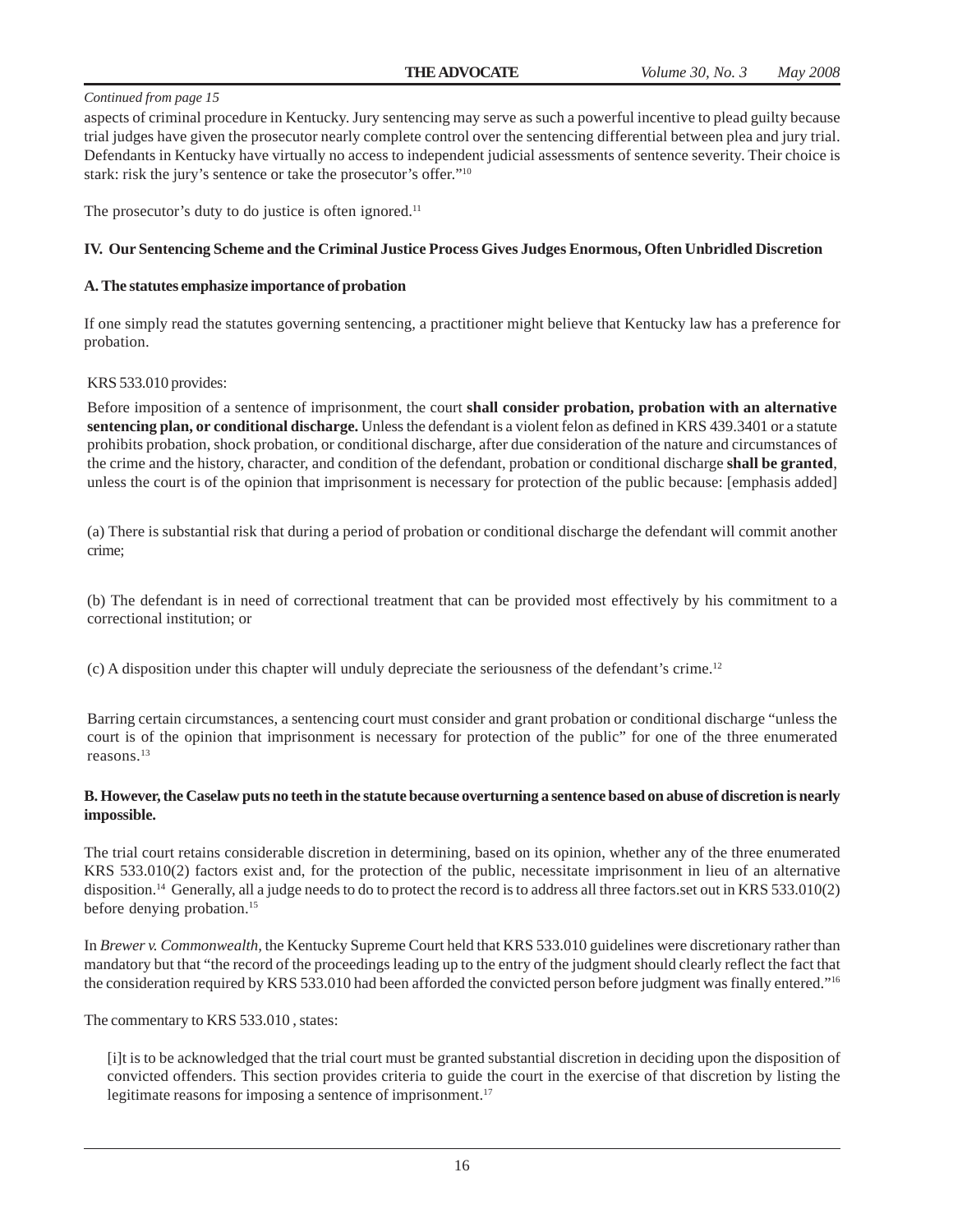Kentucky courts continue to affirm that the factors are a guide, and it simply must be clear that the court considered them in its rulings.<sup>18</sup>

When an individual is probated, the decision as to whether probation should be revoked when the conditions of probation are violated rests firmly within the discretion of the trial court and may be overturned only when the court abuses that discretion.<sup>19</sup> "The test for abuse of discretion is whether the trial judge's decision was arbitrary, unreasonable, unfair, or unsupported by sound legal principles."20

The Kentucky Court of Appeals has additionally held that a trial court is not obligated to consider only partial revocation when a probationer violates the terms of her probation.21 However, the case in which this issue was decided did **not** have a preserved record at the trial level, thus **persuasive, fact based argument** was not presented to support the legal claim on appeal. Appellants are not permitted to make one argument to a trial judge and a different one to the appellate court.<sup>22</sup>

The alternative sentencing provisions can be found in KRS 533.010(6):

[u]pon initial sentencing of a defendant or upon modification or revocation of probation, when the court deems it in the best interest of the public and the defendant, the court may order probation with the defendant to serve one (1) of the following alternative sentences: [emphasis added]

(a) To a halfway house for no more than twelve (12) months;

(b) To home incarceration with or without work release for no more than twelve (12) months;

(c) To jail for a period not to exceed twelve (12) months with or without work release, community service and other programs as required by the court;

(d) To a residential treatment program for the abuse of alcohol or controlled substances; or

(e) To any other specified counseling program, rehabilitation or treatment program, or facility.23

KRS 533.020(1) sets forth, in part, that a court:

**may** modify or enlarge the conditions [of probation] or, if the defendant commits an additional offense or violates a condition, revoke the sentence at any time prior to the expiration or termination of the period of probation.

KRS 533.060(6) sets forth, in part, that:

[w]hen imposing a sentence of probation or conditional discharge, the court, in addition to conditions imposed under this section, **may** require as a condition of the sentence that the defendant submit to a period of imprisonment in the county jail or to a period of home incarceration at whatever time or intervals, consecutive or nonconsecutive, the court shall determine.

With these statutes available, it becomes our job as *advocates* for our clients to present **reasonable alternative sentencing plans**. It may seem ironic that given the great discretion resting with the judiciary and what the law allows, critics have scorned the value of social workers assisting defense counsel in investigating and preparing reasonable sentencing plans.24

The Circuit Judge for the 21<sup>st</sup> Judicial Circuit, William B. Mains, has identified that nearly 75% of his caseload involves drug offenses or substance abuse. His daily experiences as a judge have led Judge Mains to be certain that treatment, not incarceration is the long-term solution. A recent news article reflected his perspective:

"If you end up in the county jail – which is where most D felons (non-violent offenders) go – you're not going to get any treatment," Mains said. Kentucky this year will spend about \$417 million imprisoning inmates and county jails – many of which house Class D state felons – are breaking county budgets. Since 1970, the state's felon population has skyrocketed from about 2,800 to nearly 23,000 although the crime rate has increased by only *Continued on page 18*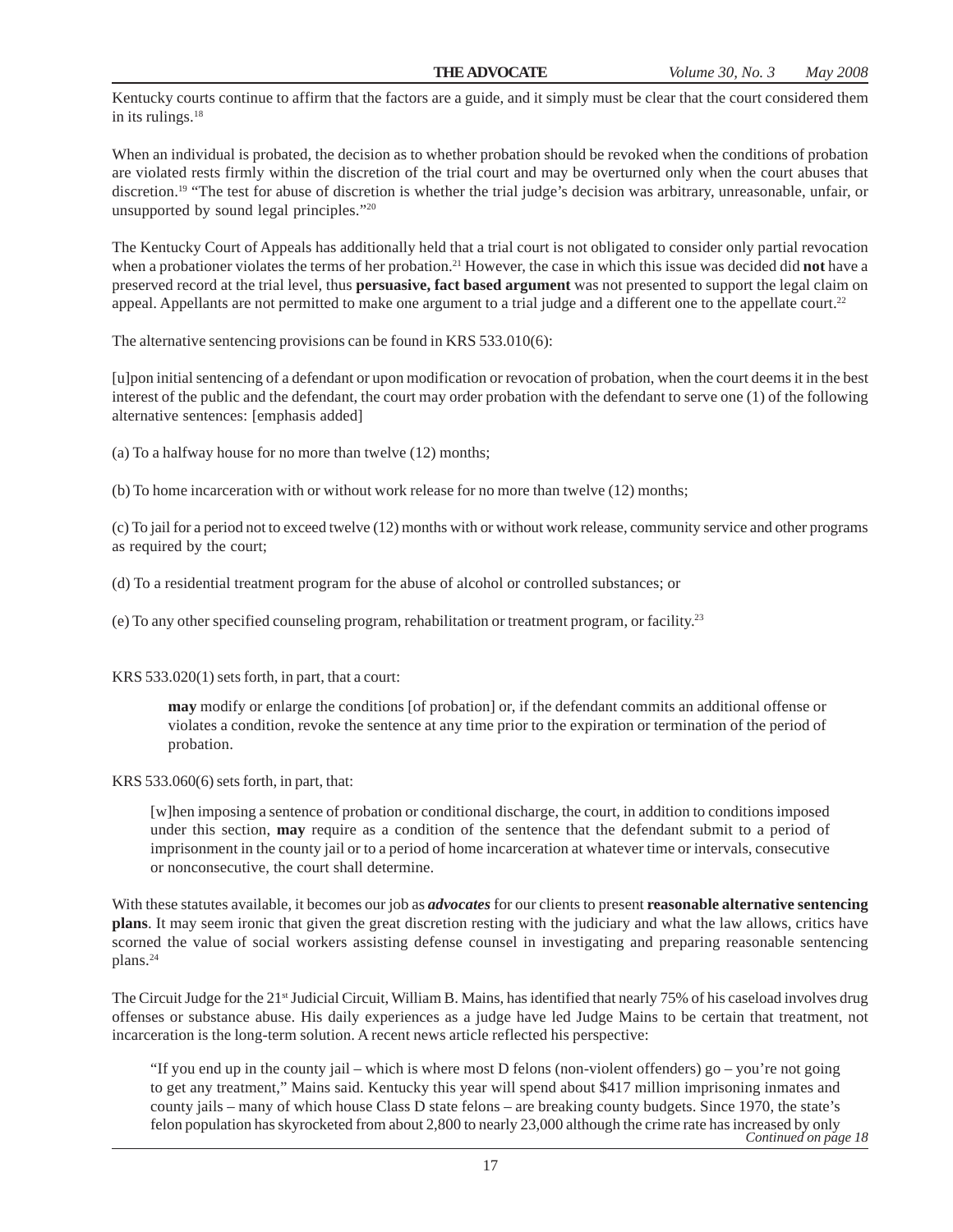3%. Most of the increase is tied to drug abuse and drug crimes. County jails house about 8,000 of the felony inmates but they're crammed as well with county prisoners. "We can't incarcerate our way out of the problem," Mains said. "We can't just scare these kids into straightening out their lives. It's not going to stop until we give them the tools to change their lifestyles."25

This reality is true regardless of how one would define the cultural, ethnic or racial background of our public defender clients.

#### **V. We Have an Ethical Obligation To Investigate and Then Persuasively Present the Facts for the Sentencing Court and Our Prosecutors to Consider.**

We are called to reframe the way decision-makers in the court system see our clients. This effort is most critical when we represent people of color who have suffered historical prejudice because of an identified racial classification.

Racial disparity in punishment has a long history in the United States; Blacks have been disproportionately incarcerated since shortly after the Civil War (Curtin, 2000) and racial disparities increased again during the last quarter of the 20<sup>th</sup> century (Beckett, 1999). Currently, Blacks are 600% and Latino/as are 50% more likely than Whites to have ever been imprisoned—and disparity is not limited to prisons. Blacks are almost three times more likely than Latinos and five times more likely than Whites to be in jail (Bureau of Justice Statistics (BJS), 2006). In 1997, 1 out of every 11 Blacks living in the U.S. was under some form of correctional supervision, compared to 1 out of 50 Whites (BJS, 1998). When this disparity is combined with current "prison boom" levels of criminal justice intervention, the results are disastrous; by 2001, almost 17% of Black men had been imprisoned at some time in their life. Looking toward the future, the Bureau of Justice Statistics (2003) predicts that if imprisonment rates remain unchanged, one in three Black men born in 2001 will go to prison at some point during his life.<sup>26</sup>

Startlingly, over a quarter of the individuals incarcerated in the U.S. are being held in local jails, and over half of these individuals are being held pending trial (BJS, 2001b). Even if they are later found not guilty, or given a non-custodial sentence, [internal citation omitted] these individuals experience terms of incarceration that may lead to many of the deleterious effects associated with post-trial incarceration: a decreased likelihood of employment, depressed wages, a decreased likelihood of marriage, and an increased likelihood of recidivism (Pager, 2003; Western & McLanahan, 2000; Western & Pettit, 2000). Focusing on sentencing decisions may obscure this important moment of disparate punishment.<sup>27</sup>

#### **Racial Profile of Kentucky's Inmate PopulationSource: Kentucky Department of Corrections;**

Profile of Inmate Population; January 13, 2005

| Race                   | <b>Number</b> | <b>Percent</b> |
|------------------------|---------------|----------------|
| White                  | 12.237        | 68             |
| <b>Black</b>           | 5,477         |                |
| <b>Native American</b> |               |                |
| <b>Asian</b>           |               |                |
| Hispanic               | 198           |                |
| Other                  |               |                |
| <b>Total</b>           | 17.977        |                |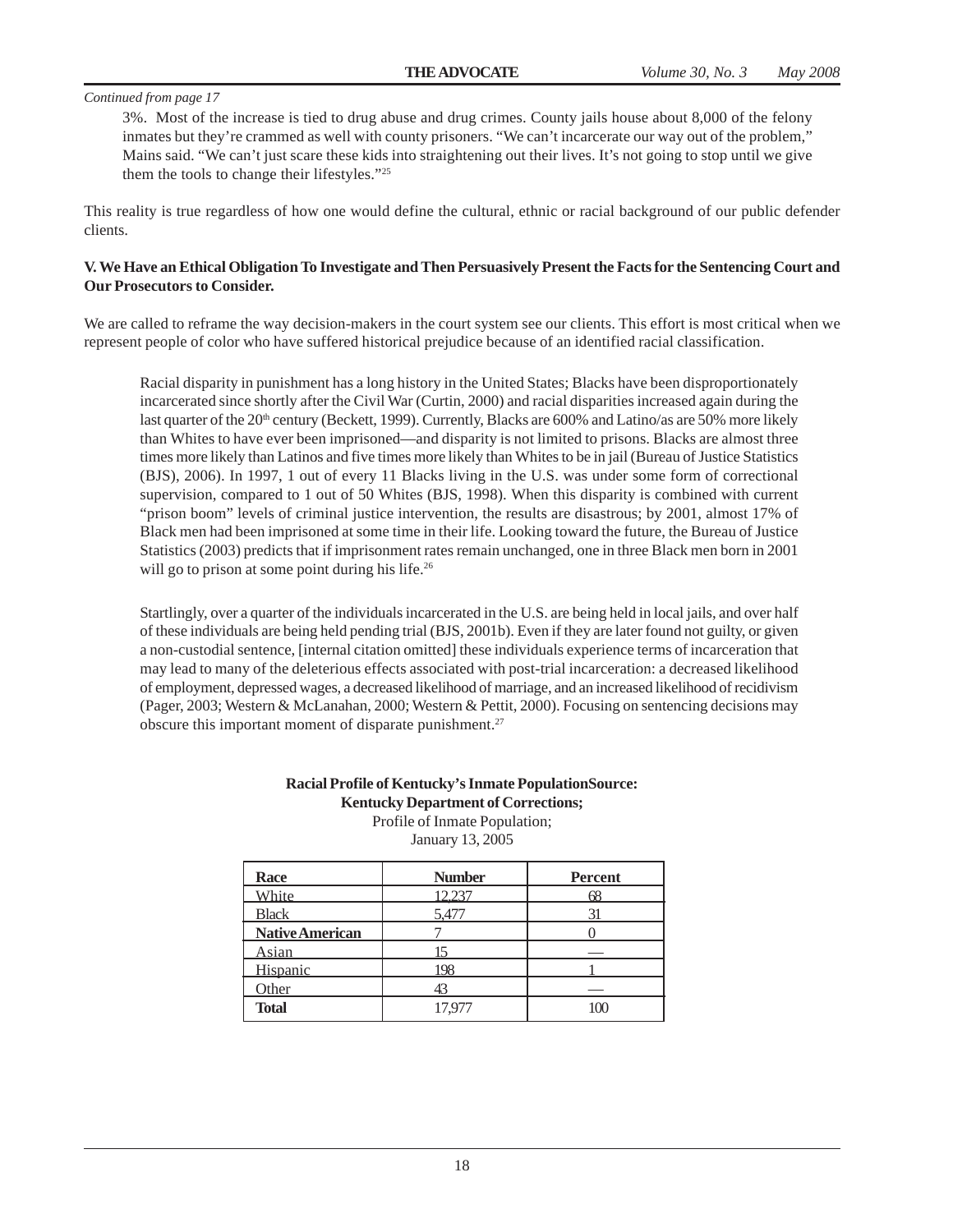|                                  |                 |                  |                                          |                 |                              |                 | <b>Percentage of Institutional Populations</b> |                         |                                                |                                           |                              | <b>Comparison of Profiles</b> |                  |                         |                          |                             |                    |                    |                                |                 |
|----------------------------------|-----------------|------------------|------------------------------------------|-----------------|------------------------------|-----------------|------------------------------------------------|-------------------------|------------------------------------------------|-------------------------------------------|------------------------------|-------------------------------|------------------|-------------------------|--------------------------|-----------------------------|--------------------|--------------------|--------------------------------|-----------------|
|                                  | K<br>S<br>P     | E<br>K<br>C<br>C | G<br>R<br>$\mathcal{C}$<br>$\mathcal{C}$ | K<br>C<br>W     | K<br>$\mathcal{C}$<br>P<br>C | K<br>S<br>R     | L<br>L<br>C<br>Ċ                               | N<br>T<br>$\mathcal{C}$ | $\mathbb{R}$<br>$\mathcal{C}$<br>$\mathcal{C}$ | W<br>K<br>$\overline{C}$<br>$\mathcal{C}$ | B<br>$\mathcal{C}$<br>F<br>Ċ | B<br>С<br>Ċ                   | F<br>C<br>D<br>C | L<br>A<br>$\mathcal{C}$ | М<br>А<br>$\overline{C}$ | A<br>$\&$<br>$\overline{C}$ | $\mathcal{C}$<br>D | $\mathcal{C}$<br>S | $\mathcal{C}$<br>$\mathcal{C}$ | $\overline{C}$  |
| White                            | 67              | 64               | 70                                       | 76              | 86                           | 72              | 68                                             | 57                      | 63                                             | 67                                        | 66                           | 67                            | 46               | 58                      | 59                       | 62                          | 77                 | 62                 | 68                             | 72              |
| <b>Black</b>                     | 32              | 34               | 29                                       | 24              | 6                            | 25              | 32                                             | 40                      | 37                                             | 32                                        | 34                           | 33                            | 54               | 39                      | 41                       | 37                          | 22                 | 37                 | 32                             | 26              |
| Violent                          | 65              | 55               | 54                                       | 40              | 16                           | 47              | 42                                             | 53                      | 41                                             | 35                                        | 41                           | 37                            | 38               | 44                      | 34                       | 28                          | 14                 | 14                 | 13                             | 13              |
| <b>Sex</b>                       | $1\overline{3}$ | 15               | 14                                       | $\overline{5}$  | $\Omega$                     | 32              | 34                                             | 10 <sup>10</sup>        | 3                                              | 24                                        | $\Omega$                     | $\Omega$                      | $\Omega$         | 17                      | $\Omega$                 | 8                           |                    | $\Omega$           | $\Omega$                       | $\overline{4}$  |
| Property                         | 12              | 14               | 13                                       | 22              | 28                           | 10 <sup>2</sup> | 10                                             | 16                      | 22                                             | 16                                        | 22                           | 23                            | 22               | 19                      | 21                       | 22                          | 41                 | 20                 | 23                             | 22              |
| Weapon                           | 1               | 1                | 1                                        |                 | $\Omega$                     | 1               |                                                |                         | $\overline{4}$                                 | 1                                         | 3                            | 3                             | -                |                         | $\bar{2}$                | $\overline{2}$              | $\overline{2}$     | 2                  | 2                              | 1               |
| <b>Drug</b>                      | 7               | 12               | 17                                       | $\overline{30}$ | 49                           | 9               | 12                                             | 17                      | 30                                             | 23                                        | 33                           | 35                            | 38               | 16                      | 42                       | $\overline{31}$             | 33                 | 41                 | 59                             | $\overline{31}$ |
| Other                            |                 | $\overline{2}$   | $\overline{2}$                           | $\overline{2}$  | $\overline{2}$               | $\overline{2}$  |                                                | $\overline{2}$          | $\Omega$                                       |                                           |                              | 2                             |                  | 3                       | $\overline{2}$           | 5                           | 10                 | $\overline{2}$     | $\overline{2}$                 | $\overline{4}$  |
| Median<br>Sentence l<br>in years | 17              | 12               | 13                                       | 9               | $\overline{7}$               | 14              | 10                                             | 11                      | 10                                             | 11                                        | 10                           | 10                            | 11               | 11                      | 10                       | $\overline{7}$              | 3                  | 10                 | $\overline{7}$                 | 5               |
| Median<br>Age                    | 34              | 32               | 34                                       | 35              | 32                           | 41              | 35                                             | 31                      | 33                                             | 33                                        | 34                           | 38                            | 38               | 33                      | 32                       | 32                          | 32                 | 35                 | 30                             | 31              |

**Legend:**

Maximum Security Private Prisons

Medium Security Other

GRCC: Green River Correctional Complex CD: Class D Felon KCIW: KY. Correctional Institute for Women CSC: Community Services Centers KCPC: KY. Correctional Psychiatric Center CC: Community Custody LLCC: Luther Luckett Correctional Complex CI: Controlled Intake NTC: Northpoint Training Center RCC: Roederer Correctional Complex WKCC: Western KY. Correctional Complex

KSP: Kentucky State Penitentiary LAC: Medium Security: Lee Adjustment Center MAC: Minimum Security: Marion Adjustment Center

EKCC: Eastern KY. Correctional Complex A&C: Assessment and Classification Center

- 
- 
- 

#### **VI. We can Emphasize and Point to Good Policy Like that Offered by the Sentencing Project**

"Since the vast majority of criminal cases are disposed by plea, assuring that minorities are not disadvantaged in the process is critical. Misdemeanor level crimes, which typically account for a majority of criminal cases, are brought to disposition and sentence in the lower courts. Although, the sentences imposed in these courts are generally less severe than those imposed in the higher courts, a conviction becomes part of the defendant's criminal history and can lead to more severe treatment in subsequent cases."28

Consistent with NLADA standards and a fully funded indigent defense bar, the Sentencing Project asks some fundamental questions:

- Are organizations serving minority communities given sufficient access to the Courts and to the public funds that support alternative sanction programs ?
- Have the courts, prosecution, defense, and probation service reviewed the factors that influence bail decisions and plea and sentence negotiations, including sentencing guidelines where they exist, so as to satisfy themselves that these processes are not inadvertently biased against members of racial minorities.?
- Are there special purpose courts operating in the jurisdiction? Do minority defendants have effective access to them?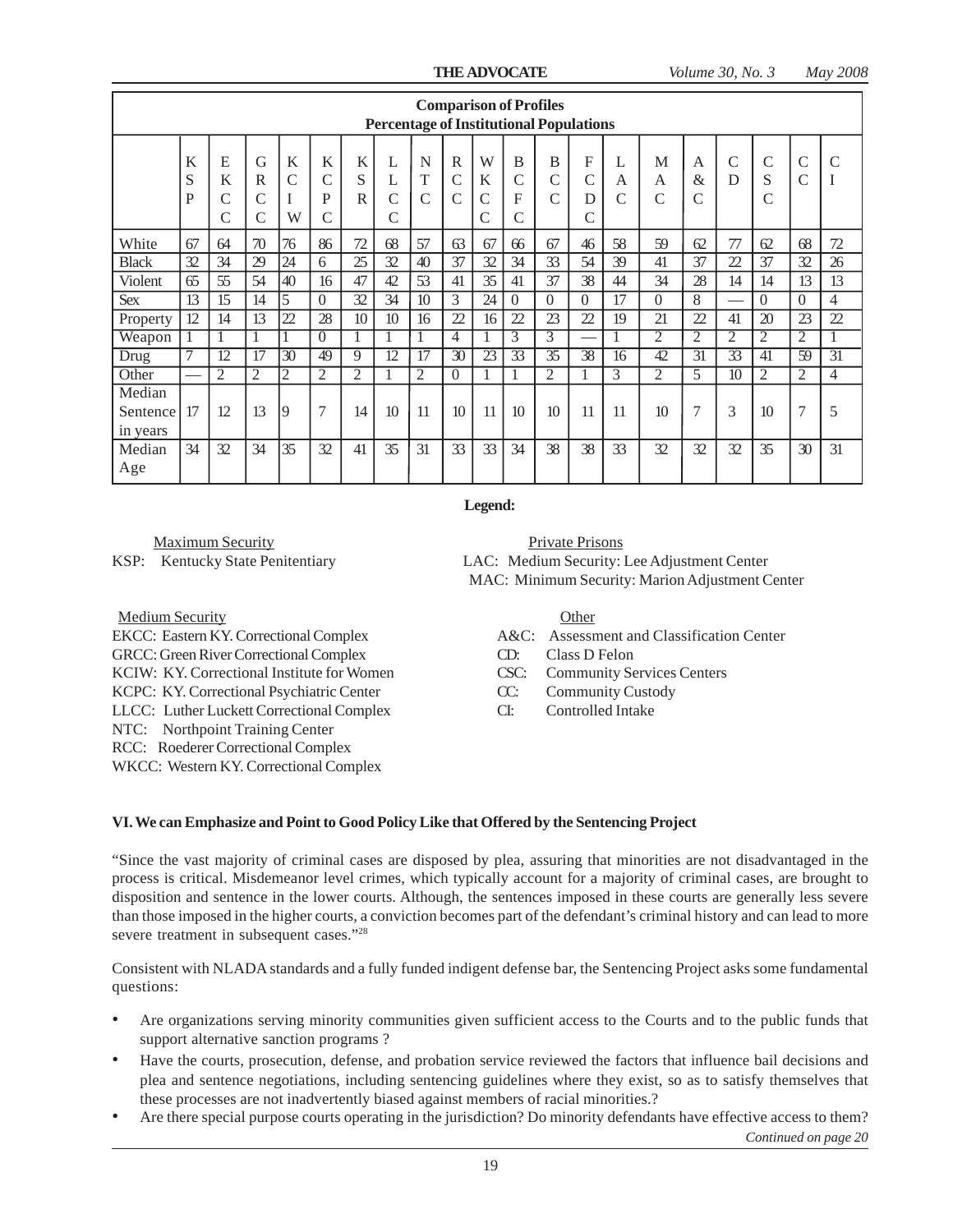Have the process and factors used to determine eligibility for transfer to these courts been reviewed to eliminate inadvertent racial bias?

• Does the probation service have an adequate understanding of, and access to, the defendant's community so as to involve community resources in the sentencing plan?29

Prosecutors urge their colleagues to consider that [p]lea bargaining practices could be modified to eliminate discriminatory impacts…. Sentencing provisions could be reexamined."30

#### **VII We can encourage the KBA and the local bar to follow ABA recommendations and train our judges and prosecutors in the exercise of their discretion.**

The American Bar Association recommends that judges and prosecutors be trained on how to exercise their discretion. The resolution the ABA passed reads:

RESOLVED, That the American Bar Association urges federal, state, territorial and local governments, and licensing authorities to fund professional associations and organizations to develop programs to train all criminal justice professionals – including judges, prosecutors, defense counsel, probation and parole officers, and correctional officials — in understanding, adopting and utilizing factors that promote the sound exercise of their discretion.

FURTHER RESOLVED, That the American Bar Association urges federal, state, territorial and local governments and licensing authorities to recognize that such training should be credited towards continuing education program requirements.31

It is through our exercise of discretion that we leave our imprint on society as lawyers and as members of the human race. As advocates we are called by the needs of our clients to elevate the human race past the idiocies born of prejudice and selfish desire. It is as much our duty in our individual cases on behalf of our individual clients to eradicate racism, just as it is the calling of the Human Rights Commission or the Kentucky Civil Liberties Union to do so for society at large.

Kentuckian and political leader, Eleanor Norton Holmes spoke eloquently to this calling some years ago:

The law was base when it rationalized slavery. In its statutes and decisions, the law built an evil tower of jurisprudence to justify and cement slave statutes. And when war overturned the slave system, our law invented Jim Crow and separate but equal, an intricate embroidery of inequality whose effects we are still trying to root out.

The law was noble when it applied its own self-corrective and overturned doctrinal segregation. Lawyers and judges applied the same Constitution to lead our country to an entirely different notion of equality not embraced by the majority of Americans.

That the same Constitution could yield results as antithetical as segregation and integration should be a warning of the need for permanent self-criticism and continuing readjustment to the needs of society. It is a system always in search of values. It is we who bear responsibility for the quality of justice, not our founding document.32

#### **VIII. We can continue to reframe the image that the court system has of our clients.**

In many respects, sentencing advocacy starts when your client is charged, and does not end until the case is concluded. In the early stages of the case, advocating for release on bail is critical. Clients who are released on bail are much better positioned to get probation (or get acquitted) then those who are locked up before trial.

While the case is ongoing, try to help your client present herself well to the court and prosecutor. Your client may not understand the values of the players in the courthouse — you play a critical role in helping your client navigate from one world to the other. On the flip side, you also play a critical role in encouraging the prosecutor and judge to consider the values of your client's world. In explaining that world to them, you can inspire the prosecutor and judge to be agents of change and to see helping your client as a part of a larger systemic effort to do justice.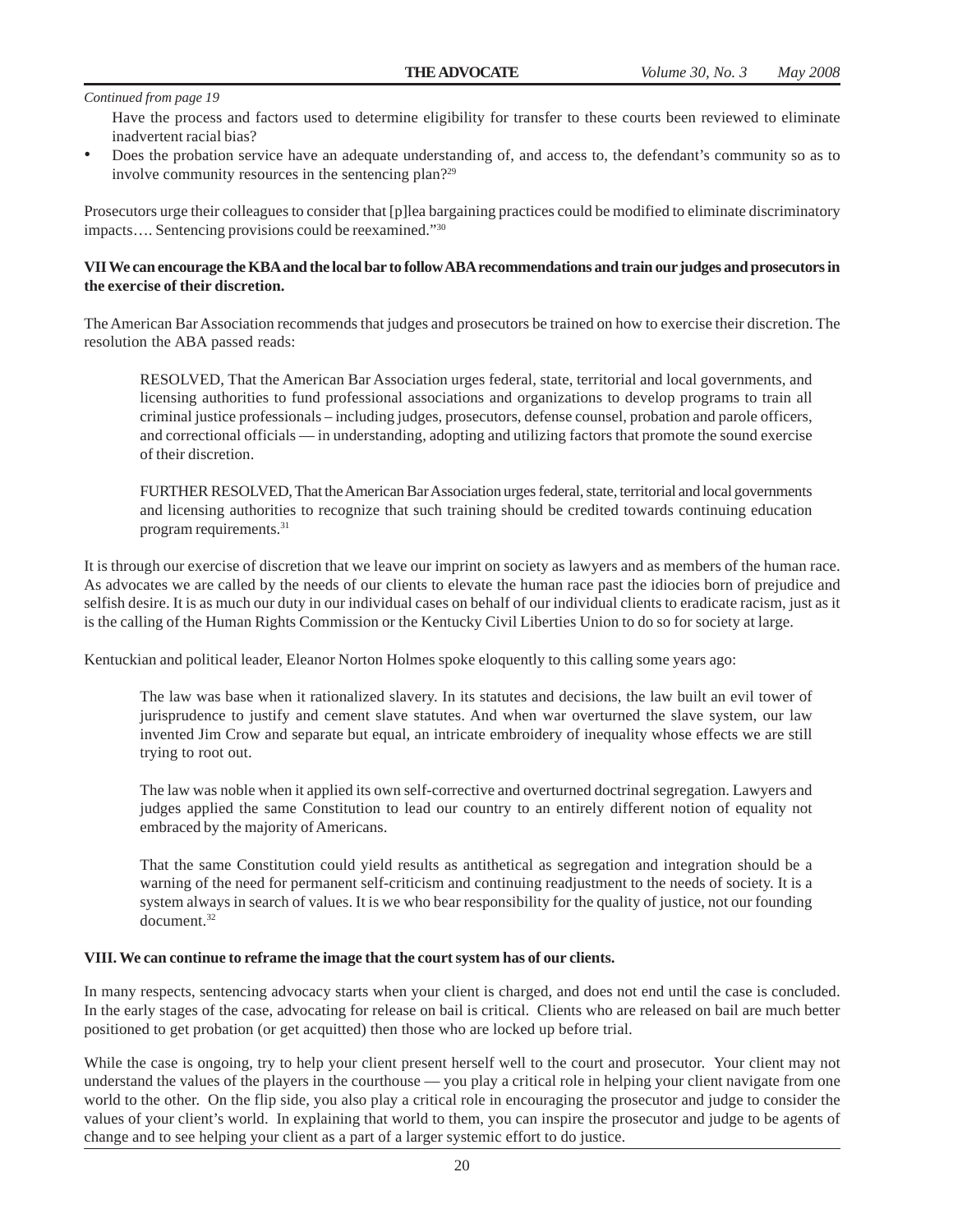Finally, at the close of the case, prepare an alternative sentencing plan which emphasizes your client's strengths and assets in the community, and which gives the judge and prosecutor a workable alternative to prison. If you have access to a social worker or social work intern, use them to help identify your clients needs, and find resources in the community to meet those needs. The best sentencing advocates never leave the judge without a workable alternative. Simply asking for probation on the day of sentencing isn't enough.

#### **Endnotes:**

1. See United States Conference of Catholic Bishops, *Responsibility, Rehabilitation and Restoration: A Catholic Perspective on Crime and Criminal Justice* (2002) available at http://www.usccb.org/sdwp/criminal.htm

2. Introduction to Natasha Frost, Judith Greene and Kevin Pranis, *The Punitiveness Report - Hard Hit: The Growth in Imprisonment of Women, 1977-2004* (2006), available at http://www.wpaonline.org/institute/hardhit/foreword.htm. 3. *Id.*

4. Lenora Lapidus, Namita Luthra & Anjuli Verma; Deborah Small; Patricia Allard & Kirsten Levingston.*"Caught in the Net: the Impact of Drug Policies on Women and Families."* Available at http://www.fairlaws4families.org/ (A second volume of the study will look more deeply at factors that increased the risk of imprisonment for women arrested for felony offenses and increased the amount of time spent behind bars.)

5. Lawson, Robert, DIFFICULT TIMES IN KENTUCKY CORRECTIONS—AFTERSHOCKS OF A "TOUGH ON CRIME" 93 Ky. L.J. 305, 308 -309 (2004-2005).

6. *Id.*

7. *Moore v. Commonwealth, Ky., 983 S.W.2d 479, 487 (1998)* (prosecutor has broad discretion as to what crime to charge and what penalty to seek)

8. 57 Vand. L. Rev. 885, 898 (2004) 57 VNLR 885 Vanderbilt Law Review FELONY JURY SENTENCING IN PRACTICE: A THREE-STATE STUDY April, 2004

9. *Id.*

10. *Id.* 57 Vand. L. Rev. 885, 901 (2004)

11. See ABA Standards Relating to the Administration of Criminal Justice-The Prosecution Function

12. KRS 533.010

13. *Id.*

14. *Aviles v. Commonwealth,* 17 S.W.3d 534, 536-37 (Ky.App.2000).

15. *Cavanah v. Commonwealth*, 2007 WL 4355454, 3 (Ky.App.,2007)

16. *Brewer v. Commonwealth,* 550 S.W.2d 474, 477 (Ky.1977)

17. Commentary to KRS 533.010

18. *E.g., Webb v. Com*. 2008 WL 898931, 2 (Ky.App.2008)(Not to be Published)

19. *Tiryung v. Commonwealth,* 717 S.W.2d 503, 504 (Ky.App.1986).

20. *Commonwealth v. English,* 993 S.W.2d 941, 945 (Ky.1999).

21. *Baker v. Com.*, 2007 WL 2343795, 2 -3 (Ky.App.2007) (Not to be Published)

22. *Kennedy v. Commonwealth,* 544 S.W.2d 219, 222 (Ky.1976).

23. KRS 533.060

24. Editorial, *A Just Balance, Larson's View of Justice Is Too Simplistic*, Lexington Herald Leader, (2/05/08).

25. Ellis, Ronnie, "Social Workers Keeping Some Out of Jail", at www.glasgowdailytimes.com/statenews/ cnhinsall\_story\_043144126.html - (2/12/08)

26. *The Cumulative Effects Of Racial Disparities In Criminal Processing, Journal of the Institute of Justice and International Studies*, 261 (2007)

27. *Id.*

28. *Reducing Racial Disparity in the Criminal Justice System, A Manual for Practitioners and Policymakers*, The Sentencing Project, p. 16 (2000).

29. *Id.*

30. Robert M.A. Johnson (county attorney, Anoka County, Minnesota), ABA Criminal Justice Magazine, p.32, Winter (2007).

31. American Bar Association Commission On Effective Criminal Sanctions Criminal Justice Section National District Attorneys Association National Legal Aid And Defender Association Report To The House Of Delegates [On Training In The Exercise Of Discretion] Recommendation

32. Eleanor Holmes Norton, "A sour note, Constitution came up short on matter of equality,**"** *Lexington Herald-Leader*, (October 1, 1987).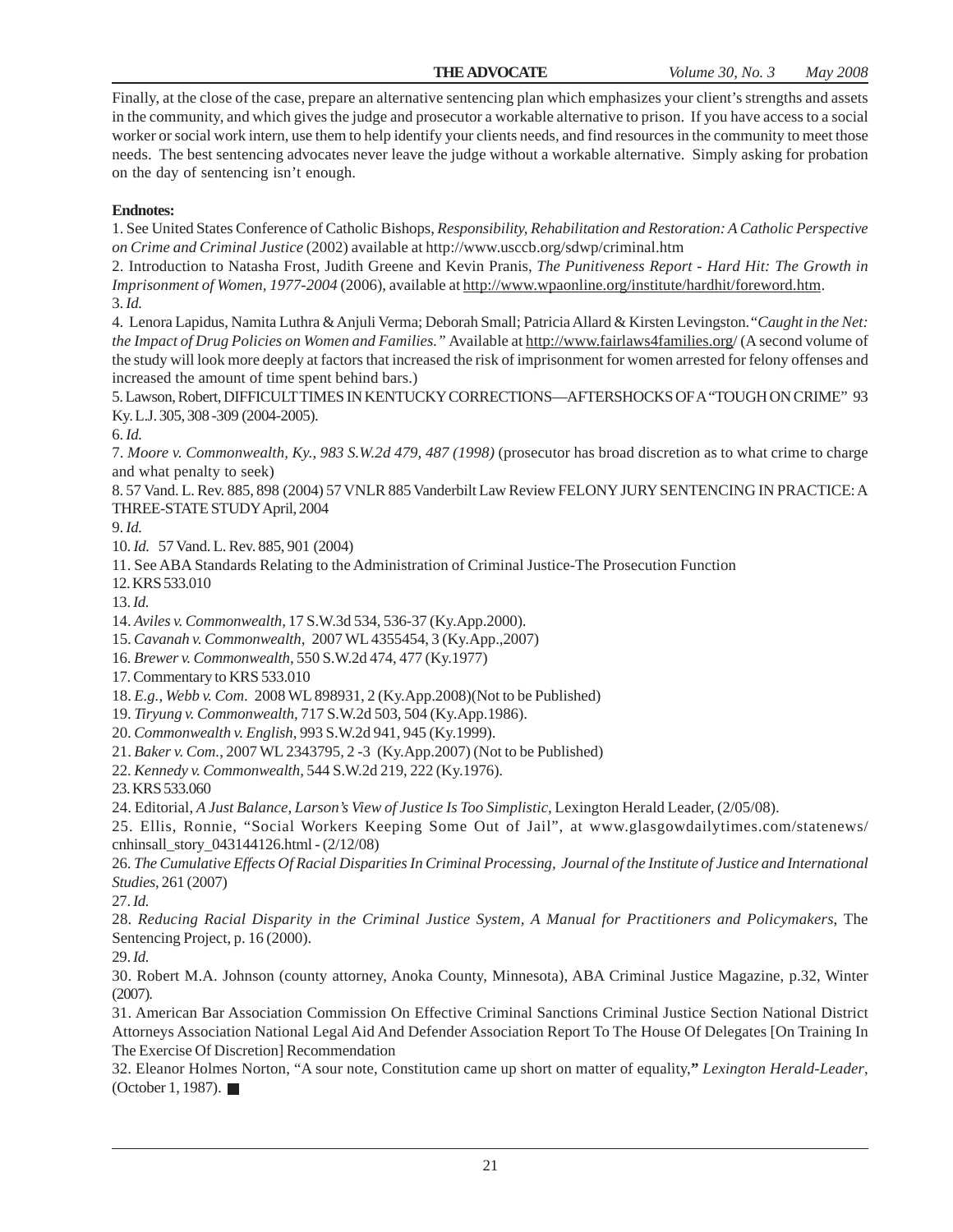### **THE CUMULATIVE EFFECTS OF RACIAL DISPARITIES IN CRIMINAL PROCESSING**

**By Traci Schlesinger,1 DePaul University**

#### **Abstract**

Data from the *State Court Processing Statistics Series* was used to analyze the cumulative effects of racial and ethnic disparities in criminal processing of men who are charged with felony drug offenses in large urban counties from 1990 to 2002. Estimating a series of models, I find not only that Black and Latino men receive less beneficial sentencing decisions than White men with similar legal characteristics, but also that these disparities are produced through a combination of direct and indirect effects. More particularly, I find that Black and Latino men are less likely to be granted non-financial release, more likely to be denied bail, and are given higher bails than White men with similar legal characteristics; that Black and Latino men are more likely to be adjudicated as felons than White men with similar legal characteristics; and that sentencing outcomes are determined by a combination of current case characteristics, prior record, economic resources and networks, and racially disparate processing—both indirectly through pretrial incarceration and level of adjudication, and directly during sentencing decisions.

#### **The Cumulative Effects of Racial Disparities in Criminal Processing**

Racial disparity in punishment has a long history in the United States; Blacks have been disproportionately incarcerated since shortly after the Civil War (Curtin, 2000) and racial disparities increased again during the last quarter of the 20<sup>th</sup> century (Beckett, 1999). Currently, Blacks are 600% and Latino/as are 50% more likely than Whites to have ever been imprisoned and disparity is not limited to prisons. Blacks are almost three times more likely than Latinos and five times more likely than Whites to be in jail (Bureau of Justice Statistics (BJS), 2006). In 1997, 1 out of every 11 Blacks living in the U.S. was under some form of correctional supervision, compared to 1 out of 50 Whites (BJS, 1998). When this disparity is combined with current "prison boom" levels of criminal justice intervention, the results are disastrous; by 2001, almost 17% of Black men had been imprisoned at some time in their life. Looking toward the future, the Bureau of Justice Statistics (2003) predicts that if imprisonment rates remain unchanged, one in three Black men born in 2001 will go to prison at some point during his life.

While racial disparity in punishment is acknowledged, scholars disagree about its sources. Almost undoubtedly, disparity is the result of the interactions between race-salient criminal laws,<sup>2</sup> differential offending,<sup>3</sup> differential policing,<sup>4</sup> and differential criminal processing.<sup>5</sup> The questions remain, however, as to how much each of these pieces contributes to total disparity and how disparity generated at one criminal processing stage affects the production of disparity at later stages.

#### **Racial Disparities in Punishment Outcomes**

Early studies, from the 1920s to the 1970s, generally examined the effects of race on punishment outcomes and found that Black men received more punitive criminal justice outcomes than White men. However, when later studies—conducted in the 1970s and 1980s—added variables for prior record and offense seriousness, the effects of race and class often disappeared or decreased. As a result, many scholars wrote that the "discrimination thesis" had been disproved and that what appeared to be effects of racial discrimination were actually the effects of legally relevant variables that are correlated with race, such as prior record (Blumstein, 1982; Chiricos & Waldo, 1975; Hagan, 1974; Kleck, 1985; Langan, 1985).

Since this time, several new developments have occurred that help to show where discrimination exists and why it was invisible in these earlier studies. Four of these developments are examining non-sentencing processing decisions, separating processing decisions into their composite parts, dividing analyses by offense types, and controlling for county level demographics.

While there are still few studies that examine pretrial processing decisions, studies that have examined this stage of criminal processing find consistent and substantial evidence that Black and Latino defendants receive less beneficial pretrial decisions than do White defendants with similar legal characteristics, regardless of the primary charge crime type (Demuth, 2003; Schlesinger, 2005). The available evidence suggests that disparities at this stage of criminal processing may be larger and more consistent than disparities in sentencing.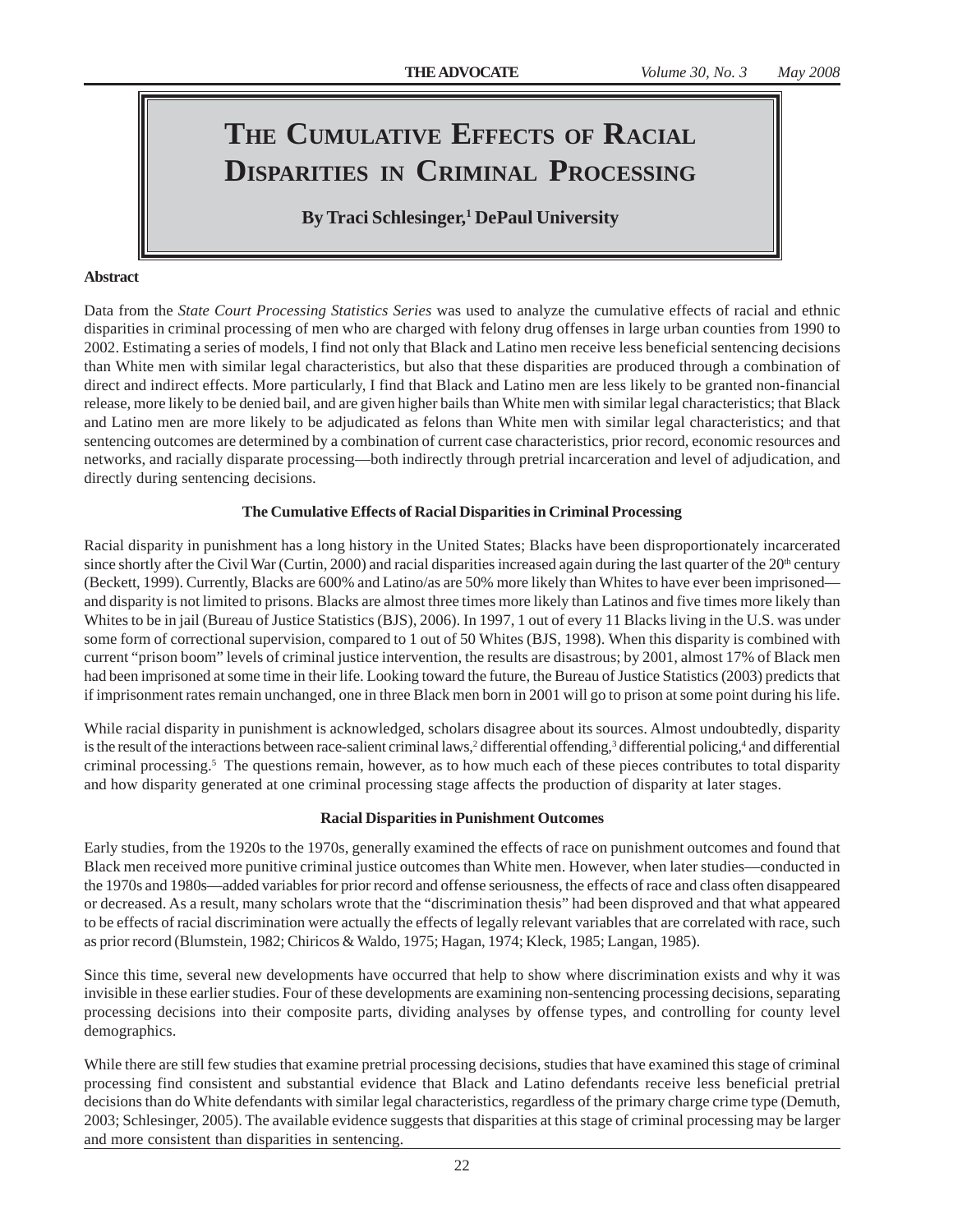Startlingly, over a quarter of the individuals incarcerated in the U.S. are being held in local jails, and over half of these individuals are being held pending trial (BJS, 2001b). Even if they are later found not guilty, or given a non-custodial sentence,<sup>6</sup> these individuals experience terms of incarceration that may lead to many of the deleterious effects associated with post-trial incarceration: a decreased likelihood of employment, depressed wages, a decreased likelihood of marriage, and an increased likelihood of recidivism (Pager, 2003; Western & McLanahan, 2000; Western & Pettit, 2000). Focusing on sentencing decisions may obscure this important moment of disparate punishment.

When scholars separate the sentencing decision into two parts, the decision to incarcerate and sentence length, such studies find that while there are rarely racial differences in sentence length once legal variables are controlled for, Blacks are more likely to be sentenced to incarceration than Whites with similar legal characteristics (Chiricos & Bales, 1991; Nobling, Spohn, & Delone, 1998; Petersilia, 1985; Spohn & Cederblom, 1991; Spohn, Gruhl, & Welch, 1981; Spohn & Holleran, 2000; Steffesmeier, Ulmer & Kramer, 1998). One possible explanation for this finding rests on the distribution of discretion. While judges have wide discretion when deciding whether or not to incarcerate an individual convicted of a crime, sentencing ranges are often "recommended" if not mandated, leaving judges little room to adjust sentences for a given offense.

Studies that look at the effects of race on sentencing by offense category have found that being Black or Latino is more harmful for offenders charged with certain offenses than with others. For example, the most consistent and substantial evidence of disparate processing is among defendants charged with drug offenses (Blumstein, 1982; Spohn & Cederblom, 1991; Steffensmeier & Demuth, 2000).

Studies that examine the effects of county level demographics, such as economic inequality between Black and White populations, find that sentencing disparities are more substantial and consistent in some counties than others and that this is linked to the demographics of those counties. For instance, Blacks face the most discrimination in sentencing decisions in counties where the percent Black and economic inequality are both low (Bridges & Crutchfield, 1988; Crawford, 2000; Crawford, Chiricos, & Kleck, 1998).

Finally, studies have begun to examine the treatment of Latino/as. Studies that have included Latinos frequently find that their ethnicity affects criminal processing (Hebert, 1997; Holmes & Daudistal, 1984; LaFree, 1985; Spohn & Holleran, 2000; for negative finding see Spohn et al., 1981). In fact, some theorists claim that, at least during some processing stages, Latino/as receive less beneficial criminal processing decisions than Blacks (Demuth, 2003; Schlesinger, 2005; Steffensmeier & Demuth, 2000, 2001). Additionally, when ethnicity is not considered, this not only obscures ethnic disparities in criminal processing, it also acts to obscure racial disparities since Whites and Latino/as are often included in the same category. Specifically, if both Latino/a and Black defendants receive criminal justice decisions that are less beneficial than those that white defendants receive, including Latino/as in the "White" category will make the White-Black gap in criminal processing appear smaller than it actually is. As such, it is imperative that scholars begin to include Latino/a defendants and analyze the effect of their ethnicity when examining disparities in criminal processing.

While all of these advances help students of punishment and racism to understand when disparities in criminal processing happen and what external conditions affect the likelihood of disparate processing, no known study has combined these insights to examine how disparities in punishment outcomes are produced through disparities that accumulate throughout successive stages of criminal processing. In order to uncover the cumulative effects of disparate processing, this study draws on several methodological advances of earlier studies: it examines several stages of criminal processing—pretrial decisions and outcomes, adjudication decisions, and sentencing decisions; disaggregates each of these decisions into their composite parts; focuses on individuals charged with felony drug offenses; uses fixed effects models to control for county level demographics; and includes White, Black, and Latino defendants.

#### **Data**

The data used for this analysis is the *State Court Processing Statistics, 1990 - 2002: Felony Defendants in Large Urban Counties (SCPS)*. The SCPS tracks a sample of felony cases filed in 65 of the nation's 75 most populous counties until their final disposition or until 1 year has elapsed from the date of filing. This dataset—which contains a representative sample of state felony cases in large metropolitan counties in the years 1990, 1992, 1994, 1996, 1998, 2000, and 2002—provides detailed information on prior record and offense severity; a comprehensive list of common offenses, several measures of demographic characteristics, and a nationally representative sample of adequate size. This study is limited to an analysis of Black, White, and Latino men who are charged with felony drug offenses.7 After dropping observations for all female defendants, "other race" male defendants, defendants for whom information on legal variables was missing, and defendants not charged with drug offenses, the sample includes 36,709 defendants.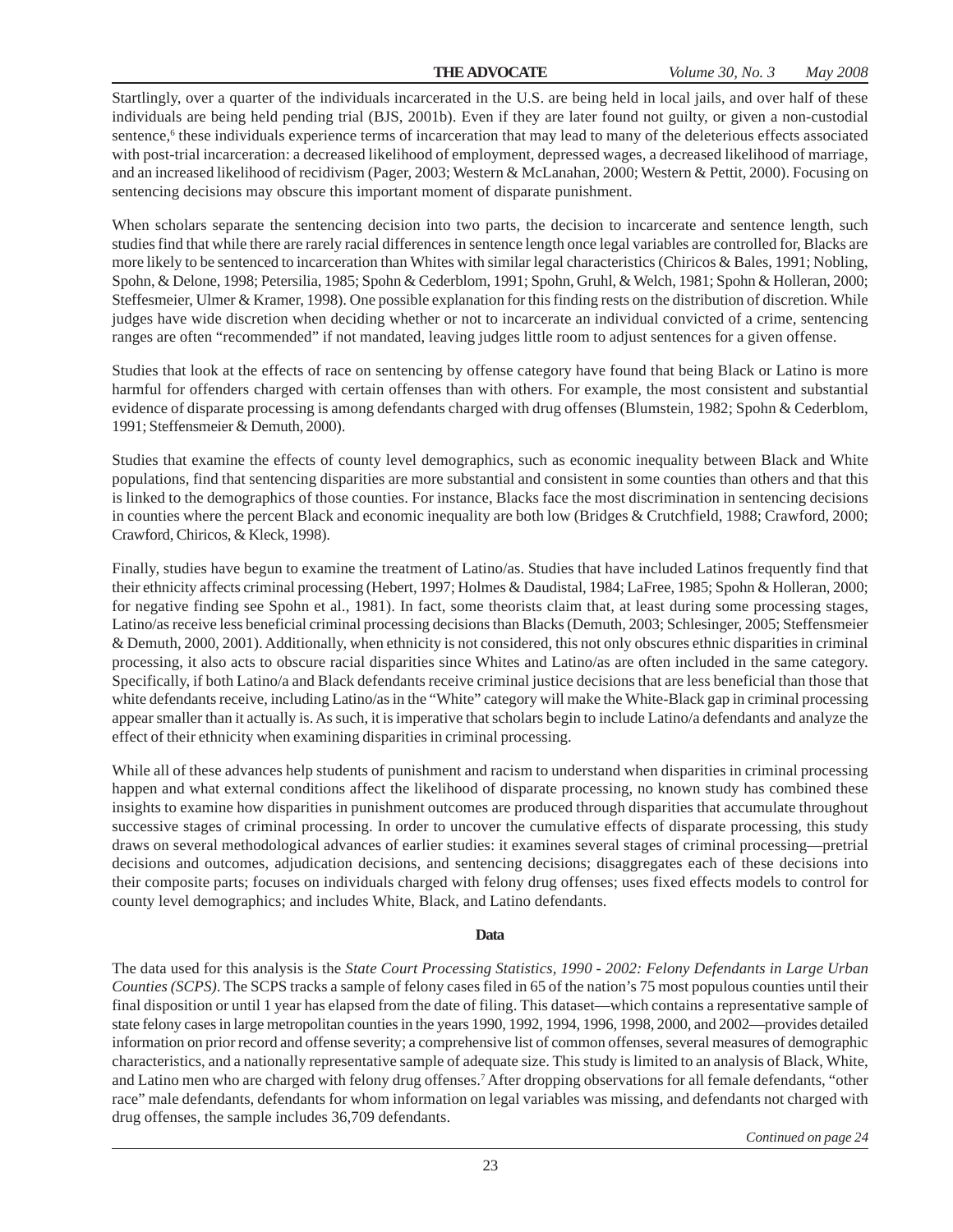#### **Dependent Variables**

There are eight dependent variables for this study. The first three are legal decisions that affect pretrial incarceration: the decision to deny bail, the decision to grant a non-financial release, and bail amount. The next two are pretrial processing outcomes: whether defendants given bail are able to post bail and pretrial incarceration. The sixth is the level of adjudication and asks whether the offender was adjudicated at a felony level. The final two are sentencing decisions: sentenced to incarceration and sentence length.

Studies that examine whether an offender was released or detained pretrial rather than the legal decisions that affect pretrial incarceration (Chiricos & Bales, 1991; Spohn et al., 1981) do not disaggregate the effects of discrimination from the effects of socio-economic status. While the pretrial incarceration results for defendants who are either given non-financial release or denied bail are completely determined by these legal decisions, most defendants are given financial requirements for release. Some of these defendants are able to post bail while others are not. Thus, in addition to the three legal decisions that influence pretrial incarceration, the economic resources and networks of defendants also influence release. The effects of these resources and networks can be seen when examining whether defendants given financial requirements for release are able to meet those requirements and, more broadly, whether defendants are released or detained pretrial. Both of these outcomes result from the interaction of legal decisions—the denial of bail, the granting of non-financial release, and the setting of bail amount— and the economic networks and resources of the defendants.

#### Figure 1.



Pretrial decisions of defendants charged with felony drug offenses in large, urban counties from 1990 to 2002, by race

White drug defendants are the most likely to be granted a non-financial release, the least likely to be denied bail, and receive bail amounts between those of Black and Latino drug defendants<sup>8</sup> (see Figure 1). More specifically, while 34% of White defendants charged with felony drug offenses receive non-financial releases, only 30% of Black drug defendants and 31% of Latino defendants receive these releases. Similarly, while 4% of White drug defendants are denied bail, 6% of Black drug defendants and 5% of Latino drug defendants are denied bail. Finally, while White drug defendants receive average bails of \$30,000, Black drug defendants receive bails that average \$22,000, and Latino drug defendants receive bails that average \$53,000. In addition, White drug defendants are the most likely to be able to post when given a bail: 62% of Whites granted bail post, compared to 51% of Blacks and 35% of Latinos. As a combined result of receiving the most beneficial pretrial decisions and also having the most extensive economic resources and networks— as reflected in the ability to post bail—White drug defendants are substantially less likely than Black or Latino drug defendants to be jailed pretrial. Twenty eight percent of White drug defendants are incarcerated pretrial, compared to 35% of Black drug defendants and 43% of Latino drug defendants.

While all of the individuals in the SCPS data were charged with felonies when they were arrested, 11% of men originally charged with felony drug offenses were adjudicated as misdemeanants—this percent is constant across racial groups (see Figure 2). In contrast, White offenders are the least likely to be sentenced to incarceration and, when sentenced to incarceration, receive the shortest sentences.<sup>9</sup> In particular, 38% of White drug offenders compared to 40% of Black drug offenders and 47% of Latino drug offenders are sentenced to incarceration. When sentenced to incarceration, White drug offenders receive sentences that average 27 months, while Black drug offenders receive sentences that average 40 months, and Latino drug offenders receive sentences that average 31 months.

Note: Data for this figure are from the State Court Processing Survey, 1990 - 2002.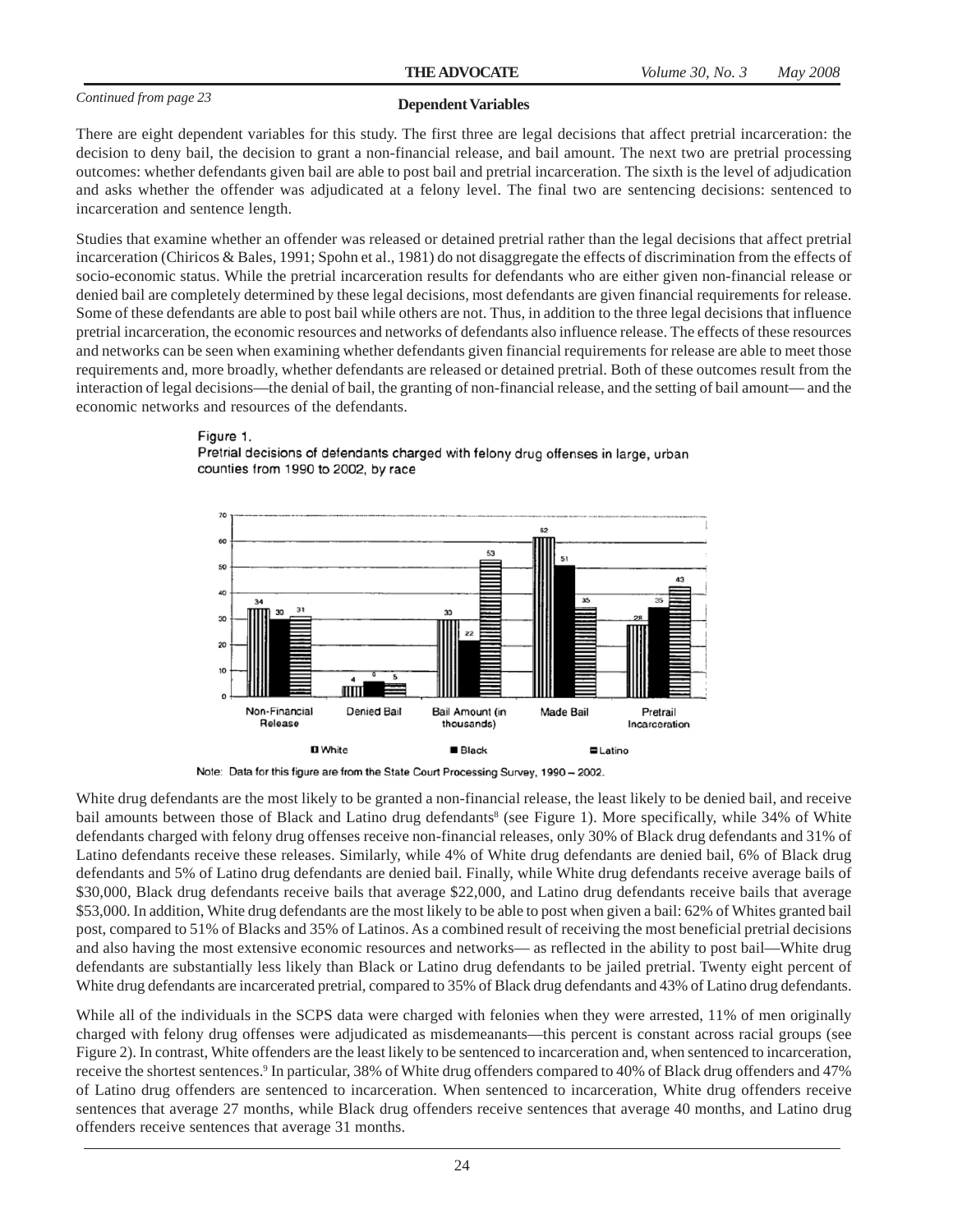#### Figure 2.

Figure 3.

Sentencing decisions of offenders convicted of drug offenses in large, urban counties from 1990 to 2002, by race



Note: Data for this figure are from the State Court Processing Survey, 1990 - 2002.

#### **Independent Variables**

Explanatory variables include both extra-legal and legal variables. The data set contains over a dozen measures of offense seriousness and prior record. The variables included in the models are the ones that best predict each of the dependant variables. The models all include dummies for the race of the defendant, whether the charge was for trafficking or possession, whether the defendant had an active criminal justice status when arrested, whether they were charged with a second felony, the total number of charges, age and age squared (to account for the curvilinear effect of age), whether the defendant had a prior felony conviction, a prior misdemeanor conviction, or no prior convictions, whether the defendant had ever been imprisoned before, and both county level and year fixed effects. The pretrial models also control for whether the defendant had previously failed to appear for a court appearance, while the sentencing models also control for whether the defendant was rearrested while awaiting sentencing.

The extra-legal variables are race, ethnicity, and age. Of defendants in the sample, only 22% are White, 48% are Black, and 30% are Latino. Defendants in all three racial and ethnic groups average approximately 30 years old: White defendants have a mean age of 31, Blacks of 29, and Latinos of 28.

Current offense and case characteristics of defendants charged with felony drug



*Continued on page 26*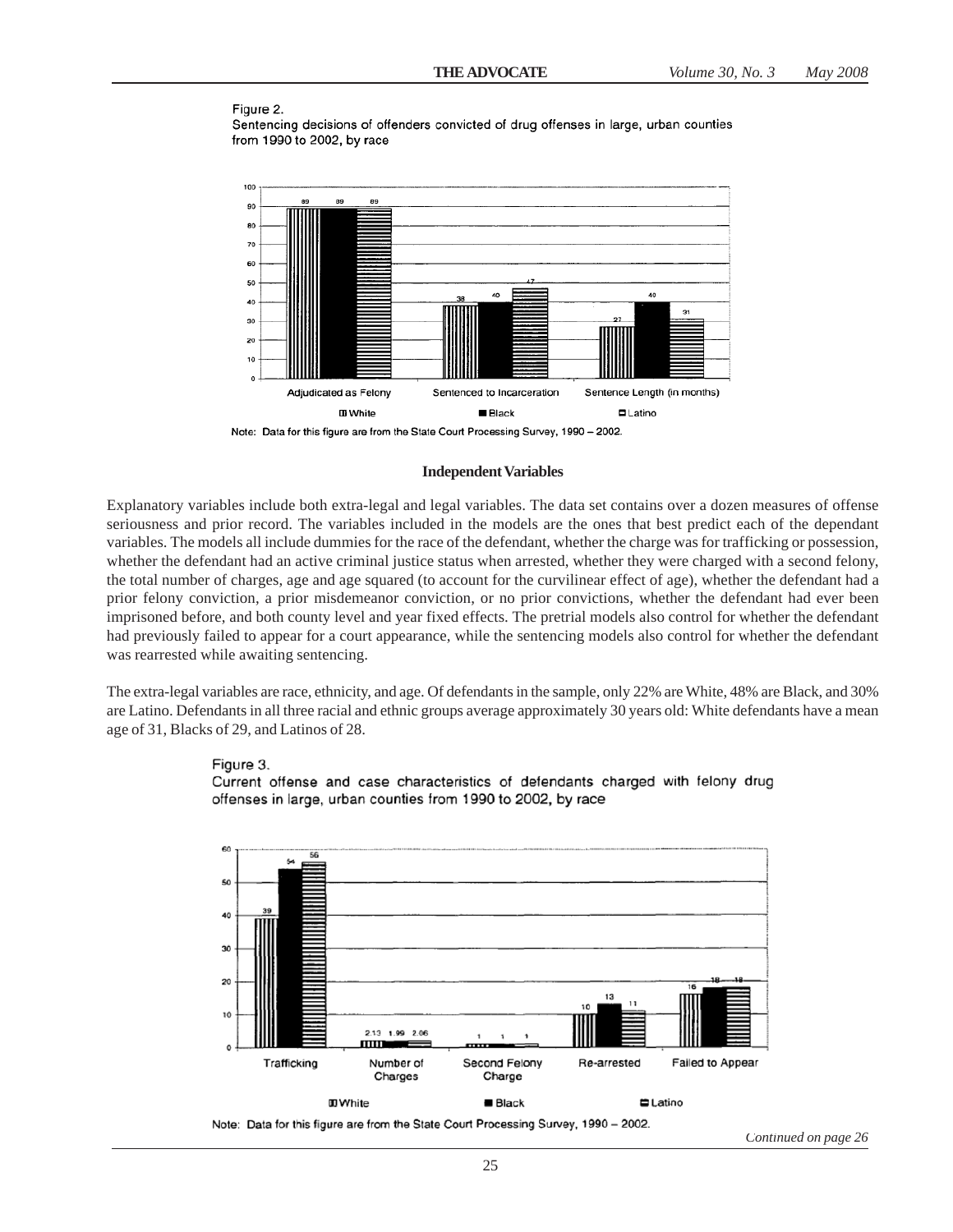Legal variables include those that describe the current offense and case characteristics and those that describe the defendant's prior record (see Figure 3). Looking at current characteristics first, White defendants are least likely to be charged with a trafficking arrest, to be rearrested while awaiting trial, or to fail to appear for a court appearance than either Black or Latino defendants. The only current case characteristic for which White defendants score highest is the number of charges: Whites are charged with an average of 2.13 offenses, Blacks with an average of 1.99, and Latinos with an average of 2.06. There are no racial differences in the percent of defendants charged with a second felony; in fact, only 1% of White, Black, or Latino drug defendants have a second felony charge.<sup>10</sup>

Turning our attention to defendants' prior records, Blacks are the most likely to have a prior conviction and their prior convictions are the most likely to be felony convictions (see Figure 4). More particularly, 56% of Whites, 64% of Blacks, and 54% of Latinos have prior convictions. Moreover, Whites are the least likely to have an active criminal justice status (to be on probation or parole or to be awaiting adjudication on another charge), the least likely to have failed to appear for a court case for a previous charge, and the least likely to have spent time in prison.11 Overall, Blacks are arrested for more serious crimes and have more considerable prior records; as such, racial disparity in criminal processing will seem greater without these controls.

#### Figure 4. Prior record of defendants charged with felony drug offenses in large, urban counties from 1990 to 2002, by race



Note: Data for this figure are from the State Court Processing Survey, 1990 - 2002.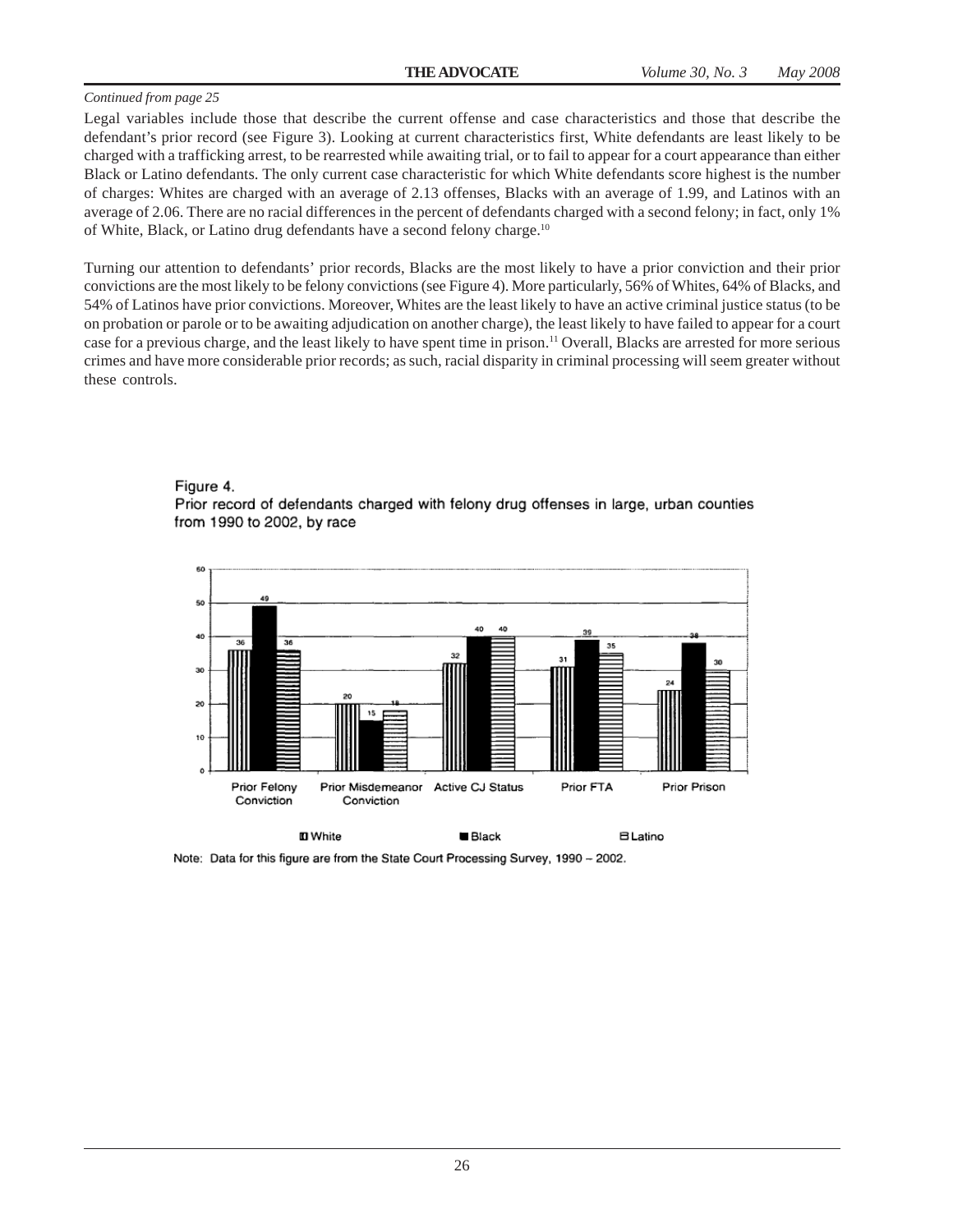#### **Models**

To understand how racial disparities in punishment outcomes are produced, it is necessary to examine both direct and indirect effects of racially disparate processing. To do this, the study estimates a series of models. The first set of models employed estimates of the association between being Black or Latino and the likelihood of being sentenced to incarceration and sentence length, while controlling for current case characteristics and prior record. Next, these models are re-estimated, first with a control for whether the offender was released or detained pretrial, then with an additional control for whether the offender was adjudicated as a felon. These six models examine whether the racial disparities found at the sentencing stage are generated, in whole or in part, by disparities in earlier processing decisions.

If sentencing disparities are generated by disparities in pretrial incarceration or adjudication level, the next question that arises is whether these earlier disparities are themselves the result of disparate criminal processing. In order to answer this question, one set of models that examines racial disparities in level of adjudication and another set of models that examines racial disparities in pretrial processing are estimated. These models estimate the association between being Black or Latino and being adjudicated as a felon with and without controlling for pretrial incarceration. This will help to answer, first, if racial disparities in level of adjudication among defendants with similar legal characteristics exist, and second, if and to what extent these disparities are generated through disparities in pretrial incarceration.

The final set of models examines the association between being Black and Latino and pretrial decisions and outcomes.<sup>12</sup> Knowing that racial differences in the likelihood of being detained pretrial help produce racial disparities in sentencing outcomes is not enough. In order to understand the cumulative effects of racially disparate processing, it is necessary to know whether racial differences in pretrial incarceration are themselves produced in part by disparate processing—as opposed to by either legally relevant characteristics of the defendants or by differences in the ability to post bail. In year i and county j, the effects of race on non-financial release, denied bail, made bail, pre-conviction incarceration, and sentenced to incarceration can be estimated as:

$$
logit (p_{ij}) = x'ij \langle >beta \rangle + \frac{1}{2}
$$

while the effects of race on bail amount and sentence length can be estimated as:

 $log(Y_{ii}) = x'ij \leq 6$ eta $\geq +$ <sub>ii</sub>

Following each model, a post-regression Wald Test was estimated in order to establish whether the difference in the coefficients for 'Black' and 'Latino' is significant. While the regressions estimate whether Blacks or Latinos are treated differently from Whites, the Wald Tests estimate whether Blacks and Latinos are treated differently from each other.

Taken together, the results from these three sets of models answer the following questions: Are Black and Latino men who are charged with felony drug offenses more likely to be sentenced to incarceration than White men with similar legal characteristics? Among defendants sentenced to incarceration for drug offenses, do Black and Latino men receive longer sentences than White men? If disparities exist in the likelihood of being sentenced to incarceration or in sentence length, to what extent are these disparities the result of racial differences in the likelihood of being detained pretrial or adjudicated as a felon? To what extent are disparities in pretrial incarceration the result of disparate processing decisions? To what extent are disparities in level of adjudication the result of disparate processing decisions?

#### **Findings**

Employing models that control for offense seriousness, current case characteristics, and prior record, this study finds that Black and Latino offenders are more likely to be sentenced to incarceration and are given longer sentences than White offenders with similar legal characteristics. As Models 1 and 4 in Table 1 show, Black offenders have odds of being sentenced to incarceration that are 34% higher and, when sentenced to incarceration, receive sentences that are 17% longer than White offenders with similar legal characteristics. Latino offenders have odds of being sentenced to incarceration that are 45% higher and, when sentenced to incarceration, receive sentences that are 35% longer than White offenders with similar legal characteristics. A post-regression Wald Test reveals no significant difference between Black and Latino's likelihood of being sentenced to incarceration, but reveals that the difference between Black and Latino's sentence lengths is, in fact, statistically significant (chi-square  $= 10.42$ ;  $p < .002$ ).

However, while these models control for offense seriousness and prior record they do not control for prior processing outcomes. Studies that analyze the effects of pretrial incarceration on sentencing decisions find that this detention affects both the decision to incarcerate and sentence length (Albonetti, 1989; Clark & Henry, 1997; Nobling et al., 1998; Spohn & *Continued on page 28*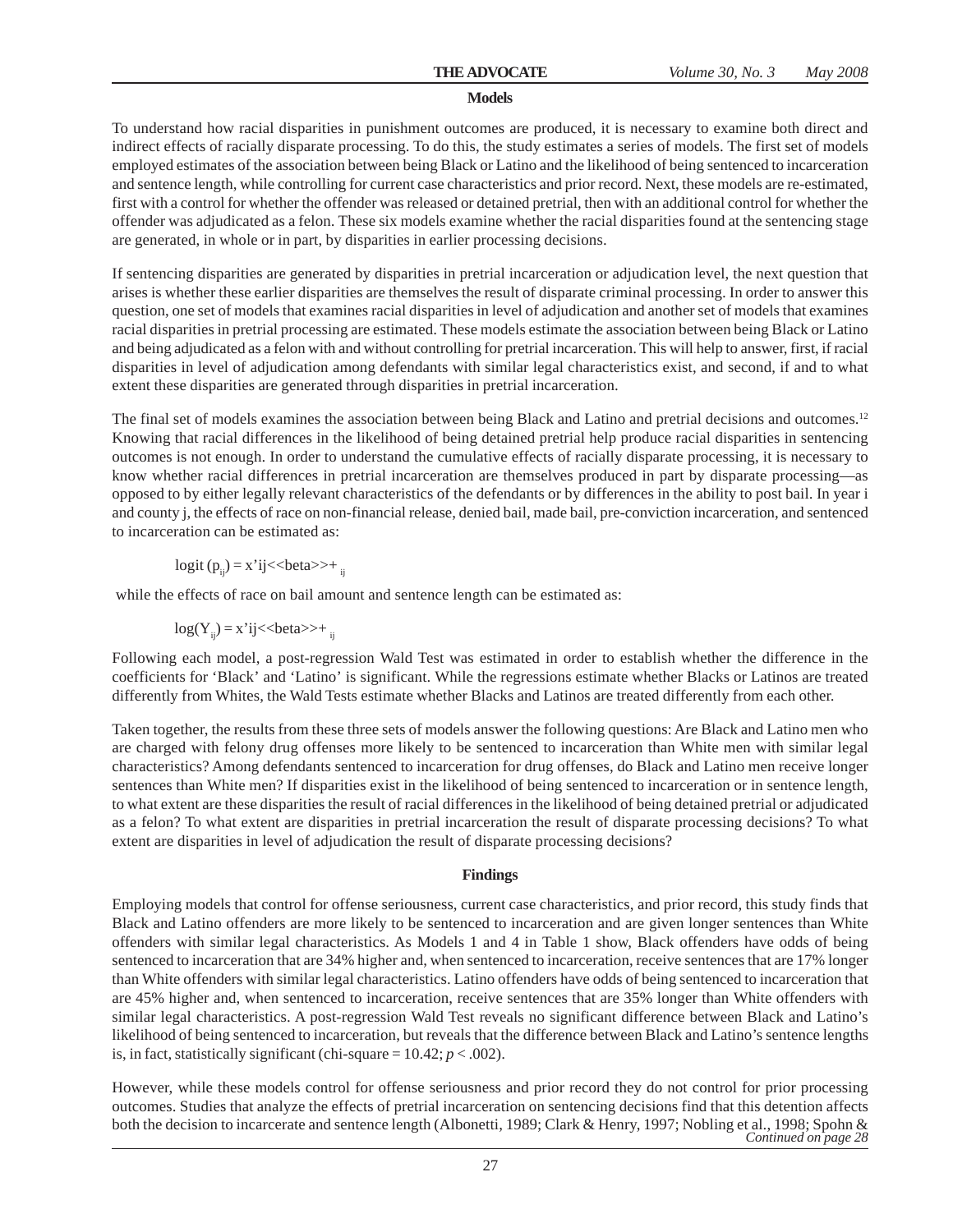Cederblom, 1991; Unnever, 1980). In addition, studies that examine racial disparities in pretrial processing find that Black and Latino defendants are given less favorable pretrial decisions than are White defendants (Demuth, 2003; Schlesinger, 2005). When looked at together, these two sets of findings suggest that racial disparities in the pretrial stage may be responsible—either wholly or in part—for the racial disparities found in sentencing. In fact, as Models 2 and 5 in Table 1 show, defendants who are incarcerated pretrial are four times as likely to be sentenced to incarceration and, when sentenced to incarceration, receive sentences that are 86% longer than defendants who were released. However, the direct association between being Black or Latino and sentencing outcomes remains. Controlling for pretrial incarceration, Black offenders have odds of being sentenced to incarceration that are 17% higher and receive sentences that are 11% longer than White offenders with similar legal characteristics and Latino offenders have odds of being sentenced to incarceration that are 22% higher and receive sentences that are 22% longer than White offenders with similar legal characteristics. Similar to the postregression results for Models 1 and 4, post-regression Wald Tests reveal no significant difference between Black and Latino's likelihood of being sentenced to incarceration. However, they do reveal that the difference between Black and Latino's sentence lengths—controlling for pretrial incarceration this time—is still statistically significant (chi-square =  $4.97; p < .026$ ).

Finally, studies that examine whether race is associated with prosecutorial assistance find that White offenders are most likely and Latinos are least likely to receive prosecutorial assistance (Steffensmeier & Demuth, 2000). This suggests that White offenders might be more likely than Black or Latino offenders to have their charges dropped from felony to misdemeanor level. If this is true, the level of adjudication may be responsible for all or part of the racial disparities in sentencing outcomes. As Models 3 and 6 in Table 1 show, offenders who are adjudicated as felons have odds of being incarcerated that are three and a half times higher and, when sentenced to incarceration, receive sentences that are 80% longer than offenders who are adjudicated as misdemeanants. Strikingly, controlling for the level of adjudication actually increases the association between race and being sentenced to incarceration and mitigates the association between race and sentence length only modestly.

When controlling for offense seriousness, prior record, pretrial incarceration, and level of adjudication, the analysis finds that Black offenders have odds of being sentenced to incarceration that are 20% higher and receive sentences that are 7% longer than White offenders with similar legal characteristics. Similarly, the analysis finds that Latino offenders have odds of being sentenced to incarceration that are 29% higher and receive sentences that are 20% longer than White offenders with similar legal characteristics. Once again, post-regression Wald Tests reveal no significant difference between Black and Latino's likelihood of being sentenced to incarceration, but reveal that the difference between Black and Latino's sentence lengths—even when controlling for pretrial incarceration and level of adjudication this time—is statistically significant (chi-square  $= 7.02$ ;  $p < .008$ ). These findings suggest a direct effect of disparate processing on sentencing outcomes that systematically disadvantages Black and Latino offenders.

In addition, these findings may suggest indirect effects of disparate processing on sentencing outcomes—through pretrial incarceration and/or level of adjudication. In order to test for the presence of these indirect effects, models that examine the association between being Black or Latino and being adjudicated as a felon are estimated next. As Table 2 shows, Blacks and Latinos are more likely to be adjudicated as felons than are Whites; moreover, while being incarcerated pretrial is also associated with being adjudicated at a felony level, racial differences remain after controlling for this prior case outcome. As Model 1 in Table 2 shows, Black offenders have odds of being adjudicated at a felony level that are 50% higher and Latino offenders have odds of being adjudicated at a felony level that are 40% higher than White offenders with similar legal characteristics. Additionally, as Model 2 in Table 1 shows, individuals who are incarcerated pretrial have odds of being adjudicated as felons that are 23% higher than those who are released. Once this prior case outcome is controlled for, Black offenders have odds of being adjudicated as felons that are 45% higher than Whites, and Latino offenders have odds of being adjudicated as felons that are 34% higher than Whites. Legal variables are particularly poor at explaining this case outcome. Post-regression Wald Tests reveal no significant differences in the level of adjudication between Black and Latino offenders.

Finally, the analysis turns to pretrial decisions and outcomes. As Table 3 shows, Black defendants have odds of being granted a financial release that are 9% lower and odds of being denied bail that are 44% higher than White defendants with similar legal characteristics; there is no evidence of a difference between Black and White offenders' bail amounts. Latino defendants have odds of being granted a financial release that are 25% lower, odds of being denied bail that are 64% higher, and receive bail amounts that are 26% higher than White defendants with similar legal characteristics. Post-regression Wald Tests reveal significant differences between Black and Latino defendants during non-financial release (chi-square = 15.24;  $p < .000$ ), and bail amount (chi-square = 27.74;  $p < .000$ ), but not during the decision to deny bail.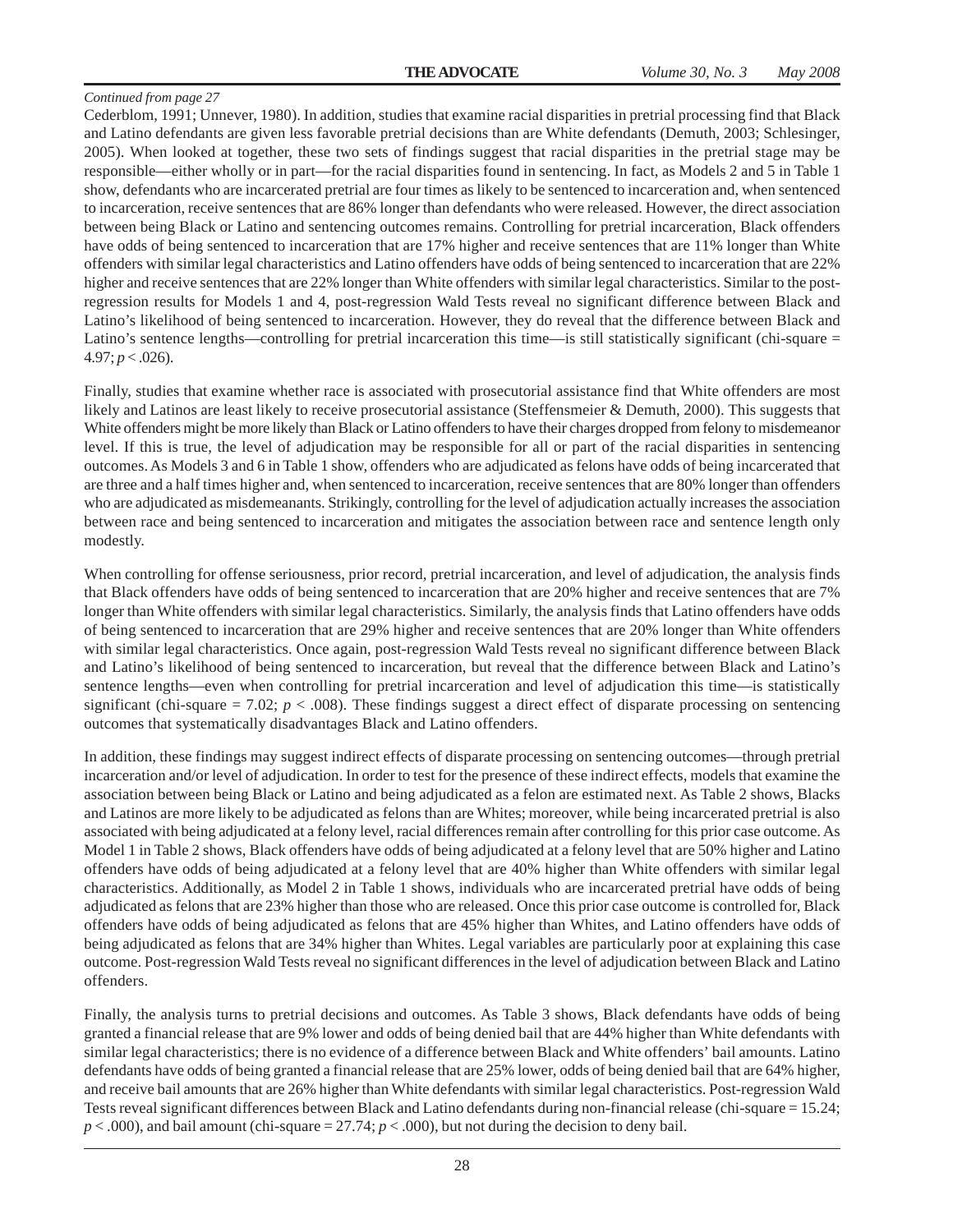|                        |           | Decision to incarcerate | Sentence length (in months) |           |           |                       |
|------------------------|-----------|-------------------------|-----------------------------|-----------|-----------|-----------------------|
|                        | Model 1   | Model 2                 | Model 3                     | Model 4   | Model 5   | Model 6               |
| <b>Black</b>           | $1.34***$ | $1.17**$                | $1.20***$                   | $1.17***$ | $1.11*$   | 1.07                  |
|                        | (6.08)    | (3.17)                  | (3.41)                      | (.05)     | (.05)     |                       |
| Latino                 | $1.45***$ | $1.22***$               | 1.29***                     | $1.35***$ | $1.22***$ | $1.20***$             |
|                        | (7.45)    | (3.84)                  | (4.45)                      | (.05)     | (.05)     | (.05)                 |
| Pretrial               |           | $4.00***$               | $3.64***$                   |           | $1.86***$ | $1.80***$             |
| Incarceration          |           | (32.84)                 | (29.16)                     |           | (.04)     | (.04)                 |
| Adjudication           |           |                         | $.78***$                    |           |           | 5.47***               |
| Level                  |           |                         | (3.74)                      |           |           | (.06)                 |
| Trafficking            | $1.97***$ | $1.81^{\ast\ast\ast}$   | $1.95***$                   | $2.08***$ | $1.92***$ | $1.77***$             |
|                        | (18.00)   | (14.85)                 | (15.67)                     | (.04)     | (.04)     | (.03)                 |
| Number of              | $1.11***$ | $1.09***$               | $1.11***$                   | $1.09***$ | $1.09***$ | $1.08***$             |
| Charges                | (7.29)    | (5.91)                  | (6.73)                      | (.01)     | (.01)     | (.01)                 |
| Second Felony          | 1.47      | 1.16                    | 1.20                        | $.91***$  | .81       | .82                   |
| Charge?                | (1.07)    | (.40)                   | (.47)                       | (.32)     | (.31)     | (.29)                 |
| Re-Arrested            | 1.06      | $1.63***$               | $1.68***$                   | $1.15***$ | $1.62***$ | $1.51***$             |
| Pretrial?              | (1.12)    | (8.78)                  | (8.36)                      | (.05)     | (.06)     | (.05)                 |
| Failure to             | $.54***$  | $0.88^{\ast\ast}$       | $1.50***$                   | 1.04      | 1.03      | 1.04                  |
| Appear                 | (12.43)   | (2.57)                  | (6.91)                      | (.04)     | (.04)     | (.04)                 |
| Prior Felony           | $1.98***$ | $1.73***$               | $1.70***$                   | $1.63***$ | $1.51***$ | $1.51***$             |
| Conviction             | (13.76)   | (10.49)                 | (9.56)                      | (.05)     | (.05)     | (.05)                 |
| Prior Misd.            | $1.15***$ | $1.18***$               | $1.16***$                   | $.83***$  | .84       | $.85***$              |
| Conviction             | (2.66)    | (2.49)                  | (2.59)                      | (.05)     | (.05)     | (.05)                 |
| <b>Active Criminal</b> | $1.36***$ | $1.11**$                | 1.08                        | $1.30***$ | $1.20***$ | $1.20***$             |
| Justice Status         | (7.61)    | (2.49)                  | (1.78)                      | (.04)     | (.04)     | (.04)                 |
| Prior Failure          | $1.22***$ | $1.13***$               | $1.50***$                   | 1.04      | 1.03      | 1.04                  |
| to Appear              | (4.70)    | (2.75)                  | (9.56)                      | (.04)     | (.04)     | (.04)                 |
| Prior Prison           | $1.22***$ | $1.13***$               | $1.15*$                     | $1.55***$ | $1.51***$ | $1.51^{\ast\ast\ast}$ |
|                        | (4.46)    | (2.58)                  | (2.21)                      | (.04)     | (.04)     | (.04)                 |
| N                      | 15.721    | 15,721                  | 15,721                      | 7,777     | 7,777     | 7,777                 |

**The cumulative effects of racially disparate processing on sentencing outcomes in large, urban counties from 1990 - 2002**

Note: Data for this table are from the *State Court Processing Survey, 1990 - 2002*. Odds ratios with Z-scores (absolutes) in parentheses are reported for the logistic regressions and coefficients with standard errors in parentheses are reported for the linear regressions. Sentence length is logged and exponentiated (e^x-1) results are reported; these exponentiated coefficients can be interpreted as "percents."

\*  $p = 0.01$ ; \*\*  $p = 0.005$ ; \*\*\*  $p = 0.001$ 

**Table 1.**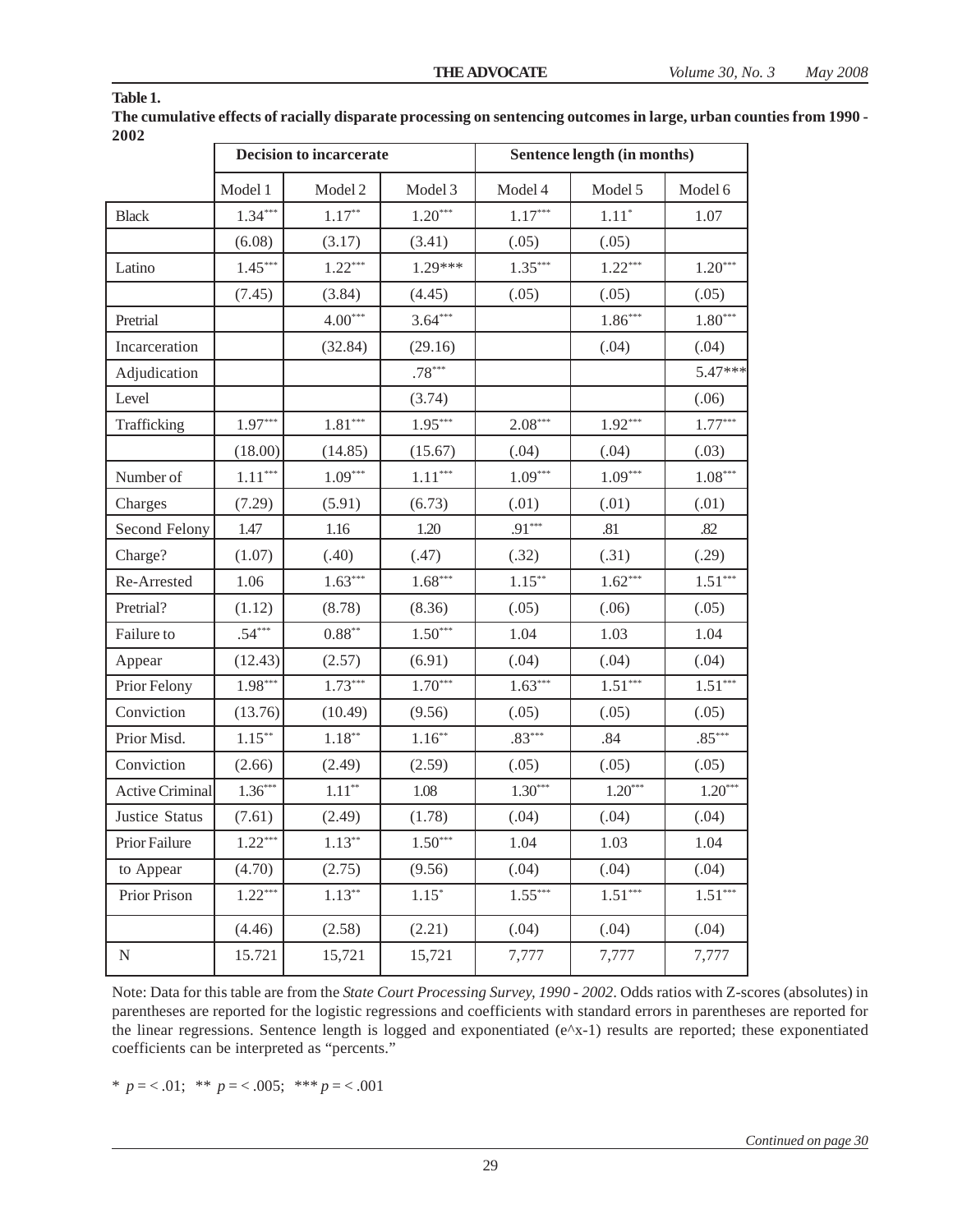| Continued from page 29 |  |
|------------------------|--|
| Table 2.               |  |

#### **Racial disparities in level of adjudication in large, urban counties from 1990 - 2002**

|                                | Model 1   | Model 2   |
|--------------------------------|-----------|-----------|
| <b>Black</b>                   | $1.50***$ | $1.45***$ |
|                                | (4.85)    | (4.27)    |
| Latino                         | $1.40***$ | $1.34**$  |
|                                | (3.68)    | (3.07)    |
| Pretrial Incarceration         |           | $1.23***$ |
|                                |           | (2.71)    |
| Trafficking                    | $2.64***$ | $2.49***$ |
|                                | (13.41)   | (12.00)   |
| Number of                      | $1.08***$ | $1.07**$  |
| Charges                        | (3.28)    | (2.61)    |
| Second Felony                  | 2.20      | 1.89      |
| Charge?                        | (.99)     | (.80)     |
| Re-Arrested                    | 1.15      | 1.15      |
| Pretrial?                      | (1.45)    | (1.44)    |
| Failure to                     | 1.18      | 1.17      |
| Appear                         | (1.75)    | (1.62)    |
| Prior Felony                   | $1.24*$   | 1.14      |
| Conviction                     | (2.34)    | (1.42)    |
| Prior Misdemeanor              | .98       | .94       |
| Conviction                     | (.22)     | (.69)     |
| <b>Active Criminal Justice</b> | 1.07      | 1.06      |
| <b>Status</b>                  | (.91)     | (.74)     |
| Prior Failure                  | .93       | .93       |
| to Appear                      | (.96)     | (.92)     |
| Prior Prison                   | .89       | .90       |
|                                | (.07)     | (1.24)    |
| N                              | 15,590    | 15,590    |

Note: Data for this table are from the *State Court Processing Survey, 1990 - 2002*. Odds ratios with Z-scores (absolutes) in parentheses are reported for the logistic regressions.

\*  $p = 0.01$ ; \*\*  $p = 0.005$ ; \*\*\*  $p = 0.001$ 

Examining pretrial incarceration outcomes, the analysis finds Blacks and Latinos have odds of making bail that are less than half those of Whites with the same bail amounts and legal characteristics. Further, Blacks have odds that are 72% higher than Whites, while Latinos have odds of pretrial incarceration that are almost double those of Whites. This suggests—not surprisingly—that Blacks and Latinos have fewer economic resources and networks than Whites with similar legal characteristics. Wald Tests reveal that Latinos are even less likely to be released pretrial than Blacks (chi-square = 15.24; *p* < .000). This is ostensibly due not only to their relative disadvantage during the decision to grant non-financial releases, but in the setting of bail amount and their relative lack of economic resources and networks (compared to Black defendants).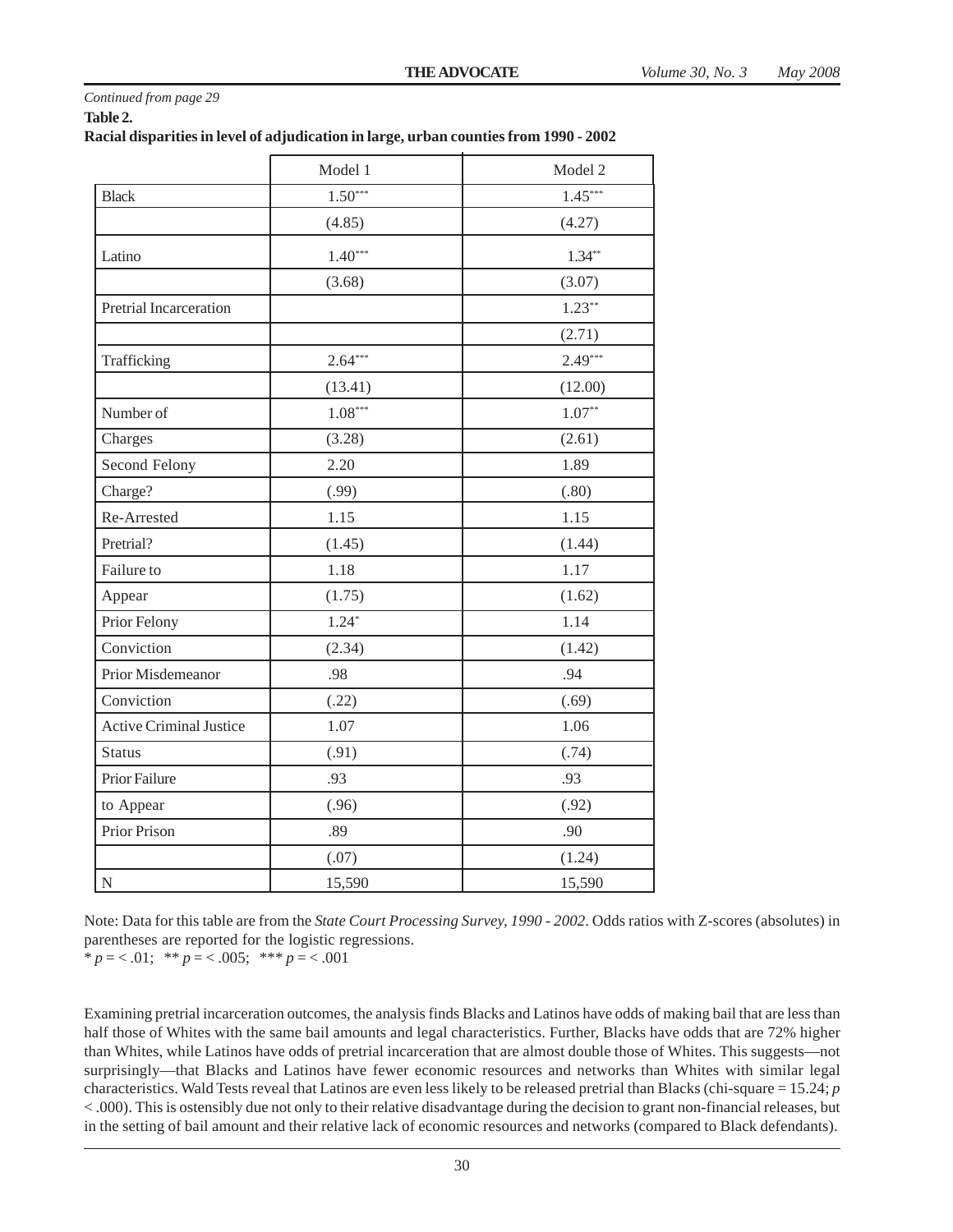|                        | Non-<br><b>Financial</b><br><b>Release</b> | <b>Denied Bail</b> | <b>Bail Amount</b><br>(logged) | <b>Made Bail</b> | <b>Pretrial</b><br>Incarc. |
|------------------------|--------------------------------------------|--------------------|--------------------------------|------------------|----------------------------|
| <b>Black</b>           | $.91*$                                     | $1.44***$          | 1.06                           | $.44***$         | $1.72***$                  |
|                        | (1.92)                                     | (3.52)             | (.03)                          | (11.44)          | (10.42)                    |
| Latino                 | $.75***$                                   | $1.64***$          | $1.26***$                      | $.46***$         | $1.99***$                  |
|                        | (5.47)                                     | (4.46)             | (.04)                          | (10.71)          | (13.18)                    |
| Bail Amt.              |                                            |                    |                                | $.54***$         |                            |
| (logged)               |                                            |                    |                                | (26.95)          |                            |
| Trafficking            | $.43***$                                   | $1.27**$           | $2.04***$                      | $1.15***$        | $1.97***$                  |
|                        | (20.92)                                    | (3.12)             | (.03)                          | (2.57)           | (17.60)                    |
| Number of              | $.89***$                                   | $1.06*$            | $1.15***$                      | $1.06***$        | $1.06***$                  |
| Charges                | (7.47)                                     | (2.11)             | (.01)                          | (2.93)           | (4.17)                     |
| Second Felony          | $.19***$                                   | $3.37*$            | $1.77***$                      | 1.08             | $2.75***$                  |
| Charge?                | (3.00)                                     | (2.17)             | (.22)                          | (.16)            | (2.83)                     |
| Prior Felony           | $.53***$                                   | $1.25*$            | 1.05                           | $.62***$         | $1.94***$                  |
|                        | (12.11)                                    | (2.13)             | (.03)                          | (6.73)           | (13.15)                    |
| Prior Misd.            | $1.14***$                                  | $.54***$           | $.85***$                       | $.84*$           | .92                        |
| Conviction             | (2.47)                                     | (4.62)             | (.04)                          | (2.27)           | (1.55)                     |
| <b>Active Criminal</b> | $.55***$                                   | $6.10***$          | $1.10***$                      | $.61***$         | $2.23***$                  |
| <b>Justice Status</b>  | (13.43)                                    | (20.25)            | (.03)                          | (8.54)           | (19.37)                    |
| Prior Failure          | $.88***$                                   | 1.16               | 1.04                           | $.84***$         | $1.18***$                  |
| to Appear              | (2.79)                                     | (1.70)             | (.03)                          | (3.02)           | (3.85)                     |
| Prior Prison           | $.73***$                                   | 1.05               | $1.23***$                      | $.85***$         | $1.39***$                  |
|                        | (6.26)                                     | (.60)              | (.03)                          | (2.53)           | (7.30)                     |
| ${\bf N}$              | 18,625                                     | 18,625             | 10,487                         | 10,487           | 18,625                     |

| Table 3.                                                                                        |  |
|-------------------------------------------------------------------------------------------------|--|
| Racial disparities in pretrial decisions and outcomes in large, urban counties from 1990 - 2002 |  |

Note: Data for this table are from the *State Court Processing Survey. 1990 - 2002*. Odds ratios with Z-scores (absolutes) are reported for the logistic regressions and coefficients with standard errors in parentheses are reported for the linear regressions. Bail Amount is logged and exponentiated (e^x-1) results are reported; these exponentiated coefficients can be interpreted as "percents."

\*
$$
p = 0.05
$$
; \*\* $p = 0.01$ ; \*\*\* $p = 0.001$ 

When considered together, the findings presented in Tables 1, 2, and 3 suggest that Black and Latino defendants face disparate processing at several processing points, and that racial disparities in early processing decisions increase racial disparities in sentencing outcomes. Put differently, it seems that racially disparate processing affects sentencing decisions both directly and indirectly—through pretrial processing decisions and level of adjudication. Tendencies to focus on single processing stages obscure these indirect effects.

#### **Discussion and Conclusion**

Research on racial disparities in criminal processing has focused on sentencing decisions. The few studies that examine racial differences in pretrial processing consistently find that Blacks and Latinos receive less beneficial decisions than Whites. However, studies have yet to comprehensively examine how these disparities generated during early stages of *Continued on page 32*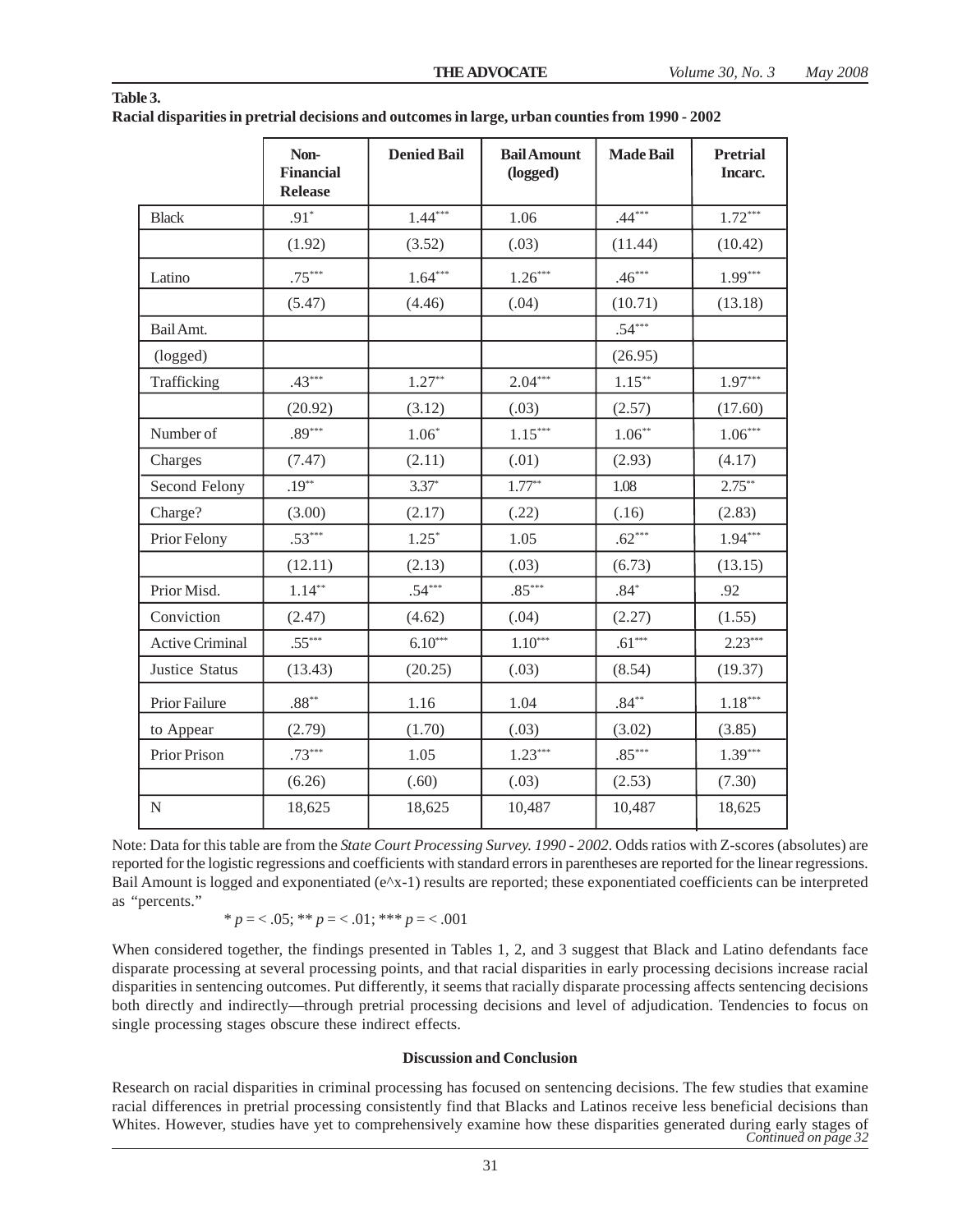criminal processing affect later stages of criminal processing. This study addresses this gap in the literature by estimating a series of models that examine the cumulative effects of racially disparate processing on punishment outcomes of White, Black, and Latino men who are charged with felony drug offenses.

Estimating a series of models, this study finds not only that Black and Latino men receive less beneficial sentencing decisions than White men with similar legal characteristics, but also that these disparities are produced through a combination of direct and indirect effects. More particularly, the findings suggest that Black and Latino men are less likely to be granted non-financial releases and more likely to be denied bail than White men with similar legal characteristics; that Latino men are given higher bails than White men with similar legal characteristics; that Black and Latino men are more likely to be adjudicated as felons than White men with similar legal characteristics; and that sentencing outcomes are determined by a combination of current case characteristics, prior record, economic resources and networks, and racially disparate processing both indirectly through pretrial incarceration and level of adjudication, and directly during sentencing decisions. Finally, whenever there is a disparity in the treatment of Black and Latino defendants with similar legal characteristics, Latinos always receive the less beneficial decisions.

Several theorists of punishment argue that racial disparities in punishment outcomes are created predominantly or exclusively through differential involvement in crime (Blumstein, 1982; Chiricos & Waldo, 1975; Hagan, 1974; Kleck, 1985; Langan, 1985). However, the findings of this study—and of many other methodologically rigorous studies conducted during the last 20 years (e.g. Bridges & Crutchfield, 1988; Crawford, Chiricos, & Kleck, 1998; Demuth, 2003; Nobling et al., 1998; Petersilia, 1985; Schlesinger, 2005; Spohn & Cederblom, 1991; Steffesmeier et al., 1998)—challenge that perspective. In fact, the study's findings suggest that racially disparate decision making at several stages of criminal processing contribute substantially to racial disparities in punishment outcomes—in pretrial incarceration, level of adjudication (and thus prior record), and post-sentencing incarceration (and therefore in post-release supervision, such as parole). It is time that researchers of race and punishment realize that, while findings on racial bias influences in criminal processing are mixed, the findings on whether racial bias is present in criminal processing are consistent: during some criminal processing stages, among some groups of offenders, Black and Latino offenders are disadvantaged compared to White offenders with similar legal characteristics.

Criminal justice systems operate most smoothly and efficiently when the citizens have faith in their legitimacy. However, this legitimacy is threatened when offenders are processed and released in ways that disproportionately impact members of marginalized communities. As such, it is imperative that our criminal justice system not only assures that offenders with similar legal characteristics receive comparable punishment outcomes, but also that these outcomes are the least punitive ones necessary for obtaining the system's goals. Criminal processing policies, and especially pretrial processing policies, need to be rethought. For example, since residential stability and employment correlate with race and ethnicity, procedures for pretrial release decisions that stress these variables may contribute to racial disparities in pretrial decision making. As such, pretrial decisions based, even in part, on these variables may be doing more damage than good.

Finally, this study suggests many roads for future research. First, this study's finding of particularly harsh treatment of Latino defendants is not the first. Although this finding should be interpreted cautiously—Blacks still face the most disparity, and this disparity may be generated by criminal justice practices such as policing that lay outside the scope of this study— there is a consensus emerging from studies conducted since the most recent large-scale immigration of Latinos into the U.S. that disparity in the criminal processing of Latino defendants is both real and pervasive. This finding calls for more research that breaks down the Black/White binary paradigm of race and begins to explore disparity based on myriad and complex racial categorizations. Second, research in other fields finds that Latinos from different national origins face extremely different experiences once in the U.S. (Johnson, 1998; Portes, 1996). Thus, it is imperative that data be collected that will allow criminologists to analyze Latinos from different national origins separately. Finally, current methodologies mask the ubiquity of racially disparate criminal processing. Researchers need to use methodologies that are more adept at detecting both direct and indirect effects of racially disparate processing and to include more stages of processing within our analyses. The findings of this study suggest that the field would benefit from future research employing alternative methodologies, such as multi-stage and structural equation modeling. These methodologies could help the U.S. criminal justice system understand not just when differential processing happens, but also how it is produced.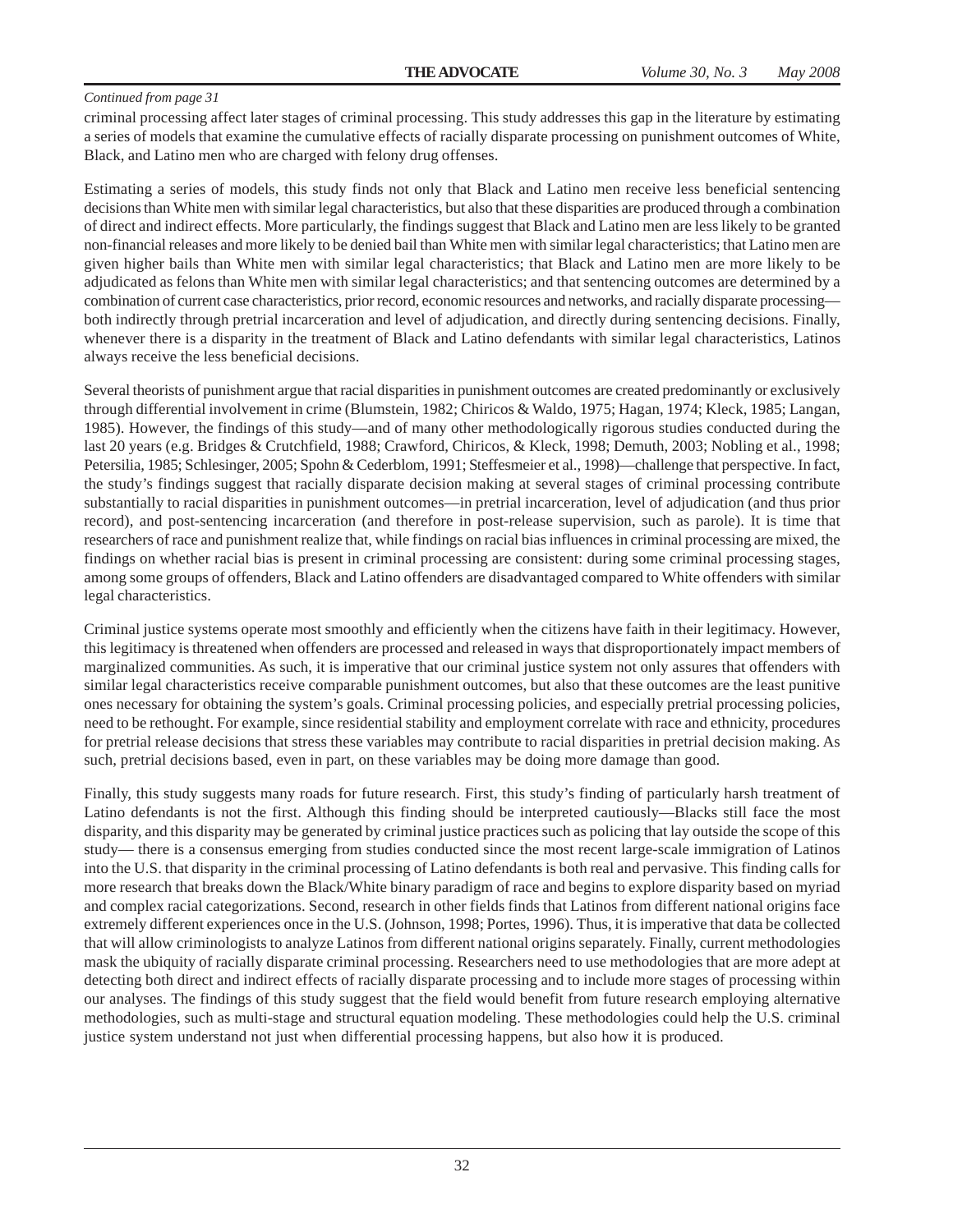#### **References**

- Beckett, K. (1999). *Making crime pay: Law and order in contemporary American politics*. New York: Oxford University Press.
- Beckett, K., Nyrop K., & Pfingst L. (2006). Race, drugs, and policing: Understanding disparities in drug delivery arrests. *Criminology, 44*, 105-137.
- Blumstein, A. (1982). On the racial disproportionality of United States' prison populations. *The Journal of Criminal Law and Criminology, 73*, 1259-1282.
- Bridges, G. & Crutchfield, R. (1988). Law, social standing, and racial disparities in imprisonment. *Social Forces, 66*, 699-724.
- Bureau of Justice Statistics. (1998). *Correctional populations in the United States, 1997*. Washington, DC: U.S. Government Printing Office.
- Bureau of Justice Statistics. (2003). *Prevalence of imprisonment in U.S. population, 1974 2001*. Washington, DC: U.S. Government Printing Office.
- Bureau of Justice Statistics. (2006). *Prison and jail inmates at midyear, 2005*. Washington, DC: U.S. Government Printing Office.
- Chiricos, T. & Gordon, W. (1975). Socioeconomic status and criminal sentencing: An empirical assessment of a conflict proposition. *American Sociological Review, 40*, 753-772.
- Chiricos, T. & Bales, W. (1991). Unemployment and punishment: An empirical assessment. *Criminology, 29*, 701-24.
- Crawford, C. (2000). Gender, race, and habitual offender sentencing in Florida. *Criminology, 38*, 263-80.
- Crawford, C., Chiricos, T., & Kleck, G. (1998). Race, racial threat, and sentencing of habitual offenders. *Criminology, 36*, 481-511.
- Curran, D. A. (1983). Judicial discretion and defendant's sex. *Criminology, 21*, 41-58.
- Curtin, M. E. (2000). *Black prisoners and their world, Alabama 1865 1900*. Virginia: University Press of Virginia.
- Daly, K. (1989). Rethinking judicial paternalism: Gender, work-family relations, and sentencing. *Gender and Society, 3*, 9-36.
- Delgado, R. (1994). Rodrigo's eighth chronicle: Black crime, white fears—on the social construction of threat. *Virginia Law Review, 80*, 503-48.
- Demuth, S. (2003). Racial and ethnic differences in pretrial release decisions and outcomes: A comparison of Hispanic, Black, and White felony arrestees. *Criminology, 41*, 873-907.
- Hagan, J. (1974). Extra-legal attributes and criminal sentencing: An assessment of a sociological viewpoint *Law & Society Review, 8*, 357-384.
- Gruhl, J., Welch, S., & Spohn, C. (1984). Dismissal, conviction and incarceration of Hispanic defendants: A comparison with Anglos and Blacks. *Social Science Quarterly, 65*, 257-264.
- Kautt, P. & Spohn, C. (2002). Crack-ing down on black drug offenders? Testing for interactions among offenders' race, drug type, and sentencing strategy in federal drug sentences. *Justice Quarterly, 19*, 1-35.
- Kleck, G. (1985). Life support for ailing hypotheses: Modes of summarizing the evidence for racial discrimination in sentencing. *Law and Human Behavior, 9*, 271-285.
- Kruttschnitt, C. & McCarthy, D. (1985). Familial social control and pretrial sanctions: Does sex really matter? *Journal of Criminal Law and Criminology, 76*, 151-75.
- Langan, P. (1985). Racism on trial: New evidence to explain the racial composition of prisons in the United States. *The Journal of Criminal Law and Criminology, 76*, 666-683.
- Nobling, T., Spohn, C., & Delone, M. (1998). A tale of two counties: Unemployment and sentencing severity. *Justice Quarterly, 15*, 459-85.
- Pager, D. (2003). The mark of a criminal record. *American Journal of Sociology, 108*, 937-975.
- Petersilia, J. (1985). Racial disparities in the criminal justice system. *Crime & Delinquency, 31*, 15-34.
- Peterson, R. & Hagan, J. (1984). Changing conceptions of race: Towards an account of anomalous findings of sentencing research. *American Sociological Review, 49*, 56-70.
- Reiman, J. (2004). *Rich get richer and the poor get prison: Ideology, class, and criminal justice*. USA: Allyn & Bacon, Inc.
- Schafer, J., Carter, D., Katz-Bannister, A., & Wells, W. (2006). Decision making in traffic stop encounters: A multivariate analysis of police behavior. *Police Quarterly, 9*, 184-209.
- Schlesinger, T. (2005). Racial and ethnic disparities in pretrial criminal processing. *Justice Quarterly, 22*, 170-192.
- Spohn, C., Gruhl, J., & Welch, S. (1981). The effect of race on sentencing: A re-examination of an unsettled question. *Law & Society Review, 16*, 71-88.
- Spohn, C. & Cederblom, J. (1991). Race and disparities in sentencing: a test of the liberation hypothesis. *Justice Quarterly, 8*, 305-27.
- Spohn, C. & Spears, J. W. (1997). Gender and case processing decisions: A comparison of case outcomes for male and female defendants charged with violent felonies. *Women and Criminal Justice, 8*, 29-59.
- Spohn, C. & Holleran, D. (2000). The imprisonment penalty paid by young, unemployed Black and Hispanic male offenders.<br>Criminology 38, 281-306 *Criminology, 38*, 281-306. *Continued on page 34*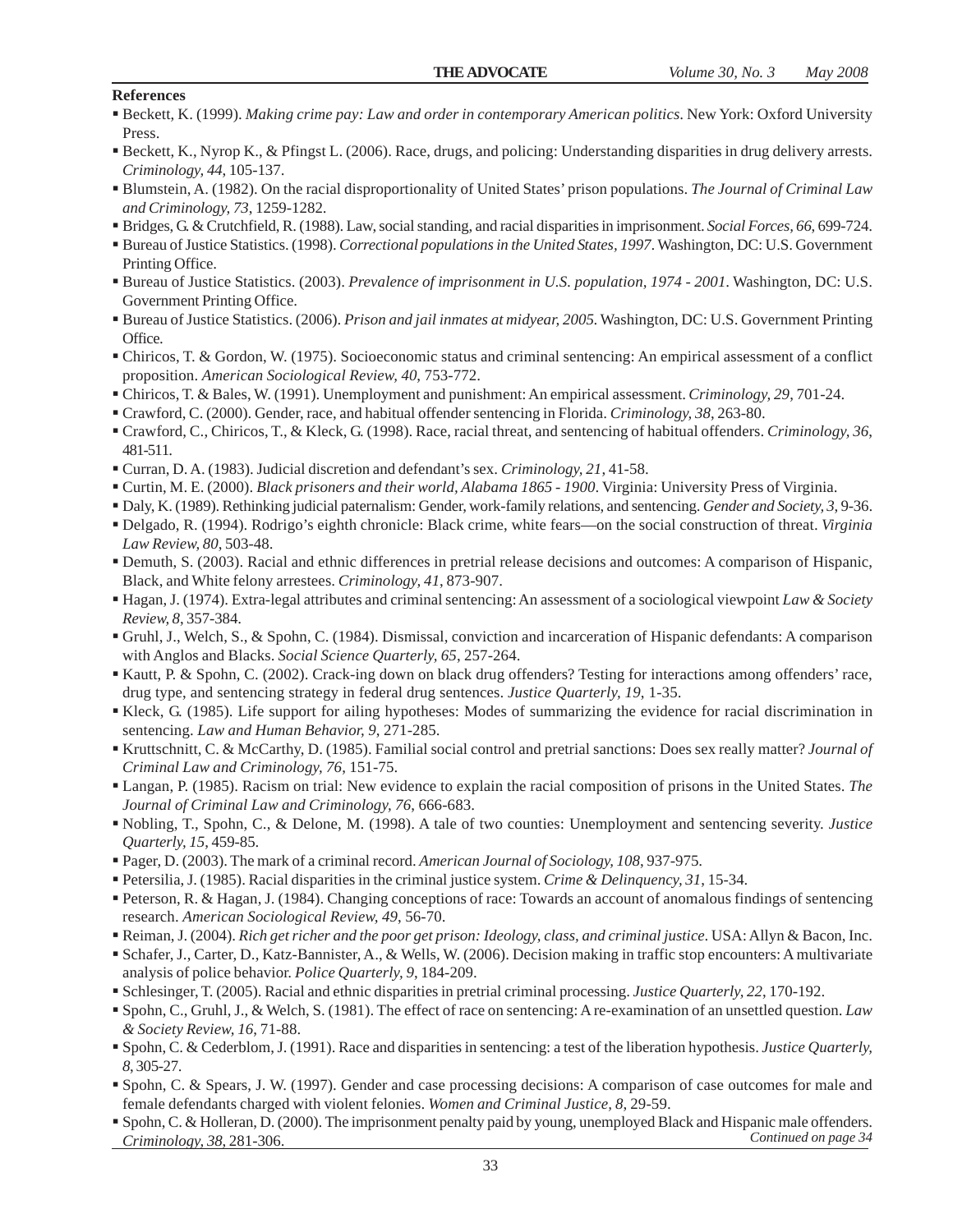- Steffensmeier, D., Ulmer, J., & Kramer, J. (1998). The interaction of race, gender, and age in criminal sentencing: The punishment cost of being young, Black, and male. *Criminology, 36*, 763-797.
- Steffensmeier, D., Kramer, J., & Streifel, C. (1993). Gender and imprisonment decisions. *Criminology, 31*, 411-46.
- Steffensmeier, D. & Demuth, S. (2000). Ethnicity and sentencing outcome in U.S. federal courts: Who is punished more harshly? *American Sociological Review, 65*, 705-29.
- Steury, E. H. & Frank, N. (1990). Gender bias and pretrial release: More pieces of the puzzle. *Journal of Criminal Justice, 18*, 417-432.
- Western, B. & McLanahan, S. (2000). Fathers in fragile families: The impact of incarceration on family formation. In G. L. Fox (Ed.) *Families, crime, and criminal justice*, (pp. 307-22). London: Oxford University Press.
- Western, B. & Pettit, B. (2000). Incarceration and racial inequality in men's employment. *Industrial and Labor Relations Review, 54*, 3-16.

#### **Endnotes:**

- 1. *Direct correspondence to tschlesi@depaul.edu*
- 2. For example, federal sentencing guidelines penalties for crack are dramatically more punitive than are those for powder cocaine. Also, many state codes include sentencing enhancements for crimes committed in public housing (Schlesinger, 2006).
- 3. Whites are disproportionately arrested for tax fraud, embezzlement, and insider trading (and many other types of whitecollar crime). Further, although these crimes cost more money per capita than all street crime combined (Delgado, 1984; Reiman, 2004), sentences for these crimes are, on average, shorter than sentences for even nonviolent street crime. Blacks are disproportionately arrested for street crime—violent and nonviolent.
- 4. Studies find that police target Black communities, crimes more likely to be committed by Blacks, and Blacks themselves (Beckett, Nyrop, & Pfingst, 2006; Schafer et al., 2006).
- 5. Research shows that Blacks and Latinos receive less favorable criminal processing decisions than Whites with similar legal characteristics (Crawford, 2000; Kautt & Spohn, 2002; Schlesinger, 2005).
- 6. Non-custodial sentences are those that do not require incarceration; they include probation, fines, and suspended sentences.
- 7. The effect of the defendant's race on criminal processing varies by sex (Curran, 1983; Daly, 1989; Spohn & Holleran, 2000; Steffensmeier & Demuth, 2000); further, previous research finds that women are treated more leniently than men by the criminal justice system (Gruhl, Welch, & Spohn, 1984; Kruttschnitt & McCarthy, 1985; Spohn & Spears, 1997; Steffensmeier, Kramer, & Streifel, 1993; Steury & Frank, 1990). For these reasons, it would be imprudent to combine both groups in the same sample; an analysis that includes both men and women would need to explain the differences found between the two groups, as well as explore the interactions between race and gender. This is beyond the scope of the current paper.
- 8. t-tests reveal all of these differences to be statistically significant.
- 9. t-tests reveal no significant differences in the mean values for "adjudicated as felony" across racial groups. However, both Blacks and Latinos are significantly more likely to be sentenced to incarceration than Whites. Finally, t-tests show that the differences in sentence lengths between Blacks and Whites, but not between Latinos and Whites, is significant.
- 10. t-tests show that both Black and Latino felony drug offenders are significantly more likely to be charged with trafficking than are White felony drug offenders. In addition, Black offenders are significantly more likely than White or Latino offenders to be rearrested while awaiting trial. Although the difference between the numbers of charges White, Black, and Latino drug offenders have is small, t-tests show this difference to be significant. There are no other significant differences for case characteristics.
- 11. t-tests show that Blacks are significantly more likely to have prior felony convictions than Latinos or Whites; that Blacks and Latinos are significantly more likely than Whites to have had active criminal justice status when they were arrested, and to have failed to appear for a previous court date. Finally, Blacks are significantly more likely than Whites or Latinos to have been imprisoned prior to the current arrest.
- 12. Studies that examine whether an offender was released or detained pretrial rather than the legal decisions that affect pretrial incarceration (Chiricos & Bales, 1991; Spohn et al., 1981) do not disaggregate the effects of discrimination from the effects of socio-economic status. While the justice system may obligate defendants to meet comparable financial requirements in order to be granted release, the economic resources and networks of the alleged offenders will determine if they are able to meet those requirements. Thus, identical treatment by the justice system does not guarantee identical pretrial incarceration outcomes.

#### *Reprinted with author's permission.*

#### **Copyright © 2007 by the Institute of Justice & International Studies; Traci Schlesinger**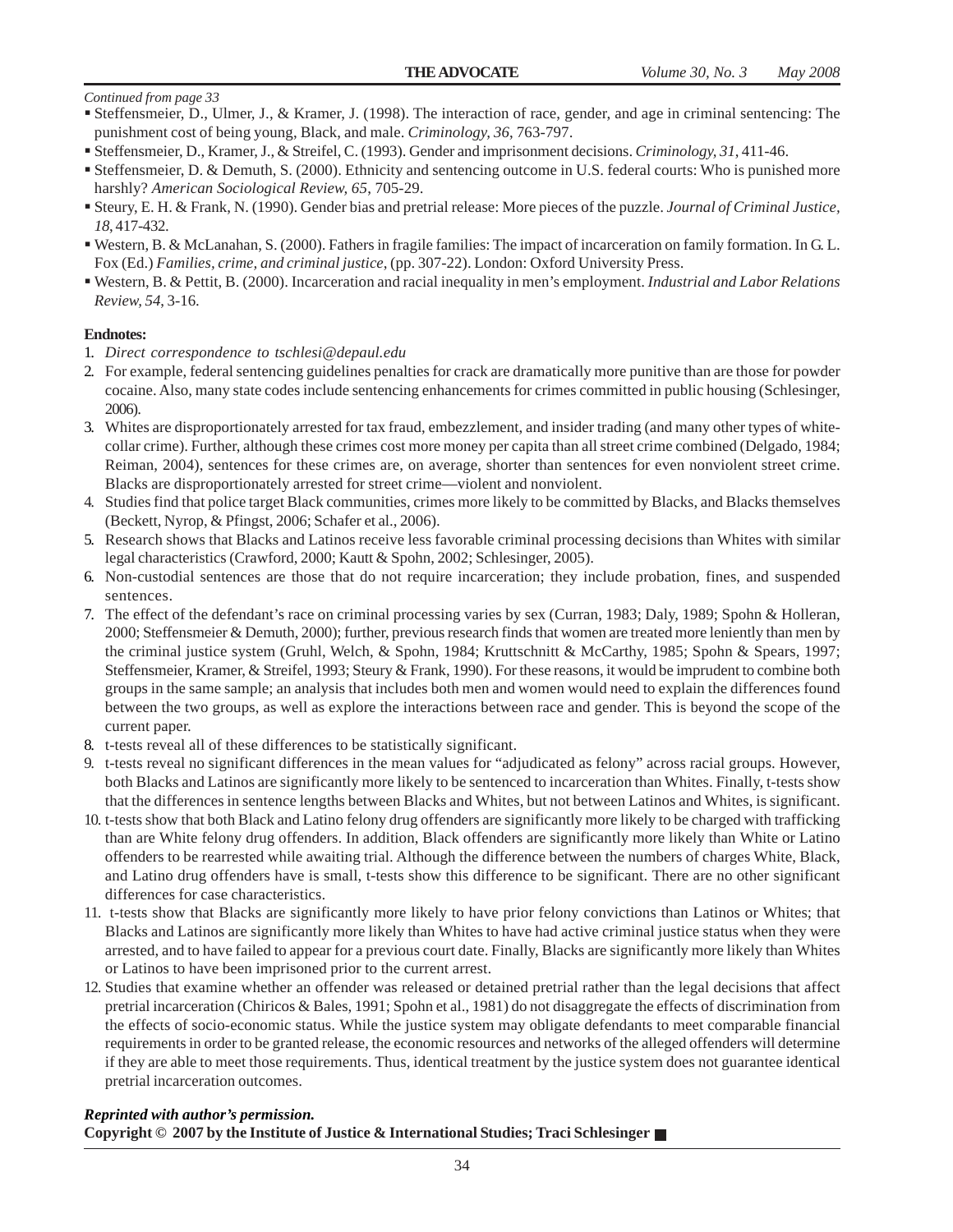### **CHALLENGING THE VENIRE**

### **By Tim Arnold, Post Trial Division Director Gail Robinson, Juvenile Post Disposition Branch Lisa Clare, Appeals Branch**

Any experienced defense attorney knows that a fair trial is impossible without a fair jury panel. To many of our clients, a fair jury panel is one which reflects the diversity of the community. In particular, the absence of African Americans on our jury pools creates an impression of injustice which infects the entire justice system.

Since the 1880's, the Supreme Court has recognized that excluding persons from jury service based solely on their membership in an identifiable group, such as race or gender, violates the Equal Protection Clause.<sup>1</sup> More recently, the Supreme Court has concluded that the protection of the right to trial by jury required that the jury be selected from a venire composed of a "fair cross section" of the community.<sup>2</sup> In spite of these pronouncements, throughout most of our history racial minorities and women have been functionally excluded from jury service. For many years jurors in Kentucky were selected solely from voter registration lists by jury commissioners chosen by circuit judges.<sup>3</sup> In 1977, the Supreme Court reviewed a system similar to Kentucky's and found it to be unconstitutionally discriminatory.4

Nevertheless, the jury commissioner system persisted in Kentucky. Particularly in capital cases, defense counsel routinely investigated the composition of jury panels and often found that women, blacks and young adults (ages 18-29) were substantially under-represented. Many motions were filed across the Commonwealth, and eventually the Supreme Court abolished the jury commissioner system and in 1991 implemented a new automated random selection system with broader source lists including both the voters list and the drivers license list.<sup>5</sup> The statute relating to jury commissioners was not formally repealed until 2002.6

The new, automated system eliminated much of the potential for deliberate discrimination, and was a significant improvement over the jury commissioner system. Nevertheless, to many observers the improvements have not resulted in a system where the proportion of minorities and women on the venire mirrors their proportion in the community. Even though the modernized system has still not achieved the goal of ensuring that the jury pool looks like the community at large, challenges are infrequent, owing principally to the secretive and apparently automated nature of the process.

Part I of this article will address the federal constitutional requirements for selecting a jury venire. Part II will look at the specific Kentucky procedures, with an eye towards identifying those areas which may result in the under-representation of minorities and women. Part III will describe the steps that individual counsel can take to litigate these issues successfully.

#### **I. Federal Requirements For Jury Panels**

The Federal Constitution protects the right to a fairly selected jury venire in two distinct ways. First, the Equal Protection Clause of the Fourteenth Amendment prohibits deliberate discrimination when selecting members of the venire. Second, the Sixth Amendment right to a jury trial encompasses the right to have the jury selected from a venire consisting of a "fair cross section" of the community. These requirements appear almost interchangeable at first glance. Both apply only to members of a "distinctive group," a term which has never been precisely defined, but which includes race, ethnicity, gender, and economic status, but not social attitudes such as a belief in the death penalty.<sup>7</sup> In the modern era, both rely almost exclusively on the assertion that this distinctive group is under-represented to a statistically significant degree in the venire or grand jury.<sup>8</sup> Both employ a burden shifting analysis, where upon the making of a *prima facie* case, the burden shifts to the state to justify the actions taken.<sup>9</sup> Nevertheless, each is a distinct doctrine, with distinct requirements. Mistaken reliance on the wrong one may result in forfeiture of an otherwise valid claim for relief.<sup>10</sup>

#### **A. Equal Protection**

The Equal Protection Clause of the Fourteenth Amendment prohibits purposeful discrimination against a member of a cognizable group, solely because of the individual's membership in that group. Originally such discrimination was frequently overt and therefore easy to prove – for example, through a state statute expressly forbidding blacks from serving on a jury. However, in the modern era discrimination is generally proved statistically. The Supreme Court laid out the process in *Castaneda v. Partida*: *Continued on page 36*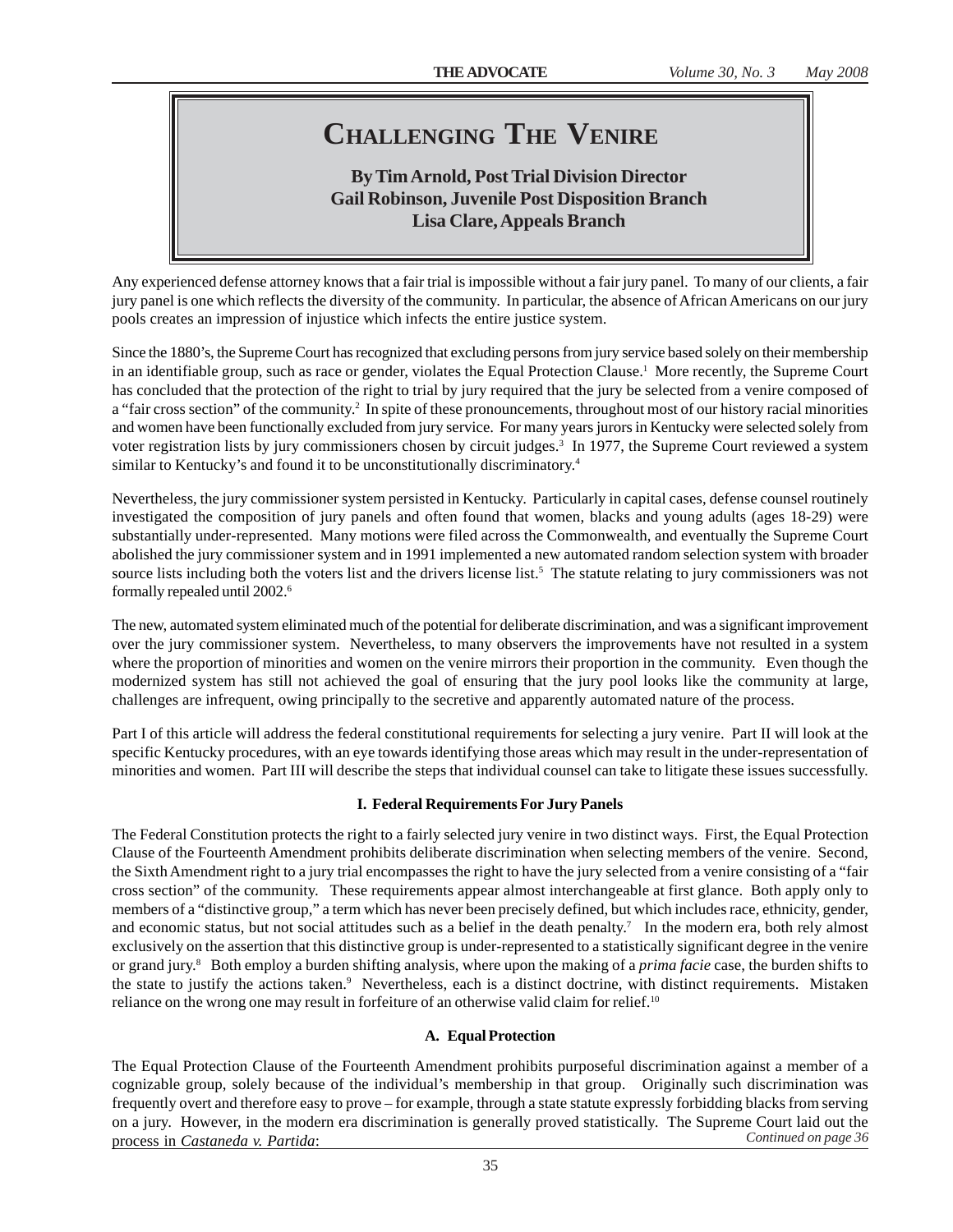The first step is to establish that the group is one that is a recognizable, distinct class, singled out for different treatment under the laws, as written or as applied. Next, the degree of underrepresentation must be proved, by comparing the proportion of the group in the total population to the proportion called to serve as . . . jurors, over a significant period of time. This method of proof, sometimes called the "rule of exclusion," has been held to be available as a method of proving discrimination in jury selection. Finally, as noted above, a selection procedure that is susceptible to abuse or is not racially neutral supports the presumption of discrimination raised by the statistical showing. Once the defendant has shown substantial underrepresentation of his group, he has made out a prima facie case of discriminatory purpose, and the burden then shifts to the state to rebut that case.<sup>11</sup>

In short, the defendant must show that, due to the decisions of an individual, or the application of a specific policy, or both, a distinctive group is underrepresented to a statistically significant degree on the jury. This requires more than merely showing that the group has a lower percentage of members of the venire than it does in the population at large. As the title "rule of exclusion" implies, the evidence must be sufficient to exclude the possibility that the reduction in the number of group members in the venire would have occurred by chance. Moreover, the reduction has to be attributable to some decision – either as to policy (*e.g*. which source lists the pool is drawn from12), application of the policy (*e.g*., whether the person responsible for creating the master list corrects a computer error which eliminates the residents of a town13), or a person who makes case by case decisions (*e.g*., a judge granting excuses from service14). This is not something which can generally be accomplished without expert assistance.

Once a prima facie case is made, the burden shifts to the state to justify the discriminatory action.15 Generally, it is not sufficient for the state merely to assert that the decision-makers were also in the same cognizable group which was underrepresented, and therefore discrimination was unlikely.16 Instead, the state must offer evidence describing the actual process which was used.17 If that evidence shows that the decision-making process was not purposefully discriminatory, then the practice is valid.18 However, if the state cannot make that showing, then the Equal Protection Clause rights of the jurors have been violated, and reversal of the conviction is required.19

#### **B. Fair Cross Section**

In *Duren,* the Court, invalidating a voluntary exemption for women, set out the elements of a fair cross-section violation:

In order to establish a *prima facie* violation of the fair cross-section requirement, the defendant must show (1) that the group alleged to be excluded is a "distinctive" group in the community; (2) that the representation of this group in venires from which juries are selected is not fair and reasonable in relation to the number of such persons in the community; and (3) that this underrepresentation is due to systematic exclusion of the group in the jury selection process.20

These elements are essentially the same as the elements of an Equal Protection challenge. The requirement of a "systematic exclusion" does indeed mean what it suggests, *i.e*. that there is a flaw in the process which is resulting in an underrepresentation of a "distinctive" group.21 Although this requirement is clearly different than the equal protection requirement that an individual or group of individuals have "purposefully discriminated" against a specific group, the two are hard to distinguish in practice. Both ultimately require proof that a rule or decision-making process have resulted in a pattern of exclusion which has continued over time.

Rather, the two principal differences between an Equal Protection Clause challenge and a Sixth Amendment "fair cross section" challenge are these: (a) the Equal Protection Clause applies to both the venire and the petit jury, whereas the fair cross section requirement applies only to the venire and (b) (as discussed below) the burden on the state is much harder to meet in a fair cross section case than in an equal protection case.

**Applicability:** It is now well established that there is no such thing as a right to a jury composed of a "fair cross section" of the community.22 Rather, the only obligation is to ensure that the pool from which that jury is selected meets "fair cross section" requirements.<sup>23</sup> On the other hand, the Equal Protection Clause clearly does apply to prohibit a party from purposefully discriminating against a "distinctive group," and indeed is litigated regularly in courtrooms around the nation.24

**The State's Burden:** As noted above, once a prima facie case of discrimination has been made in a case brought under the Equal Protection Clause, the state has only to prove, by direct evidence, that the actors involved were not purposefully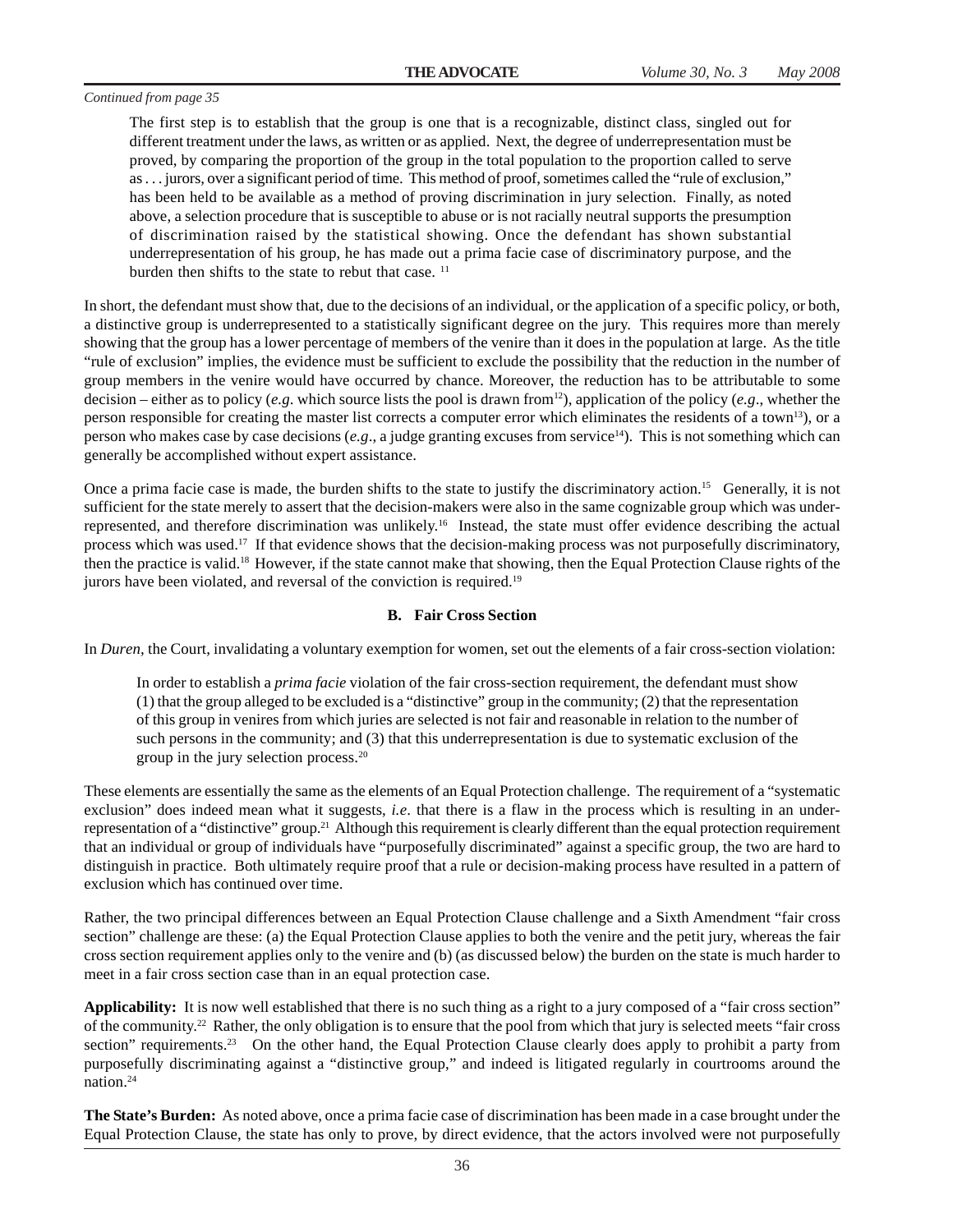discriminating against the affected group. In the context of jury selection, this burden will typically be met by showing that the individuals were simply attempting to enforce facially neutral court procedures.

In a fair cross section case, on the other hand, the subjective intentions of the state actors is completely irrelevant. Rather, the state must show that "the attainment of a fair cross section [is] incompatible with a significant state interest."25 The justification must be more than that needed to satisfy a "rational basis review." As the *Duren* court explained:

The right to a proper jury cannot be overcome on merely rational grounds. Rather, it requires that a significant state interest be manifestly and primarily advanced by those aspects of the jury selection process, such as exemption criteria, that result in a disproportionate exclusion of a distinctive group.<sup>26</sup>

This is a very high bar. The state cannot meet its burden unless it can identify a "significant interest" which can only be achieved by implementing the policy or practice at issue. As a practical matter, this means that where a court is failing to fully comply with established jury selection procedures, and thereby systematically excluding a particular group, a "fair cross section" challenge will always be available.<sup>27</sup>

#### **II. Kentucky Law**

#### **1. Source lists and random selection process**

The first critical step is to read carefully KRS Chapter 29A and Part II, Jury Selection and Management of the Administrative Procedures of the Court of Justice ("ACPJ") as well as RCr 9.30 - 9.40. KRS 29A.040, which was revised in 2002 to add those filing tax returns, describes the master list of prospective jurors which includes voters, licensed drivers and those who have filed Kentucky income tax returns. AOC is to obtain the relevant lists from state agencies and then merge them.28 Section 3 of the APCJ, Part II provides that AOC shall select jurors from the master list by computer at random. The chief circuit judge or his designee advises AOC at least once a year of the number of jurors that will be needed.<sup>29</sup> Moreover, each district and circuit judge must notify the chief circuit judge of his need for jurors during the next jury term and shall advise if a larger panel than usual is needed because of a case with particular notoriety.<sup>30</sup>

Once AOC provides a randomized list of jurors the chief circuit judge is responsible for deciding how many jurors should be chosen from the list in sequential order for a particular term of court and for causing those jurors to be summonsed for service at least 30 days before they are required to attend.<sup>31</sup> Those names are to be made available to the public.<sup>32</sup> Service of the summons is to be made by first class mail or, if that method fails, personally by the sheriff.33 The juror qualification form shall be enclosed with the summons, and jurors shall be advised to complete it and return it within 10 days.34

#### **2. Disqualification of jurors**

KRS 29A.080(2) and APCJ, Part II, § 8 address "disqualifications" for jury service. This is to be distinguished from "excuses." Disqualifications are limited to the following:

A prospective juror is disqualified to serve on a jury if the juror:

- (a) Is under eighteen (18) years of age;
- (b) Is not a citizen of the United States;
- (c) Is not a resident of the county;
- (d) Has insufficient knowledge of the English language;
- (e) Has been previously convicted of a felony and has not been pardoned or received a restoration of civil rights by the Governor or other authorized person of the jurisdiction in which the person was convicted;
- (f) Is presently under indictment; or
- (g) Has served on a jury within the time limitations set out under KRS 29A.130.35

The juror qualification form includes questions about each of those grounds. Until July 15, 2002, only the chief circuit judge or another judge he designated could decide if a juror was disqualified from service. Now the chief circuit judge or the other designated individuals, including a court administrator or deputy clerk, can decide based on review of the qualification form whether a juror is disqualified.<sup>36</sup> If the juror is determined to be disqualified, that shall be entered on the form and the juror shall be notified.<sup>37</sup> Moreover, the chief circuit judge may grant a permanent exemption if an individual requests and the judge finds "a permanent medical condition rendering the individual incapable of serving."<sup>38</sup> The judge is to notify the person exempted and AOC. Note that § 8 of APCJ, Part II has not been revised to include these revisions to KRS 29A.080(1) and (3). *Continued on page 38*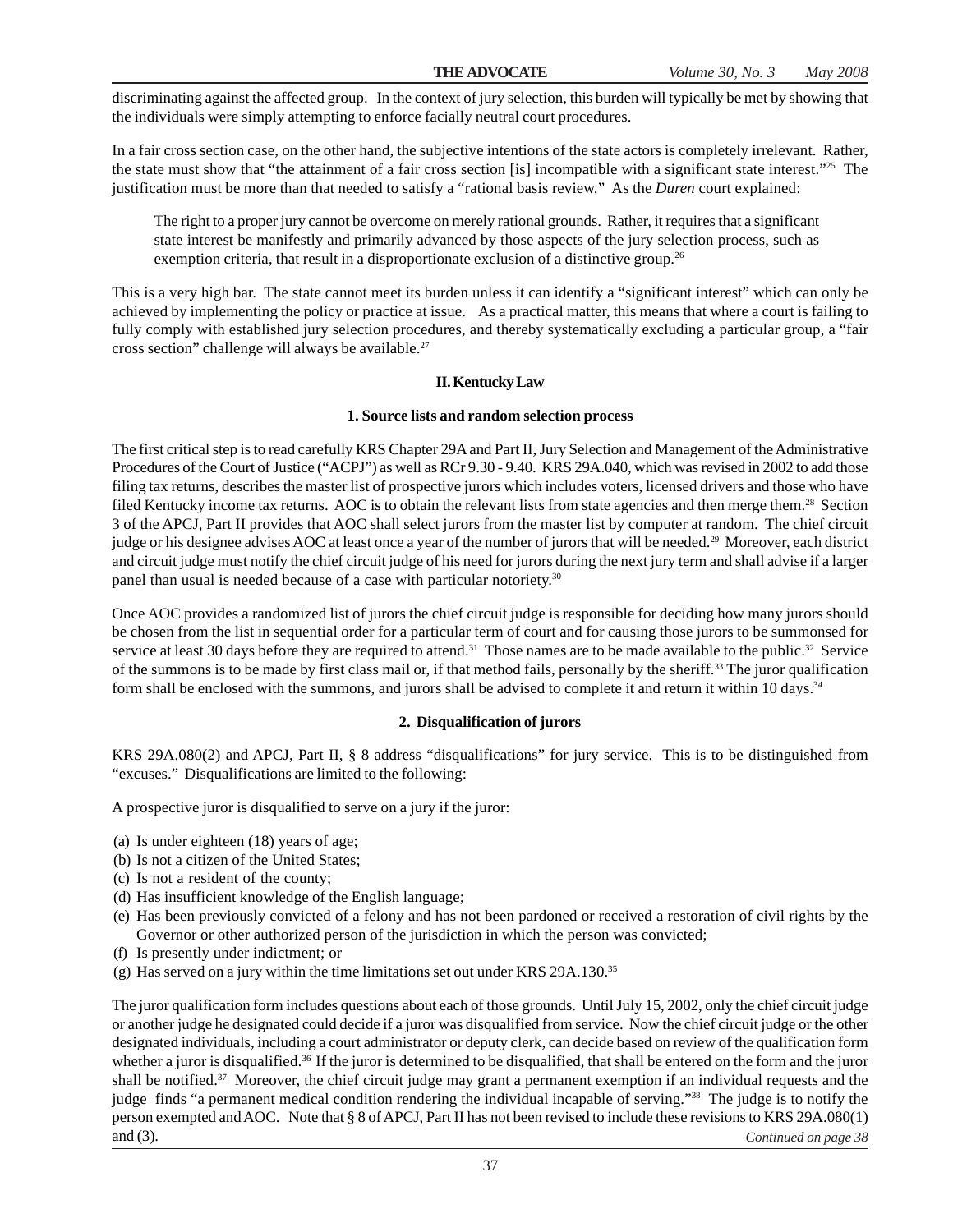#### **3. Excusing jurors from service**

If a juror is not statutorily disqualified or permanently exempted from jury service he or she can still ask to be excused "upon a showing of undue hardship, extreme inconvenience, or public necessity."39 A juror who wishes to be "excused" must ask to be heard on the day jurors are summonsed to appear if he has not done so previously.40 KRS 29A.090 prohibits automatic exemptions (excuses) from jury service. Postponing or reducing a juror's service rather than excusing the juror altogether is favored.<sup>41</sup> Breastfeeding mothers are to have their service postponed until such time as they are no longer breastfeeding.<sup>42</sup>

KRS 29A.100(2) allows the chief judge to designate another judge, court administrator or clerk **to excuse jurors from service for not more than 10 days or postpone service for no more than twelve months**. 43 The reason(s) must be entered on the qualification form. **Only the judge may excuse a juror from service altogether, reduce the number of days of service or postpone service up to 24 months.**44 He must record the reason for granting any excuse on the qualification form.45 Like KRS 29A.080, KRS 29A.100 was revised effective July 15, 2002 to permit the chief judge to delegate some duties in this area to others. § 9 of the APCJ, Part II has not been revised to include the changes to KRS 29A.100.

#### **4. "No Show" Jurors**

KRS 29A.150(1) states that "A person summoned for jury service who fails to appear as directed *shall* be ordered by the court to appear forthwith and show cause for his failure to comply with the summons." While it is a matter of discretion whether the juror is ultimately held in contempt, the statute clearly requires the court to enter an order to show cause for any person who fails to respond to a jury summons.

#### **5. Insufficient jurors for trial**

KRS 29A.060 provides that, if there is an "unanticipated shortage of available jurors" from the randomized list, the chief circuit judge "may cause to be summonsed a sufficient number of jurors selected sequentially from the randomized jury list beginning with the first name following the last name previously selected."46 Jurors so summonsed need not be given the 30-day notice usually required. KRS 29A.060(7) describes how a judge can obtain jurors from an adjoining county if satisfied "after making a fair effort in good faith" that finding a jury in the county free of bias will be "impracticable."

#### **6. Grand jurors**

Grand jurors are summonsed in the same manner as all other jurors.<sup>47</sup> The chief circuit judge decides when a grand jury shall convene, and that shall occur at least once every four months.<sup>48</sup> That judge may also convene special grand juries.<sup>49</sup> And a juror deemed incapable of serving as a grand juror but capable of serving as a petit juror may be released from the grand jury and retained for the petit jury.<sup>50</sup>

#### **7. How to investigate**

KRS 29A.110 provides that records and papers used by AOC and the clerk in connection with the jury selection process and not required to be disclosed shall not be disclosed "except in connection with the preparation or presentation of a motion under the Rules of Civil Procedure or the Rules of Criminal Procedure or upon order of the Chief Justice." APCJ, Part II, § 13 contains the same provision. Defense counsel may want to send a letter to the clerk and chief circuit judge citing this authority and requesting relevant records.

#### **8. Legal Challenges in Kentucky**

The Kentucky Supreme Court has held that preserved error regarding substantial deviation from the statutes regarding selection of jurors will result in reversal of a conviction. In *Commonwealth v. Nelson*, the defendant objected to his indictment, urging that the grand jurors had been selected contrary to KRS Chapter 29A.080, 29A.100 and II APCJ Secs. 8 and 12 because the chief circuit judge delegated to court administrators the power to decide whether jurors should be disqualified, excused or postponed from service.<sup>51</sup> The Supreme Court observed that such delegation was not permitted by law.52 Relying on *Colvin v. Commonwealth*, the Court observed that the court personnel excused, disqualified or postponed service of 73.5% of the prospective grand jurors.<sup>53</sup> "This discretionary reduction in the pool of prospective jurors affects the accused's right to a random selection from a fair cross section of the community."54 The court found the delegation of authority to be a substantial deviation from the statute and affirmed the decision of the circuit court dismissing the indictment.55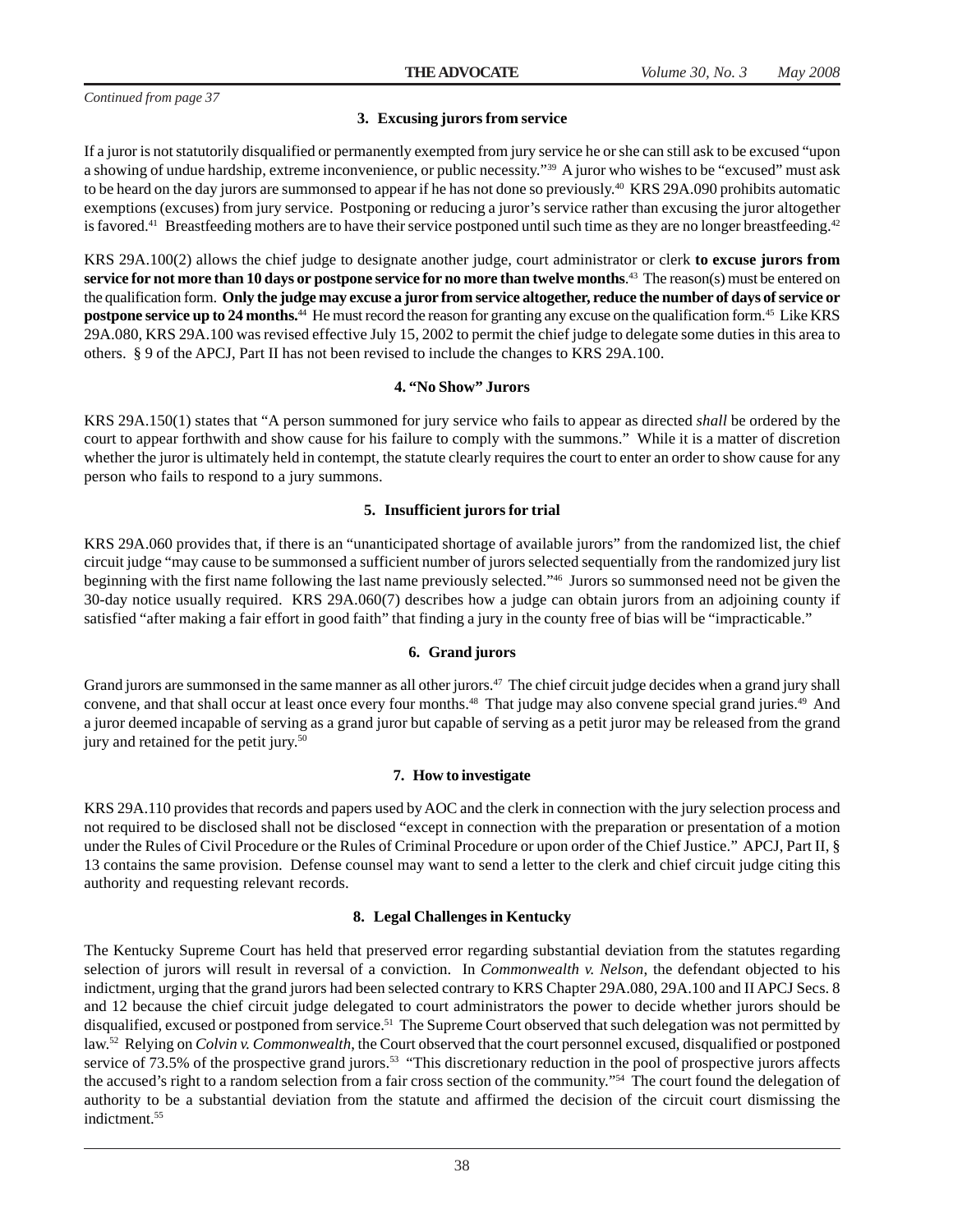KRS 29A.080(1) and 29A.100(2), as amended in 2002, permit the chief judge to delegate decisions concerning disqualification, excuse from service for 10 days or less, and postponement of service for less than a year to another judge, court administrator, or clerk. However, decisions regarding excuses for "undue hardship, extreme inconvenience or public necessity" for more than 10 days must still be made by the judge.<sup>56</sup> If the local authorities are not following the law concerning jury selection a motion to quash the indictment and/or a motion to dismiss the petit jury panel can be made. Such a motion must be made prior to examination of the jurors.<sup>57</sup>

It is important to realize that merely making an oral objection prior to voir dire is not sufficient to preserve the error. In *Grundy v. Commonwealth*, the court considered a situation where a surprisingly low number of jurors appeared for trial.58 Trial counsel asked to postpone the proceedings until the no-show jurors appeared, and the court denied the motion.59 On appeal, Grundy alleged that the court violated *Nelson* by improperly excusing an excessive number of jurors.<sup>60</sup> The Supreme Court held that the claim was unpreserved, because trial counsel had not made a sufficient record to permit the appellate court to rule on whether the excuses were or were not proper.<sup>61</sup>

The accused has a right to make a record sufficient to permit appellate review of alleged errors.<sup>62</sup> Consequently, in a situation like *Grundy*, counsel should object to any juror being absent who was not excused pursuant to the procedures set forth in KRS Chapter 29A and APCJ Part II. Counsel should then ask the court to allow him or her to review the excuses for any "no show" jurors. If the court permits that, counsel should put those excuses in the record for appellate review. If, on the other hand, the judge wishes to proceed to trial without allowing counsel to review the excuses, counsel should make an oral motion on the record asking the court to put the excuses in the record as an avowal.

#### **III. Preparing Your Challenge To The Jury Pool**

Generally, cases regarding both fair cross section and Equal Protection Clause challenges to jury pools have required those challenges to be based on a pattern of discriminatory activity, rather than merely a single unrepresentative panel.<sup>63</sup> However, investigating a single panel can give rise to challenges related to the failure to comply with the jury procedures in KRS Chapter 29A and the APCJ, Part II. As noted above, even where there is no clear indication that the violations have resulted in the under-representation of a cognizable group, the mere violation of the procedures is a basis for reversing a conviction under state law, where the issue has been properly raised and preserved for review.<sup>64</sup>

Even if such challenges do not present themselves, counsel should try to answer the following questions about the jury selection process in their courthouse:

- When did the chief circuit judge ask AOC to select jurors for current term?
- Did the judge ask for a sufficient number of names from AOC?
- Is the list being used to summons jurors for this term fresh or stale?
- Is the chief judge asking the clerk to summons a sufficient number of jurors?
- If the letters including jury summons and qualification forms don't reach the jurors, is the chief circuit judge having the sheriff attempt personal service?
- Is the chief judge or someone he's properly designated reviewing forms and deciding if jurors are disqualified?
- Is the reason for disqualification being entered on the form?
- Is the judge following the correct standard on permanent medical exemptions?
- As far as excuses, is the chief circuit judge acting or designating someone listed in the statute to act **only** as permitted (excused up to 10 days, postponement up to 12 months)?
- Is the judge following the strict standard for excuses (hardship, extreme inconvenience, public necessity)?
- When does judge grant excuses and does counsel have any input?
- If jurors have appeared for orientation but don't appear for trial, does judge require them to explain themselves?

Where it appears that the court is not following the proper procedures, counsel should be sure to get all appropriate documentation, and should be prepared to put that documentation in the record. Just as importantly, counsel should have their investigator present for every jury empanelling. The investigator should take clear notes concerning the numbers of jurors who report, their ethnic, racial and gender breakdown (to the extent it can be perceived through observation) and the breakdown of who the judge permits to be excused from service.

Once it appears that a fair cross section or equal protection claim can be sustained, counsel will need an expert in statistics. Generally speaking, a university professor of statistics, or a person with at least a Master's level knowledge of statistics, is sufficiently qualified to perform the required analysis. As a practical matter, the necessity of proving that the under-representation at issue is not the result of random chance means that failure to seek an expert is usually fatal to a fair cross section or equal protection claim.65 Counsel should not attempt a "do it yourself" solution except as a last resort. *Continued on page 40*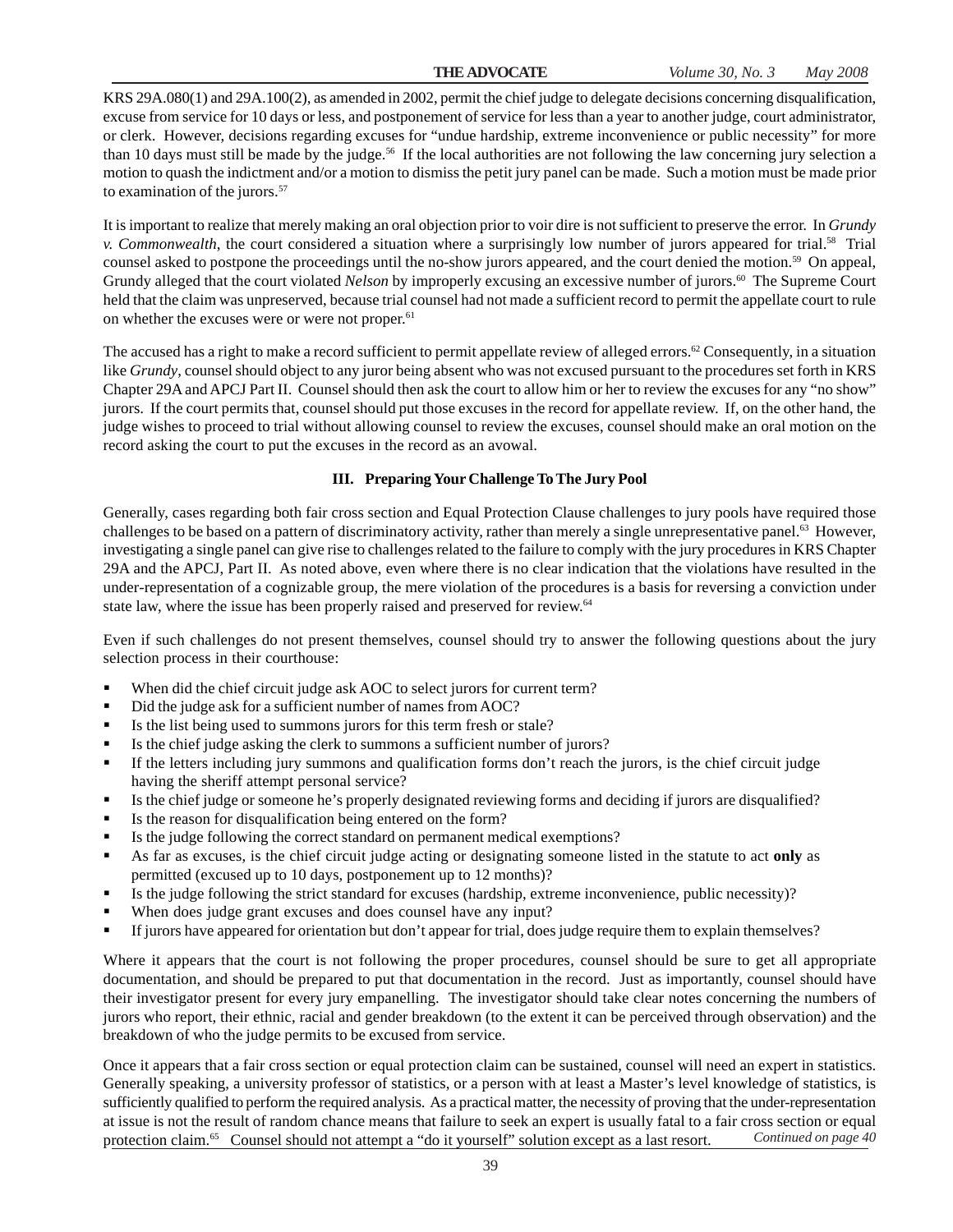Indigent defendants are entitled to funds to secure expert assistance where they can make a threshold showing of "reasonable necessity."66 KRS 31.185 authorizes the court to hear such a motion "ex parte and on the record," and to order those expenses to be paid from a special fund set up for the purpose of paying the costs of indigent defense.<sup>67</sup> In the case of a constitutional challenge to jury selection procedures, counsel can make that showing by comparing the rate at which the "distinctive group" appears in the community to the rate at which they appear in the venire. As noted above, counsel should be gathering information, both from jury qualification forms, as well as from observation, to document the rate at which the "distinctive group" appears in the venire. Counsel can get information on the rate at which the group appears in the community from the US Census.<sup>68</sup> After that, it is a matter of simply comparing the two. As the Georgia Supreme Court observed:

Generally speaking…an absolute disparity between the percentage of a group in the population and its percentage in the jury pool of less than 5% is almost always constitutional; an absolute disparity between 5% and 10% is usually constitutional; and an absolute disparity of over 10% is probably unconstitutional.<sup>69</sup>

Counsel can use this authority to show that the observed disparity at issue is large enough to raise a constitutional concern. That constitutional concern, coupled with the clear requirement that the challenge be based on a statistically significant pattern of under-representation, suffice to meet the "reasonable necessity" requirement.

Once the expert is obtained, counsel and the expert should make a list of the information needed for the expert to render a comprehensive opinion on the likelihood that the under-representation at issue would have occurred by chance. Counsel should be prepared to follow up with a discovery motion compelling the court clerk to provide the information needed to make that challenge. Once the information is gathered, counsel should make sure that not only is the expert attempting to resolve the issue of whether there is a statistically significant under-representation in the jury pool, but also attempting to determine what elements of the jury selection process are resulting in the exclusion.

Ultimately, at the hearing the burden will be on the defendant to show that the under-representation is statistically significant, and not likely to have occurred by chance alone. If such a showing is made, then the state will be responsible for showing that the elements are not discriminatory (in the case of an equal protection challenge) or that they serve a legitimate state interest (in the case of a fair cross section challenge). As noted above, this showing must be made through testimony, which should be subject to cross examination.

#### **Conclusion**

There are many good reasons to insist on a jury selection process which produces jury pools which are sufficiently large to permit meaningful voir dire, and which are representative of a fair cross section of the community. Our clients deserve and are legally entitled to such a process. The citizens of the community deserve to participate in the jury system, and they will have more confidence in that system if juries fairly reflect the composition of the community.

#### **Endnotes:**

| 1. Strauder v. West Virginia, 100 U.S. 303 (1880). |  |  |
|----------------------------------------------------|--|--|
| 2. Taylor v. Louisiana, 419 U.S. 522 (1975).       |  |  |
|                                                    |  |  |

3. KRS 29A.030, repealed by 2002 Ky.Acts. ch. 252 § 12 (Banks/Baldwin, 2002).

- 4. *Castaneda v. Partida*, 430 U.S. 482 (1977).
- 5. *See* Administrative Procedures of the Court of Justice (hereinafter "APCJ") Part II (amended October 1, 1991). 6. *Supra*, note 3

7. *See Castaneda v. Partida*, *supra* note 4 (underrepresentation of Mexican-Americans in the grand jury is prima facie evidence of discriminatory intent for Equal Protection purposes); *Alexander v. Louisiana*, 405 U.S. 625 (1972)(under-representation of African-Americans is prima facie evidence of discriminatory intent); *Thiel v. Southern Pacific Co.*, 328 U.S. 217 (1946)(exclusion of wage earners violated equal protection); *Duren v. Missouri*, 439 US 357 (1979)(under-representation of women is prima facie evidence of systematic exclusion under the Sixth Amendment's fair cross section requirement); *see also Lockhart v. McCree*, 476 U.S. 162 (1986)(death qualification of jurors does not affect a "cognizable group" for equal protection or fair cross section purposes).

9. *Id.*

10. *SeeHolland v. Illinois*, 493 U.S. 474, 488 (1995)(concurring opinion by Justice Kennedy, noting that he agreed that the defendant was not entitled to relief under the Sixth Amendment, but almost certainly would be under the Equal Protection Clause).

11. *Castaneda v. Partida*, 430 U.S. at 494 (internal citations omitted).

12. *Love v. McGee*, 287 F.Supp. 1314 (D.C.Miss. 1968)(Use of voter registry as exclusive list of jurors was discriminatory,

<sup>8.</sup> *Id*.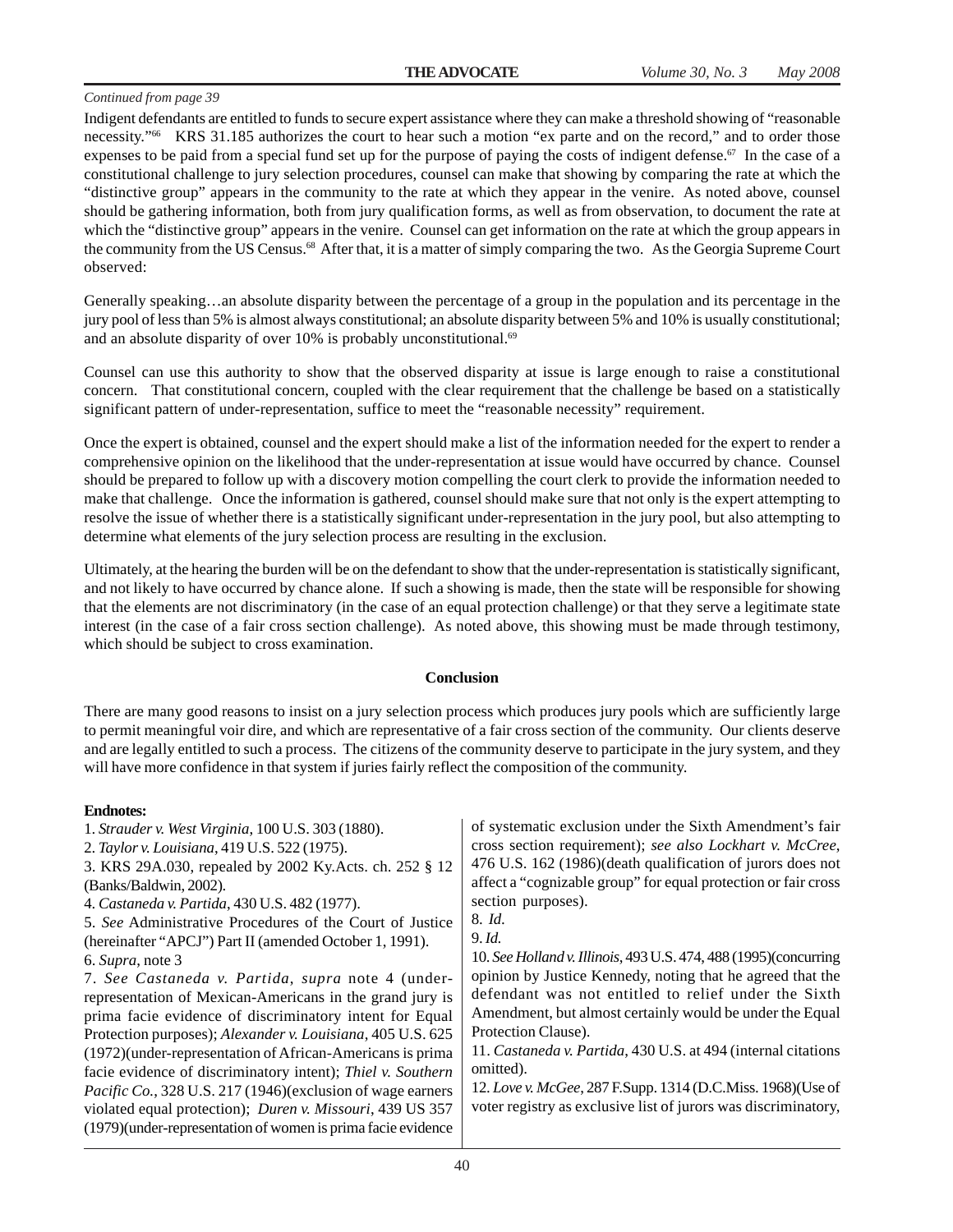| where black voters were still discouraged from registering<br>and therefore were disproportionately unregistered).<br>13. Azania v. State, 778 N.E.2d 1253 (Ind. 2002) (Deciding, as<br>a matter of state law, that the failure to correct a computer<br>error which resulted in a town's exclusion from jury selection<br>- materially affecting the racial component of the venire -<br>warranted reversal).<br>14. See Castaneda, supra note 4.<br>15.1d.<br>$16.$ $Id.$<br>$17.$ $Id.$<br>18.Id.<br>19.Id.<br>20. Duren, 439 U.S. at 364.<br>21. See, e.g. State v. Johnson, 723 N.E.2d 1054 (Ohio<br>2000)(mere assertion of under-representation in one jury<br>venire is inadequate to make out a fair cross section claim);<br>Ford v. Seabold 841 F.2d 677 (6th Cir. 1988)(apparent<br>underrepresentation of women on two jury panels is not<br>sufficient to show a "systematic" exclusion of women).<br>22. See Holland v. Illinois, supra note 10.<br>23.1d.<br>24. See Batson v. Kentucky, 476 U.S. 70 (1986).<br>25. Duren, supra 439 US at 368.<br>26. Id, at 367 (internal citations omitted).<br>27. See Commonwealth v. Nelson, 841 S.W.2d 628 (Ky. 1992),<br>discussed infra.<br>28. See also § 2 of the APCJ, Part II.<br>29.Id.<br>30. <i>Id.</i> at § 4; KRS 29A.060(1).<br>31. KRS 29.060(3); APCJ, Part II, § § 5 and 6.<br>32. APCJ, Part II, § 5.<br>33. KRS 29A.060; APCJ, Part II, § 6.<br>34. KRS 29A.060(4); KRS 29A.070; APCJ, Part II, § 7.<br>35. KRS 29A.080(2).<br>36. KRS 29A.080(1).<br>37. Id.<br>38. KRS 29A.080(3).<br>39. KRS 29A.100(1).<br>40. KRS 29A.100(1); APCJ, Part II, § 9.<br>41. KRS 29A.100(3).<br>42. KRS 29A.100(4).<br>43. KRS 29A.100(2). | 44. KRS 29A.100(3).<br>45. KRS 29A.100(2)<br>46. KRS 29A.060(5). See APCJ, Part II, § 10(7).<br>47. KRS 29A.060(3).<br>48. KRS 29A.210; APCJ, Part II, § 21.<br>49. KRS 29A.220; APCJ, Part II, § 22.<br>50. KRS 29A.230; APCJ, Part II § 23.<br>51.841 S.W.2d 628, 629-630 (Ky. 1992).<br>52.Id.<br>53. Colvin, 570 S.W.2d 281 (Ky. 1978) (holding that a<br>defendant has a right to grand and petit juries selected at<br>random from a fair cross section of the community); $Id$ at<br>631.<br>54.Id.<br>55.Id.<br>56. KRS 29A.100(3).<br>57. See RCr 9.34.<br>58.25 S.W.3d 76 (Ky. 2000)<br>59.Id.<br>60.Id.<br>$61.$ <i>Id.</i><br>62. See Powell v. Commonwealth, 554 S.W.2d 386, 390 (Ky.<br>1977).<br>63. See, e.g., Ford v. Seabold 841 F.2d 677 (6th Cir.<br>1988)(apparent underrepresentation of women on two jury<br>panels is not sufficient to show a "systematic" exclusion of<br>women).<br>64. See Nelson, supra note 51.<br>65. See, e.g., State v. McNeill, 700 N.E.2d 596 (Ohio<br>1998)(defendant's observation that blacks were under-<br>represented in his venire, without a statistical showing that<br>the under-representation was not a matter of chance, does<br>not suffice to make a claim on either equal protection or fair<br>cross section grounds).<br>66. Ake v. Oklahoma, 470 U.S. 68, 105 S.Ct. 1087 (1985);<br>Sommers v. Commonwealth, 843 S.W.2d 879 (Ky. 1992).<br>67. KRS 31.185(2).<br>68. http://www.census.gov contains a county by county<br>population breakdown, which is updated between the<br>"official" census using statistical sampling. Certified copies<br>of that data can be obtained from the U.S. Census Bureau.<br>69. Smith v. State, 571 S.E.2d 740, 745 (Ga. 2002). ■ |
|-----------------------------------------------------------------------------------------------------------------------------------------------------------------------------------------------------------------------------------------------------------------------------------------------------------------------------------------------------------------------------------------------------------------------------------------------------------------------------------------------------------------------------------------------------------------------------------------------------------------------------------------------------------------------------------------------------------------------------------------------------------------------------------------------------------------------------------------------------------------------------------------------------------------------------------------------------------------------------------------------------------------------------------------------------------------------------------------------------------------------------------------------------------------------------------------------------------------------------------------------------------------------------------------------------------------------------------------------------------------------------------------------------------------------------------------------------------------------------------------------------------------------------------------------------------------------------------------------------------------------------------------------------------------------------------------------------|--------------------------------------------------------------------------------------------------------------------------------------------------------------------------------------------------------------------------------------------------------------------------------------------------------------------------------------------------------------------------------------------------------------------------------------------------------------------------------------------------------------------------------------------------------------------------------------------------------------------------------------------------------------------------------------------------------------------------------------------------------------------------------------------------------------------------------------------------------------------------------------------------------------------------------------------------------------------------------------------------------------------------------------------------------------------------------------------------------------------------------------------------------------------------------------------------------------------------------------------------------------------------------------------------------------------------------------------------------------------------------------------------------------------------------------------------------------------------------------------------------------------------------------------------------------------------------------------------------------------------------------------------------------------------------------------------------------------------------------------|
|                                                                                                                                                                                                                                                                                                                                                                                                                                                                                                                                                                                                                                                                                                                                                                                                                                                                                                                                                                                                                                                                                                                                                                                                                                                                                                                                                                                                                                                                                                                                                                                                                                                                                                     |                                                                                                                                                                                                                                                                                                                                                                                                                                                                                                                                                                                                                                                                                                                                                                                                                                                                                                                                                                                                                                                                                                                                                                                                                                                                                                                                                                                                                                                                                                                                                                                                                                                                                                                                            |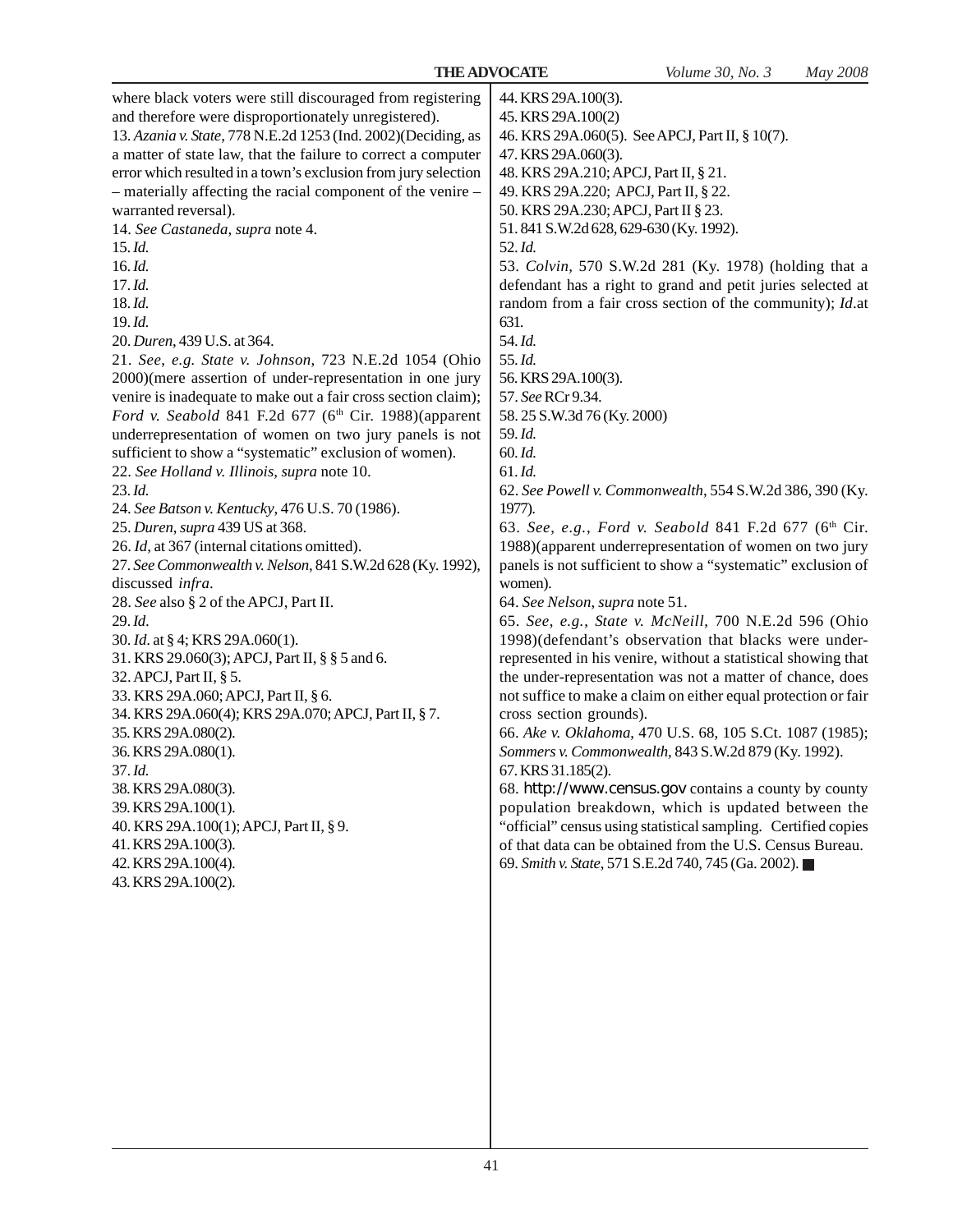# **LITIGATING RACE IN VOIR DIRE**

**by Susan Jackson Balliet, Frankfort Appeals, and Bruce P. Hackett, Louisville Metro Public Defender**

#### **Introduction**

Litigating race (group discrimination) in voir dire is largely governed by three Supreme Court cases, *Batson v. Kentucky,*<sup>1</sup> *Miller-El v. Dretke*,<sup>2</sup> and *Snyder v. Louisiana*.<sup>3</sup> Part I of this manual discusses these three cases. Part II lists protected groups under *Batson*. Part III covers pre-trial preparation. Part IV details how to proceed during the three-step *Batson* process. Part V discusses the *Batson* hearing. Part VI covers remedies at trial, on appeal and in post conviction. Part VII discusses what to do if *your* peremptory strike is challenged.4

#### **I. Three Supreme Court cases**

### **1.** *Batson v. Kentucky***:** *—***a lighter burden of proof.**

Some twenty-two years ago in Louisville, Kentucky, black defendant James Batson objected that the prosecutor's use of peremptory strikes against all four black jurors from his venire violated Equal Protection. Without granting a hearing, the judge denied relief, saying both sides were entitled to "strike anybody they want to." Indeed, the Kentucky Supreme Court affirmed Batson's conviction based on *Swain v. Alabama*, <sup>5</sup> which required proof of *systemic* exclusion of black jurors beyond the individual case. Batson had pointed out that his prosecutor was purposely following a manual prescribing peremptory removal of all black jurors. But in 1986 under *Swain*, without proof of discrimination in other cases besides his own, Batson didn't have enough proof of intentional discrimination.

*Batson* overruled *Swain*, and held that no pattern of discrimination needed to be shown because "even a single invidiously discriminatory governmental act" violates the Equal Protection Clause and requires a new trial.<sup>6</sup> Batson abolished the "crippling burden" of proving systemic discrimination.7 *Batson* lightened the burden of proof to make it easier for defendants to prove discrimination based solely on the evidence within the four corners of the case*,* and prescribed a three-step process<sup>8</sup>:

**Step 1.** Challenger produces prima facie showing of purposeful discrimination.

**Step 2.** Opponent demonstrates neutral reason for the strike.

**Step 3.** Challenger meets burden of proving purposeful discrimination

### **2.** *Miller-El v. Dretke: —* **increased scrutiny.**

In 2005, almost twenty years after *Batson*, the United States Supreme Court in *Miller-El* expressed its frustration that *Batson* had not cured the problem of discriminatory peremptory jury strikes:

" The rub has been the practical difficulty of ferreting out discrimination …."9

When the *Miller-El* prosecution removed 10 out of 11 black jurors with peremptory strikes, the state court found no discrimination. But *Miller-El* boldly overturned the state court fact-findings for lack of clear and convincing support in the record, and rejected the state's explanations for excusing them.

"If any facially neutral reason sufficed to answer a *Batson* challenge, then *Batson* would not amount to much…."10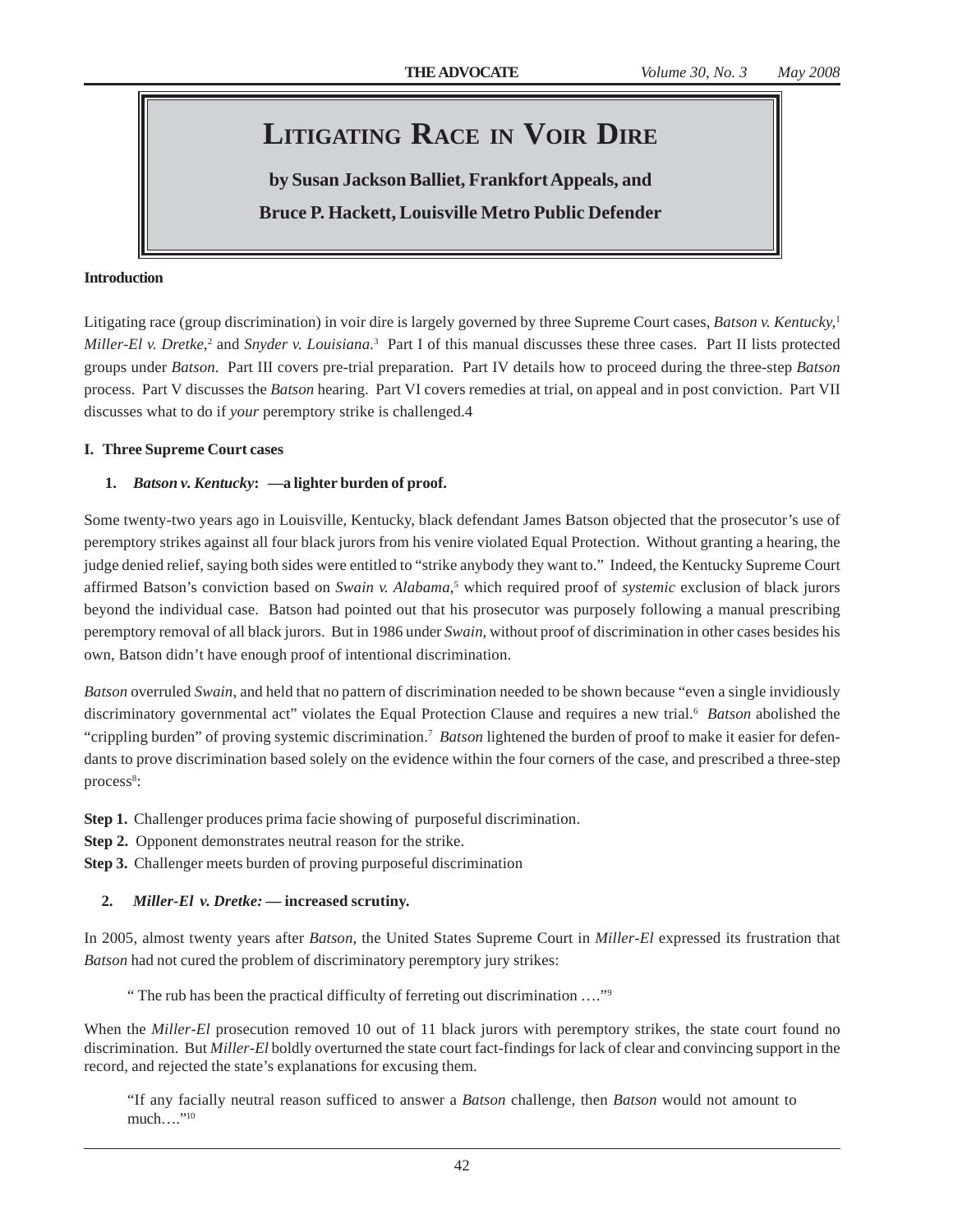*Miller-El* employed a significantly elevated level of scrutiny of peremptory strikes of black jurors. It also increased the focus on the individual case by noting the importance of **side-by-side comparisons of juror responses** during *voir dire*:

More powerful than … bare statistics… are side-by-side comparisons of some black venire panelists who were struck and white panelists allowed to serve.<sup>11</sup>

But *Miller-El* offered no new definitions, rules, or guidelines. Instead, *Miller-El* diluted its stricter scrutiny and emphasis on comparing juror responses, by listing a number of additional factors in support of its finding of discrimination. These factors—unfortunately— provided grounds for distinguishing future cases from *Miller-El*. An example is *Taylor v. O'Neil*, a wrongful death action involving the 2002 Louisville police shooting of a black man in handcuffs.12

*Taylor v. O'Neil* illustrates the weakness of *Miller-El*. Taylor's estate sued Louisville and the detective who shot Taylor. On a jury questionnaire, a number of white panelists (who were not struck) responded similarly to black panelists (who were struck). The Kentucky Court of Appeals upheld denial of relief, because none of the prospective white jurors had the exact same *combination* of objectionable answers as the struck black jurors. More to the point, Taylor had pointed to no "**other circumstances**" that would compel a finding of discrimination. The Court of Appeals latched onto the "other circumstances" in *Miller-El* to distinguish *Taylor*, and to support its decision that *Batson* had not been violated.13

#### **3.** *Snyder v. Louisiana***: — the bare minimum.**

In 2008, *Snyder v. Louisiana*<sup>14</sup> compared the voir dire treatment of **a single black juror** with that of two white jurors, and finding no good reason for disparate treatment— held that peremptorily striking the black juror violated *Batson*. *Snyder* has eliminated the necessity of historical, statistical, "other circumstance" evidence of discrimination from voir dire race litigation. After *Snyder*, "other circumstance" evidence is still admissible, and may –even standing alone—still prove discrimination. But "other evidence" proof of discrimination can no longer be deemed essential. *Snyder* reduces the proof needed to win a *Batson* claim to a bare minimum.

#### *Snyder***: —one black juror compared with two white jurors.**

*Snyder* clarifies that all it takes for a *Batson* violation is one discriminatory strike. *Batson* involved the wrongful striking of all four black jurors in the venire. In *Miller-El* the prosecutor struck 10 out of 11 black panelists, or 91%. By contrast, the *Snyder* opinion is based on a strike against **one prospective juror**. That juror, Brooks, —after learning he could make up any missed student-teaching time— expressed no further concern about serving on the jury. As anticipated, the trial continued only two days after Brooks was struck.

Two white jurors in *Snyder* who were *not* struck had disclosed conflicting obligations at least as serious as Brooks' student teaching. Based on this comparison alone, the United States Supreme Court in *Snyder* reversed and remanded for a new trial. No "other circumstances" are mentioned. *Snyder* is undiluted by reliance on other, supporting factors. By focusing on the wrongful striking of a single black juror, based **solely** on a comparison with the voir dire testimony of two white jurors, *Snyder* strips the burden of proving a *Batson* violation to a bare minimum.

#### *Snyder's* **dicta on demeanor**

**A cautionary note:** In addition to concern over the black juror's potential lost student-teaching time, the prosecutor in *Snyder* also offered the "race-neutral" reason that Brooks "looked very nervous to me throughout the questioning."<sup>15</sup> *Snyder* did not reach the question of demeanor because the trial court ignored it and made no finding. But in dicta, the Court underscored that great deference is due to trial court rulings on demeanor:

"[N]ervousness cannot be shown from a cold transcript, which is why ... the [trial] judge's evaluation must be given much deference." As noted above, deference is especially appropriate where a trial judge has made a finding that an attorney credibly relied on demeanor in exercising a strike. Here, however, the record does not show that the trial judge actually made a determination concerning Mr. Brooks' demeanor.<sup>16</sup>

The demeanor dicta suggest *Snyder* might have gone the other way if the trial court had **found** that the juror looked nervous. *Snyder*, unfortunately, has left juror demeanor as a potential excuse for striking minority jurors:

… the trial court must evaluate not only whether the prosecutor's demeanor belies a discriminatory intent, but also whether the juror's demeanor can credibly be said to have exhibited the basis for the strike attributed to the juror by the prosecutor. We have recognized that these determinations of credibility and demeanor lie "peculiarly within a trial judge's province," and we have stated that "in the absence of exceptional circumstances, we would defer….."17 *Continued on page 44*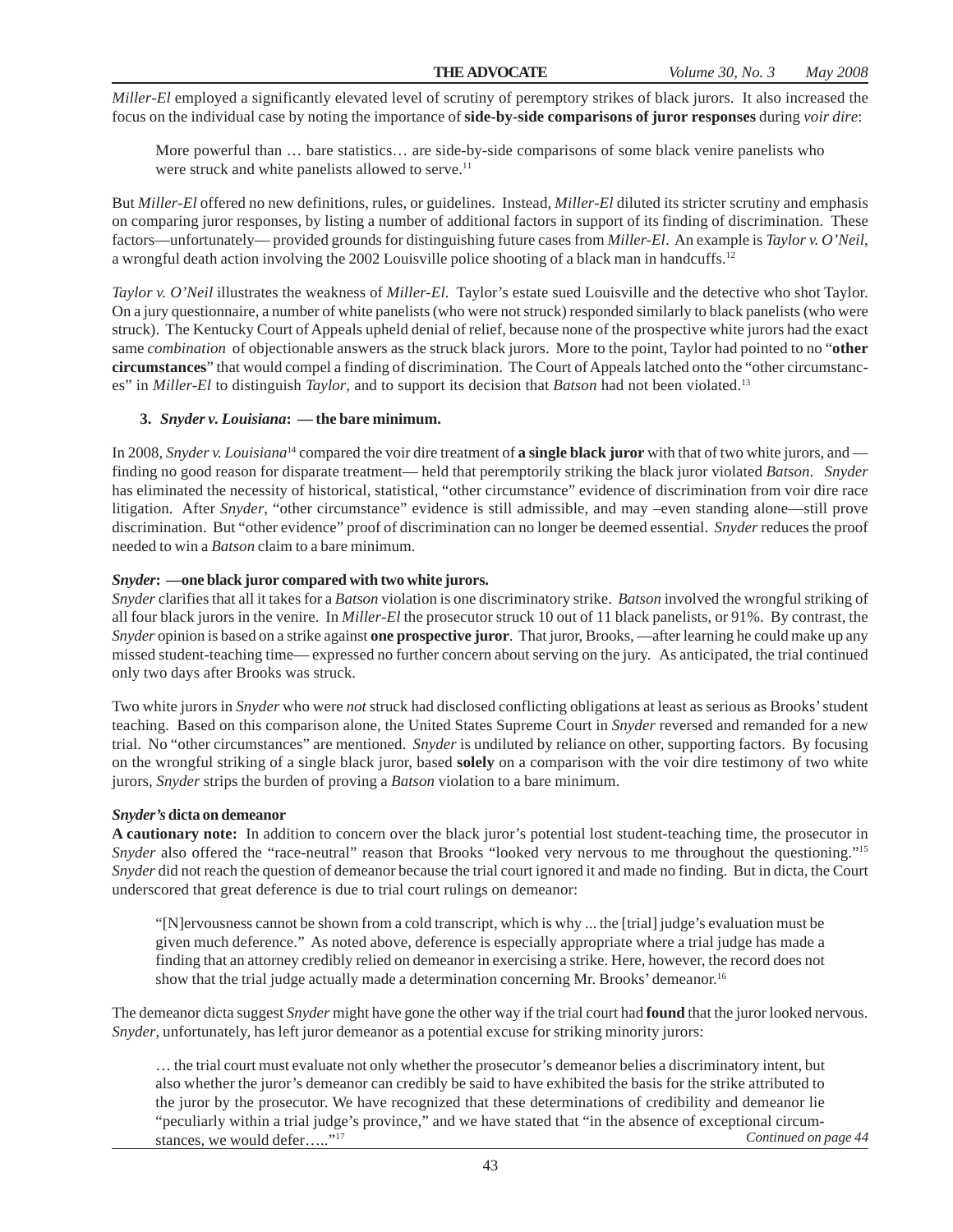After *Snyder*, defenders may have to grapple more than ever with demeanor, and other intangible excuses. Even before *Snyder*, the Kentucky Supreme Court agreed that a black juror's **lack of demeanor,** *i.e.*, his failure to respond to a question was a race-neutral reason to strike him. In the same case, the prosecutor offered an **unsupported, inconclusive, extrarecord allegation** that a police witness had arrested someone in the 1970s with the same surname and address as one of the struck jurors.<sup>18</sup>

#### **II. Who is protected?**

#### **1. Race**

The striking of a single black juror for a racial reason violates the Equal Protection Clause.19

Under *Batson*, a defendant who is a member of an identifiable racial group may challenge exclusion of members of that group from the jury. Under *Powers v. Ohio*, a white defendant may challenge the striking of black jurors.20

#### **2. Gender**

A litigant may challenge use of peremptories to strike jurors on the basis of gender.<sup>21</sup>

#### **3. Religion**

Numerous courts have held that jurors may not be struck on the basis of religion.<sup>22</sup>

But many courts have gone the other way. In 1995, when a Texas prosecutor used peremptory challenges to remove two Pentecostal jurors on the basis that members of that faith have trouble assessing punishment, the Texas Court of Criminal Appeals found no *Batson* violation.23 In 2002, the Alabama Court of Criminal Appeals reversed an earlier opinion and held that religious-based strikes of venire members are facially race neutral.24 And in 2007, a New York appellate court held that the prosecutor did not violate *Batson* by using a peremptory strike to challenge a prospective juror whose name sounded possibly Middle Eastern or South Asian, despite defendant's claim of religious discrimination.25

#### *Davis v. Minnesota*

The United States Supreme Court refused in 1996 to grant certiorari to correct a peremptory strike against a Jehovah's Witness on the ground that Jehovah's Witnesses are reluctant to exercise authority over other human beings.<sup>26</sup> Concurring in denial of certiorari in *Davis*, Justice Ginsburg noted two observations by the lower court: 1) that religious affiliation (or lack thereof) is not as self-evident as race or gender, and 2) ordinarily, inquiry on voir dire into a juror's religious affiliation and beliefs is irrelevant and prejudicial, and to ask such questions is improper.<sup>27</sup>

But Justice Thomas dissented, arguing that under *J.E.B.*, "no principled reason immediately appears for declining to apply *Batson* to any strike based on a classification that is accorded heightened scrutiny under the Equal Protection Clause."<sup>28</sup>

### **4. Disability**

Federal law recognizes that discrimination on the basis of mental or physical disability is unlawful.<sup>29</sup> As discussed above, *J.E.B.* can be argued to extend to cover discrimination on the basis of disability. State constitutional law may also provide protection.30

#### **5. National Origin, Language**

Italian-Americans have been recognized as members of a racial group for *Batson* purposes,31 as have Irish-Americans.32 In *Hernandez v. New York*, apparently the U. S. Supreme Court would have found a *Batson* error if strikes had been based purely on Hispanic ethnicity. But the prosecutor's "race-neutral explanation" that he doubted Spanish-speaking jurors' ability to defer to official Spanish translation was held "race-neutral."33

#### **6. Age, sexual orientation, socio-economic status….**

The Kentucky Supreme Court has said that "[c]ertainly age was not a sufficient reason to strike a 43-year-old man."34 But beware, the 6<sup>th</sup> Circuit has found that (youthful) age is not an improper reason to strike a juror.<sup>35</sup>

According to SCR 4.300, Kentucky Code of Judicial Conduct, Canon 3, Section B(6):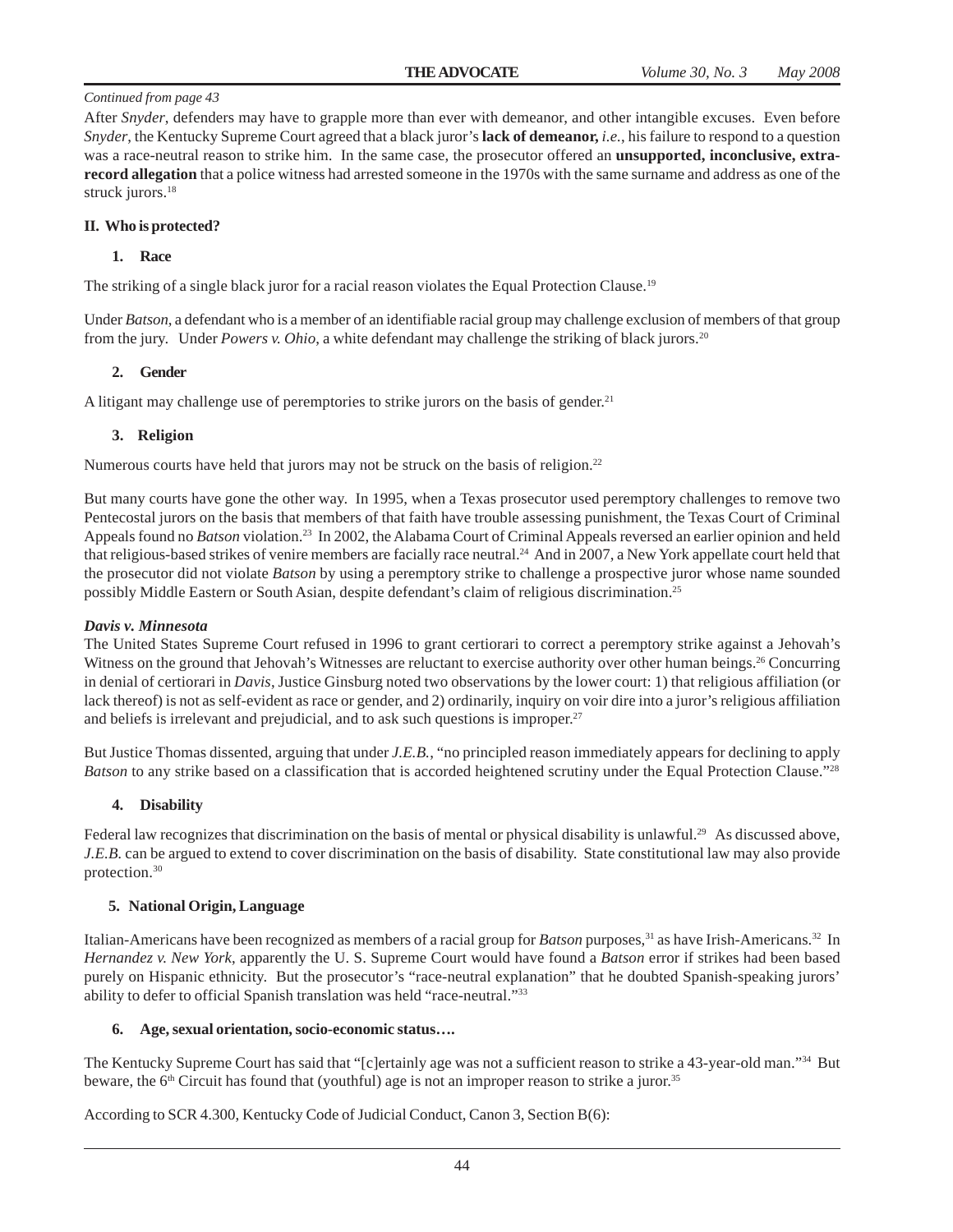A judge shall require lawyers in proceedings before the judge to refrain from manifesting by words or conduct bias or prejudice based upon **race, sex, religion, national origin, disability, age, sexual orientation or socioeconomic status,** against parties, witnesses, counsel, or others…. (emphasis added)

Canon 3, above, supplies grounds for *Batson* challenges on the basis of age, and other grounds. If you have made a *Batson* challenge on the basis of race, and the prosecutor insists the reason for the challenge was (for instance) age, not race, Canon 3 supports an argument that age is not a legitimate reason for the use of a peremptory strike.

# **7. All litigants**

*Batson* protects every litigant, civil as well as criminal.<sup>36</sup> *Batson* applies to both prosecutors and defendants.<sup>37</sup> A litigant may object to race-based exclusions of jurors regardless of whether the litigant and the excluded juror share the same race.<sup>38</sup>

### **8. All jurors**

*Batson* protects every juror. Peremptorily striking a juror based on race or other group membership discriminates **against the juror**. 39 When you make a *Batson* challenge, you are not just asserting your client's right. You are also asserting the equal protection rights of the excluded jurors.

## **The exclusion of even a single juror on the basis of race violates the Equal Protection Clause….**

The striking of one black juror for a racial reason violates the Equal Protection Clause, even where other black jurors are seated, and even when valid reasons for the striking of some black jurors are shown.<sup>40</sup>

#### **III. Pretrial Preparation**

**1. Find out how jurors are summoned.** Is the proper procedure for summoning prospective jurors being followed?<sup>41</sup> Many steps in the jury selection procedure involve personal attendance or approval by the chief circuit judge. Make sure that shortcuts have not been implemented to get around or lessen the chief circuit judge's role and responsibility.<sup>42</sup> And don't overlook the possibility of illegal discrimination in selecting the **grand jury**. 43

**2. Know your jurisdiction.** Does the local system, by which prospective jurors are notified of service, excused from service, or granted a delay of service, ultimately result in the elimination of a disparate number of an identifiable group? What percentage of the county population is represented by the various identifiable groups? What percentage of the venire? A comparison of these figures could be important in a *Batson* challenge.

Census data can be extremely helpful. If 19 percent of your county is black, and only 3 percent of the venire is black, and 0 percent of your client's jury is black, you can point out that "happenstance"44 is unlikely to have produced such a disparity.

### **Government web sites are good sources.**

**—Google "census," or "Kentucky census."**

Ask around, see if there has been litigation in your jurisdiction over jury practices. See if remedial actions have been ordered for your jurisdiction. If so, they should be scrutinized. For instance, when a federal district court in Michigan determined that African Americans were under-represented for jury service, the court enacted rules that removed from the jury panel every fifth juror categorized as "white" or "other." As a result, African American participation in jury service increased. But the rules also dramatically reduced jury participation by Hispanics (who fell in the "other" category). Criminal defendants successfully challenged the discriminatory effect of the rules and were granted new trials.<sup>45</sup>

Once you have educated yourself regarding jury practices in your county, the evidence you gather regarding historical, pattern, or practice evidence should prove useful in more than one case.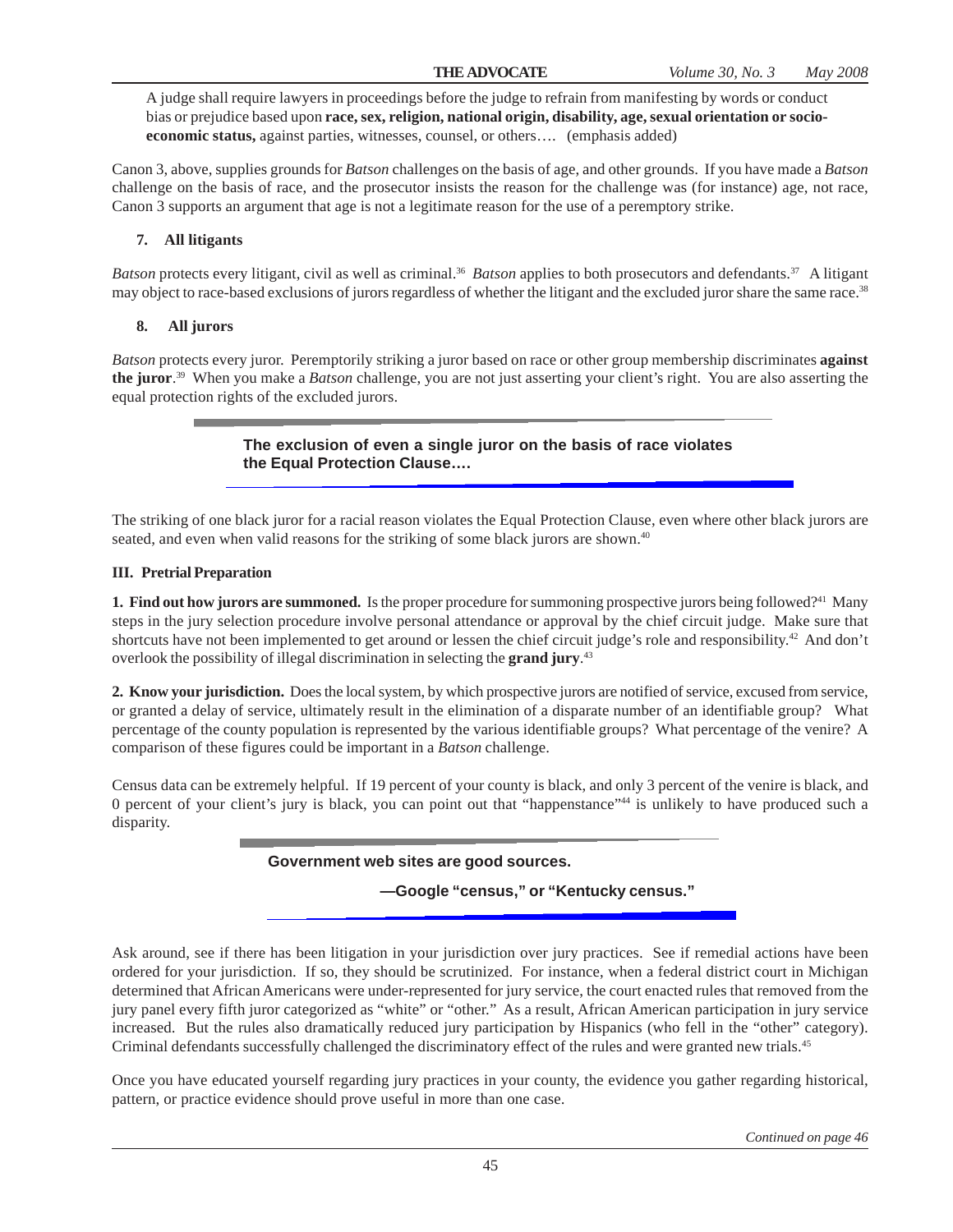**3. Know the prosecutor.** Gather all the information you can about how individual prosecutors conduct voir dire and exercise strikes. If possible, find out what kind of "neutral" explanations the prosecutor has given in past cases. Does the prosecutor routinely state that the juror "had a scowl" or was "not paying attention"? A prosecutor who repeats the same race-neutral reasons at every trial loses credibility, but only when you point it out, and back it up. After *Snyder*, perhaps more than ever, trial judges will be focusing on the demeanor and credibility of the prosecutor, as well as the jurors.<sup>46</sup>

**4. Formulate good questions.** Formulate voir dire questions to bring out feelings on race and gender. It is generally within the trial court's discretion whether to permit group or individual voir dire on the subject of race.<sup>47</sup> But questioning prospective jurors about possible racial bias or prejudice –at least in some cases— is constitutionally required.48 In *Turner*, a capital conviction was reversed because the trial court failed to allow counsel to voir dire potential jurors on the issue of racial bias.49

A sample list of voir dire questions is included in Chapter 8.

**5. Prepare in advance to take good notes.** Create an efficient system for recording the race, gender, physical appearance, and other important characteristics of each and every juror AND for noting each time that a juror says something, no matter what is said. The best way to keep track is with the assistance of another attorney or a paralegal, administrative assistant, secretary, law clerk, or investigator. **Good notes will be crucial for arguing comparisons between struck and unstruck jurors.**

**6. Prepare to ensure a proper record.** Before trial, check out the court's video system, including the placement of cameras, and find out what each camera picks up. Will every member of the venire be identifiable by race or other group characteristics in the appellate record during group voir dire? Make sure that each time a venire panelist speaks, the panelist's identity and group membership are **somehow** identified for the record. If it will not appear on the video record, you must note it for the record verbally. Will there be jury questionnaires? Will these identify jurors by race or other group membership? If so, you will want to **make sure they are filed in the record** for appellate purposes. The same applies to jury lists and strike sheets.

#### **IV. The Three-Step Process**

#### **Step One: The Prima Facie Case**

#### **• Timeliness**

**1. Challenging the makeup of the venire.** A challenge to the entire venire panel must be made before the prospective jurors are questioned. RCr 9.34 provides:

A motion raising an irregularity in the selection or summons of the jurors or formation of the jury must precede the examination of the jurors.

This is the time to point out to the court that the panel is all white, or that only two of the 40 panel members are women, indicating that something is wrong with the venire selection process.

**2. Challenging the prosecutor's strikes.** A *Batson* challenge to the prosecutor's strikes must be made before the petit jury is sworn and the other panel members are excused. Specifically:

"If there is a challenge to be made to the exercise of peremptories in this state, it should be made when the lists of strikes have been returned to the judge and before the jury has been accepted by the parties and sworn to try the case and before the remainder of the jurors have been discharged from service."<sup>50</sup>

**It is never too late** to bring a *Batson* challenge. If defense counsel did not have a chance to make a *Batson* challenge before the panel members were excused and the jury was sworn, the challenge is still timely if it is made "as soon as...practically possible."<sup>51</sup>

#### **• Mind that record!**

**If your client, or a juror, is a member of a protected group, be sure to point it out on the record.** For appellate purposes, don't be reluctant to state the obvious. You and the judge and the prosecutor know that Juror No. 122 is an elderly black woman. But neither a trial transcript nor a videotape record will necessarily show these important details to an appellate court.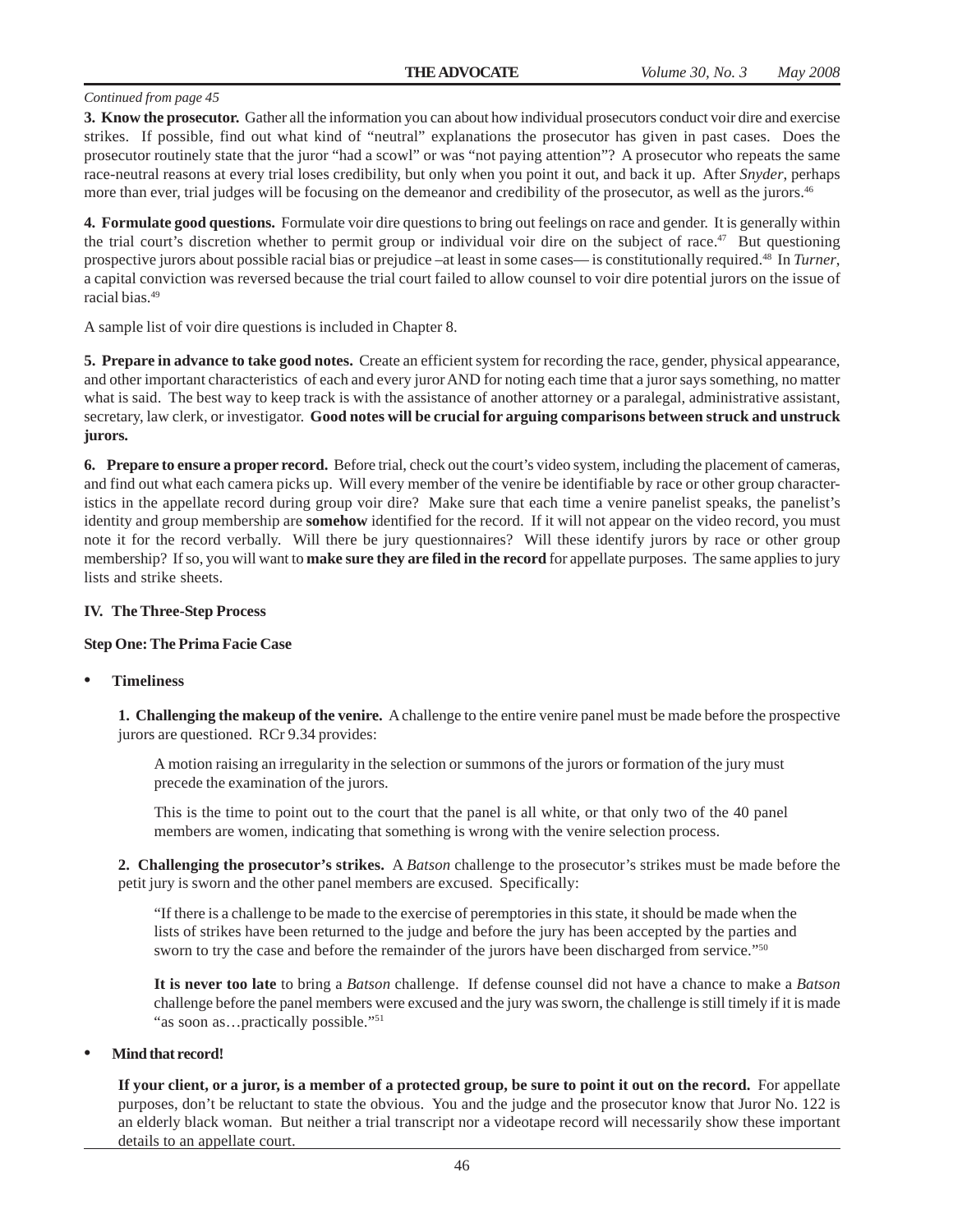#### **Make sure each juror is identified for the record, not only in individual voir dire, but also when the juror speaks in group voir dire. Not only by name, but by group identity.**

Be sure the juror strike sheets are made part of the record on appeal.<sup>52</sup>

**• Do you feel lucky?** Sometimes, at Step One all that defense counsel need do is point out that a protected juror has been struck, and ask for a race-neutral reason. If the Commonwealth asks for a *prima facie* showing of discrimination, you must provide one.

#### **If the Commonwealth forgets to ask, no** *prima facie* **showing is necessary.**

- **• A minimal** *prima facie* **showing of a** *Batson* **violation has not been defined.** Our highest court has not defined a minimal *prima facie* showing, except to say that the trial judge should consider all the "relevant circumstances."53 Safe to say, it takes more than a statement of suspicion. Counsel may be well advised to present as much evidence at Step One as possible. Step Three –proving discrimination— can then be used for rebutting the state's race-neutral reasons, and supplementing the prima facie showing, if necessary.
- *• Batson* **requires more than a numerical calculation.** Numbers alone cannot form the basis for a *prima facie* showing.<sup>54</sup> You must be prepared to say more than, "The prosecutor struck 4 of 5 African-Americans." But if that is all you have, don't hesitate to raise the issue. Remember *Snyder* found a *Batson* violation based on a wrongful challenge to a single juror.
- **• Present side-by-side comparisons of minority and non-minority jurors.** Even "more powerful" than the numbers, said *Miller-El*, were side-by-side comparisons of black venire panelists who were struck and white panelists who were allowed to serve. "If a prosecutor's proffered reason for striking a black panelist applies just as well to an otherwisesimilar nonblack who is permitted to serve, that is evidence tending to prove purposeful discrimination to be considered at *Batson's* third step."55 Under *Snyder* the side-by-side comparison of voir dire treatment of minority versus nonminority venire panelists was **key**.

#### **More powerful than numbers = side-by-side comparisons of jurors.**

**—***Miller-El, Snyder*

- **• Has the prosecutor asked disparate questions?** Keep track of the prosecutor's questions to each potential juror. Disparate questioning based on race was another indicator of discrimination in *Miller-El*, as graphic descriptions of the death penalty were given more frequently to potential black jurors than to whites. Also, potential black jurors, more frequently than white jurors, were asked how low a sentence they would be willing to impose.
- **• Has the state mischaracterized jurors' responses?** *Miller-El* pointed to mischaracterization of a venire person's testimony as evidence of discrimination.<sup>56</sup>
- **• Non-group member jurors' responses need not be identical.** The *Miller-El* Court was impressed with white jurors' testimony that was merely "comparable," rather than "identical" to voir dire testimony of struck black jurors.<sup>57</sup>
- **• Present the juror's voir dire as a whole.** *Miller-El* did not confine itself to judging selected words spoken by the juror, but viewed the struck juror's voir dire testimony as a whole.<sup>58</sup>
- **• Look at the prosecutor's practices in the immediate case**. In *Miller-El*, the Court looked at the fact that the prosecutor reshuffled the venire whenever too many potential black jurors appeared near the front of the line for questioning, and that the prosecutor noted down the race of each panel member, following a manual that included racial stereotypes.59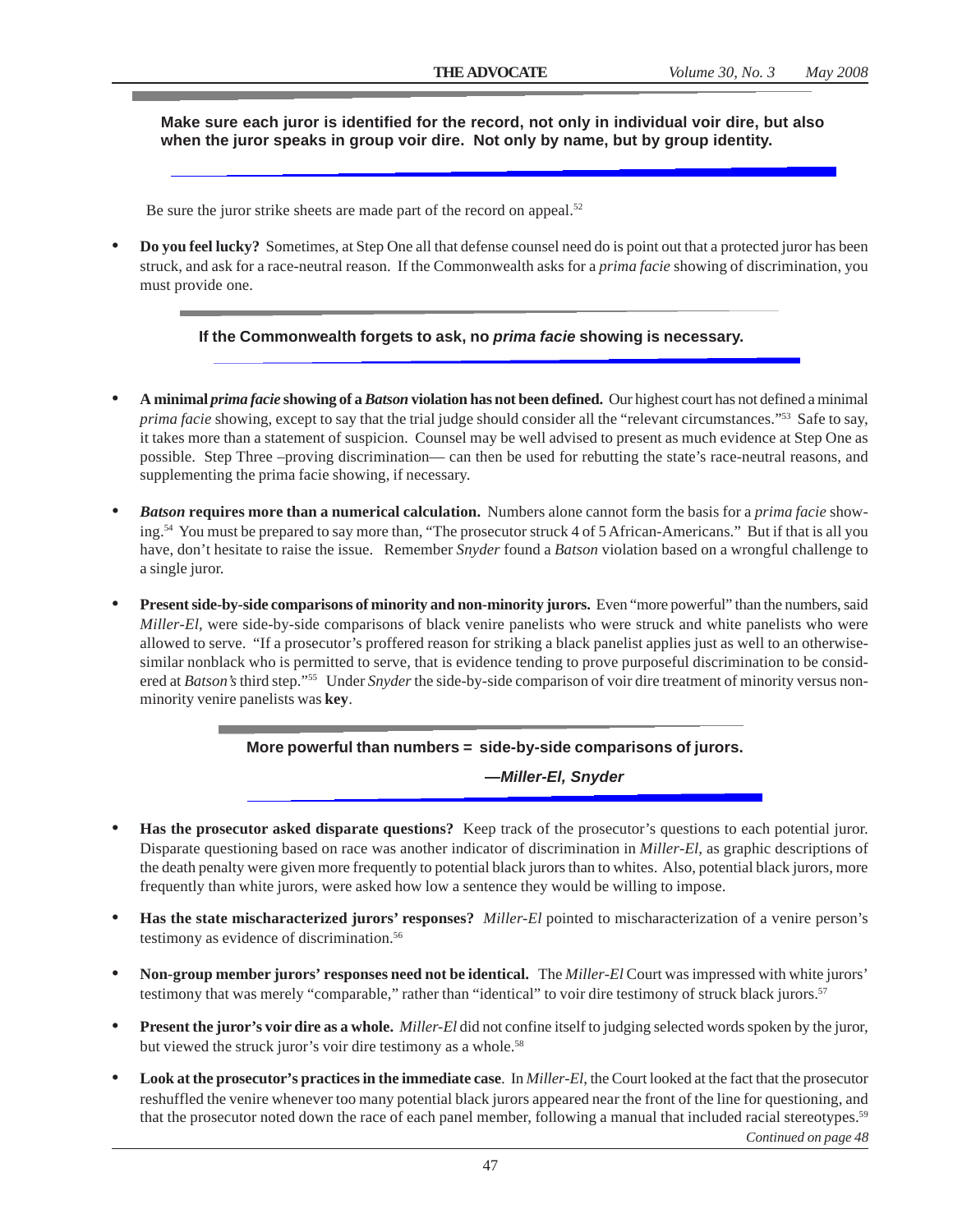- **• Keep a tally of the number of individual questions** the prosecutor asks each member of the venire. Is the prosecutor spending extensive time engaging minority persons in conversation with the result that eventually the person says something the prosecutor can hang onto for a peremptory strike? If considerably more questions are asked of minority persons compared to non-minority venire persons, this is indicative of bias.
- **• Does the prosecutor address minority persons by first names** but non-minorities more formally?
- **Present the basic math.** Present the basic venire numbers in your case, *e.g.*, how many whites versus blacks were called, how many of each group were removed prior to voir dire, how many of each group were challenged for cause, how many removed through peremptories, and what were the final percentages? The basic numbers in *Miller-El* were fairly typical, yet the Supreme Court found them "remarkable."<sup>60</sup> Snyder also looked at the venire numbers.<sup>61</sup>
- **• If necessary, look outside the record.** Sometimes false reasons may be shown up within the four corners of the case. Other times a court may not be sure unless it looks beyond the case at hand. Under *Batson* a defendant may rely on "all relevant circumstances" to raise an inference of purposeful discrimination, including relevant circumstances outside the immediate record.<sup>62</sup>
- **• Present other circumstances, historical evidence, patterns, practices, census data.** If you have historical, or other extra-record proof of discrimination, you should present it. This could include census data, court records, or witness testimony.

*Miller-El* looked to the fact that the Dallas County District Attorney's Office had, for decades, followed a specific policy of systematically excluding blacks from juries, *Batson* said that a defendant could establish a *prima facie* case with proof that members of the defendant's race were substantially underrepresented on the venire from which his jury was drawn, or that the venire was selected under a practice providing "the opportunity for discrimination."63

Remember, under *Snyder*, as discussed above, this evidence is less critical, if a side-by-side comparison of jurors supports a finding of discrimination.

**Is there no better explanation, other than race?** The *Miller-El* Court found purposeful racial discrimination because, "The facts correlate to nothing as well as to race."<sup>64</sup>

#### **Step Two: The Neutral Proffer**

Once the challenger meets the burden of showing a *prima facie* case of discrimination, the burden shifts to the opponent to come forward with neutral explanations for its peremptory challenges. The prosecution must present justification that does not violate equal protection.<sup>65</sup>

#### **The state's "racially neutral" reasons need only be neutral on their face.**

The state's "racially neutral" reasons need not "rise to the level justifying exercise of a challenge for cause,"<sup>66</sup> and need only be neutral on their face.<sup>67</sup> And you might be surprised what a court will consider a "race-neutral" reason. For example, the Kentucky Supreme Court found in 2007 that striking a black juror because she lived in a high-crime area and that her participation in murder trial would put her in a "tight spot" was race-neutral, and survived a *Batson* challenge.<sup>68</sup>

#### **The state's reasons must be "clear and reasonably specific."**

Quoting *Batson*, the 6<sup>th</sup> Circuit has said that the prosecutor's reason must be "clear and reasonably specific."<sup>69</sup> Self-serving explanations based on claims of intuition or mere disclaimers of any discriminatory motive are not sufficient.<sup>70</sup> The state cannot meet its burden "on mere general assertions that its officials did not discriminate or that they properly performed their official duties. Rather, the state must demonstrate that "permissible racially neutral selection criteria and procedures have produced the monochromatic result."<sup>71</sup>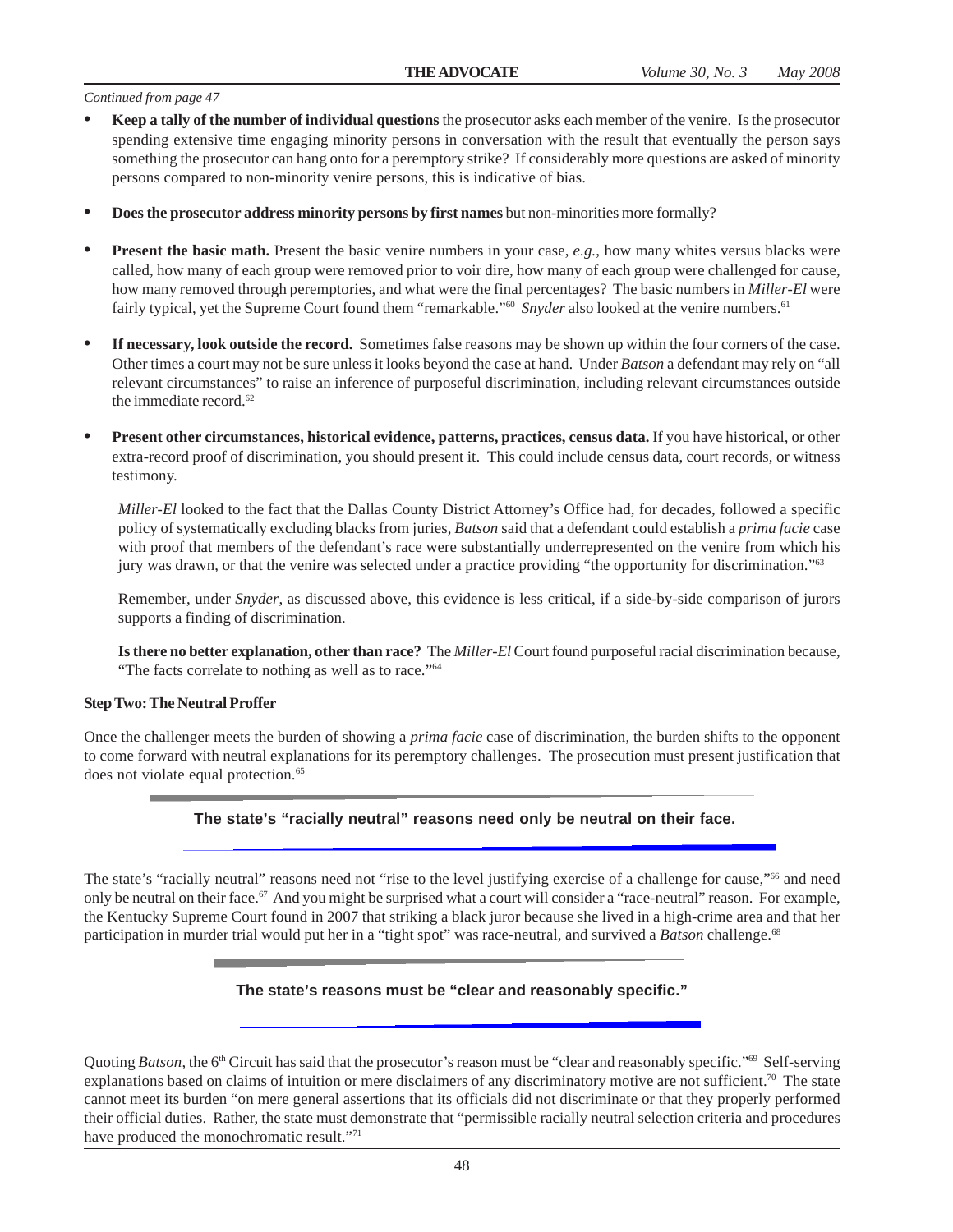#### **Step Three: Proving Discrimination**

In Step Three, the burden shifts back to the defendant, and the trial court determines if the evidence of discrimination is sufficient to rebut the prosecutor's "race-neutral" reasons. The court must decide **two things: 1)** whether the proffered reasons are neutral and reasonable, and **2)** whether the reasons are a **pretext** for purposeful discrimination. Peremptory strikes against protected jurors **must meet both requirements**. 72

If the defendant has presented all available evidence at Step One (with or without a hearing) no further evidence need be presented at Step Three. If the state has presented evidence or made claims as part of its race-neutral reasons, however, more evidence may be necessary. The defendant also should be allowed to present rebuttal.<sup>73</sup>

If a hearing has not already been conducted, this is a good time to ask for a *Batson* hearing. In addition, consider asking for additional individual voir dire to challenge vague excuses such as "he wasn't paying attention," "she was yawning," "he fell asleep in a trial I had last week."

At Step Three, **you** *must* **say** *something* to renew your objection.

**Caution:** Even if you have no more proof to present, at Step Three you must renew your objection to the wrongful strikes, *i.e*., say **something** after the state proffers its race-neutral reasons. Defendant's silence after the Commonwealth articulated its facially race-neutral reasons for exercising a peremptory challenge has been held **fatal** to a *Batson* claim.74

#### **What if race is only a factor?**

If it appears at Step Three that race, or other group discrimination, may not have been the **whole** reason for a strike, but you have at least demonstrated that it is a **factor,** you should still argue that a violation has occurred. "We hold that equal protection is denied when race is a factor in counsel's exercise of a peremptory challenge to a prospective juror."75

#### **V. The** *Batson* **Hearing**

The challenger has a right to a hearing. And it is not the *prima facie* case that triggers the right to a hearing. Once a *Batson* challenge is made, a hearing is **mandatory**. 76 *Batson* requires that "upon *timely* objection to peremptory challenges for alleged discrimination, the court shall hold a hearing to determine if a *prima facie* case of discrimination can be made."77 Have a copy of the *Simmons* case ready for the trial judge's review.

- **1. Witnesses, documents, and/or judicial notice**. A *Batson* hearing is an opportunity to put on evidence from within the case itself, and, if necessary, extra-record evidence, including census data, historical data, pattern and practice evidence.
- **2. Put the prosecutor on the stand**. 78 Make the prosecutor back up claims of extra-record information.The *Miller-El* Court discounted the prosecution's reason that the juror's family member had prior convictions saying it was "not creditable" in light of prosecutorial "failure to enquire about the matter." Ask for certified prior convictions, and proof of family relationships.

Be aware: The Kentucky Supreme Court –in *Snodgrass—* said the information the prosecutor points to does not have to be proven true, and can be the based on personal knowledge, or sources outside the record.79

- **3.** Opinion, reputation, or other impeaching evidence<sup>80</sup> should also be allowed, since both the United States and Kentucky Supreme Courts agree that the prosecutor's demeanor and credibility will be key. Trial judges must not accept explanations at face value. $81$  It should be proper to attack the prosecutor's credibility.
- **4. If nonverbal conduct is at issue,** ask the prosecutor to describe the nonverbal conduct with particularity.82 If the juror appears on the trial video, replay it. Ask the prosecutor to point out the offending body language. Be prepared to play back video of other nonstruck jurors showing similar or identical body language. Is there any difference between the struck juror's body language and the non-struck juror's? If the prosecutor cannot point out the body language, or claims it is not visible in the video, argue the prosecutor is arguably relying on "intuition." This is not a "clear and reasonably specific" reason for a strike.<sup>83</sup>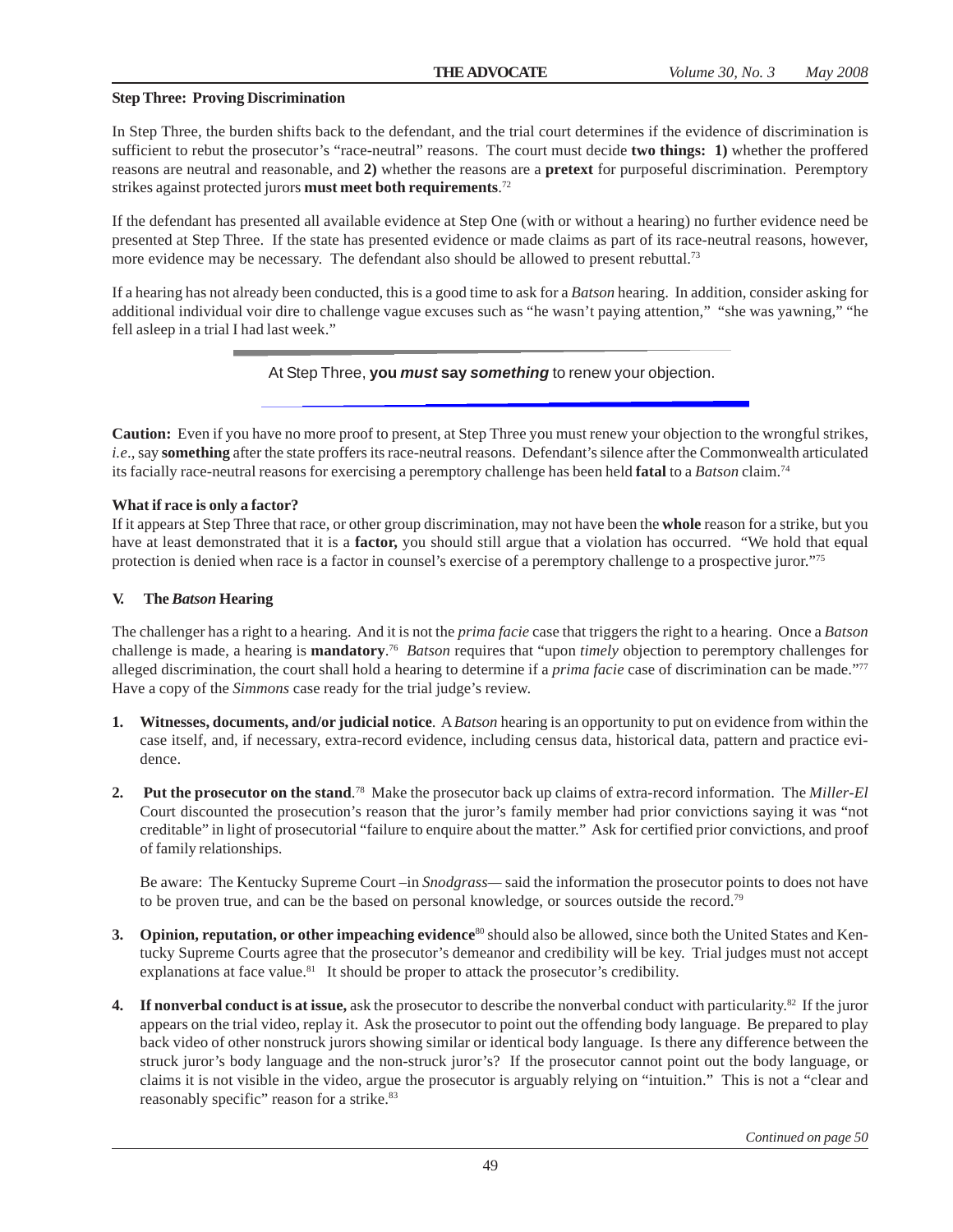In *Washington*, the court found the prosecutor's claim that the juror was "inattentive" and "bored" was troubling where the prosecutor had failed to ask the juror any questions.<sup>84</sup> Check to see if there were other jurors the prosecutor failed to question. Were they also bored?

With *Snyder* placing more importance on demeanor, now more than ever, "explanations which focus upon a venire person's body language or demeanor **must be closely scrutinized because they are subjective and can be easily used. . . as a pretext for excluding persons on the basis of race.**"85

#### **5. Recall jurors for questioning (at your own risk)**.

Be prepared to deal with the *Snodgrass*<sup>86</sup> pronouncement that neither the state nor federal constitution require further questioning **of a juror** to clear up the prosecutor's suspicions articulated in the "race neutral" explanation. Argue that *Gamble* is more recent, and it contradicts, and effectively overrules *Snodgrass* on this point by stating that the court should not accept explanations at face value. In any event, *Snodgrass* does not forbid recalling a juror. Argue that since the burden is on you, due process requires that you be given an opportunity to present any relevant evidence. $87$ But be careful what you wish for. Are you certain the juror's further testimony will support you?

#### **VI. Remedies**

#### **A. At the trial level**

**Be creative:** Once the trial judge rules that the prosecutor has not sufficiently articulated "neutral" reasons for a peremptory challenge, what relief are you entitled to? You can be as creative as you want.

Neither the Kentucky Supreme Court nor the United States Supreme Court has set out the proper remedy for a *Batson* violation at the trial level. *Batson*, however, *suggests* that discharge of the entire panel or placing the improperly discharged jurors back on the panel may be in order.88 The Kentucky Supreme Court has also suggested possible relief in *Simmons*. 89 Although the *Batson* challenge was not timely in *Simmons*, the Court noted that the relief requested was a mistrial, and not a demand that the "alleged discriminatory challenges be disallowed." Discussing timeliness, the Court said, "If it were determined that the challenge of any juror was the result of discrimination, that challenge could have been disallowed and that juror would have remained on the panel."90 But *Simmons* should not be considered a limitation on potential forms of relief.

Any of the following could be appropriate:

- a. Mistrial.
- b. The entire venire is reseated $91$
- c. The jury panel is discharged and a new panel is assembled. $92$
- d. The prosecutor loses all peremptory challenges, all persons struck by the prosecutor are placed back on the panel, and the defense is given additional challenges equal to the number of challenges lost by the prosecutor.
- e. The improperly eliminated jurors are placed, not just back on the panel, but on the jury.<sup>93</sup>
- f. All prosecution strikes are returned to the panel, and the defense is given an opportunity to redo its strikes.
- g. Any other relief you can think of.

Many jurisdictions have decided that a proper *Batson* remedy is that the trial court should disallow the peremptory challenge and seat the challenged juror.<sup>94</sup> But the *Ezell* court adopted the "flexible" approach used in Texas and Massachusetts, which permits the trial court to choose to reinstate the challenged juror or to seat an entirely new panel. Another court determined that the proper remedy for a *Batson* violation was to strike the entire venire.<sup>95</sup>

**Note well**: If you are entitled to relief, it means the prosecutor is guilty of illegal discrimination and should be punished. But if the punishment is not strong enough, it will have no deterrent effect.

**If the only relief granted is loss of a peremptory, illegal discrimination may be well worth the risk….**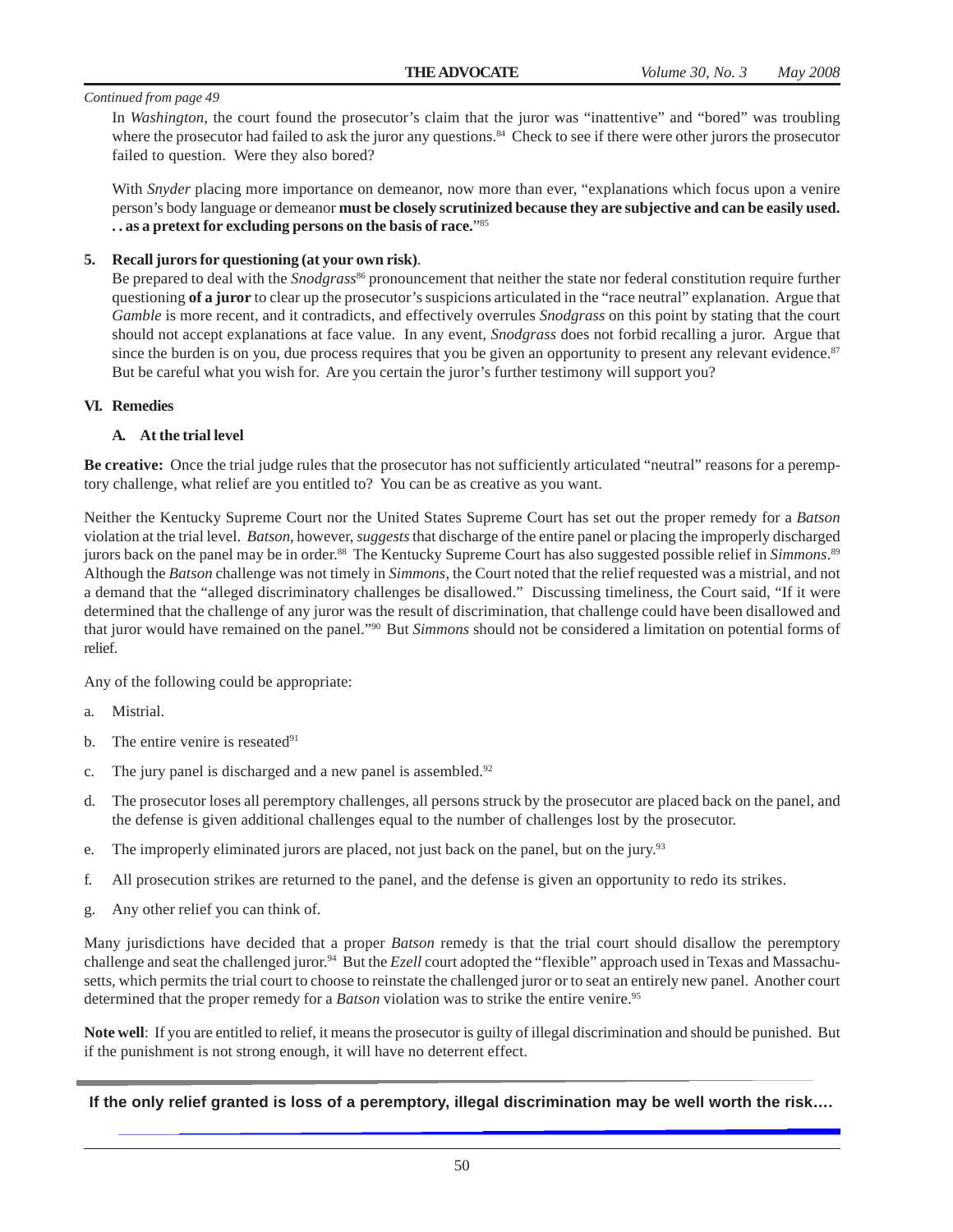If the only relief granted is loss of a peremptory, illegal discrimination may be well worth the risk. The punishment should fit the crime.

# **B. On appeal**

Kentucky appellate courts have been generally hostile to *Batson* claims, finding them untimely, unpreserved, unsupported, procedurally defaulted, or containing sufficient race-neutral reasons.96 As a result, in the last ten years, only three Kentucky decisions have sustained *Batson* claims. The most significant of these remains *Washington v. Commonwealth*, in which the Commonwealth first claimed not to recall striking the juror, and then made up a pretext, claiming the juror was struck due to his "youthful age" of 43.97 Another case is unreported, and contains no description of the reasons that were found to be pretextual.98 The third upheld the Commonwealth's challenge to a defendant's use of peremptory strikes against women.<sup>99</sup>

A trial court's denial of a *Batson* challenge will not be reversed on appeal unless it is clearly erroneous.<sup>100</sup> As noted in *Hernandez*, the decisive question is whether the prosecutor's race-neutral explanation is believable.101 If a *Batson* error is unpreserved, it must meet the "plain error" standard on direct appeal.<sup>102</sup>

*Batson* error constitutes **"structural error,"** which is not subject to harmless error analysis and requires automatic reversal.<sup>103</sup>

Reversal and remand for a new trial has been ordered based on *Batson* violations.104 Even where the trial court has failed to make findings on the sufficiency of the prosecutor's explanations and failed to conduct an inquiry into the basis of each peremptory challenge, the remedy has still been held to be reversal of the conviction for a retrial, not remand for a *Batson* hearing.105

The 6<sup>th</sup> Circuit has made clear, however, that a remand for further *Batson* proceedings may be an appropriate appellate remedy when the trial record lacks important details, including:

…the order of strikes, who exercised them, or the racial composition of the district in which this case was tried. The record also denies us the district court's thoughts as to how these factors, and any others …weighed on the district court's conclusion in the third step of the Batson analysis.106

### **C. In post conviction**

Remember that *Miller-El* was a federal habeas case that won at the Supreme Court level **twice** – which is amazing when one considers the strictures of the AEDPA.107 This means you should pursue and **can win** a *Batson* claim in post conviction, at least if you persevere into federal habeas.

The United States Supreme Court reversed and remanded *Miller-El* the first time, finding that the 5<sup>th</sup> Circuit should have granted Miller-El a certificate of appealability to consider his habeas claim because reasonable jurists could have debated whether the prosecution's use of peremptory strikes was the result of purposeful discrimination.<sup>108</sup> When the 5<sup>th</sup> Circuit affirmed his conviction again after remand, certiorari was granted a second time. It was in the second *Miller-El* decision that the United States Supreme Court found that the prosecutor's use of strikes was purposeful, and *Batson* had been violated<sup>109</sup>

*Batson* claims are federal constitutional claims grounded in 14<sup>th</sup> Amendment Equal Protection, which must be raised in state post conviction, and "exhausted" in state court, in order to be pursued in federal habeas proceedings.110

If a *Batson* violation appears to have occurred, but was not raised or preserved at trial, or was raised at trial but not pursued on appeal, it should be raised and pursued in post conviction under RCr 11.42 as ineffective assistance of counsel. If a *Batson* violation occurred, but was not apparent at the time of trial, and comes to light only after trial, post conviction relief may be pursued under CR 60.02

### **Ineffective assistance of trial counsel**

In framing an RCr 11.42 or CR 60.02 claim, the improperly struck jurors will need to be identified by name, number, and group characteristic, such as race. Post conviction counsel will need to make the same side-by-side comparison of voir dire treatment of jurors that trial counsel should have made, to demonstrate trial counsel's ineffectiveness. At a hearing, trial counsel can be questioned to determine why no *Batson* challenge was made, *i.e,* to dispel any presumption that allowing the prosecution to strike minority jurors was defense trial strategy. *Continued on page 52*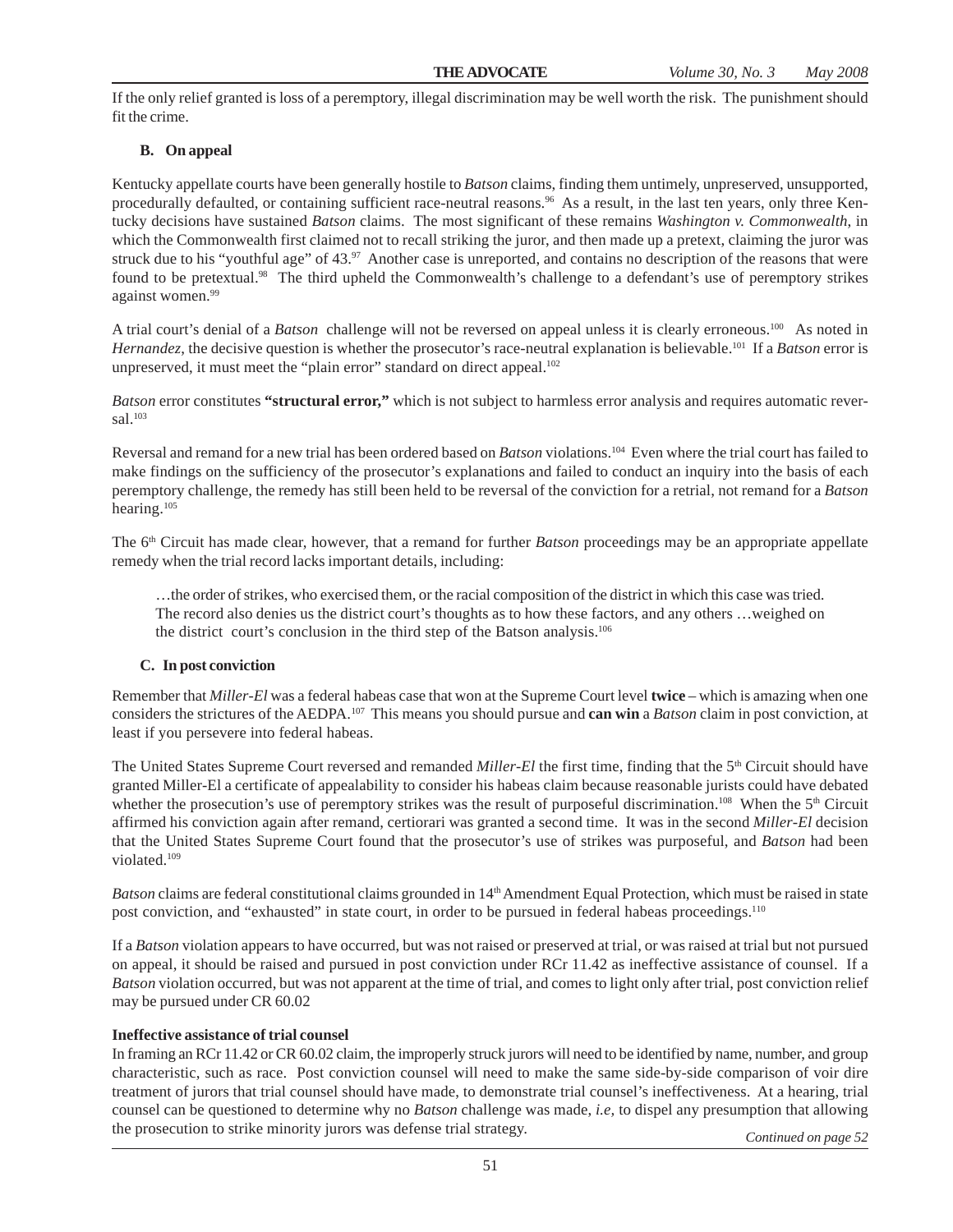#### **Ineffective assistance of appellate counsel**

In *Davis*, trial counsel had preserved *Batson* error, but appellate counsel failed to appeal the trial court's denial of a mistrial. *Davis* threw out the ineffective assistance of appellate counsel claim, because Kentucky does not allow RCr 11.42 to be "used as a vehicle for relief from ineffective assistance of appellate counsel."<sup>111</sup> Moreover, "[i]neffective assistance of appellate counsel is not a cognizable issue in this jurisdiction.<sup>112</sup> However, post conviction counsel should not be deterred by *Davis*, because federal courts, including the 6<sup>th</sup> Circuit, **do recognize** ineffective assistance of appellate counsel claims.<sup>113</sup> In order to preserve an appellate ineffectiveness claim for federal habeas, Kentucky defenders need to raise ineffective assistance of appellate counsel in the client's RCR 11.42 proceeding. Then if (when) it is denied on appeal, it will be exhausted for federal court purposes.

**Note:** Appellate counsel has been held **not ineffective** in failing to raise a *Batson* issue where no objection to specific strikes on that basis had been raised in trial court.<sup>114</sup>

#### **When YOU are challenged**

*Batson* applies to *all* litigants, civil and criminal. This means that defenders are also "prohibited purposeful discrimination on the ground of race in the exercise of peremptory challenges."115

### **Don't make a strike you can't defend.**

Don't make a strike you can't defend. Be prepared to defend each and every one of your own peremptory strikes.

According to *McCollum*, the same Three Step procedure applies to challenges of your strikes, that is, the prosecutor must demonstrate a *prima facie* case of discrimination.<sup>116</sup> Then you must articulate a neutral explanation for the peremptory challenges. Finally, the court must decide whether your proffered reasons are neutral and reasonable, and whether your reasons are a **pretext** for purposeful discrimination.<sup>117</sup>

#### **Eight Red Flags**<sup>118</sup>

- 1. Disparate treatment, *i.e.*, persons with the same or similar characteristics as the challenged juror were not struck.
- 2. The reason given for the peremptory challenge is not related to the facts of the case.
- 3. There was a lack of questioning to the challenged juror or a lack of meaningful questions.
- 4. Disparate examination of members of the venire, *i.e.*, questioning a challenged juror so as to evoke a certain response without asking the same question of other panel members.
- 5. An explanation based on a group bias where the group trait is not shown to apply to the challenged juror specifically.
- 6. The prosecutor's statements or demeanor during voir dire.
- 7. The demeanor of the excluded venire persons.
- 8. The trial court's past experiences with the prosecutor.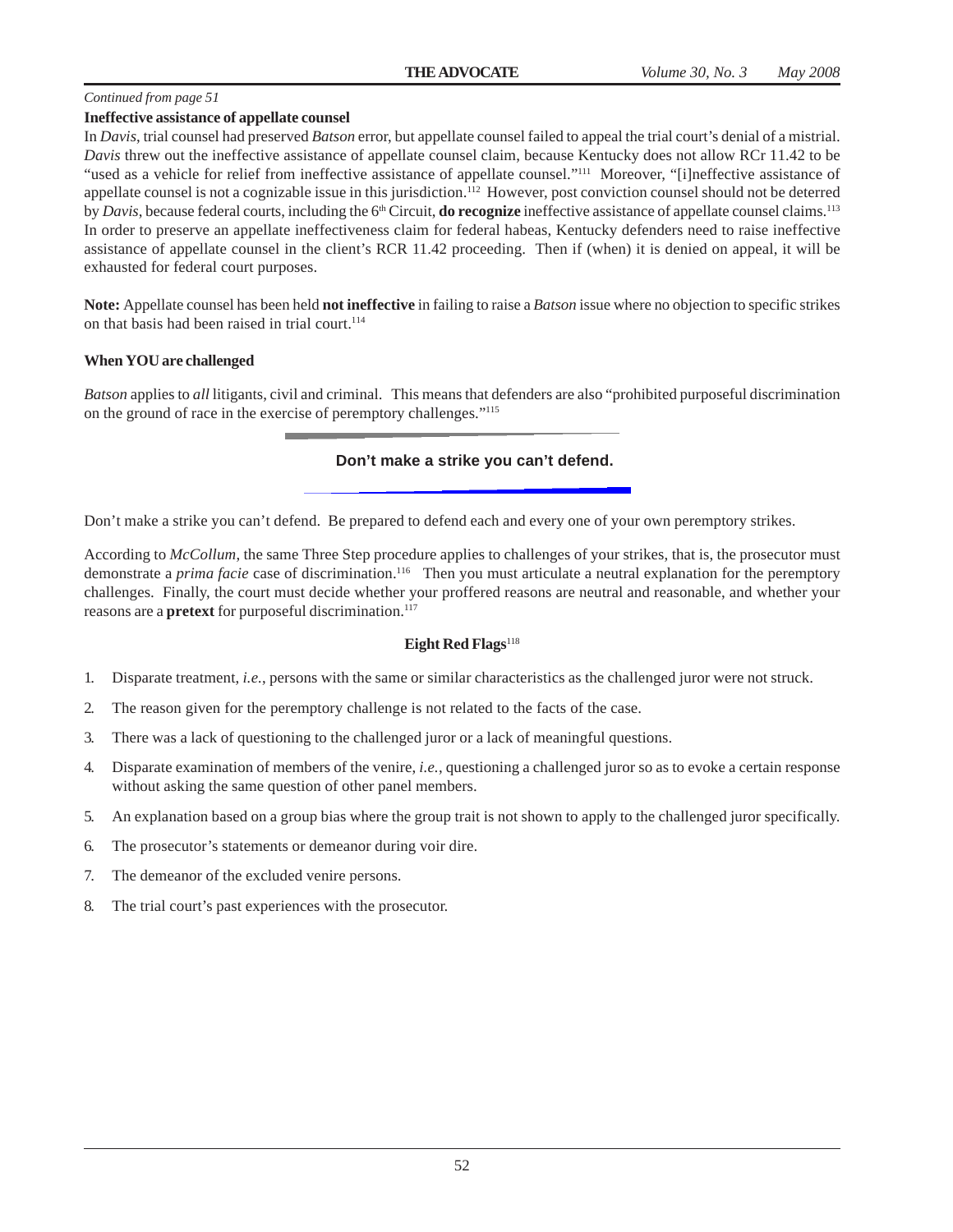### **Endnotes:**

1. *Batson v. Kentucky*, 476 U.S. 79 (1986).

2. *Miller El v. Dretke*, 545 U.S. 231 (2005).

3. *Snyder v. Louisiana*, 128 S.Ct.1203 (2008).

4. Thanks to Kentucky Department of Public Advocacy attorneys Lisa Clare, Glenn McClister, and Donald Morehead, and

to former Louisville Metro defender and current federal defender Frank Heft, for contributions to this chapter.

5. *Swain v. Alabama*, 380 U.S. 202 (1965) (requiring proof of a "pattern" of discriminatory challenges).

6. *Batson*, 476 U.S. at 95. See also *Commonwealth v. Wasson*, 842 S.W.2d 487, 497 (Ky. 1992) (non-*Batson* case discussing the fact that Kentucky's Constitution provides greater protection than the 14th Amendment).

7. *Batson*, 476 U.S. at 92-93.

8. *Batson,* 476 U.S. at 93-94.

9. *Miller-El*, 545 U.S. at 238.

10. *Miller-El*, 545 U.S. at 240.

11. *Miller-El*, 545 U.S. at 241.

12. *Taylor v. O'Neil*, \_\_\_ S.W.3d \_\_\_, 2007 WL 2069590 (Ky.App. 2007) (NOT FINAL, currently pending in the Kentucky Supreme Court on discretionary review). The Court of Appeals opinion summarizes distinguishing factors in *Miller-El*, including the prosecution's use of a "jury shuffle," marking the race of the jurors on the jury forms, using disparate tactics in voir-diring black vs. white jurors, mischaracterizing responses of black jurors, using peremptory challenges to strike a higher percentage of blacks, and adopting a formal policy to exclude minorities from jury service.

13. See also, *McPherson v. Commonwealth*, 171 S.W.3d 1 (Ky. 2005) (also latching onto facts in *Miller-El* to distinguish itself); *Taylor v. O'Neil* was still pending at the time of this manual in 2008.

14. *Snyder v. Louisiana*, 128 S.Ct.1203 ( 2008).

15. *Snyder*, 128 S.Ct. at 1208.

16. *Snyder*, 128 S.Ct. at 1209. (internal citations omitted)

17. *Snyder*, 128 S.Ct. at 1208. (internal citations omitted)

18. *Chatman v. Commonwealth*, 241 S.W.3d 799 (Ky. 2007).

19. *Snyder*, *supra* (finding clear error in striking one struck black juror, and remanding for further consistent proceedings); *see also*, *Batson*, 476 U.S. at 95 (a single invidiously discriminatory governmental act is not immunized).*United States v. David*, 803 F.2d 1567, 1571 (11th Cir. 1986); *See also Harrison v. Ryan*, 909 F.2d 84, 88 (3rd Cir. 1990).

20. *Powers v. Ohio*, 499 U.S. 400, 402 (1991).

21. *J.E.B. v. Alabama ex rel. T.B.*, 511 U.S. 127 (1994) (putative father's successful challenge to state's exclusion of men from jury); *Wiley v. Commonwealth,* 978 S.W.2d 333 (Ky.App.1998) (defendant could not use his peremptory challenges to strike women from the jury solely on the basis of their gender). [Note that *Hannan v. Commonwealth*, 774 S.W.2d 462 (Ky.App.1989), which says that *Batson* does not apply to gender discrimination in the use of jury strikes, was decided before *J.E.B.*]

22. *State v. Purcell*, 18 P.3d 113 (Ariz.App. 2001) (extending *Batson* to strikes based on religious affiliation); *Joseph v. State*, 636 So.2d 777, 780 (Fla. 3d. D.C.A. 1994) (Jewish jurors protected under *state* constitution); *Highler v. State*, 854 N.E.2d 823 (Ind. 2006) (religion in general, dicta); *Commonwealth v. Carleton*, 641 N.E.2d 1057 (Mass. 1994) (reversing due to prosecutor's challenges of jurors Ceglio, Cantwell, McConaghy, Kellegher and Ferolito, because they were based solely on assumption these jurors were Irish or Italian Roman Catholics, but expressly **not reaching** the claim of religion-based discrimination); *People v. Kagan*, 101 Misc.2d 274, 420 N.Y.S.2d 987 (1979) (court could not conclude on basis of four peremptory challenges of persons who it was subsequently ascertained were Jewish that the prosecutor was systematically excluding persons of Jewish faith).

23. *Casarez v. State*, 913 S.W.2d 468 (Texas Ct.Crim.App. 1995) (relying on *J.E.B. v. Alabama ex rel. T.B.* in finding that exercise of peremptory challenges on the basis of religion was not improper).

24. *Smith v. State*, 838 So.2d 413, 436 (Ala.Crim.App.2002).

25. *People v. Mohammed*, 45 A.D.3d 251 (N.Y.A.D. 2007).

26. *Davis v. Minnesota*, 511 U.S. 1115 (1994) (J. Thomas, dissenting from the denial of certiorari).

27. *Id.*

28. *Davis*, 511 U.S. at 1115.

29. The Americans with Disabilities Act of 1990, 42 U.S.C. Sec. 12101 et seq.

30. *See New York v. Green*, 148 Misc.2d 666, 561 N.Y.S.2d. 130 (N.Y.Co.Ct. 1990) (Deafness not a proper reason to strike a juror, under the N.Y. state constitution).

31. *United States v. Biaggi*, 853 F.2d 89, 96 (2nd Cir. 1988) (Italian-Americans)(Italian-Americans are protected, but prosecutor presented sufficient neutral reasons for strikes). *Continued on page 54*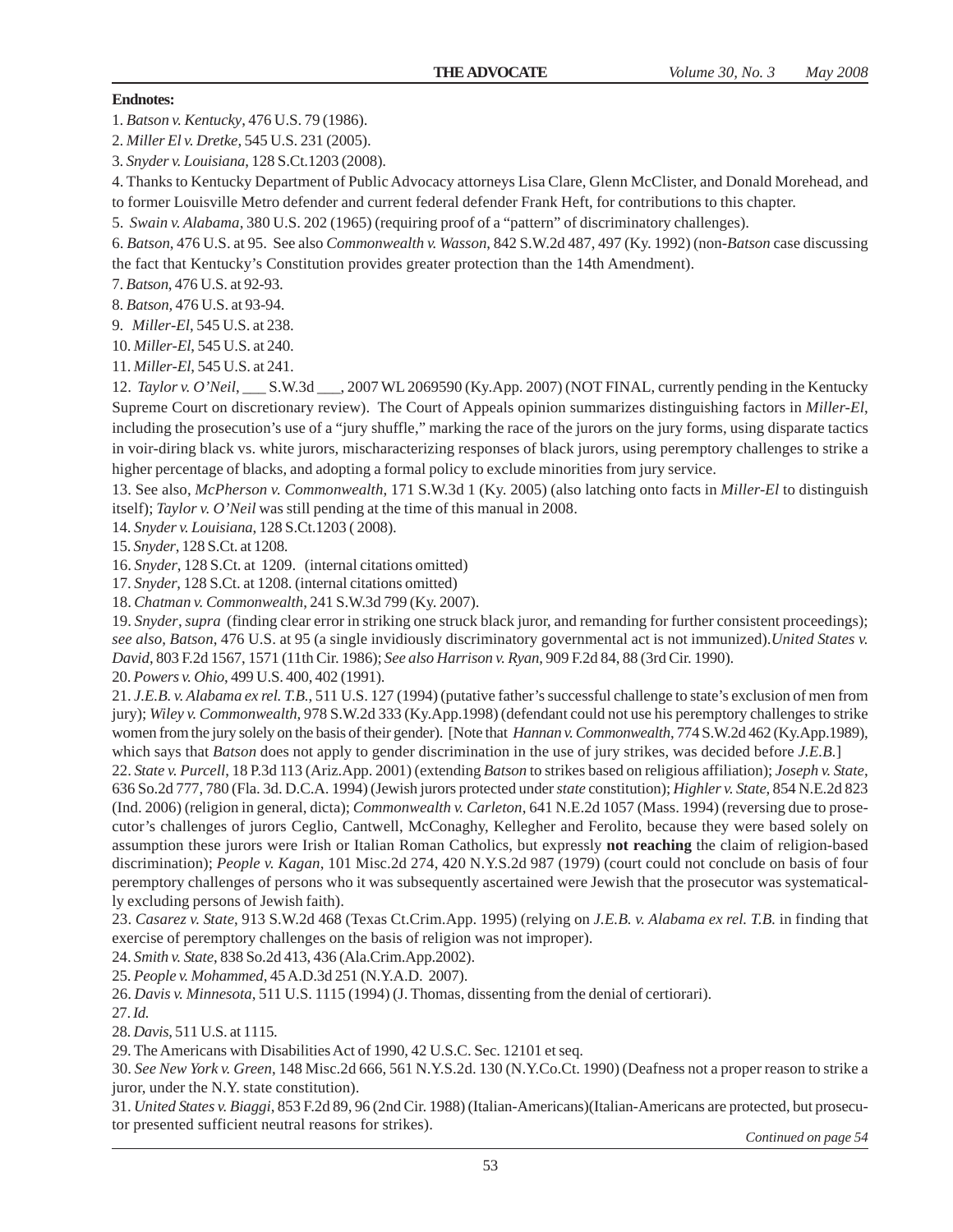32. *Commonwealth v. Carleton*, 641 N.E.2d 1057 (Mass. 1994) (reversing due to prosecutor's challenges of jurors Ceglio, Cantwell, McConaghy, Kellegher and Ferolito).

33. *Cf*., *People v. Mohammed*, 45 A.D.3d 251 (N.Y.A.D. 2007) (court refused to find *Batson* error for striking jurors whose names sounded Middle-Eastern, or South Asian).

34. *Washington v. Commonwealth*, 34 S.W.3d 376, 379 (Ky. 2000)

35. See *United States v. Maxwell*, 160 F.3d 1071 (6th Cir. 1998) (upholding strikes against two jurors, aged 18 and 21); *see also, Ford v. Seabold*, 841 F.2d 677, 682 (6th Cir. 1988) (neither young adults nor college students are a "distinctive group" as required to establish prima facie violation of Sixth Amendment fair cross section requirement).

36. *Edmonson v. Leesville Concrete Co., Inc*., 500 U.S. 614, 618-619 (1991) (race-based exclusion violates equal protection rights of the challenged jurors); *See also Washington v. Goodman*, 830 S.W.2d 398, 400-40 2 (Ky. App 1992).

37. *Georgia v. McCollum*, 505 U.S. 42 (1992), *Wiley v. Commonwealth*, 978 S.W.2d 333 (Ky.App.1998).

38. *Powers v. Ohio*, 499 U.S. 400, 401 (1991).

39. *Powers v. Ohio*; *Edmonson v. Leesville Concrete Co*.; *Georgia v. McCollum*.

40. *United States v. David*, 803 F.2d 1567, 1571 (11th Cir. 1986); see also *Snyder*, *supra* (finding clear error in striking one black juror); *Batson*, 476 U.S. at 95 (a single invidiously discriminatory governmental act is not immunized); *and, Harrison v. Ryan*, 909 F.2d 84, 88 (3rd Cir. 1990).

41. See KRS Chapter 29A and Administrative Procedures of the Court of Justice, Part II, Jury Selection and Management (II Ad. Pro. Sections 1-33).

42. *See Commonwealth v. Nelson*, 841 S.W.2d 628 (Ky. 1992).

43. *See Campbell v. Louisiana*, 523 U.S. 397 (1998).

44. *Miller El*, 545 U.S. at 232.

45. *United States v. Ovalle*, 136 F.3d 1092 (6th Cir 1998) ( Jury selection plan which provided for random removal of one in five non-African-Americans violated Jury Selection and Service Act (JSSA) warranting reversal).

46. *See also, Commonwealth v. Snodgrass*, 831 S.W.2d 176 (Ky. 1992) (okay to strike black juror on the basis of information prosecutor received from source other than voir dire indicating that the juror lived in same neighborhood as defendant). 47. RCr 9.38; *cf*., *Irvin v. Dowd*, 366 U.S. 717, 723-724 (1961).

48. *Turner v. Murray*, 476 U.S. 28 (1986); *but cf., Ristaino v. Ross*, 424 U.S. 589 (1976) (fact that defendants were black and victim white did not elevate right to question veniremen specifically about racial prejudice to constitutional dimension); *and Ham v. South Carolina*, 409 U.S. 524 (1973) (where defense was "framing" due to civil rights activities and racial issues were inextricably bound up with the trial, right to voir dire on race was constitutionally protected).

49. *Turner*, 476 U.S. 28 (1986); *see also Bob Jones University v. United States,* 461 U. S. 574 (1983) (people who hold beliefs against interracial marriages are not impartial and do have a racial animus).

50. *Simmons v. Commonwealth*, 746 S.W.2d 393, 398 (Ky. 1988); *see also, Dillard v. Commonwealth*, 995 S.W.2d 366, 370 (Ky. 1999).

51. *Gamble v. Commonwealth*, 68 S.W.3d 367 (Ky. 2002) (*Batson* objection sustained on appeal though not raised until after prospective jurors who had been stricken were discharged and had left courtroom); *Washington v. Commonwealth*, 34 S.W.3d 376, 378 (Ky. 2000) (defense objected after panel sworn —prosecutor had erred in failing to identify struck juror).

52. RCr 9.36(4) (If trial counsel so moves, the written record on appeal shall include the juror strike sheets); CR 75.07(4) (record on appeal shall include the juror strike sheets pursuant to RCr 9.36).

53. *Commonwealth v. Hardy*, 775 S.W.2d 919, 920 (Ky. 1989). *See also Wells v. Commonwealth*, 892 S.W.2d 299, 302 (Ky. 1995) (requiring that the "facts and circumstances of the selection" raise an inference of discrimination).

54. *Hardy*, 775 S.W.2d at 920. (emphasis added)

55. *Miller-El*, 545 U.S. at 241.

56. *Miller-El*, 545 U.S. at 244.

57. *Miller-El*, 545 U.S. at 250.

58. *Miller-El*, 545 U.S. at 273 (Breyer concurrence).

59. *Miller-El*, 545 U.S. at 233.

60. *Miller-El*, 545 U.S. at 232: "The numbers describing the prosecution's use of peremptories are remarkable. Out of 20 black members of the 108-person venire panel for Miller-El's trial, only 1 served. Although 9 were excused for cause or by agreement, 10 were peremptorily struck by the prosecution. "The prosecutors used their peremptory strikes to exclude 91% of the eligible African-American venire members .... Happenstance is unlikely to produce this disparity."

61. *Snyder,* 128 S.Ct. at 1207: "Eighty-five prospective jurors were questioned as members of a panel. Thirty-six of these survived challenges for cause; 5 of the 36 were black; and all 5 of the prospective black jurors were eliminated by the prosecution through the use of peremptory strikes."

62. *Batson*, 476 U.S. at 96-97.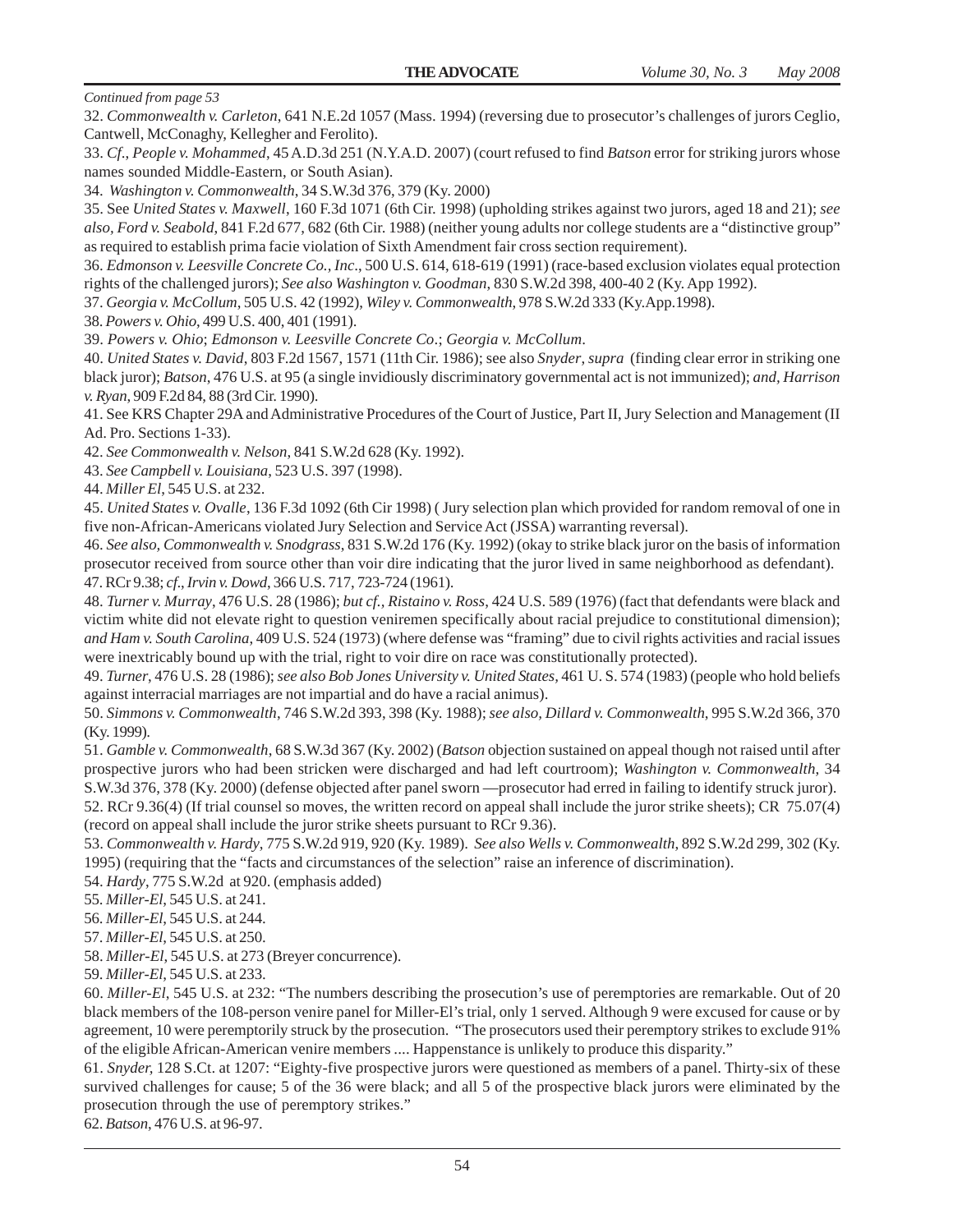63. *Batson*, 476 U.S. at 95.

64. *Miller-El*, 545 U.S. at 266.

65. *See United States v. Maxwell*, 160 F.3d 1071, 1074 (6th Cir. 1998), citing *J.E.B. v. Alabama*.

66. *Batson,* 476 U.S. at 97.

67. *Hernandez v. New York*, 500 U.S. 352, 360 (1991) (plurality opinion) ("At this step of the inquiry, the issue is the facial validity of the prosecutor's explanation. Unless a discriminatory intent is inherent in the prosecutor's explanation, the reason offered will be deemed race neutral."); *accord*, *Chatman*,241 S.W.3d 799.

68. *Gray v. Commonwealth*, 203 S.W.3d 679 (Ky. 2007) (Justice McAnulty, with Chief Justice Lambert, dissenting on this issue)

69. *United States v. Gibbs*, 182 F.3d 408, 438-39 (6th Cir. 1999); *accord Washington v. Commonwealth,* 34 S.W.3d at 379; *see also Gamble*, 68 S.W.3d at 371.

70. *Washington v. Commonwealth*, *supra.*

71. *Batson*, 476 U.S. at 94.

72. *Gamble*, 68 S.W.3d at 371.

73. For instance, evidence of African-American housing patterns could be introduced to disprove the race-neutrality of living in a high crime area as a reason for striking a black juror.

74. *Chatman,* 241 S.W.3d 799.

75. *Benavides v. American Chrome & Chemicals*, 893 S.W.2d 624, 627 (Tex. App. – Corpus Christi 1994).

76. *Batson*, 476 U.S. 79 (1986); *McKinnon v. State*, 547 So.2d 1254 (Fla. App. 4 Dist. 1989) (challenger is entitled to a "full hearing.")

77. *Simmons v. Commonwealth*, 746 S.W.2d 393, 397 (Ky. 1988).

78. *See Keeton v. State*, 749 S.W.2d 861 (Tex. Crim. App. 1988); *Smith v. State*, 814 S.W.2d 858 (Tex. App. – Amarillo 1991); *Ex Parte Lynne*, 543 So.2d 709, 712 (Ala. 1988) (counsel permitted to cross-examine opposing counsel).

79. *Snodgrass*; but cf., *Gamble*, contradicting *Snodgrass*, stating explanations must not be accepted at face value.

80. KRE 607, 608.

81. *Gamble*, 68 S.W.3d at 371.

82. *See Price v. Short*, 931 S.W.2d 677, 681-682 (Tex. App.-Dallas 1996).

83. *United States v. Gibbs*, 182 F.3d 408, 438-39 (6th Cir. 1999); *accord Washington v. Commonwealth, supra,* 34 S.W.3d at 379; *see also Gamble*, 68 S.W.3d at 371.

84. *Washington,* 34 S.W.3d at 379.

85. *Epps v. United States*, 683 A.2d 749, 753 (D.C.App. 1996), *quoting People v. Harris*, 544 N.E.2d 357, 380 (Ill. 1989) (emphasis added).

86. *Snodgrass*.

87. See *Green v. State*, 891 S.W. 2d 340, 342 (Tex. App. - Beaumont 1995) (because burden on appellant, appellant "had the opportunity to call venireperson Brown to the stand and question him); see also, Camacho v. State, 864 S.W.2d 524 (Tex. Crim. App. 1993) (court pointed out that after prosecutor states neutral explanation, defense has opportunity to present evidence to rebut the explanation); *Mackintrush v. State*, 978 SW.2d 293 (Ark. 1998) ( emphasizing importance of presenting additional evidence or argument after hearing the other party's "racially neutral" explanation).

88. *Batson*, 476 U.S. at 99, fn. 24.

89. *Simmons*, 746 S.W.2d at 397.

90. *Simmons,* 746 S.W.2d at 398.

91. *See State v. Franklin*, 456 S.E.2d 357 (S.C. 1995), and *United States v. Bentley-Smith*, 2 F.3d 1368 (5th Cir. 1993).

92. *Brogden v. State*, 649 A.2d 1196 (Md.App. 1994); *Gilchrist v. State*, 627 A.2d 44 (Md.App. 1993).

93. *State v. Bennett*, 907 S.W.2d 374 (Mo.App. E.D. 1995).

94. *Ezell v. State*, 909 P.2d 68, 72 (Okl. Cr. 1995)

95. *People v. Rodriquez*, 58 Cal. Rptr. 2d 108, 115 (Cal. App. 5 Dist. 1996).

96. Based on review of westlaw search for all Kentucky cases containing the word "Batson."

97. *Washington v. Commonwealth*, 34 S.W.3d 376 (Ky. 2000).

98. *Pryor v. Commonwealth*, 2003 WL 21241881 (Ky.App. 2003) (reversing due to trial court acceptance of "pretextual" reasons) (NOT REPORTED).

99. *Wiley v. Commonwealth*, 978 S.W.2d 333 (Ky.App. 1998).

100. *Hernandez v. New York*, 500 U.S. 352, 369 (1991) see also *Wells v. Commonwealth*, 892 S.W.2d 299 (Ky. 1995).

101. *Hernandez*, 500 U.S. at 365.

102. *Chatman v. Commonwealth*, 241 S.W.3d 799 (Ky. 2007), citing, *United States v. Jackson*, 347 F.3d 598 (6th Cir. 2003).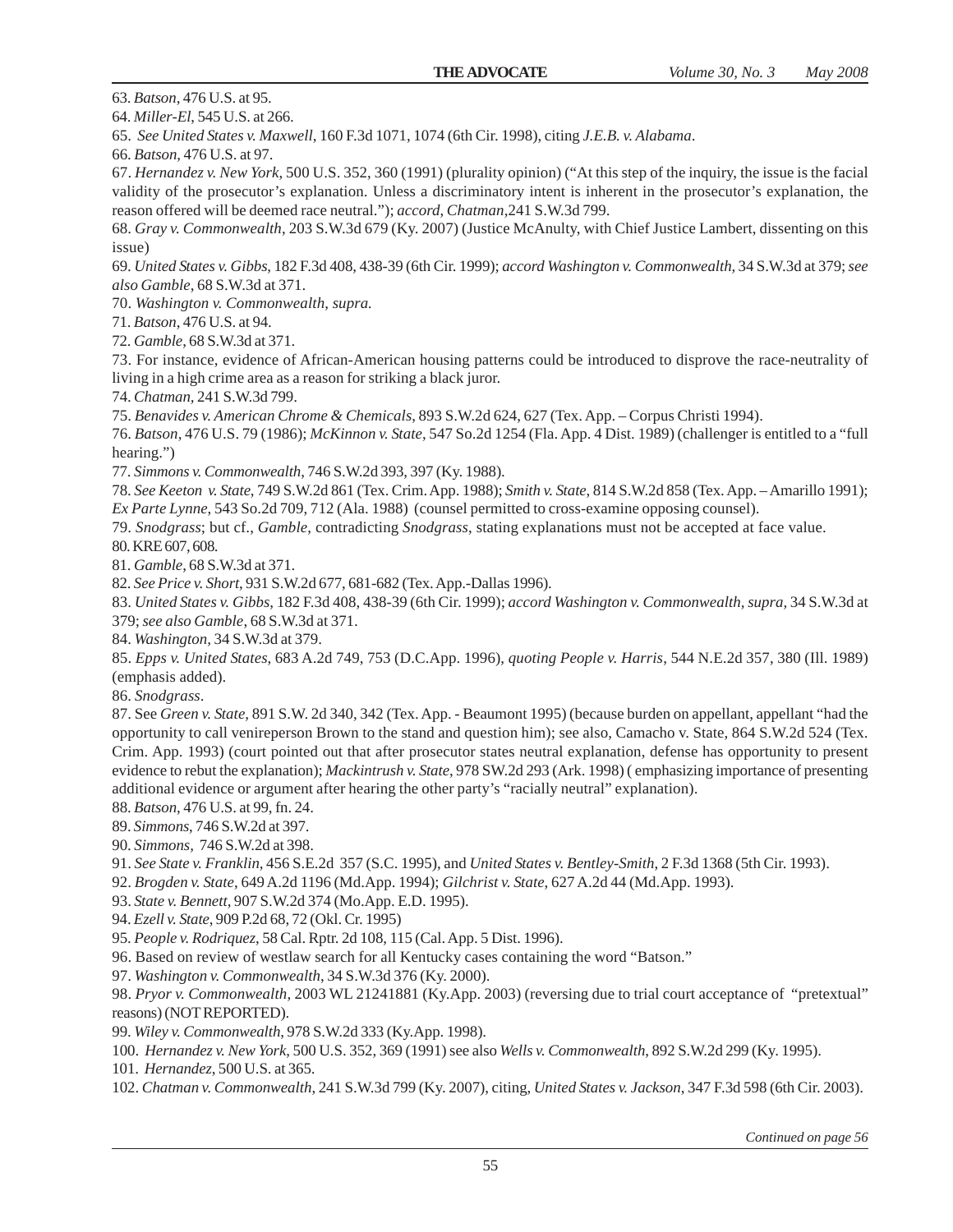103. *Vasquez v. Hillery*, 474 U.S. 254, 263-64 (1986) (racial discrimination in the selection of grand jurors is structural error that requires automatic reversal); *Avery v. Georgia*, 345 U.S. 559, 561 (1953) (jury selection based on race warrants reversal of a conviction regardless of the strength of the evidence presented); *United States v. Angel*, 355 F.3d 462, (6th Cir. 2004). 104. *Washington*, 34 S.W.3d 376; *But see*, *United States v. Hill*, 146 F.3d 337 (6th Cir. 1998) (remand for further proceedings and specific findings by the trial court on a *Batson* issue).

105. *Cleveland v. State*, 888 S.W.2d 629, 632 (Ark. 1994).

106. *United States v. Hill*, 146 F.3d 347 (6th Cir. 1998); see also *United States v. Sangineto-Miranda*, 859 F.2d 1501, 1520 (6th Cir.1988) (indicating the need for a "full record for intelligent appellate review" including 1) the racial composition of the initial group seated and the final jury panel sworn; 2) the number of peremptory strikes allowed each side; and 3) the race of those who were struck or excused from the jury panel throughout voir dire (whether for cause or by a peremptory challenge), the order of strikes, and by whom they were exercised, and –in the right case— the percentage of the "cognizable racial group" in the jury pool, or the racial composition of the district wherein the jury pool is selected).

107. Antiterrorism and Effective Death Penalty Act of 1996, Pub.L.No. 104-132, § 104(d), 110 State 1214, 1219.

108. *Miller-El v. Cockrell,* 537 U.S. 322 (2003)

109. *Miller-El v. Dretke*, 545 U.S. 231 (2005)

110. *White v. Mitchell*, 413 F.3d 517 (6th Cir. 2005) (Failure to present a *Batson* ineffectiveness claim in state court precluded federal habeas relief).

111. *Commonwealth v. Davis*, 14 S.W.3d 9 (Ky. 1999), *quoting, Harper v. Commonwealth*, 978 S.W.2d 311, 318 (Ky. 1986). 112. *Lewis v. Commonwealth*, 42 S.W.3d 605, 614 (Ky. 2001).

113. *Valentine v. United States*, 488 F.3d 325 (6th Cir. 2007) (failure to raise a *Batson* claim on appeal); McFarland v. Yukins, 365 F.3d 688, 699 (6th Cir. 2004) (must meet two-prong *Strickland* test to establish ineffective assistance of appellate counsel).

114. *Greer v. Mitchell*, 264 F.3d 663 (6th Cir. 2001).

115. *Georgia v. McCollum*, 505 U.S. 42 (1992).

116. *Collum*, 505 U.S. 42 (1992).

117. *Gamble*, 68 S.W.3d at 371.

118. Compiled in *Smith v. State*, 814 S.W.2d 858, 860-61 (Tex. App. – Amarillo 1991) and *State v. Martin*, 892 S.W.2d 348, 353 (Mo. App. W.D. 1995); *see also State v. Davis*, 894 S.W.2d 703 (Mo. App. W.D. 1995).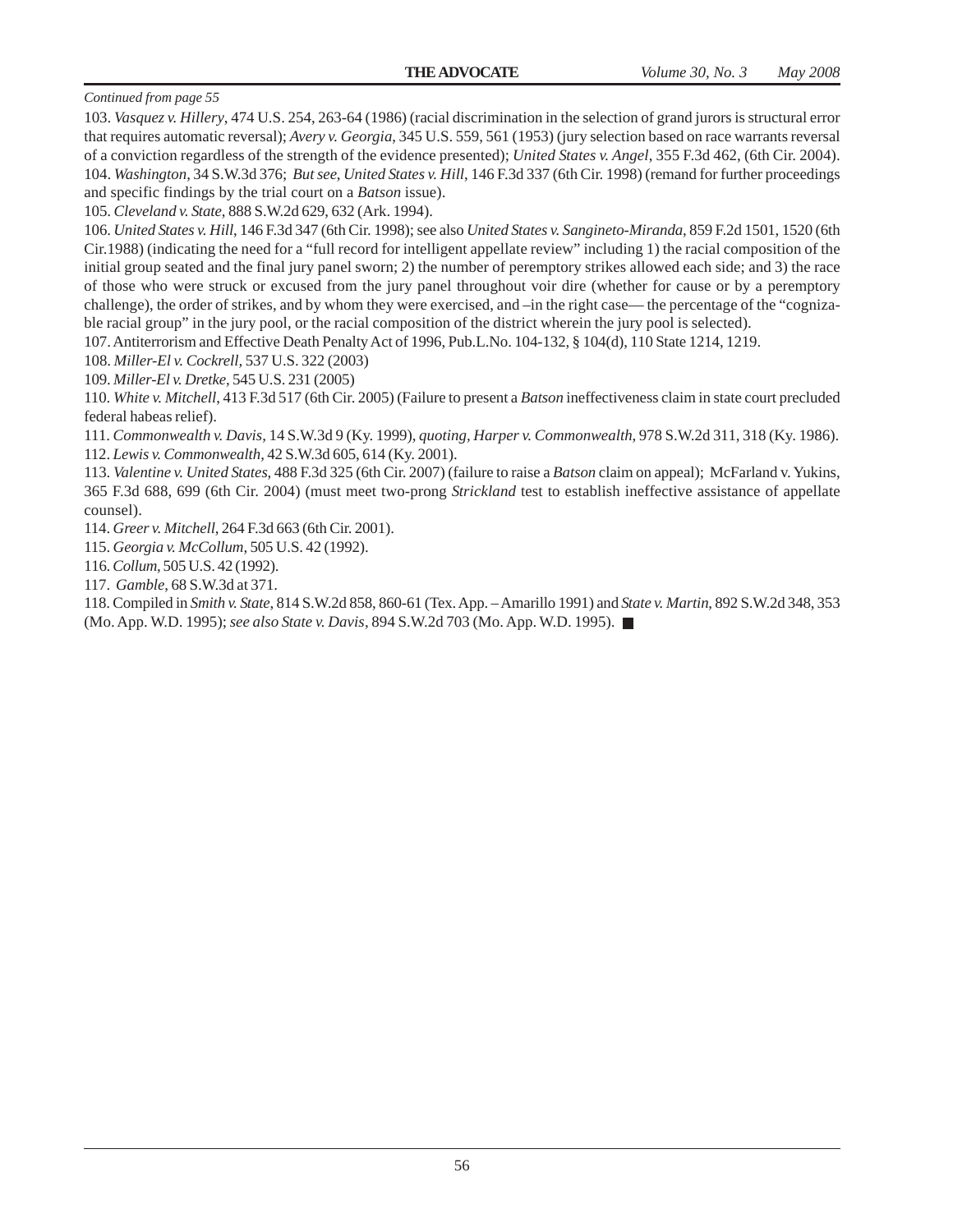# **CONFRONTING THE RACE ISSUE IN JURY SELECTION**

# by Jeff Robinson and Jodie English<sup>1</sup>

#### **Introduction**

First, no one likes to talk about race, especially in public. Second, the criminal justice system is perhaps the most volatile forum for a discussion of race. Mix the two together, and get voir dire on the issue of race in an open, public courtroom in a criminal case. Actual opinions held by jurors, whether expressed or not, will probably cover a broad range. Some people think racism died a long time ago, and they are tired of discussing it. Some feel that if the criminal defense lawyer raises the issue, she is playing the "race card." Some feel that minorities are simply more likely to be criminals and we should simply acknowledge that fact.

At the beginning, it is important not that we do not fool ourselves. Who can honestly believe that opinions on issues as sensitive as race, opinions which have been formed over a person's lifetime, can be significantly changed in the time allowed for jury selection in a criminal case? The jury selection process may not be the best tool to change people's viewpoints about race,<sup>2</sup> but our primary goal in jury selection cannot and should not be to change the opinions of jurors. Our primary goal should be to discover what those viewpoints are, and how strongly they are held and how they may impact a verdict in our case. The challenge in jury selection is to get people to talk as forthrightly as possible about race so we can maximize our ability to intelligently exercise preemptory challenges and challenges for cause. If we succeed in getting people to talk about race, we may not change race relations in the world, but we may change the verdict in our case.

### **The Race Card**

There is now a term to describe the behavior of those us who dare raise the issue of race in a criminal trial – a lawyer plays the so called "race card" by interjecting the issue of race into the analysis of a factual situation where race is, according to some undefined group of people, irrelevant. According to the "race card" theory, the issue of race is raised in order to influence members of a certain race on the jury. Many believed this is exactly what happened in the presentation of the O. J. Simpson defense. This viewpoint reveals how deeply issues of race divide the people that live in this country.

Soon after the Simpson verdict, an African-American comedian in New York performed in front of a mostly black audience. He discussed his amusement at the anger exhibited by many white Americans as a result of the Simpson defense team suggesting that Detective Mark Furman's racial views were somehow relevant to the issue of his credibility as a police investigator, and therefore Mr. Simpson's guilt or innocence. The comedian posed a rhetorical question - if Jerry Seinfeld was accused of murder, and Louis Farrakhan was the only police officer who claimed to have found a bloody glove, would people think it inappropriate for Mr. Seinfeld's defense lawyers to discuss Mr. Farrakhan's views about Jewish people? The comedian's comment was met with a large amount of laughter and applause. It is inconceivable to most African-Americans<sup>3</sup> that there could even be a debate on the appropriateness of exploring the racial bias of a police officer in a homicide prosecution where an African-American man is charged with killing two white people. And yet, for some white Americans, it is inconceivable that race has any relevance whatsoever in a jury's decision in such a case. Given this, we had better find out how our potential jurors define the "race card," and how that definition may reflect their broader viewpoint on issues of race.

### **Stereotypes Can Lead To Conviction**

It is a mistake to assume that, all other things being equal, an African-American or other non-white juror is a better defense juror in a criminal case than a white juror. On the one hand, the experience of living as a non-white person in America will undoubtedly have an effect on a person's world view and life experience. Many African-Americans were both born and raised in the Deep South or have family members who were. The first-hand experiences of people born in the pre-World War Ii years and those who grew up in the 50s and 60s are now the subject of documentary films on the horrors of racism. Their life experience tell them that it is completely possible for a white police officer to be biased and prejudiced against an African-American defendant. As opposed to many white Americans, they would have no reason to believe that it would be very unlikely or rare for a white police officer to lie on the witness stand in a criminal case involving an African-American defendant.

These same are often deeply religious, hard working people. They believe in law and order. They can be politically conservative in many areas, with a notable exception being their views of civil rights for non-whites. In the garden-variety criminal case, some jurors *Continued on page 58*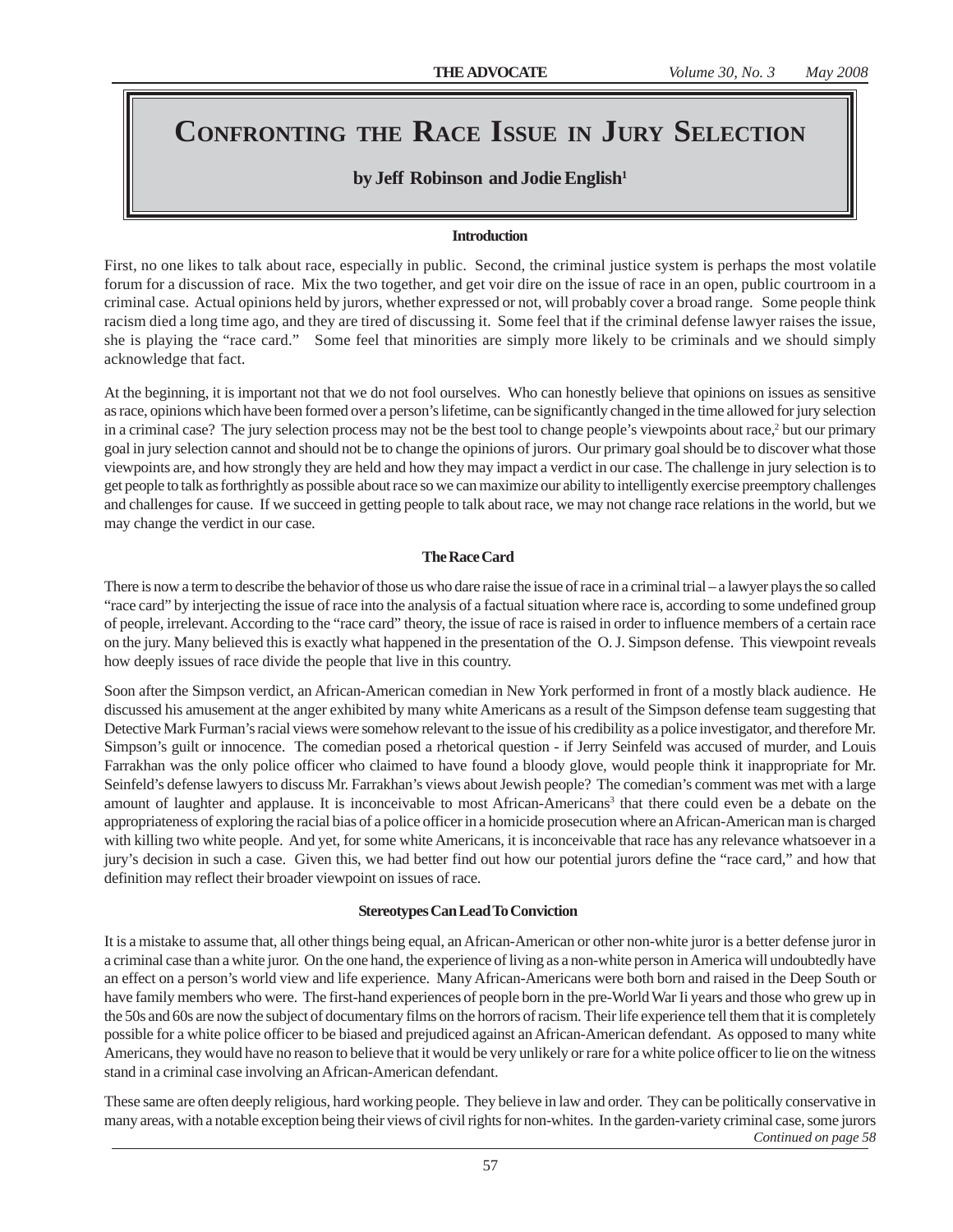of color would not be ideal jurors whether the defendant was non-white or not. It is necessary to go beyond the surface level of analysis to thinking about what it means to grow up non-white in America, and how the view of the world that a non-white person may have connects with the actual issues in dispute in a particular criminal case.

#### **How Do You Get People To Start Talking?**

No one likes to talk about race - especially not in public. What follows are a series of questions (thanks to Larry Pzner and Roger Dodd) that may be helpful in getting prospective jurors to talk about race. These questions have been developed for use with the "struck method" or "Donahue" style of jury selection - that is, a method of jury selection where the lawyer first addresses questions to the entire panel as opposed to questioning individual jurors one at a time. Follow up with individual jurors is critical.

#### **What If No One Looked Like You?**

These questions are designed to get jurors to think about how a minority defendant might feel in the courtroom surrounded by people of a different race.

I. Assume that you are on trial - the alleged victim was African-American - the judge and the lawyers were African-American – the police officers were all African-American – all the jurors were African-American – you are the lone white person in the courtroom:

What are you feeling?

Right now, as I describe this all black courtroom in which you are the only white face, what is going through your mind? Tell me about it.

Why would you feel that way?

II. Mr./Ms. \_\_\_\_\_\_\_\_ may be tried by an all white jury (this question takes on additional power iF the prosecutor decides to strike a juror of color.)

How do you think/feel that an all white jury may affect the verdict?

Why? (ask several people) – If the lawyer finds that this question is not generating responses from the jury:

- A. Try the Pozner/Dodd technique of reversal and ask the following: "How many people think that the fact that Mr./Ms. \_\_\_\_\_\_\_\_\_ may be tried by an all white jury will have no impact on the verdict?"
- B. Why do you think this? Tell me more. Who feels otherwise?
- C. Or, style the question so the prospective jurors have to choose: *e.g.,* "Some people think an all white jury will have no impact, while others feel it will make it more difficult for my African-American client to get a fair trial. What do you think? Why? If the jury does end up being all white, how will you make sure the case is decided only on the evidence?

#### **How Often do you Spend Time with Minorities in Your Everyday Life?4**

#### **Questions for whites:**

**I. Neighborhood:** Do you live in a racially integrated area? Why or why not?

Why do you think your neighborhood is (or is not) integrated?

What do you think/hear about racial tensions in your town? How do those tensions affect your neighborhood?

**II. Work:** Tell me whether you have contact with African-Americans at work. How often? Describe those contacts? Have you ever been supervised by or had a boss who was an African-American? How was that experience?

Have you held jobs in the past where you had frequent contact with African-Americans? Tell me about that.

**III. Socializing:** Do you belong to any social club, political organization, or religious groups which have no African-American members?

Why do you think no African-Americans are members of this club?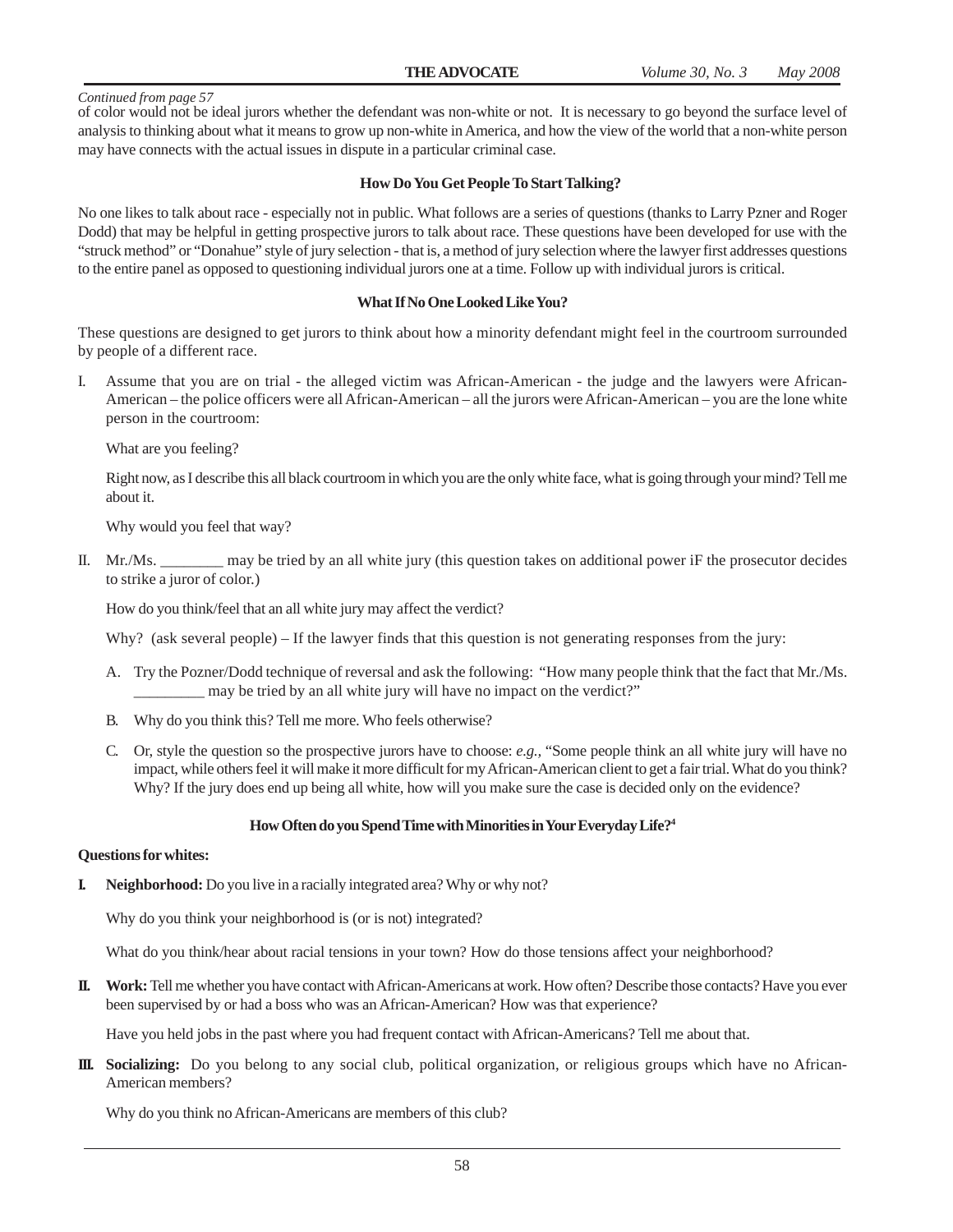How often do you spend your leisure time with African-Americans? Do you have any friends who are African-American? If yes, please tell us about them - have you ever invited them to your home? Have they ever invited you to their home?

How would you feel if a family member wanted to marry someone who was African-American?

Tell me about a memorable experience you have had with an African-American – (Note that the question could call for either a positive or negative experience).

#### **Are African-Americans Viewed as More Likely to Commit Crimes?**

**I.** Racial Hoaxing:<sup>5</sup> How many people have heard of the Susan Smith case in South Carolina where Ms. Smith drowned her two children and then claimed that an African-American male had kidnapped them?

How many people have heard of the case in Boston where a man killed his wife then claimed that an African-American had attacked them in a car?" (Ask it this way to see if someone comes up with the name Charles Stuart).

Why do you think these people choose to tell the police that an African-American male had attacked them?

Why do you believe Susan Smith's story for nine days even though there wasn't a shred of evidence to support it?

If a female decided to falsely accuse a man of rape, for whatever reason, would it be easier to accuse an African-American or a Caucasian? Why?

When you walked into the courtroom did anyone think Mr. Black Defendant was the lawyer and the white male defendant was the client? For those that do not raise their hand, why not?

**II. Racial Slurs:** What kind of derogatory stereotypes and words have you heard about African-Americans? (Perhaps make a list of them on the board.)

Do you think African-Americans are more prone toward violence or other kinds of crimes than whites?

Why or why not?

Do you think those opinions are widely held?

What do you think those opinions are based on?

How do you think those opinions will affect \_\_\_\_\_\_\_\_\_\_\_\_'s ability to get a fair trial? (If you have made a list of different stereotypes, you can refer to it when asking this question.)

#### **Everybody Is Prejudiced, How About You?**

**I. Self Disclosing helps others be truthful:** A very close friend, a white person, a person who is nota bigot or racist, told me that she was at a stoplight the other day when a young black male pulled up in a brand-new BMW. She said her first thought was "drug dealer." Not son of a doctor, son of a lawyer, but drug dealer. Has anyone else ever had a similar experience? (You may be able to substitute yourself as the person making the assumption – if you can admit to such thoughts, the jurors may as well.)

Imagine you are sitting in your car at a stoplight, and 2 young black men approach the crosswalk. Do you check to see if your doors are locked? Why check? Would you do the same thing if 2 young white men approached the crosswalk? Why or why not?

Have you ever had racially prejudiced thoughts about another person, even if those thoughts made you feel uncomfortable or uneasy?

How many people walked into the courtroom, saw Mr. \_\_\_\_\_, and thought "well, they have charged another innocent man?" Why or why not ?

**II. If African-Americans can admit to prejudice, whites can too:** Jesse Jackson tells the story about one night when he was walking down the streets of a large city and got nervous when he heard footsteps approaching from behind, and was then relieved when he saw that it was three young white males instead of three young black males – why do you think he was embarrassed about his thoughts?<sup>6</sup>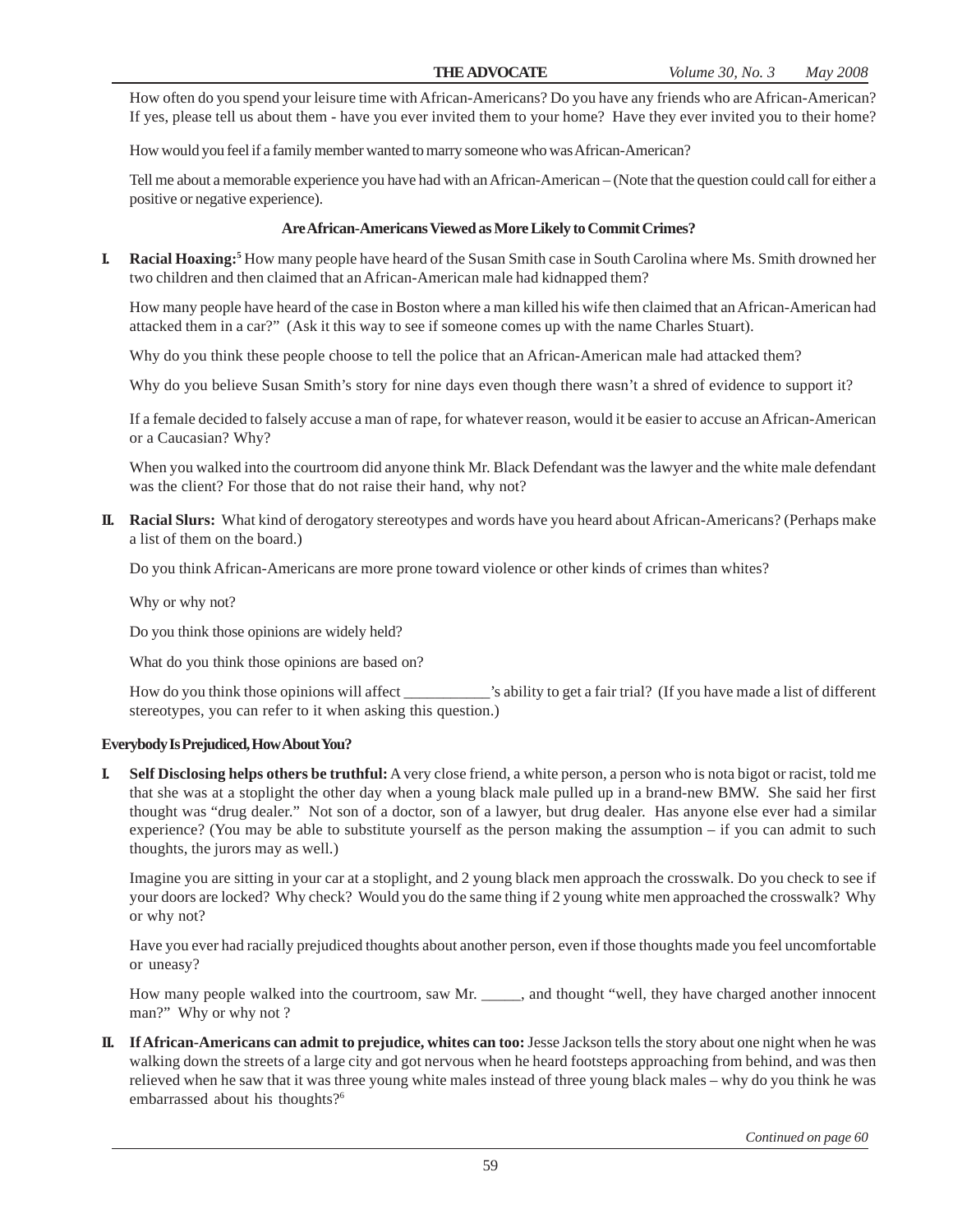**III. Making the target bigger**: If whites are encouraged to discuss their own experiences with being victims of discrimination, they may have an increased ability to understand the danger of prejudiced thinking in the courtroom.

Have you heard the saying that you should not judge a book by its cover? What does that mean? Have you been judged by a cover – either because you are old, young, fat, bald, bleached blonde, have facial hair, or drive a motorcycle, etc.?

How did that make you feel?

What was unfair about how you were treated?

What is the risk to an innocent man if jurors rely on judging based on a surface characteristic like skin color rather than look to the evidence?

#### **Let's Talk About "Playing the Race Card"**

What you heard about "playing the race card?" Tell me more. Do you believe that African-Americans "play the race card?" Why do you believe that? How does it help African-Americans to "play the race card?" How does it hurt African-Americans to do so?

When is it necessary to look at the role race played in a criminal case? Under what circumstances? When might it make it harder to find the truth if race is ignored?

What is the risk to an innocent African-American defendant if his lawyers never mention race with the jury?

Can racists become police officers? What do you think of that? What have you heard? Can racists sit on a juries?

How can a racist end up being a juror when an African-American defendant is on trial?

#### **What Will You Do You If Something Bad Starts To Happen In The Jury Room?**

Please tell us about experiences you have had where other people expressed racially prejudiced beliefs or opinions.

How do you feel when someone uses a racial slur or tells a racial joke?

What, if anything, do you do in response to hearing such language?

If your child used a racial slur, what would you tell your child?

What, if anything, do you think teachers should do to a white high school student who calls an African-American high school student by a racial slur?

If you hear a juror making an argument based on race prejudice or stereotypes, what would you do about it? (You are really hoping here for someone to say that they will tell the judge — if that suggestion does not come up, "would you consider telling the judge?")

#### **May I See A Show Of Hands…**

Robert Hirschhorn7 is a member of NACDL and an expert on jury selection techniques. He suggests asking a series of questions that can simply be answered by a show of hands – for example, making a statement and asking who agrees and who disagrees. This format can encourage more of the prospective jurors to express themselves, thereby expanding the pool of persons who can be asked follow-up questions on an individual basis. Some questions that may work with this technique:

Yes or No Questions: How many say "yes?" — if so, please raise your hand. Now, how many say "no?" Again, please raise your hand.

Is racism by whites against African-Americans a thing of the past?

Do you believe there is more, less or the same amount of racial prejudice today as 30 years ago? African-Americans commit more violent crimes per capita than whites.

Whites who encourage their children not to marry African-Americans are making a wise choice.

Whites are being discriminated against due to affirmative action programs.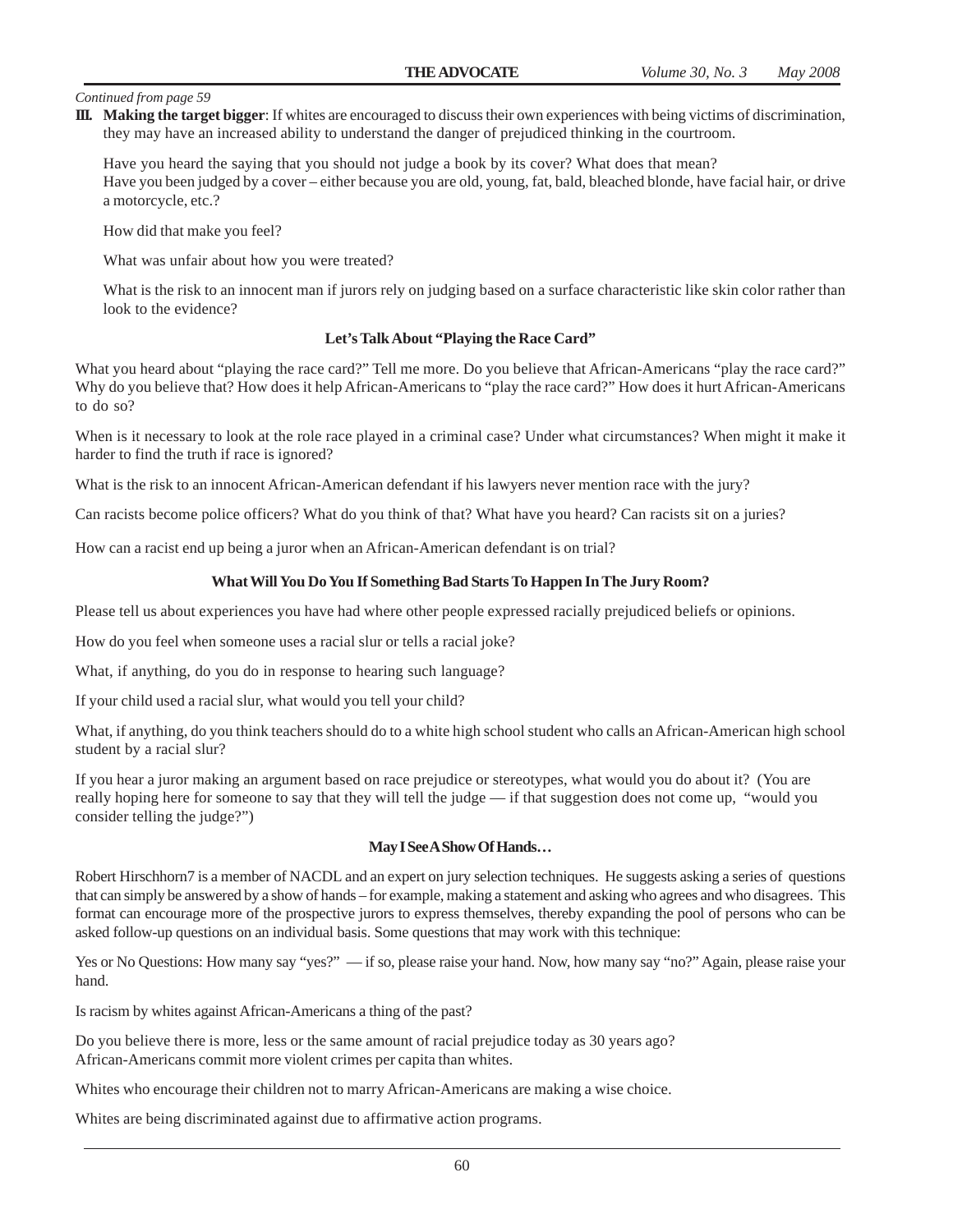Blacks use more illegal drugs than whites.

Have any of you ever seen an example of racism? (The lawyer can ask people who raise their hands to describe the incident and their feelings about it, and then ask other jurors about their reaction to the incident described.)

#### **Ideas For Questionnaires**

Robert Hirschhorn also encourages petitioning the court for use of a questionnaire in cases where race is an issue. Prospective jurors may be more likely to reflect honestly and independently when answers are given in writing and individually as versus in the public and intimidating environs of a criminal court. Some sample questions follow. Be sure to leave several lines after each question so as to encourage fuller response.

#### **Racial Prejudice: Personal Experience**

#### **A. Free response questions.**

Racial prejudice can take many forms. Tells us about your experiences with racial prejudice or where you have felt labeled.

Have you ever left like you were the target of racial prejudice? Tell us about that situation or experience?

Have you ever had racially prejudiced thoughts about another person, even if those thoughts made you feel uncomfortable or uneasy?

Please tell us about experiences you have had where other people expressed racially prejudiced beliefs or opinions?

How do you feel when someone uses a racial slur or tells a racial joke?

Who has been your memorable experience with someone who is African-American?

When you are sitting at a stoplight and two young black men approach the sidewalk, do you check to see if your doors are locked? Why do you check?

Would you do the same thing if two young white men approached the cross walk?

Do you have any friends who are African-American? If yes, please tell us about them.

How would you feel if a member of your family wanted to marry someone who was African-American?

Have you ever invited someone who is African-American to your home?

If your child used a racial slur, what would you tell your child?

Would you be more inclined to believe that a black police officer would be more likely to commit a crime than a white police officer? Why?

#### **B. Multiple choice questions: Circle the answer that you feel is most true:**

I would not want my child to marry an African-American.

Strongly Agree Agree Disagree Strongly Disagree

I get angry when I hear negative remarks about African-Americans.

Strongly Agree Agree Disagree Strongly Disagree

Blacks are less disciplined than whites.

| <b>Strongly Agree</b> | Agree | Disagree | <b>Strongly Disagree</b> |
|-----------------------|-------|----------|--------------------------|
|                       |       |          |                          |

No respectable white woman would ever have consensual sex with a black man.

Strongly Agree Agree Disagree Strongly Disagree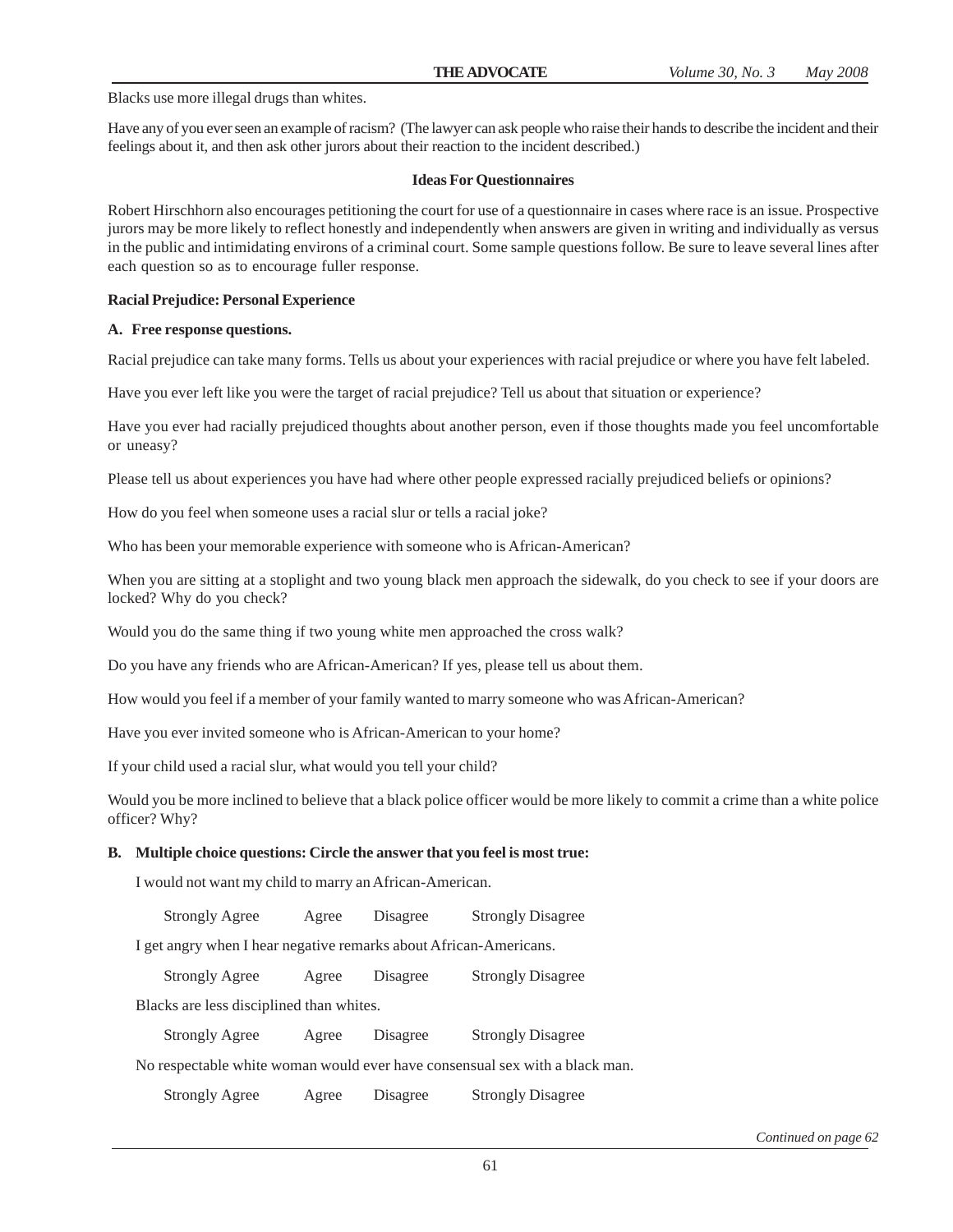| Continued from page 61                                                                            |  |
|---------------------------------------------------------------------------------------------------|--|
| Racial Prejudice: Beliefs about societal prejudice: Circle the answer that you feel is most true: |  |

Racial prejudice still exists.

| Strongly Agree | Agree | Disagree | <b>Strongly Disagree</b> |
|----------------|-------|----------|--------------------------|

There is more racial prejudice today than there was 30 years ago.

| Strongly Agree | Agree | Disagree | <b>Strongly Disagree</b> |
|----------------|-------|----------|--------------------------|
|                |       |          |                          |

African-Americans commit more violent crimes per capita than whites.

| <b>Strongly Agree</b> | Agree | Disagree | <b>Strongly Disagree</b> |
|-----------------------|-------|----------|--------------------------|
|                       |       |          |                          |

Whites who encourage their children not to marry African-Americans are making a wise choice.

Strongly Agree Agree Disagree Strongly Disagree

Whites are being discriminated against due to affirmative action programs.

Strongly Agree Agree Disagree Strongly Disagree

Blacks use more illegal drugs than whites.

Strongly Agree Agree Disagree Strongly Disagree

| <b>Jeffery P. Robinson</b>            | <b>Jodie English</b>                   |
|---------------------------------------|----------------------------------------|
| Schroeter Goldmark & Bender           | <b>Indiana Public Defender Council</b> |
| <b>500 Central Building</b>           | 309 West Washington Street, Suite 401  |
| $810 \,$ 3 <sup>rd</sup> Ave, Ste 500 | Indianapolis IN 46204                  |
| Seattle, WA 98104                     | E-mail: englishlaw@earthlink.net       |

#### **Endnotes:**

1. We wish to express thanks to the lawyers who shared their ideas for this paper. In addition to those named in the paper, our thanks go to Theresa Olson of The Defender Association in Seattle, Washington.

2. See, Dasgupta, Greenwald, "On the Malleability of Automatic Attitudes: Combating Automatic Prejudice with Images of Admired and Disliked Individuals." In this study, which can be found at www.newschool.edu/gf/psy/faculty/dasgupta participants reminded of pro-black exemplars exhibited less automatic preference for whites over African-Americans than participants who were reminded of pro-white or non racial exemplars. The authors' research suggests that there may be some benefit to encouraging prospective jurors to look at positive African-American role models as part of the selection or questionnaire process.

3. The authors recognize that issues of race involve non-white defendants who are not African-American. In this paper, we hope to present issues and the methods of dealing with them that can apply to cases involving non-white defendants other than African-Americans.

4. Expert psychology testimony regarding the difficulty of cross-racial identification is premised on research involving persons who had infrequent contact with members of the opposite race. Thus, for example, a white person who works with, lives in a neighborhood with, spends time socializing with or is in a relationship with a non-white is generally better able to accurately indentify non-whites than is a white person who has little contact with non-whites.

5. See Russell, Katheryn K., *The Color of Crime, Racial Hoaxes, White Fear, Black Protectionism, Police Harassment and other Macroaggressions*, New York University Press, (1998): in addition to the Susan Smith and Charles Stuart cases, the author cites over sixty additional case of racial hoaxing where blacks are blamed for white criminality.

6. December 17, 1993, *Wall Street Journal*; the full quote from Jesse Jackson reads: "There is nothing more painful for me at this stage of my life, than to walk down the street and hear footsteps and start to think about robbery, and then to look around *and see it's somebody white and feel relieved*."

7. Robert B. Hirschhorn, 217 South Stemmons Freeway, Suite 203, Lewisville, TX 75067; (972) 434-5879; Fax (972) 434-0176; cebjury@gte.net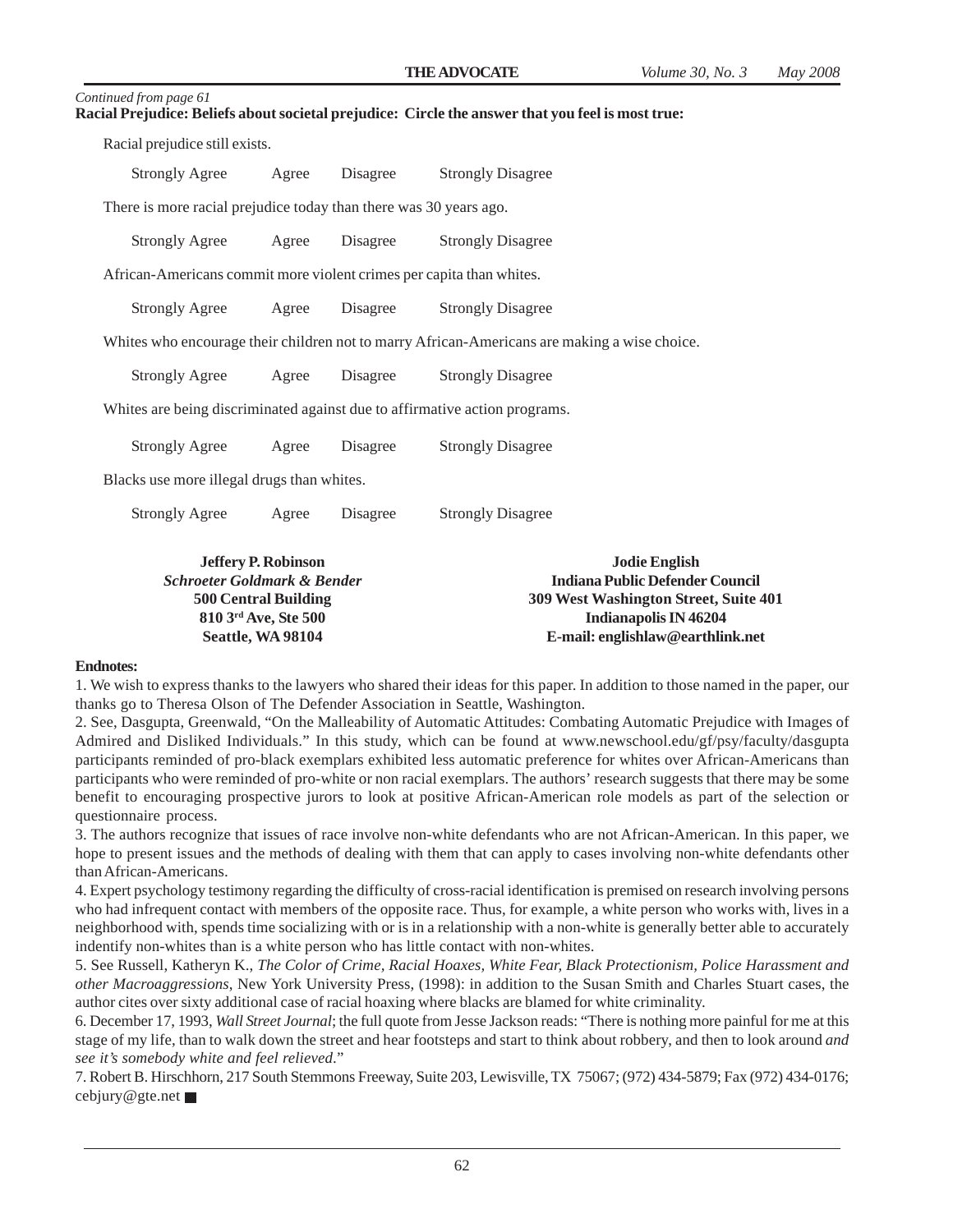# PREVENTING SYSTEMIC DISCRIMINATION AND **ADDRESSING BIAS AGAINST CHILD/ADOLESCENT CLIENTS IN THE JUVENILE AND ADULT JUSTICE SYSTEMS**

# **By Rebecca Ballard DiLoreto**

The first thing to remember in representing a youthful member of a minority group who may be facing transfer from the juvenile justice system to adult court, is to apply the same good sense and skills as you would to all of your other juvenile or family court cases. Be familiar with the code, the case law, and the practices and attitudes of your judge, prosecutor, Department of Juvenile Justice worker and others who will influence the outcome.

Second, apply the same principles you would to an adult client you are representing whose cultural background is other than white middle class. Jacque Joiner, Social Worker for the Kenton County Public Defender Office has underscored the importance of appreciating cultural diversity and possessing cultural competence in the representation of youth. As she notes, it is vital to understand your client's cultural background:

"Professionals must incorporate knowledge of cultural norms and cultural variability with practices that respect and account for individual difference.

#### **Skills for Culturally Competent Practices**

- Ability to be self aware to tune into one's stereotypical thinking.
- Ability to identify difference as an issue to raise subject matter and openly discuss taboo topics such as racial identity.
- Ability to individualize and generalize to enter another person's cultural frame of reference, to understand, cognitively and affectively, the experience of oppression, discrimination, and its impact on people.
- Ability to advocate to argue for culturally appropriate services from other systems."

As attorneys we can educate ourselves, but we also need to recognize our need for experts. Experts can help us identify culturally appropriate services. They can teach us to identify and explain taboo topics, and the impact of oppression and discrimination on our client. Experts can make clear for the court what that group discrimination has to do with the charges our client faces.

The first critical step toward avoiding transfer is to seek the release of our client at the detention hearing stage. Those clients who are detained pretrial are more likely to be determined guilty whether in juvenile or adult court— and more likely to receive a more punitive sentence. Unfortunately, there is research supporting harsh treatment of minority juveniles. But there is also research demonstrating that race has a significant impact on the decision to detain and the decision to punish.

Researchers have reached divergent conclusions about the impact of race on juvenile detention decisions. Some suggest that so many Black children are confined to detention facilities not because of their race but because of the seriousness of their crimes, because of their poverty, or because of their uncooperative behavior. On the other hand, numerous studies demonstrate that, even after taking severity of present offense and prior record into account, juvenile court judges hand down more severe sanctions on Black juveniles in delinquency dispositions. A recent, well-designed study, for example, found that race had an independent and significant influence on detention. Using data on felony offenses in five counties of one state, the researchers controlled for factors other than race, such as the crime location, socioeconomic status, and offense characteristics that might explain juvenile confinement. Race was directly responsible for higher rates of detention at three stages in the juvenile justice process: police contact, juvenile court intake, and the preliminary hearing.

After reviewing research on racial bias, University of Missouri criminologist Kimberly L. Kempf similarly concluded that race predicts the fate of children in the juvenile justice system, even when researchers controlled for factors such as prior record and severity of offense. Kempf highlights the need for a process-oriented approach that examines the interdependence of decisions at multiple stages of juvenile justice. She recognizes that decisions *Continued on page 64*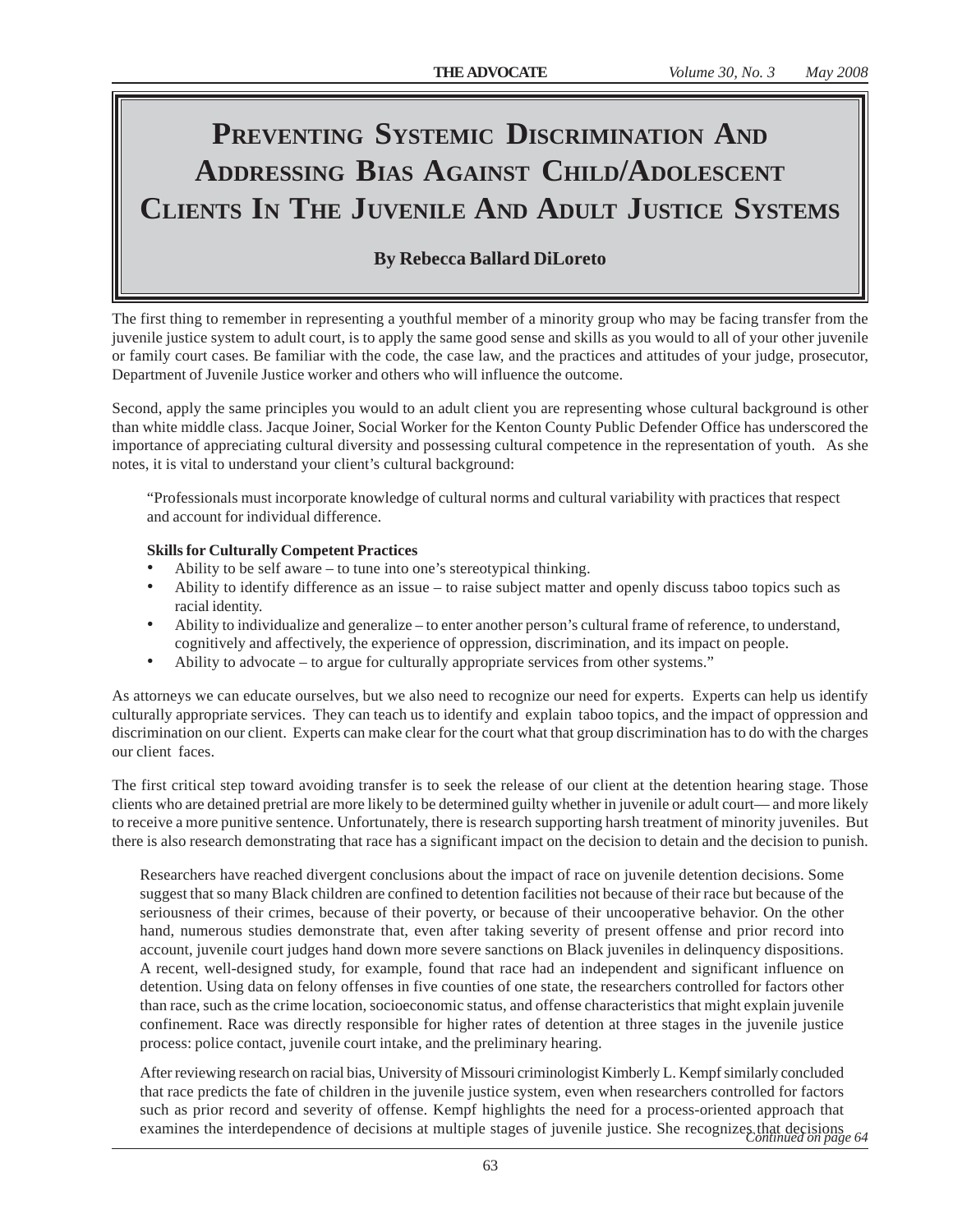made early in the process—for example, by police officers and prosecutors—affect how judges ultimately dispose of cases. In her own study of juvenile justice cases in Pennsylvania, Kempf found that racial disparities in the early stages built on each other to produce worse outcomes for Black children.<sup>1</sup>

You have been appointed to represent a client in a transfer case where the client is identified as a member of a minority group. What tools and strategies are available to you to competently defend your client? As a first step, consider the value of the juvenile code itself. What does the juvenile code contemplate that you know and in what areas are you expected to be prepared to provide a defense?

I. Seek a consulting and/or testifying expert to assist you in proving to the court that unique consideration must be given your client and the court must appropriately weigh the following factors in 640.010 (2) (b)

| 1.640.010(2)(b)(3) | The maturity of the child as determined by his environment                                                                                                         |
|--------------------|--------------------------------------------------------------------------------------------------------------------------------------------------------------------|
| 2.640.010(2)(b)(5) | The best interest of the child and community                                                                                                                       |
| 3.640.010(2)(b)(6) | The prospects of adequate protection of the public                                                                                                                 |
| 4.640.010(2)(b)(7) | The likelihood of reasonable rehabilitation of the child by the use of procedures, services,<br>and facilities currently available to the juvenile justice system; |

5. 640.010(2)(b)(8) Evidence of a child's participation in a gang

An adversarial hearing where you are assisted by experts who have investigated the case and are prepared to present the evidence in support of your arguments against transfer is essential. The rule of law in Kentucky is: "A waiver order is doubtless a matter of critical importance affecting the right of a minor accused of a crime to be treated as a child rather than as an adult." *C.E.H. v. Commonwealth*, 619 S.W.2d 725, 726 (Ky. App., 1981).

"The right to representation by counsel is not a formality. It is not a grudging gesture to a ritualistic requirement. It is of the essence of justice. Appointment of counsel without affording an opportunity for hearing on a 'critically important' decision is tantamount to denial of counsel. There is no justification for the failure of the Juvenile Court to rule on the motion for hearing filed by petitioner's counsel, and it was error to fail to grant a hearing." *Kent v. U.S.***,** 383 U.S. 541, 86 S.Ct. 1045 (1966)

- Utilize social work staff to develop a complete social history. Keep in mind the need for diversity among the staff assisting you in this effort and the need for additional preparation to secure a complete and accurate picture of your client.. Include visit to the client's home and community to ensure you are gaining a complete and accurate picture. Consider use of video, or photography to capture an accurate description of the community
- III. Seek sufficient time from the juvenile court to prepare for the transfer hearing, recognizing that if you and your client have significant cultural differences, it will take time for you to gain a complete and accurate understanding of the client's world, and to determine how to translate that world in a manner that will successfully avoid transfer.
- IV. Develop a reasonable, sellable alternative plan to transfer that will meet both the judge and the prosecutor's concerns and that the client will find understandable and acceptable.
- V. Work to sell other stakeholders on the image of the client and her/his world that will help your case BEFORE the hearing. Recognize that all of these players are likely lobbying the judge and the prosecutor well before the hearing date. If you cannot persuade a critical stakeholder to support your advocacy (DJJ juvenile justice specialist, local school personnel, victims), be prepared to meet that individual's arguments in court or to neutralize them ahead of time.
- VI. Use criminal justice data in preliminary motions to set the stage for the presence of disparity in broad criminal justice decision-making. (OJJDP, DJJ Biennium Reports, NJDC, ABA, the Sentencing Project) The following examples of statistics and graphs from the OJDP illustrate just some of the persuasive material that is available:

*Research shows that poverty exerts influence on family disruption which in turn influences juvenile violent crime rate. In 2002 Black and Hispanic juveniles were more than 3 times as likely to live in poverty as non-Hispanic white youth. See Juvenile Offenders and Victims: 2006 National Report by OJJDP pages 7-9. www.ojp.usdoj.gov/ojjdp*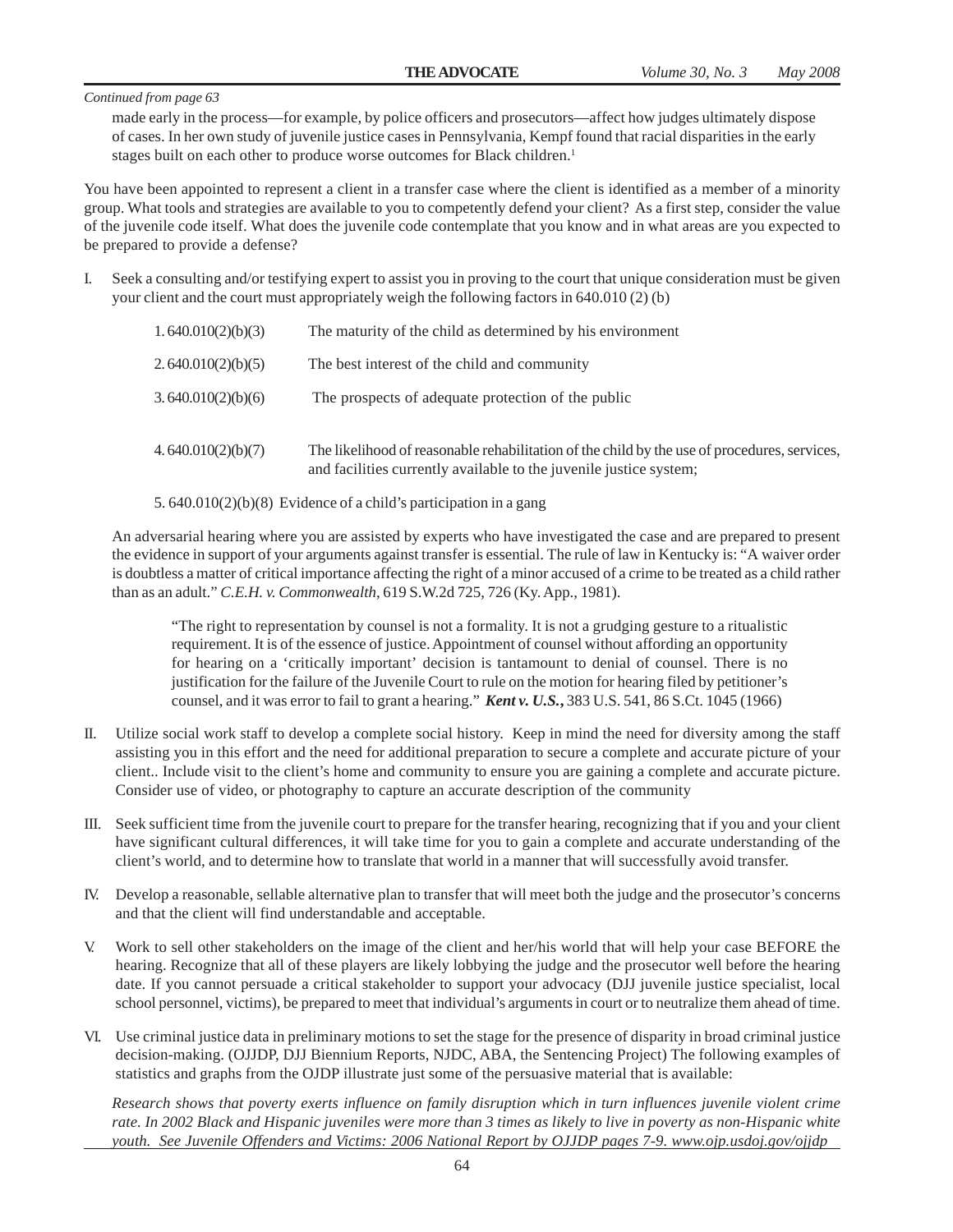# **For most of the period from 1985 to 2002, the likelihood of waiver was greater for black youth than for white youth regardless of offense category**



# **White youth accounted for the largest number of delinquency cases involving detention**



# **Although they accounted for the largest number, white youth were the least likely to be detained**



*Juvenile Offenders and Victims: 2006 National Report*

ncJJ/OJDP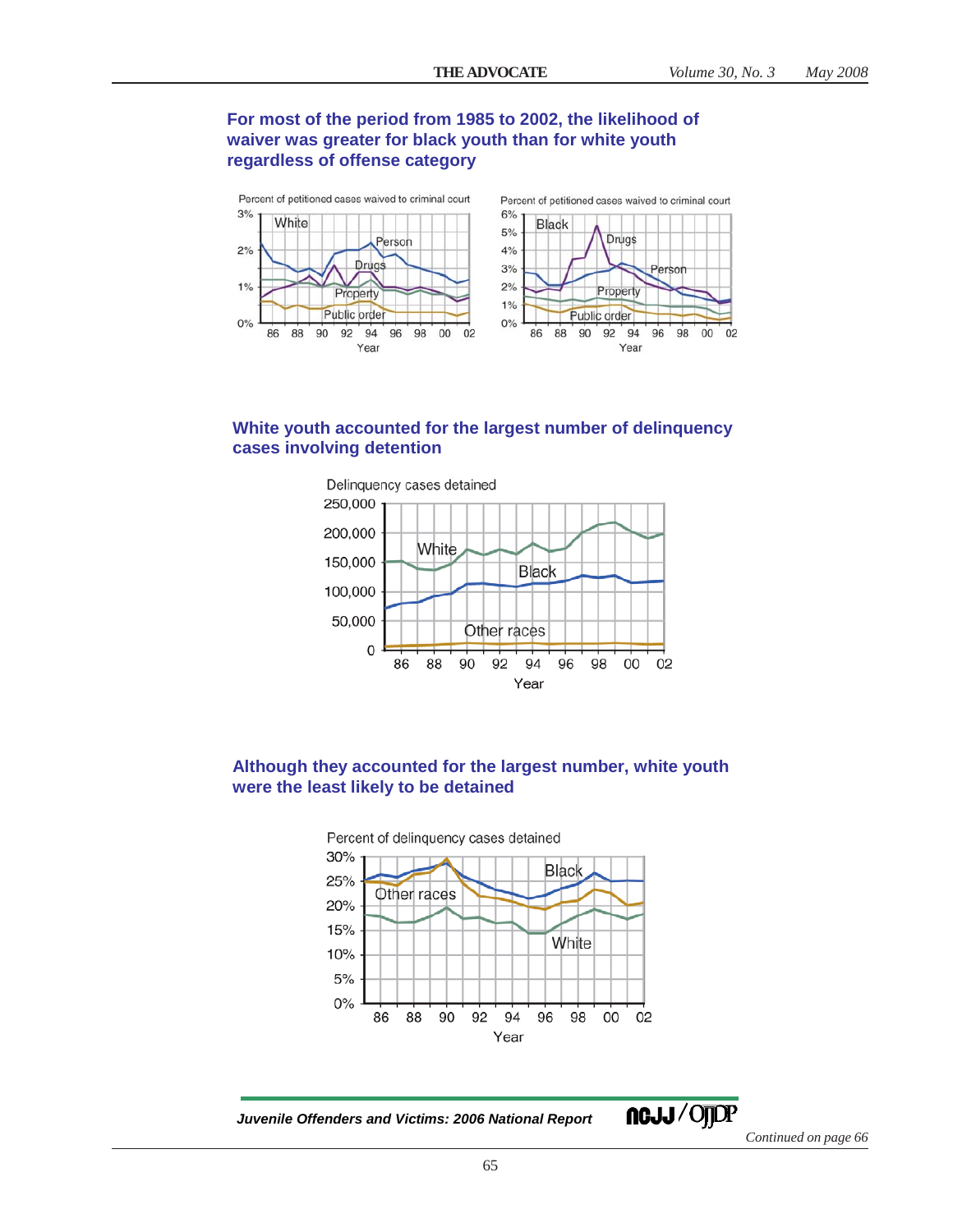# **The arrest rate for murder in 2003 was the lowest since at least 1980 for white, black, male, and female juveniles**



# **Murder arrest rate trends by gender and race**



*Juvenile Offenders and Victims: 2006 National Report*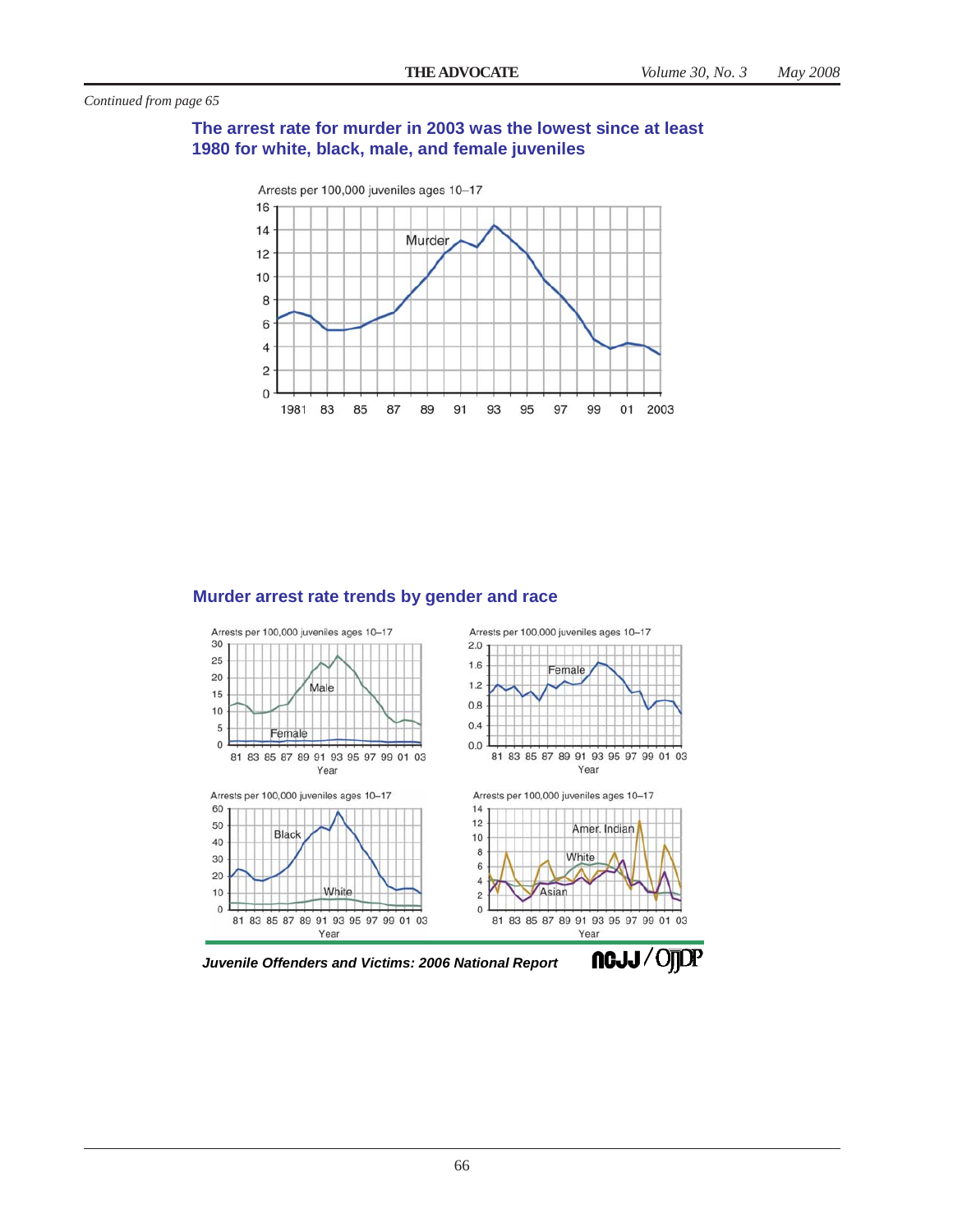# **Between 1991 and 2003, the juvenile arrest rate for forcible rape fell 46%, with a larger decline in the black rate than the white rate**





# **Forcible rape arrest trends by race**



## **Case rates for drug offenses more than doubled from 1985 to 2002 for both white (118%) and black (128%) youth**



*Juvenile Offenders and Victims: 2006 National Report*

**ngjj/Ojjdp**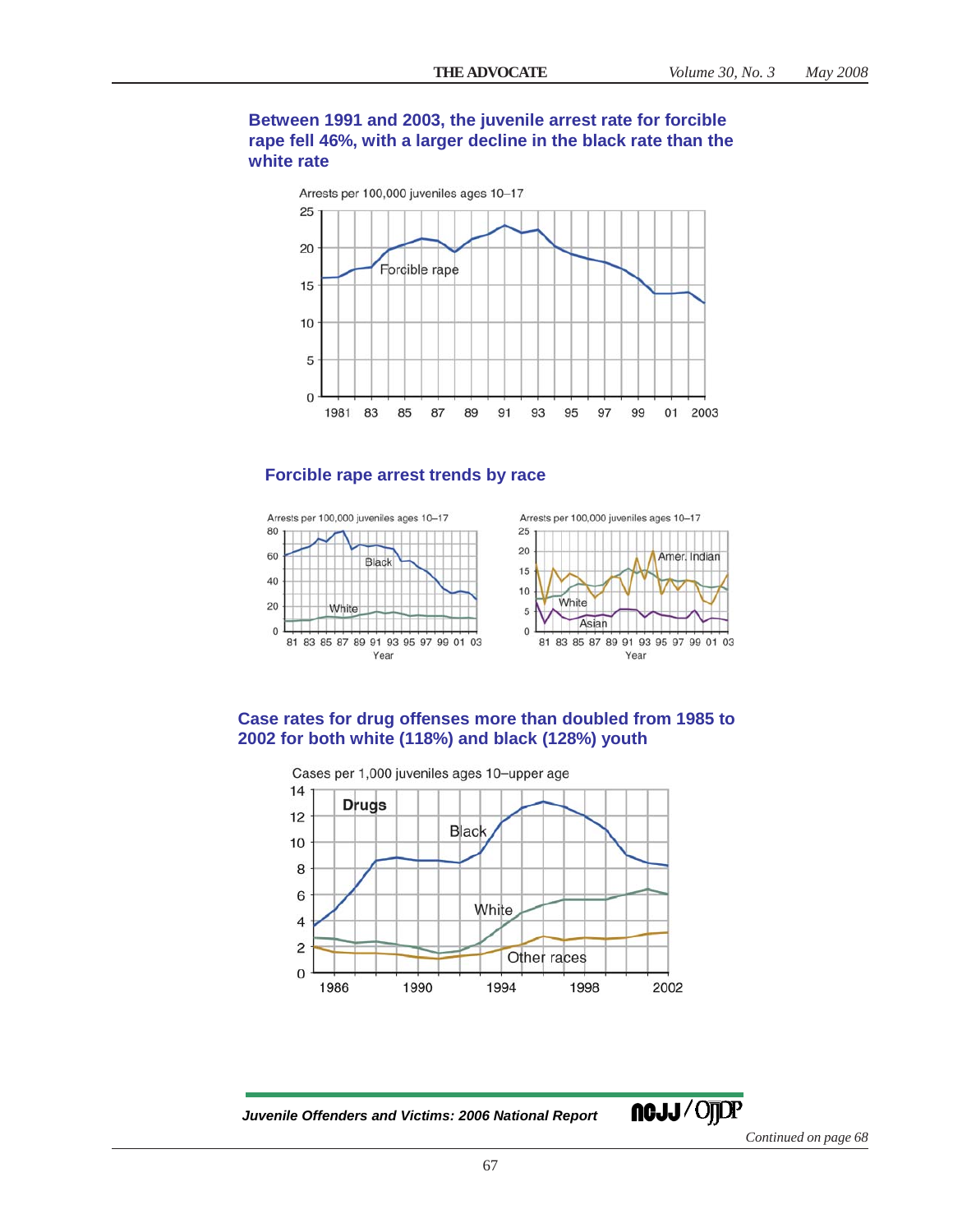# **For most of the period from 1985 to 2002, the likelihood of waiver was greater for black youth than for white youth regardless of offense category**



VII. Consider seeking expert funds for an expert to testify on disparate treatment in the criminal justice system. Consider the impact of such an expert on your local decision-maker. Balance the ability to persuade a trial judge against the need to build a record for appellate purposes. Consider the value of using such data in dialogue with the court and prosecutor, by motion, or by expert testimony from a competent social scientist. You won't have to look far. Experts here in Kentucky, from the University of Louisville, are knowledgeable, and have been closely involved in studies on disparate treatment locally:

"Contrary to the literature on MOR and DMC, the studies in other states, and the two studies conducted in the Commonwealth of Kentucky, the majority of respondents in this survey did not believe that race, ethnicity, and gender were issues impacting selection bias within the juvenile justice system. Overwhelmingly, selection bias was not seen as something that happened in the respondents' particular jurisdiction. However, to the extent that respondents were inclined to believe that selection bias may exist, it was seen to be much more associated with measures of social class such as family income and type of neighborhood….It was significant that public defenders, law enforcement officers, and school resource officers, all reported that the impact of race and gender was more likely to be a factor in selection bias compared to county attorneys, district court judges, court designated workers, and department of juvenile justice service workers." *Minority Overrepresentation and Disproportionate Minority Confinement in Kentucky Technical Report July 2004*, *An Analysis of the Perceptions of Bias of Juvenile Justice Officials Employed with Various Agencies*, Authored by Clarence Talley Ph.D U of L, Theresa Rajack-Talley Ph.D U of L, Mark Austin, PhD U of L

- VIII. Work to ensure critical lay witnesses are present at the hearing to present a favorable image of your client and a realistic picture of what will happen to your client if the case is kept in juvenile court.
- IX. Look to the client's community to find those who are willing to step up and provide the client with accountability and support in any plan to retain the case in juvenile court.
- X. Determine if cross-cultural aspects of the case impact the question of probable cause proof on the level of the offense, or whether the offense occurred. If so, determine if there is a need for expert funding, or lay witnesses to challenge the probable cause findings or to challenge the seriousness of the offense.

#### **Endnotes:**

1. Dorothy E. Roberts, "Criminal Justice and Black Families: The Collateral Damage of Over-Enforcement," 34 U.C. Davis L. Rev. 1005, 1021 -1022 (Summer 2001) (internal citations omitted)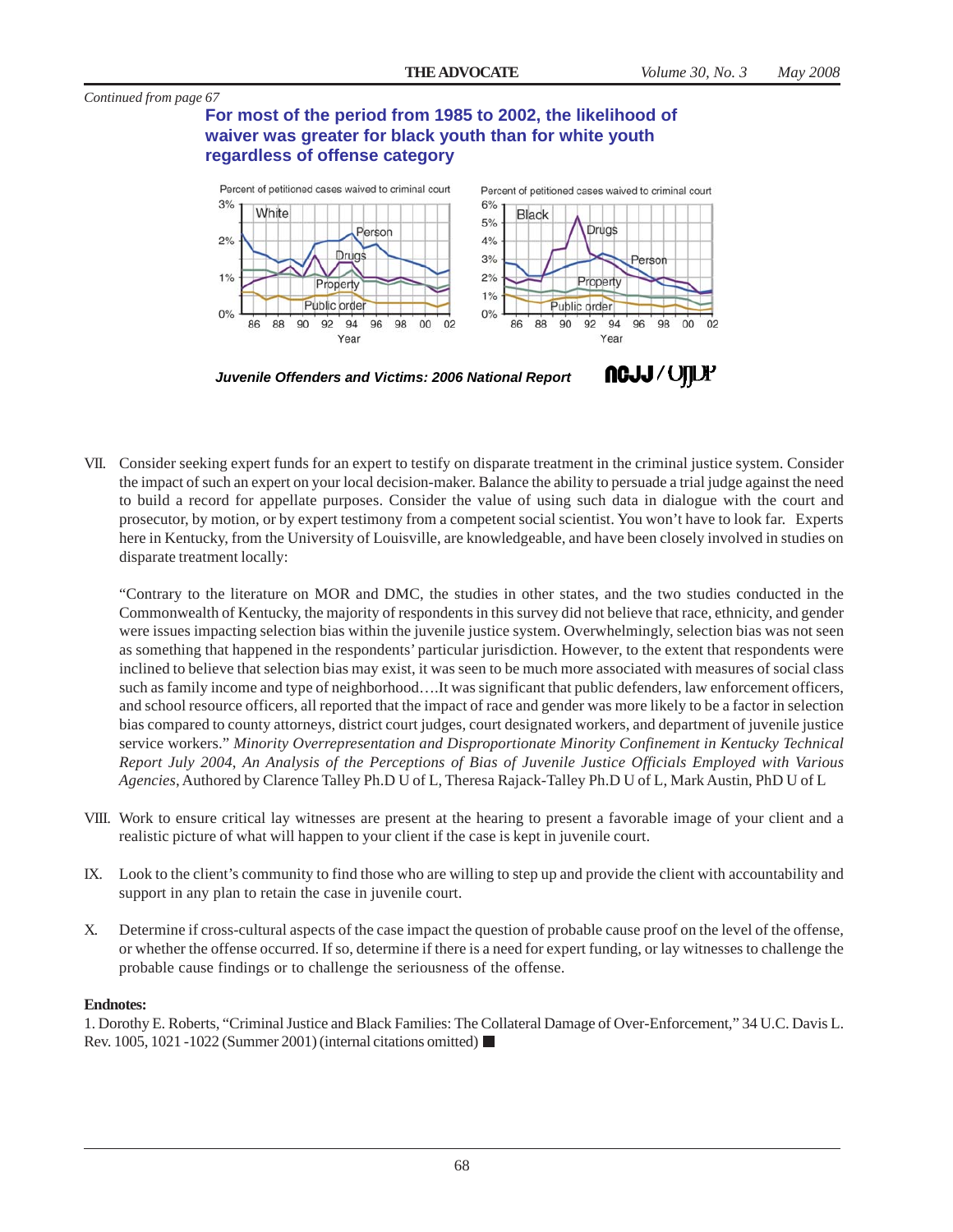# **RACE AND IMMIGRATION ISSUES**

# **By Jay Barrett, Paintsville Trial Office**

"At any rate we think it not improper to say that deportation under the circumstances would be deplorable. Whether the relator came here in arms or at the age of ten, he is as much our product as though his mother had borne him on American soil. He knows no other language, no other people, no other habits, than ours; he will be as much a stranger in Poland as any one born of ancestors who immigrated in the seventeenth century. However heinous his crimes, *deportation is to him exile, a dreadful punishment, abandoned by the common consent of all civilized peoples*."1

These words penned by Judge Learned Hand reflect the aversion Americans felt towards deportation, even as a consequence of serious crimes, well into the twentieth century. It has been argued that race began to play a significant role in American immigration policy well before then, when Congress passed the Chinese Exclusion Act of 1882 which barred further Chinese immigration, prohibited naturalization of those already in the U.S. and established deportation procedures for Chinese railroad workers who overstayed their initial contracts.2

Times have changed. Two laws adopted by Congress in 1996, the Antiterrorism and Effective Death Penalty Act and the Illegal Immigration Reform and Immigrant Responsibility Act, broadened the range of criminal convictions which may result in deportation of non-citizens. Efforts to enforce these laws were increased after the events of September 11, 2001, and may be expected to grow as a result of public and political sentiment over the "immigration crisis."

As immigrant populations continue their growth, criminal practitioners across the Commonwealth advise clients from Central America, West Africa, Eastern Europe and elsewhere about plea agreements which may affect the client's immigration status. The purpose of this chapter is not to debate immigration policy or its racial impact, but to assist criminal defense attorneys in representing these clients and minimizing the chance that the disposition of criminal charges will subject our clients to adverse immigration consequences.

### **Undocumented Status Should Not Affect Criminal Proceedings**

From the earliest stage of representation, pretrial release, it is critical to understand that the presence of a person in the United States with undocumented status is not a crime. Competent counsel should not allow a client's undocumented status to prejudice him or her at any stage of a criminal proceeding. It is only a crime to be in the U.S. without proper immigration documents if the client has been previously deported.<sup>3</sup> Undocumented status alone does not make the defendant a criminal.

Kentucky's Administrative Office of the Courts trains its pretrial release officers that undocumented status is immaterial to the determination of bail, as national studies show no correlation between immigration status and failure to appear. Arrestees are not asked their immigration status in pretrial service officer's interviews. Immigration status is not a factor in the AOC's pretrial release eligibility calculations, which assess the risk level of each arrestee, both as to whether they are likely to appear in court and whether they pose a risk of offending while on pretrial release.

The NEO8 assessment and pretrial services officer's testimony can be used to persuade the judge to release the defendant on the same terms that a citizen would be released on for a given charge. Counsel should be prepared to use these to meet any argument prosecutors may make concerning undocumented status. Kentucky's former Attorney General, Greg Stumbo, trained prosecutors to argue that such status is relevant to bail decisions. But prosecutors are not likely to be ready to present any empirical data to support their assertion.

Nor should undocumented status subject a defendant to a harsher sentence than a citizen would receive for the same conduct. Undocumented status is not a proper grounds for denial of probation to an otherwise eligible defendant.<sup>4</sup> Some district judges have made a practice of sentencing undocumented immigrant defendants to twice the fine or days of confinement for routine offenses that other defendants are sentenced to. Counsel should challenge that practice, starting with a tactful off-the-record conversation, but by litigation if necessary, with reference to the defendant's race and the Fourteenth Amendment.5 *Continued on page 70*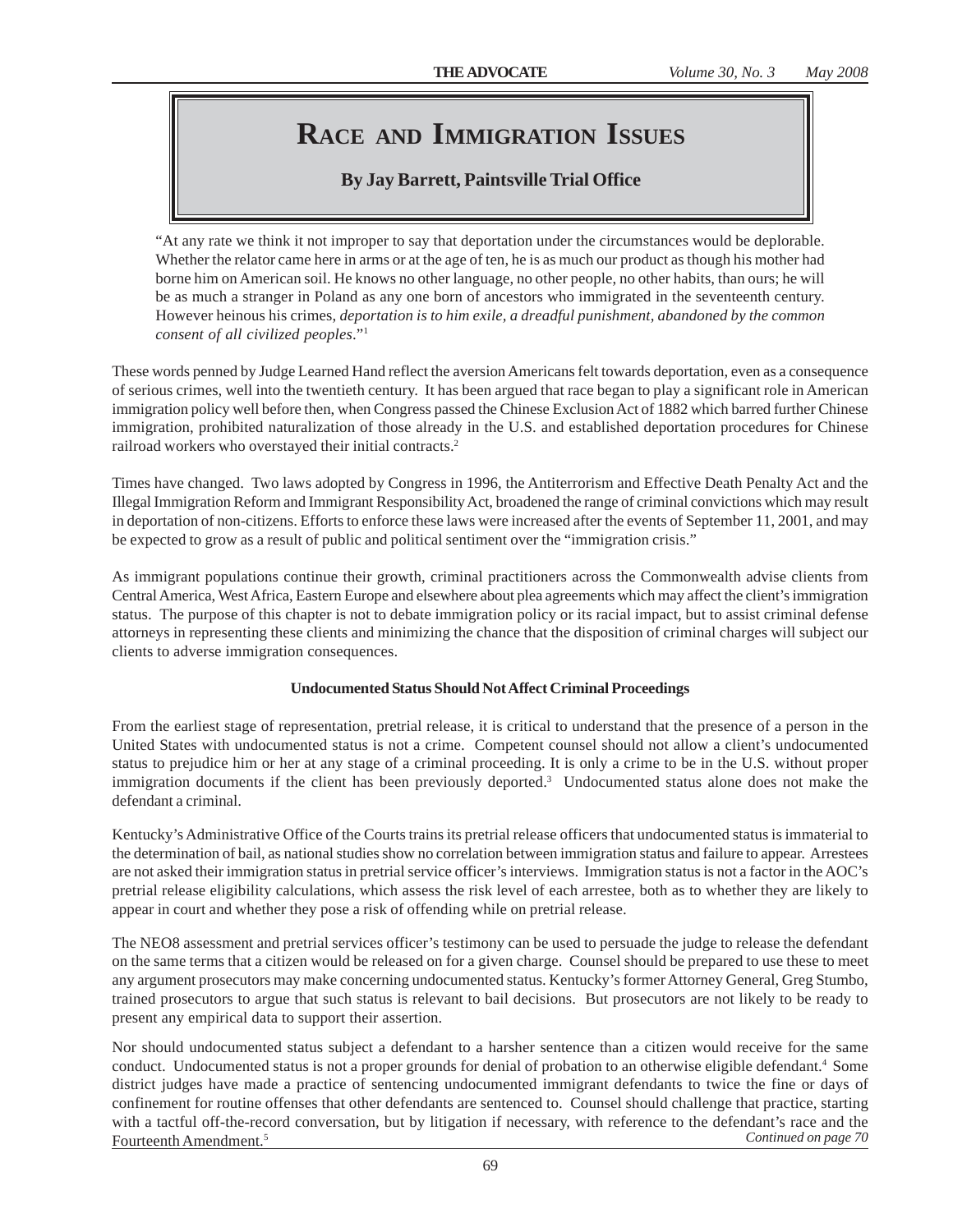State courts have no authority to enforce federal immigration laws, and therefore cannot hold defendants who are otherwise eligible for release without bail pending Immigrations and Customs Enforcement action. In a ruling captioned *Ramos v. Jenkins*, 6 Circuit Judge Tyler Gill granted habeas corpus relief to 17 undocumented aliens who were held without bond in Logan and Todd counties by order of the district court pending investigation of their status by Immigration officials. There was no indication that Immigration and Customs Enforcement had pending cases on any of the defendants, though the district judge had attempted to contact them to initiate the investigations.

Judge Gill found the defendants' custody unlawful on several grounds, including the denial of counsel, the denial of bail, and the arbitrary imposition of indefinite detention in violation of Section 2 of the Kentucky Constitution. By taking this action on its own initiative, the court had violated the separation of powers between the executive and judicial branch. Judge Gill scolded the court, stating that "the rule of law has now inexplicably been ignored or abandoned by the very institution entrusted to uphold it." Kentucky's Judicial and Retirement and Removal Commission agreed, and suspended the district judge without pay for her conduct, which brought disrepute to the bench. Whether the defendant is being held without bail pretrial or after completion of a lawful sentence, counsel should challenge any detention for immigration purposes by a state court on these grounds, as well as federal preemption of immigration action by state courts, discussed below.

#### **Local Enforcement of Immigration Law and Racial Profiling**

While the separation of executive and judicial powers regarding immigration issues is clear, the role of state, county, and city police in enforcing federal immigration law is a matter of heated ongoing debate. In the week of April 21, 2008, the governor of Georgia signed a law purporting to authorize state and local police to detain arrestees for federal immigration law violations, and the governor of Arizona vetoed a bill to allow local law enforcement to arrest undocumented immigrants for trespassing. In the waning days of the 2008 Kentucky legislature, immigration enforcement bills the would have authorized or even required the Department of Corrections and local detention centers to determine an inmate's citizenship status prior to release failed to make it out of the House Judiciary Committee. Should such a bill pass, counsel should challenge any hold beyond the inmate's specified release date as unlawful in the absence of an ICE detainer (see above).

The present state of the law has been summarized by one commentator:

From the state's point of view, the federal government's exclusive power over immigration does not preempt every state activity affecting aliens. And it generally has been assumed that state and local officers may enforce the *criminal* provisions of the INA if state law permits them to do so but are precluded from directly enforcing the INA's *civil* provisions. This view may be changing, however. 7

The distinction between civil and criminal enforcement remains critical: deportation proceedings involve civil enforcement, and undocumented status is not a crime (for those not previously legally deported). Therefore undocumented aliens are not subject to criminal arrest. It is pushing the envelope to argue that illegal entry into the U.S. is a crime, thus making someone present without proper documentation subject to arrest. This argument cannot succeed in Kentucky, because unlawful entry into the U.S. is only a misdemeanor.<sup>8</sup> Peace offers may arrest without a warrant for a misdemeanor offense only when it is committed in their presence.<sup>9</sup> The act of unlawful entry is completed at the border and is not a continuing offense.10 For such a misdemeanor offense not committed in the officer's presence, a warrant is required before an arrest can be made.

State and local law enforcement officers are authorized to arrest aliens who are both illegally present in the U.S. and have been convicted of a felony and either deported or left the country subsequent to the felony conviction.<sup>11</sup> This authority arises only *after* the officers have confirmed the alien's status with ICE, and lasts only long enough for ICE to take the person into federal custody.

Congress has also authorized the Secretary of Homeland Security to enter into written agreements with states and municipalities to assist in enforcing immigration law.12 The agreements must provide for specific training of the individual officers to be involved in immigration enforcement, and specify the duties they are permitted to perform and the federal officer who will supervise them in those duties. The training must include civil rights and potential liability of the officers. Florida and Alabama have entered into memoranda of understanding that allow selected state police offers to assist in immigration enforcement, as has the city of Nashville. In Kentucky, the city of Shepherdsville recently expressed its intent to apply for this authorization.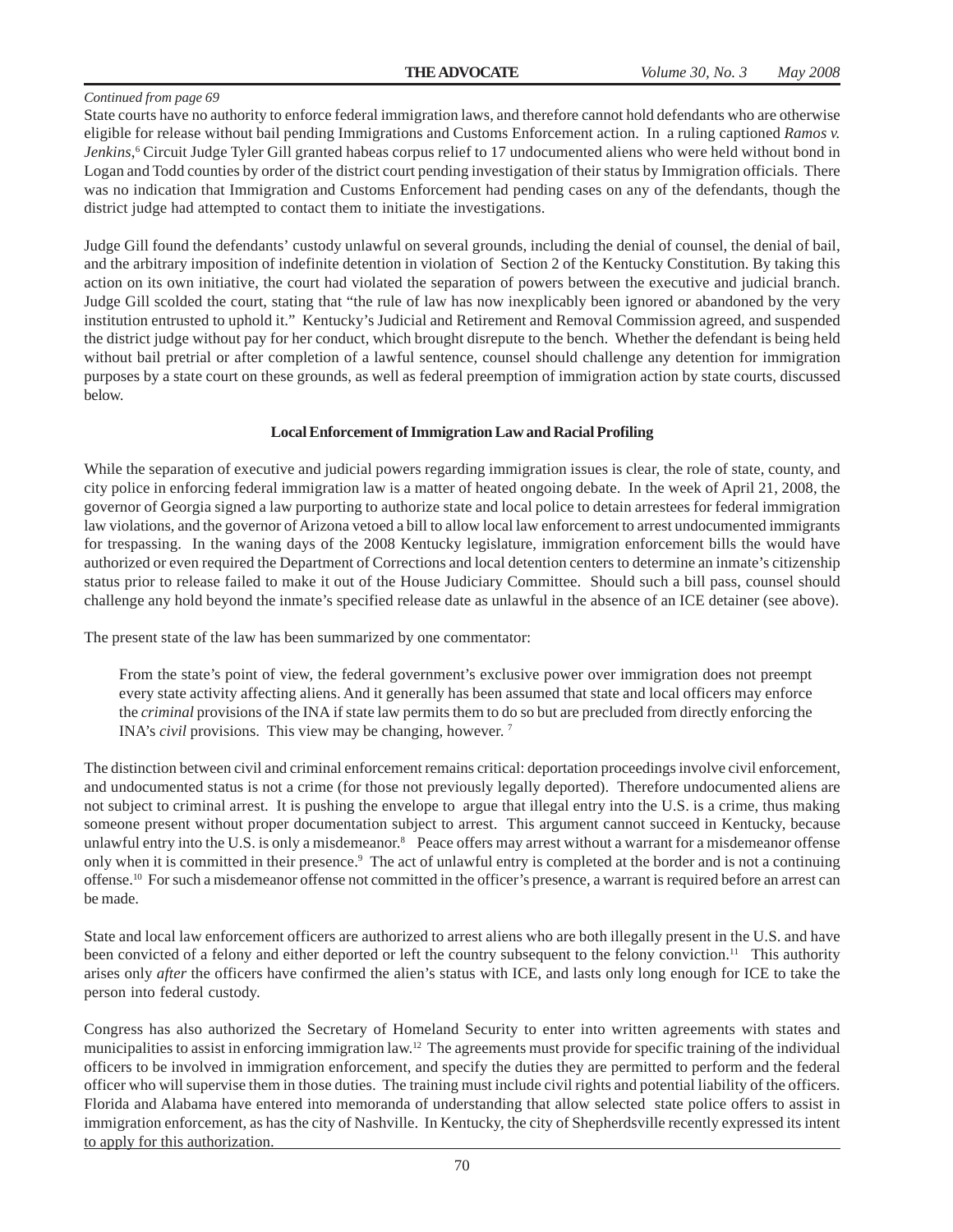As more Kentucky municipalities seek authorization to assist in enforcement of federal immigration law, we are bound to see increased instances of racial and ethnic profiling in contact between officers and individuals seeking to determine immigration status. Such stops of persons or vehicles violate Kentucky statutory and both state and federal constitutional protections. KRS 15A.195 prohibits stops "solely motivated by consideration of race, color, or ethnicity" and requires Kentucky Law Enforcement Foundation funded agencies, and encourages all other law enforcement agencies, to have Racial Profiling Policies.

One Kentucky court has ruled that a violation of a law enforcement agency's racial profiling policy is not grounds for suppression of evidence (due to self-contained remedy of administrative discipline).13 The *Hardy* court misperceived the issue, which is not a violation of the policy, but a violation of statute. Therefore *Hardy* is questionable as precedent on the issue of a statutory violation. The court did expressly state that only constitutional violations invoke the remedy of the exclusionary role, so effective counsel must plead a constitutional as well as the statutory violation.

The U.S. Supreme Court has held that the Fourth Amendment does not provide a basis for challenging racially motivated stops.<sup>14</sup> Counsel should not, therefore, plead only 4<sup>th</sup> Amendment grounds in seeking suppression, but should include its state counterpart, Section 10 of the Kentucky Constitution.

State and federal courts have recognized that the Fourteenth Amendment Equal Protection clause and related Kentucky Constitutional provisions (Sections 1, 2, 3, and 26) are implicated by the practice of racial profiling. The standard of proof is analogous to that used in proving selective enforcement of prosecutions.15 The *Hardy* opinion noted that the arrestee had not offered any proof of racial intent. The methods of proving intent and effect include statistics (which can prove discriminatory effect, or difference between treatment of races, and can support an inference of discriminatory purpose) or direct proof of different treatment of individuals of different races.<sup>16</sup>

Recent immigration enforcement efforts in Kentucky have focused on Hispanic immigrants. But the same protection against racially based arrests would apply to Haitians, Africans, and many other immigrant communities. The state prohibition against race, color or ethnicity-based stops, searches or detentions would seem a severe impediment to street level immigration enforcement by state and local officers. Counsel should litigate these issues in criminal defense, but practices are not likely to change until civil rights actions result in the liability of officers and their departments for violation of the statute and the Constitution.

#### **Immigration Consequences of Conviction**

Perhaps the most immediate and most difficult challenge facing counsel defending a non-citizen arises in advising the client of potential immigration consequences of a conviction, whether by trial or plea negotiations. The Kentucky Supreme Court has ruled, contrary to some other states' decisions, that the failure to advise a client of immigration consequences of a particular conviction is not ineffective assistance of counsel in Kentucky.17 Even misadvise about such consequences has been held not to warrant post conviction relief, though two dissenters would distinguish bad advice from no advice.<sup>18</sup>

Federal courts are under no obligation to advise defendants of deportation consequences.<sup>19</sup> But counsel's misadvise has been held to be ineffective assistance:

"We agree that where, as here, counsel has not merely failed to inform, but has effectively misled, his client about the immigration consequences of a conviction, counsel's performance is objectively unreasonable under contemporary standards for attorney competence. Here, Kwan asked counsel whether pleading guilty would cause him to be deportable, and counsel chose to advise him. Moreover, counsel represented himself as having expertise on the immigration consequences of criminal convictions. Subsequently, counsel either failed to keep abreast of relevant and significant changes in the law or failed to inform Kwan of those changes' effect on the deportation consequences of Kwan's conviction. In either case, counsel never advised Kwan of the options that remained open to him prior to sentencing, and counsel never informed the sentencing judge that a sentence only two days shorter than the sentence ultimately imposed would enable Kwan to avoid deportation and remain united with his family. That counsel may have misled Kwan out of ignorance is no excuse ..."<sup>20</sup>

Counsel must become aware of the immigration consequences of the plea before it is entered, as there are two hurdles that virtually exclude effective post conviction relief. First, Kentucky courts have held that consequences learned after the plea do not constitute "exceptional circumstances" to grant relief under CR 60.02(f) that is unavailable under RCr 11.42.21 *Continued on page 72*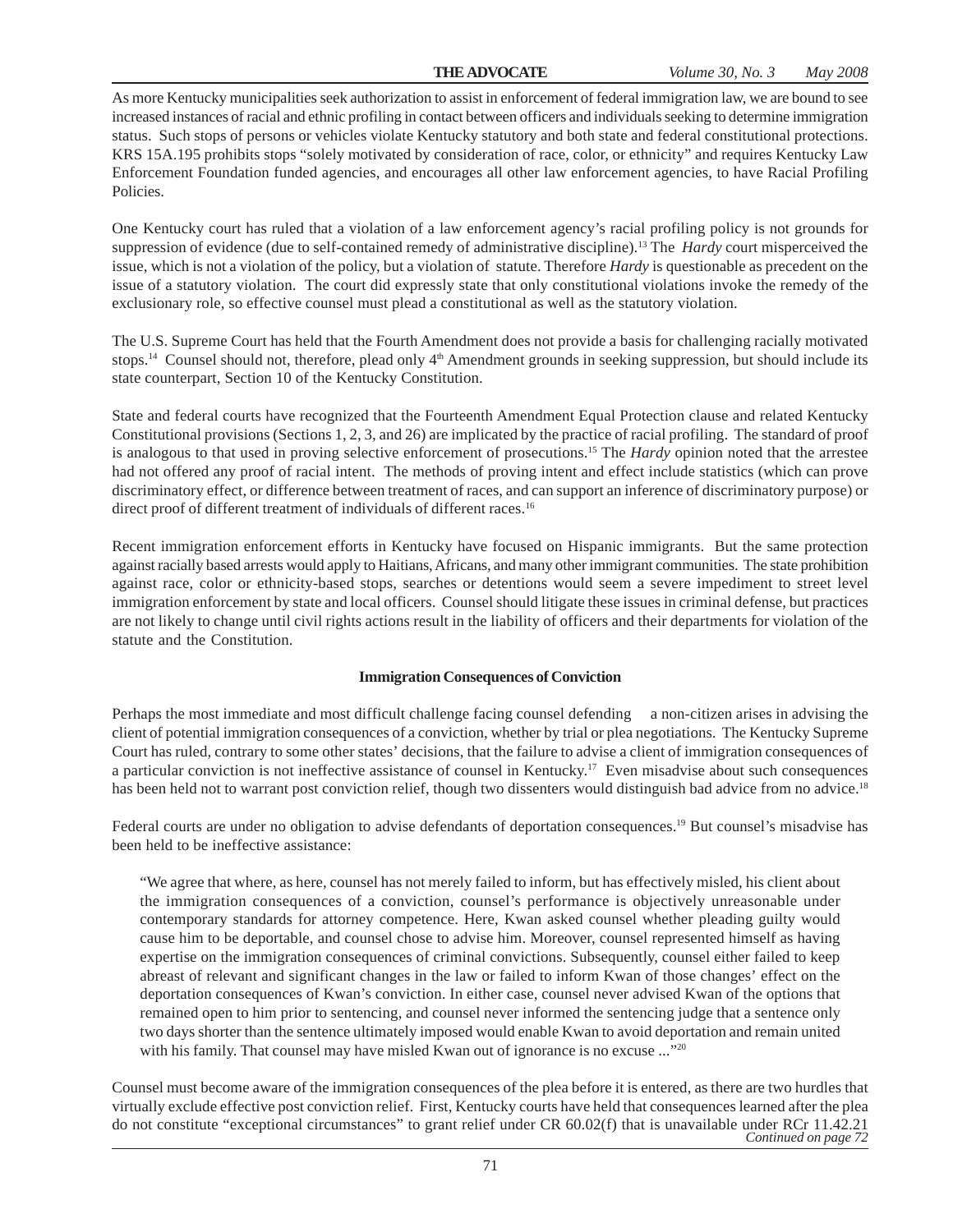Second, even if you could get the trial court to vacate the conviction, the vacation of a conviction may not hold up in federal court, and may be found ineffective for immigration purposes if it was done solely to avoid immigration hardship.<sup>22</sup>

Since we aspire to be more than just "not ineffective," let's learn the basics of immigration consequences. Available online are a PowerPoint presentation prepared by Cori Hash of the Maxwell Street Legal Clinic for the 2007 Department of Public Advocacy Annual Seminar<sup>23</sup> and the National Lawyers Guild manual on Immigration Consequences of Criminal Convictions.<sup>24</sup> Review of these materials will familiarize counsel with the issues involved in these cases. What follows here is a simplification of those materials, followed by specific Kentucky practice tips that may assist you in avoiding or minimizing these consequences for your clients.

First, counsel must determine whether a client is or is not an American citizen. This process starts with asking each client simply, "Are you an American citizen?" If so, none of these concerns apply. But we should not assume any client to be a citizen. Many people in the U.S. are legal permanent residents, undocumented, refugees, or those seeking asylum. Others may hold one of many forms of visas, including student, work, religious, or domestic violence victim visas. Forty percent of all illegal immigrants in the U.S. entered lawfully but overstayed these visas.<sup>25</sup> If your client is not a citizen, ask whether they are in the process of applying for citizenship or lawful permanent resident status. And don't forget to ask whether someone is assisting them with immigration—they may have an immigration lawyer who can help inform you while taking the responsibility of advising the client about the consequences of possible dispositions of the criminal charge.

Second, find out which concern is of greater importance to the client, deportation or the sentence that may be imposed. In a serious felony, the client may be more concerned about the sentence to be served than deportation. Counsel can then try to negotiate a shorter actual sentence to save the Commonwealth the expense of incarcerating someone who won't be in the community upon completion of the sentence anyway due to deportation. Conversely, a client more concerned with avoiding deportation may be willing to serve more time in jail to avoid a longer suspended sentence or conviction of a specific offense that would make deportation likely. Be sure you and the client have the same goals with respect to the outcome of the criminal case.

Third, counsel must be aware of the federal definition of a "conviction." 8 U.S.C. § 1101(a)(48)(A) provides that "The term "conviction" means, with respect to an alien, a formal judgment of guilt of the alien entered by a court or, if adjudication of guilt has been withheld, where—(i) a judge or jury has found the alien guilty or the alien has entered a plea of guilty or *nolo contendere* or has admitted sufficient facts to warrant a finding of guilt, and (ii) the judge has ordered some form of punishment, penalty, or restraint on the alien's liberty to be imposed."

Because of this definition, a pretrial diversion of a felony in Kentucky pursuant to KRS 533.250 *et seq.* is a conviction for immigration purposes. A guilty plea is required, KRS 533.250(f), even though formal adjudication of guilt may be withheld. In addition, the court typically orders probation pursuant to KRS 533.254, or at least some specific conditions which may be considered restraints on liberty. The AOC form requires the parties to note in the record what sentence **will be** imposed should there be a revocation of diversion, and an immigration court may construe these as "some form of punishment" or penalty. Because an *Alford* plea is considered a form of guilty plea (and labeled as such on AOC form 491.2), it is likely to be treated as a guilty or *nolo contendere* plea*: i.e*., the same as a conviction.

By contrast, a pretrial diversion in a misdemeanor case, which does not involve a guilty plea, should not be construed as a conviction. But counsel should make sure there is no reference to a conditionally discharged sentence in a misdemeanor diversion. As Ms. Hash's presentation notes, the immigration court is not limited to a docket entry, but will look at all the contents of the file (including the file jacket in district court). So be sure on entry into a misdemeanor diversion that there is nothing contradicting that disposition on the file jacket or elsewhere in the file. If the disposition is not made in court and recorded, make sure any "Waiver of Recording" or other document reflecting the agreed disposition contains no reference to a guilty plea or sentence.

Fourth, counsel must determine whether the offense of conviction, or offered plea, is classified as an Aggravated Felony or a Crime of Moral Turpitude. Generally, any noncitizen is subject to deportation upon conviction of an aggravated felony. Two or more convictions of crimes of moral turpitude not arising from the same scheme will also subject a noncitizen to deportation, unless the offense occurs within 5 years of admission to the United States (in which case one conviction is sufficient). Some jurisdictions have compiled charts identifying which statutory offenses are aggravated felonies and which may be considered crimes of moral turpitude. We don't yet have such a chart in Kentucky. The chart for federal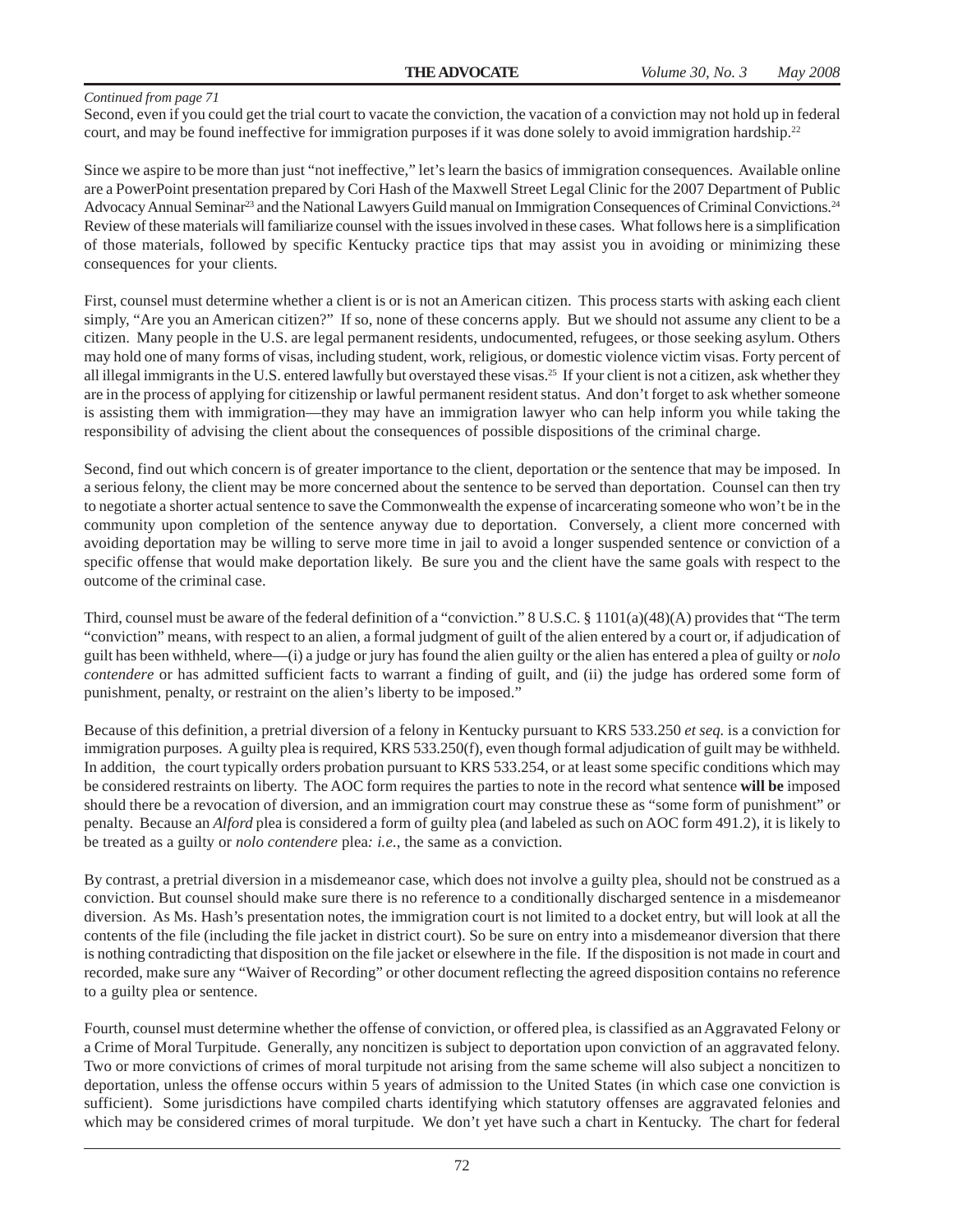offenses prepared by the National Immigration Project is attached (attachment D) by their permission for reference and analogy to Kentucky offenses. Charts for other states may be found online.

These classifications are terms of art. There is no specific, categorical definition of "crime of moral turpitude." These are generally offenses that are morally reprehensible or intrinsically wrong (*malum in se)* and courts look to common law in determining which are crimes of moral turpitude. "Aggravated felony," on the other hand, has an extensive statutory definition, which includes offenses you may not consider aggravated and some that are not felonies under state law.<sup>26</sup> Conversely, some state felonies are not federal felonies and are therefore not includable as aggravated felonies.

In *Lopez v. Gonzales*, 27 the U.S. Supreme Court held that although South Dakota treated an alien's conviction for aiding and abetting another person's possession of cocaine as equivalent to possessing the drug, and thus a felony under that state's law, the offense was a misdemeanor under the Controlled Substances Act, and thus **not** an "aggravated felony" under the Immigration and Nationality Act. The issue was not aiding and abetting, but the fact that possession of a controlled substance is not a felony under federal law, but a misdemeanor.<sup>28</sup> Hence possession of a controlled substance is not an "aggravated felony" for immigration purposes. The Sixth Circuit Court of Appeals had already reached this conclusion prior to *Lopez*, ruling that the defendant's two prior state felony convictions for possession of cocaine, in violation of Ohio and Kentucky law, did not constitute "aggravated felonies", since these offenses did not involve trafficking, and were not punishable as a felonies under federal law.29

There are several gray areas in Kentucky offenses involving marijuana. Trafficking in less than 8 ounces of marijuana is a misdemeanor on first offense,<sup>30</sup> and trafficking over 8 ounces but less than five pounds is a Class D felony. However, the federal penalties for trafficking in marijuana include up to five years imprisonment for any quantity less than 50 kilograms.31 **So the state misdemeanor may be held to be an "aggravated felony" under the trafficking in controlled substance provision of 8 U.S.C. Sec. 1101(a)(43). An exception may be argued for distributing a small amount of marijuana for no** remuneration, which is treated as a misdemeanor under 21 U.S.C. Sec.  $841(a)(1)(D)(4)$ . Similarly, Kentucky law distinguishes between cultivation of 5 or more plants, a felony and fewer than 5 plants, a misdemeanor. KRS 218A.1423. It is not clear (until we have a federal decision) whether all such cultivation would be considered manufacturing or trafficking a controlled substance, an aggravated felony; as possession of marijuana, a misdemeanor; or whether immigration courts would treat fewer than 5 plants as possession and greater than 5 as trafficking. If a plea to (or jury instruction on) possession of marijuana can be entered as a lesser included offense in any of these circumstances, even with more time to actually serve than these charges might result in, that would be preferable for immigration purposes.

The Supreme Court has recognized a distinction not immediately apparent in the statutory definition of violent crime. In Leocal v. Ashcroft,<sup>32</sup> the Supreme Court found that the offenses without a mental state, or where the mental state is mere negligence, are not aggravated felonies under the INA. Using the reasoning employed by the Supreme Court, wanton endangerment, though a felony, might therefore not be considered an "aggravated felony." If counsel cannot avoid an assault conviction, it would be advisable to seek a bill of particulars or stipulation of record that a defendant pleading to a felony assault was acting wantonly, rather than intentionally. This should be apparent in vehicular assault cases, but it is essential to get the mental state in the record at or before the entry of the plea. At trial, seek separate instructions on wanton and intentional conduct to assure both a unanimous verdict and a clear record of the conduct of which the defendant was convicted.

Beware of state misdemeanors that constitute aggravated felonies. In *U.S. v. Gonzales-Vela*,<sup>33</sup> the court held that the Kentucky misdemeanor of sexual abuse second degree is an aggravated felony because it is included ("sexual abuse of a minor,"34 in federal statutory definition of "aggravated felony."

In attempting to avoid a felony conviction, counsel routinely seek to have a charge amended to Attempt, K.R.S. 506.010, or Conspiracy, 506.040, since violation of these provisions when the crime involved is either a Class C or Class D felony is only a misdemeanor. This will not work for immigration purposes due to the catch-all subsection (U) of the statutory definition of aggravated felony, "an attempt or conspiracy to commit an offense described in this paragraph." A better argument might be made for the offense of criminal facilitation in violation of KRS 506.080. However, counsel should review the Supreme Court's ruling that aiding and abetting a theft is included in the theft definition of "aggravated felony," *Gonzales v. Duenas-Alvarez***.** 35 The Supreme Court declined in *Lopez*, *supra.* to reach the question of whether California's unauthorized use of a motor vehicle offense (Kentucky's K.R.S. 514.100 misdemeanor) constituted an "aggravated felony," as the issue was not preserved for review.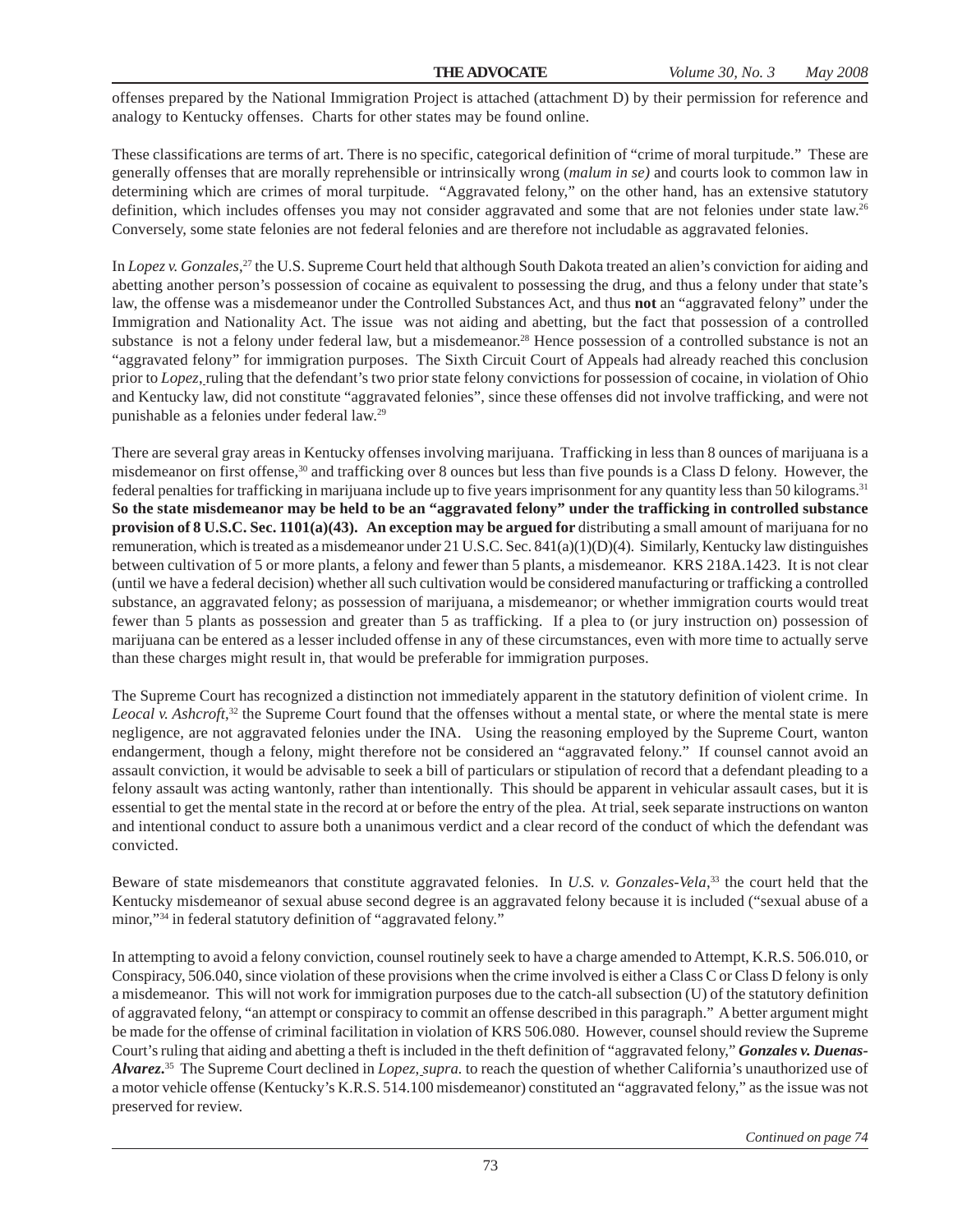The fifth determination counsel must make is whether the sentence involved has immigration consequences. For crime of moral turpitude purposes, only the possible (not *actual)* sentence is required: one year or more. For aggravated felonies, only those involving theft, receiving stolen property, burglary and "crimes of violence" convictions where the defendant receives a sentence of one year incarceration or more qualify. It is crucial to note that suspended time counts toward the one year, and that twelve months is a year.36 Thus, a twelve month suspended sentence for misdemeanor theft or receiving results in an "aggravated felony." A 364-day sentence does not. Counsel and client must be willing to trade a larger fine or more time to actually serve in such misdemeanors to obtain a suspended sentence less than the maximum twelve months.

One strategy to avoid a single twelve-month sentence in a case warranting a sentence in that range is to spread the sentence out among several counts. In lieu of a single or concurrent sentence (suspended or otherwise) of twelve months for separate thefts or assaults, seek separate consecutive sentences of less than 12 months. Some immigration authorities suggest that where the prosecution insists on service of a one year sentence, counsel and defendant waive presentence credit and accept a prospective sentence of less than one year.

Where the offense is a single crime of moral turpitude with a maximum of twelve months, seek to obtain a sentence of less than six months (including suspended time). There is an exception to the denial of admissibility of an alien for one "petty offense," defined by an actual sentence of six months or less.<sup>37</sup> This becomes important when your client attempts to reenter the country.

Finally, counsel should be aware that a non-citizen convicted of any two offenses (regardless of whether they were crimes of moral turpitude, aggravated felonies, or neither) who is sentenced to an aggregate of five years or more in prison is inadmissible.<sup>38</sup> This means that if the client were not deported, but left the U.S., they would face great difficulty in returning. So bargain that Class C felony down to a D and take a (preferably probated) sentence of less than five years if all other tactics fail.

Again, this chapter is not intended to be a comprehensive coverage of a subject that warrants, and has produced, entire books. Knowing some of the immigration consequences of convictions makes us keenly aware that **there is no substitute for consulting an immigration attorney when these questions arise.** Counsel may have an ethical obligation to refer the client to more qualified counsel in this area for more complex questions. In Kentucky we are blessed to have two organizations that assist indigent clients in immigration matters. Their resources are limited, but they may be able to answer a well framed question from counsel, or advise the client directly. They are:

#### **Maxwell Street Legal Clinic**

315 Lexington Avenue Lexington, KY (859) 233-3840 http://maxlegalaid.kyequaljustice.org/

#### **Catholic Charities of Louisville, Inc.**

2911 South Fourth Street Louisville, KY 40208 (502) 637-9786 www.catholiccharitieslouisville.org (Immigration Legal Services)

### **Resources**

*Immigration Law and Crimes* available in the DPA library and at: http://west.thomson.com/store/product.asp?product\_id=13514773

Norton Tooby, *Criminal Defense of Immigrants* Ch. 1 available online at:\ http://criminalandimmigrationlaw.com/~crimwcom/Free\_verified.php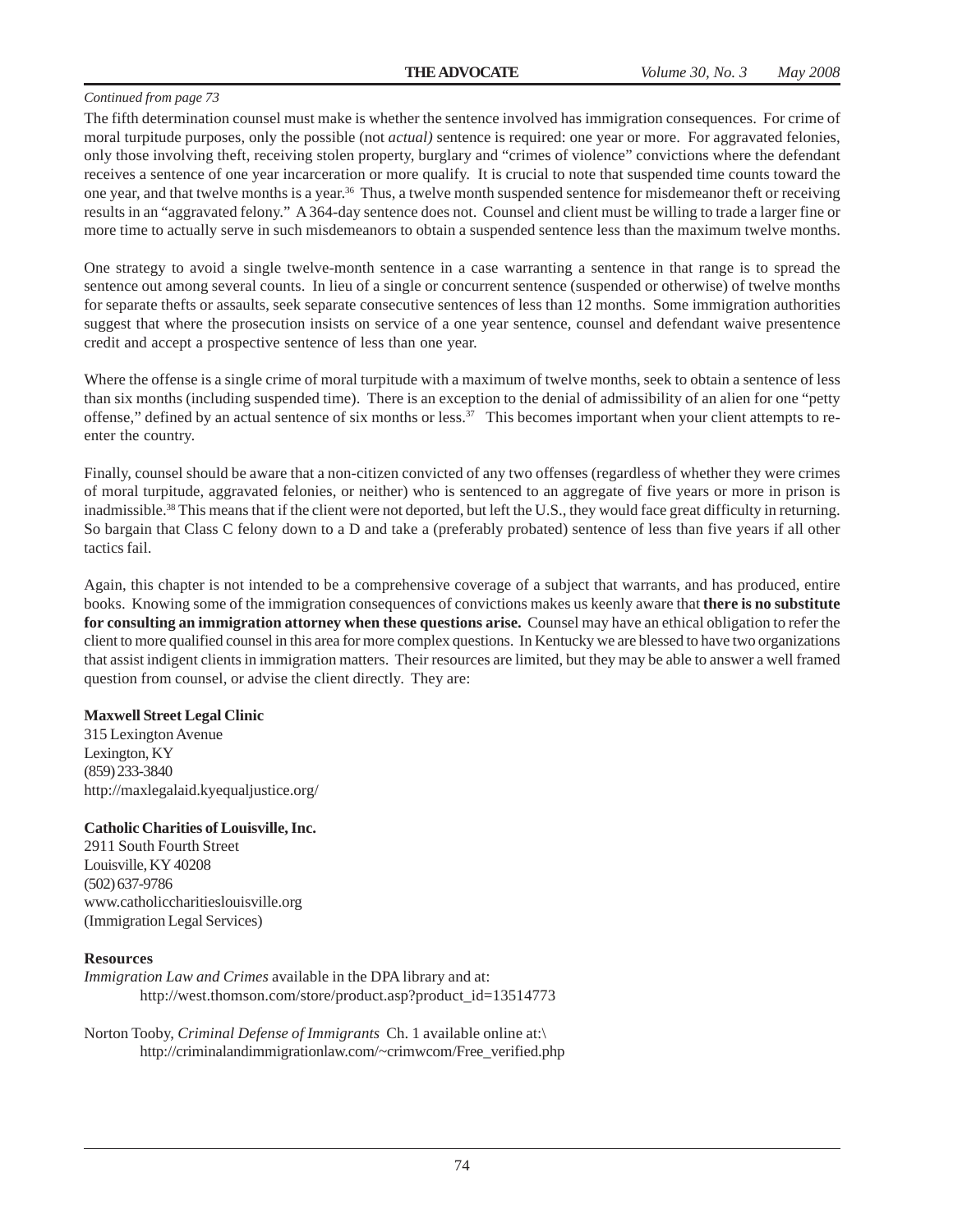**Endnotes:** 1. *United States ex rel. Klonis v. Davis*, 13 F.2d 630, 630 (2d Cir. 1926) 2. *See* Ogletree, *America's Schizophrenic Immigration Policy: Race, Class and Reason*, 41 B.C. Law Rev. 771 (July 2000). 3. 8 U.S.C. Sec. 1326 4, *See State v. Martinez*, (Kansas App. 2007), 5. See *Race and Sentencing Chapter* 6. Available online at http://dpa.ky.gov/Education/Immigration%20Habeas.pdf; and at http://dpa.ky.gov/Education/ RamosvJenkinsPetitionforWritofHabeasCorpus.pdf. 7. Enforcing Immigration Law: The Role of State and Local Law Enforcement http://www.ilw.com/immigdaily/news/2005,1026-crs.pdf (footnotes omitted) 8. INA Sec. 275 9. KRS 431.005(1)(d). 10. *Enforcing Immigration Law* at fn.21 11. 8 U.S.C. Sec 1252c 12. 8 U.S.C. Sec. 1357(g) 13. *Hardy v. Com*, 149 SW3d 433 (Ky. App. 2004) 14. *Whren v. U.S*., 517 U.S. 806 (1996) (racial motivation doesn't render stop "unreasonable" in Fourth Amendment analysis). 15. S*ee U.S. v. Armstrong*, 517 U.S. 456 (1996): discriminatory effect and purpose. 16. See *Dees v. Commonwealth,* Unpublished 2004 WL 2567152 (Ky. App.2004)*. Cf*. *Snyder v. Louisiana*, \_\_U.S.\_\_, 128 S.Ct.1203 ( 2008) (finding intentional discrimination based entirely on a comparison of questions and answers of black veniresmen versus non-black) 17*.Commonwealth v. Fuartado*, 170 SW3d 384 (Ky.2005) 18. *Commonwealth v. Padilla*, \_\_ SW3d \_\_ , 2008 WL 199818 (Ky. 1/24/08)(not final). 19. 3 C.J.S. Aliens, Sec 122, 20. *See United States v. Kwok Chee Kwan*, 407 F.3d 1005, 1015-16 (9th Cir. 2005): 21. *Commonwealth v. Bustamonte*, 140 SW3d 581 (Ky. App. 2004) (reversing Fayette court order vacating 12 month sentence for misdemeanor theft). 22. *Sanusi v. Gonzales*, 474 F3d 341 (6 Cir. 2007) 23. http://dpa.ky.gov/Education/Immigration%20PowerPoint.ppt 24. http://defendingimmigrants.org 25. Ogletree, *supra.* At fn. 72 citing U.S. Dept. of Justice, INS, *Illegal Alien Resident Population (1999)* 26. 8 U.S.C. Sec. 1101(a)43(a) 27. 549 U.S. 47, 127 S.Ct. 625, 166 L.Ed.2d 462, (2006) 28. 21 U.S.C. Sec. 844. 29. *U.S. v. Palaciaos-Suarez*, 418 F.3d 692 (6th Cir. 2005) 30. KRS 218A.1421(2) 31. 21 U.S.C. Sec 841(a)(1)(D) 32. 543 U.S. 1, 125 S.Ct. 377 (2004) 33. 276 F.3d 763 (6 Cir. 2001) 34. 8 U.S.C. Sec 1101(43)(1)) 35. 127 S.Ct. 815, 166 L.Ed.2d 683, (2007) 36. *U.S. v. Ramirez-Cayetamo,* 57 Fed.Appx. 635 2003 WL 192115 (C.A.6 (Ky.) (unpublished). 37. 8 U.S.C. § 1182(a)(2)(A)(i) 38. 8 U.S.C. Sec 1182(a)(2)(B).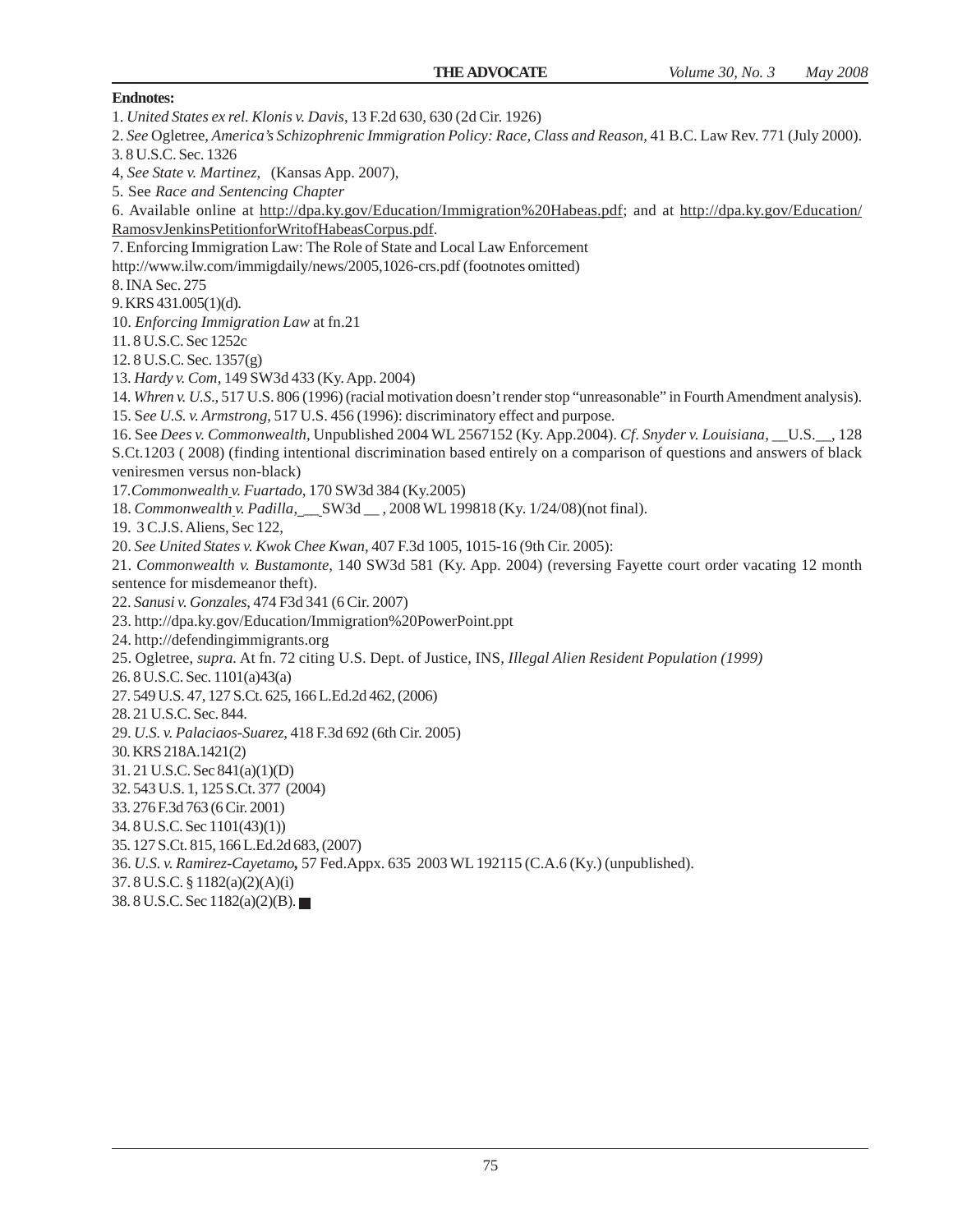# **SELECTED IMMIGRATION CONSEQUENCES OF CERTAIN FEDERAL OFFENSES**

# **by Dan Kesselbrenner and Sandy Lin National Immigration Project of the National Lawyers Guild On behalf of the Defending Immigrants Partnership**

# **Introduction**

**1.** Using the Chart. The chart analyzes adverse immigration consequences that flow from conviction of selected federal offenses and suggests how to avoid the consequences. The chart is organized numerically by code section.

**2. Sending comments about the Chart.** This is the updated edition of the chart, which we first published in 2003. Please contact us if you disagree with an analysis, see a relevant new case, want to suggest other offenses for us to discuss, or want to propose other alternate "safer" pleas, want to suggest improvements, or have general comments. Please send your comments to dan@nationalimmigrationproject.org.

**3. Disclaimer and Note to Users.** Immigration consequences of crimes are a complex, unpredictable, and constantly changing area of law where there are few guarantees. Practitioners should use this chart as a starting point rather than as a substitute for legal research. For a more detailed analysis of offenses and arguments, see *Immigration Law and Crimes* available at: http://west.thomson.com/store/product.asp?product\_id=13514773

# **Acknowledgments**

Dan Kesselbrenner and Sandy Lin are the principal authors of the chart. We would like to thank Ann Benson, Kathy Brady, Ira Kurzban, Lisa Palumbo, Lory Rosenberg, Norton Tooby, Manuel Vargas, and Marianne Yang for their many significant contributions to this research and the staff at the National Immigration Project of the National Lawyers Guild for its support.

We are grateful to the Gideon Project of the Open Society Institute, the Ford Foundation and the Jeht Foundation for funding the Defending Immigrants Partnership.

Copyright 2005. Please contact dan@nationalimmigrationproject.org for permission to use these materials for a training session.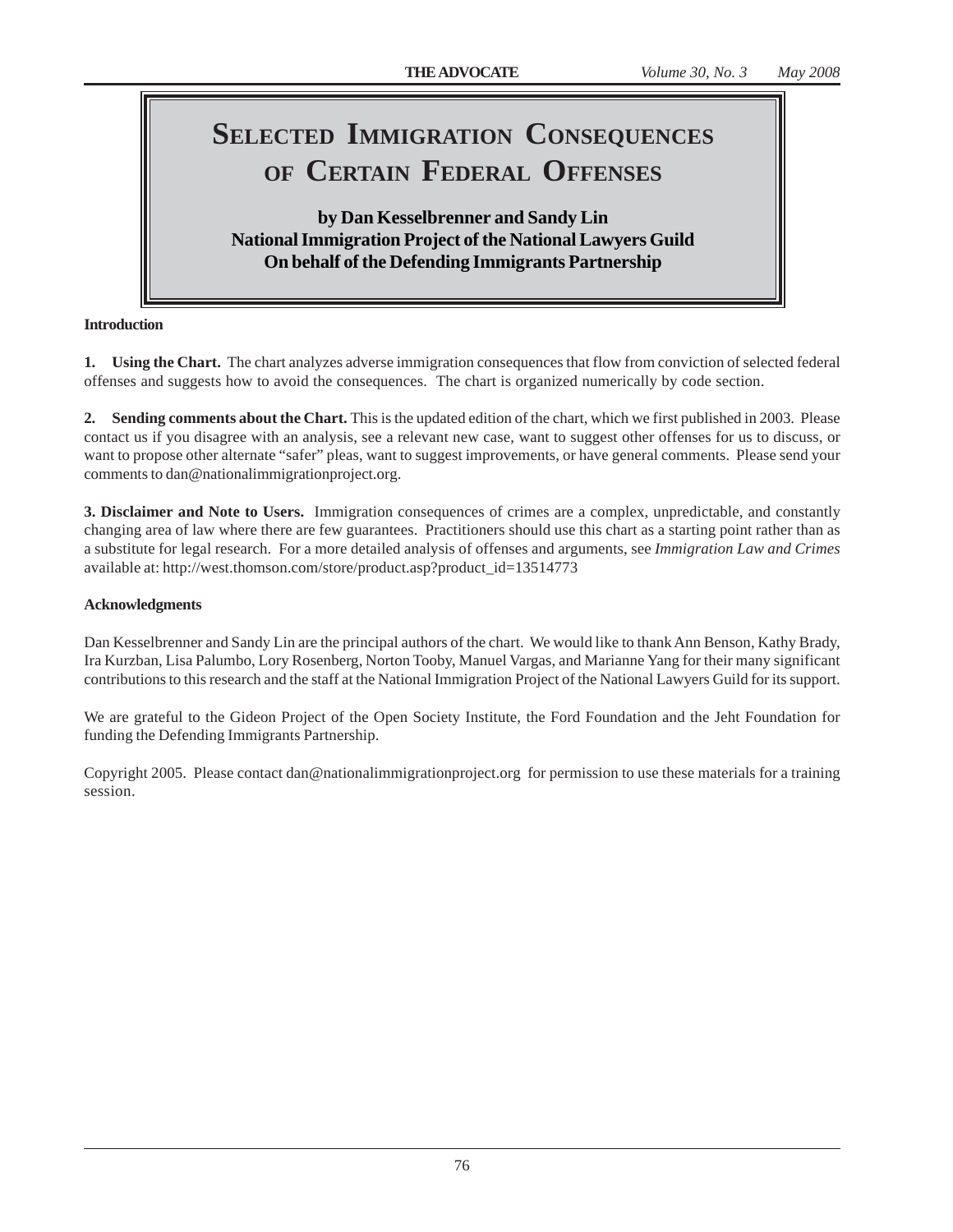| <b>STATUTE</b>              | <b>OFFENSE</b>                                                               | <b>AGGRAVATED</b>                                                                                                                                                                                                                                                         | <b>CRIME</b>                                                                           | <b>OTHER GROUNDS OF</b>                                                                                                                 | <b>SUGGESTIONS</b>                                                                                                                              |
|-----------------------------|------------------------------------------------------------------------------|---------------------------------------------------------------------------------------------------------------------------------------------------------------------------------------------------------------------------------------------------------------------------|----------------------------------------------------------------------------------------|-----------------------------------------------------------------------------------------------------------------------------------------|-------------------------------------------------------------------------------------------------------------------------------------------------|
|                             |                                                                              | <b>FELONY?</b>                                                                                                                                                                                                                                                            | <b>INVOLVING</b><br><b>MORAL</b>                                                       | DEPORTABILITY?                                                                                                                          |                                                                                                                                                 |
|                             |                                                                              |                                                                                                                                                                                                                                                                           | TURPITUDE?                                                                             |                                                                                                                                         |                                                                                                                                                 |
| 8 U.S.C. §<br>1324(a)(1)(A) | Harboring,<br>smuggling, and<br>transporting                                 | Yes, under 8 U.S.C. §<br>$1101(a)(43)(N)$ .<br>Statutory exception for<br>first offense for<br>assisting, abetting, or<br>aiding one's spouse,<br>child, or parent. <sup>1</sup>                                                                                          | Unlikely. $^{2}$                                                                       | Yes, under smuggling<br>ground for bringing in<br>offense.                                                                              |                                                                                                                                                 |
| 8 U.S.C. §<br>1325(a)       | Illegal entry                                                                | Yes, under 8 U.S.C. §<br>$1101(a)(43)(O)$ when<br>person convicted was<br>previously deported for<br>an aggravated felony<br>conviction other than<br>illegal entry or reentry. <sup>3</sup>                                                                              | No.                                                                                    | n/a                                                                                                                                     |                                                                                                                                                 |
| 8 U.S.C. §<br>1326          | Illegal reentry                                                              | Yes, under 8 U.S.C. §<br>$1101(a)(43)(O)$ when<br>person convicted was<br>previously deported for<br>an aggravated felony<br>conviction other than<br>illegal entry or reentry.                                                                                           | No. <sup>4</sup>                                                                       | n/a                                                                                                                                     |                                                                                                                                                 |
| 18 U.S.C. § 3               | Accessory after<br>the fact                                                  | Yes, under 8 U.S.C. §<br>$1101(a)(43)(S)$ as an<br>obstruction of justice<br>offense. <sup>5</sup>                                                                                                                                                                        | Possibly, if the<br>underlying<br>offense involves<br>moral<br>turpitude. <sup>6</sup> | Not a controlled<br>substance offense. <sup>7</sup>                                                                                     | Consider a<br>plea to<br>misprision of<br>felony, if<br>possible.                                                                               |
| 18 U.S.C. § 4               | Misprision of<br>felony                                                      | No. <sup>8</sup>                                                                                                                                                                                                                                                          | Possibly. <sup>9</sup>                                                                 | Not a conviction<br>under controlled<br>substance ground even<br>where felony<br>concealed involves<br>drug distribution. <sup>10</sup> |                                                                                                                                                 |
| 18 U.S.C. §<br>111          | Assaulting,<br>resisting, or<br>impeding certain<br>officers or<br>employees | Possibly if defendant<br>receives a sentence of a<br>year or more. <sup>11</sup>                                                                                                                                                                                          | Very likely. <sup>12</sup>                                                             | n/a                                                                                                                                     |                                                                                                                                                 |
| 18 U.S.C. §<br>201(b)       | Bribery of public<br>officials and<br>witnesses                              | Possibly an aggravated<br>felony under 8 U.S.C. §<br>$1101(a)(43)(S)$ for<br>commercial bribery<br>where the defendant<br>receives a sentence of a<br>year or more. It is not<br>clear that bribing a<br>public official<br>necessarily includes a<br>commercial element. | Yes. <sup>13</sup>                                                                     | n/a                                                                                                                                     | Try to ensure<br>that the record<br>of conviction<br>does not<br>include any<br>evidence that<br>the bribery<br>was<br>commercial in<br>nature. |
| 18 U.S.C. §<br>287          | False, fictitious or<br>fraudulent claims                                    | Offense is divisible. If<br>record of conviction<br>indicates that offense                                                                                                                                                                                                | Possibly. <sup>15</sup>                                                                | n/a                                                                                                                                     |                                                                                                                                                 |

# **Selected Immigration Consequences of Certain Federal Offenses**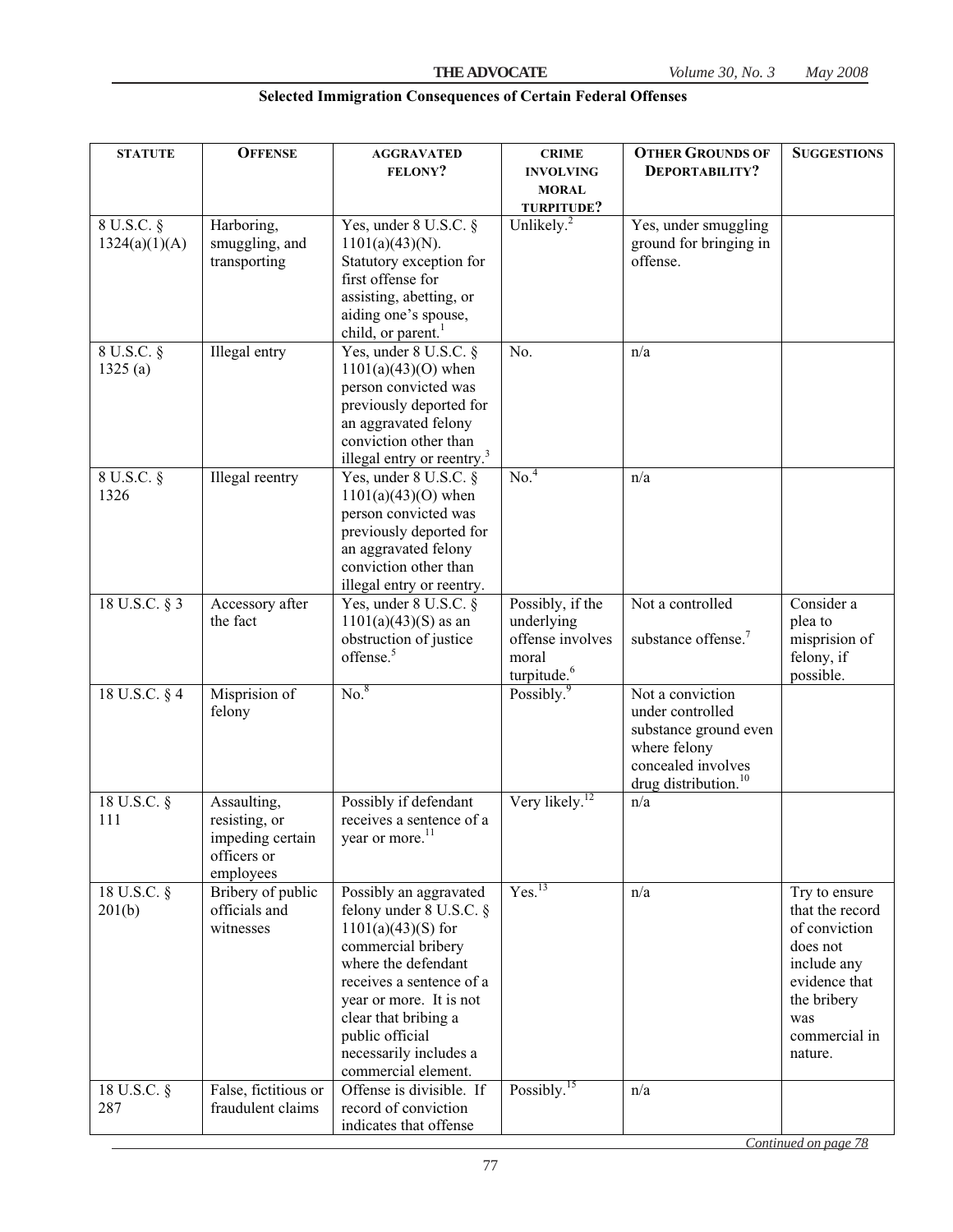| <b>STATUTE</b>          | <b>OFFENSE</b>                                                           | <b>AGGRAVATED</b><br>FELONY?                                                                                                                                                                                                                                                                                                                                                                                                                     | <b>CRIME</b><br><b>INVOLVING</b><br><b>MORAL</b><br>TURPITUDE?                                                       | <b>OTHER GROUNDS OF</b><br>DEPORTABILITY?                                                                                                            | <b>SUGGESTIONS</b>                                                                                                                                      |
|-------------------------|--------------------------------------------------------------------------|--------------------------------------------------------------------------------------------------------------------------------------------------------------------------------------------------------------------------------------------------------------------------------------------------------------------------------------------------------------------------------------------------------------------------------------------------|----------------------------------------------------------------------------------------------------------------------|------------------------------------------------------------------------------------------------------------------------------------------------------|---------------------------------------------------------------------------------------------------------------------------------------------------------|
|                         |                                                                          | involved fraud or deceit<br>and loss to the victim<br>exceeded \$10,000, then<br>it would be an<br>aggravated felony under<br>8 U.S.C. §<br>1101(a)(43)(M)(i). <sup>14</sup>                                                                                                                                                                                                                                                                     |                                                                                                                      |                                                                                                                                                      |                                                                                                                                                         |
| 18 U.S.C. §<br>371      | Conspiracy to<br>commit offense<br>or to defraud<br><b>United States</b> | Divisible offense. If<br>substantive offense is<br>an aggravated felony<br>then a conviction for<br>conspiracy to commit<br>the offense will be an<br>aggravated felony under<br>8 U.S.C. §<br>$1101(a)(43)(U).$ <sup>16</sup> If<br>offense is for<br>defrauding United<br>States, then a<br>conviction will be an<br>aggravated felony under<br>8 U.S.C. §<br>1101(a)(43)(M)(i)<br>where loss to the victim<br>exceeds \$10,000. <sup>17</sup> | Yes, where<br>underlying<br>offense involves<br>moral turpitude<br>or where offense<br>involves fraud. <sup>18</sup> | Firearm, controlled<br>substance, or other<br>criminal ground where<br>underlying offense<br>would make a<br>noncitizen<br>deportable. <sup>19</sup> | If possible,<br>plead to<br>conspiracy to<br>commit an<br>offense that<br>does not<br>involve fraud<br>or trigger other<br>immigration<br>consequences. |
| 18 U.S.C. §<br>373      | Solicitation to<br>commit crime of<br>violence offense                   | Probably crime of<br>violence aggravated<br>felony where defendant<br>receives a sentence of a<br>year or more. <sup>20</sup>                                                                                                                                                                                                                                                                                                                    | Probably.                                                                                                            | n/a                                                                                                                                                  |                                                                                                                                                         |
| 18 U.S.C. §<br>401(3)   | Criminal<br>contempt                                                     | Possibly. $^{21}$                                                                                                                                                                                                                                                                                                                                                                                                                                | Unlikely.                                                                                                            | n/a                                                                                                                                                  |                                                                                                                                                         |
| $18$ U.S.C. $\S$<br>472 | Uttering<br>counterfeit<br>obligations or<br>authorities                 | Yes, under 8 U.S.C. §<br>$1101(a)(43)(R)$ where<br>defendant receives a<br>sentence of a year or<br>more. <sup>22</sup>                                                                                                                                                                                                                                                                                                                          | Yes. <sup>23</sup>                                                                                                   | n/a                                                                                                                                                  |                                                                                                                                                         |
| 18 U.S.C. §<br>473      | Dealing in<br>counterfeit<br>obligations or<br>securities                | Yes, under 8 U.S.C. §<br>$1101(a)(43)(R)$ where<br>defendant receives a<br>sentence of a year or<br>more.                                                                                                                                                                                                                                                                                                                                        | Yes. <sup>24</sup>                                                                                                   | n/a                                                                                                                                                  |                                                                                                                                                         |
| 18 U.S.C. §<br>474      | Possessing<br>counterfeit<br>securities                                  | Yes, under 8 U.S.C. §<br>$1101(a)(43)(R)$ where<br>defendant receives a<br>sentence of a year or<br>more.                                                                                                                                                                                                                                                                                                                                        | Not<br>necessarily. $25$                                                                                             | n/a                                                                                                                                                  |                                                                                                                                                         |
| 18 U.S.C. §<br>485      | Possessing<br>counterfeit coins                                          | Yes, under 8 U.S.C. §<br>$1101(a)(43)(R)$ where<br>defendant receives a                                                                                                                                                                                                                                                                                                                                                                          | Not<br>necessarily. <sup>26</sup>                                                                                    | n/a                                                                                                                                                  | Divisible<br>statute.                                                                                                                                   |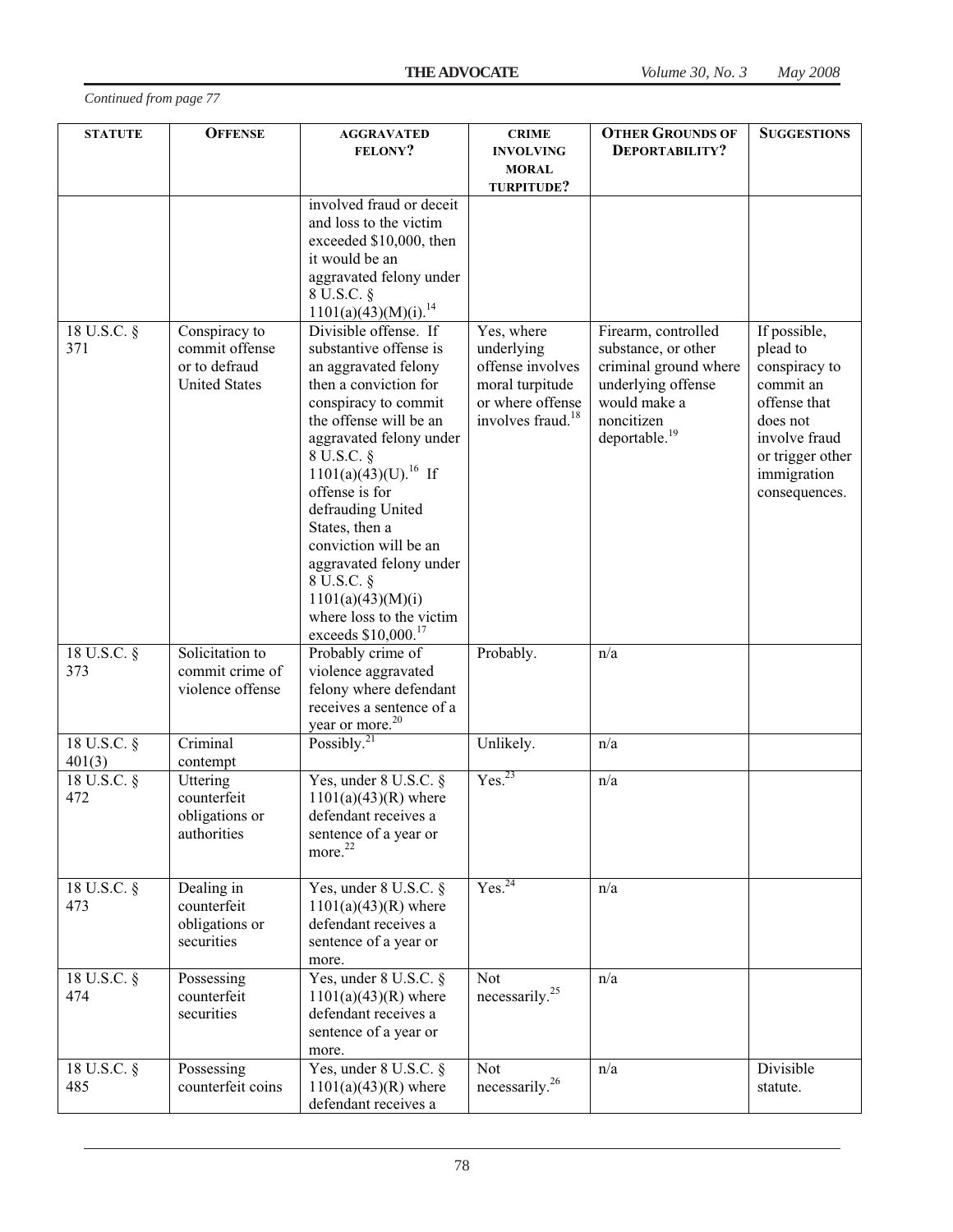| <b>STATUTE</b>          | <b>OFFENSE</b>                                                                 | <b>AGGRAVATED</b><br><b>FELONY?</b>                                                                                                                                                                                     | <b>CRIME</b><br><b>INVOLVING</b><br><b>MORAL</b><br>TURPITUDE? | <b>OTHER GROUNDS OF</b><br>DEPORTABILITY?                                                                                                  | <b>SUGGESTIONS</b>                                                                                                                                                                                                                                   |
|-------------------------|--------------------------------------------------------------------------------|-------------------------------------------------------------------------------------------------------------------------------------------------------------------------------------------------------------------------|----------------------------------------------------------------|--------------------------------------------------------------------------------------------------------------------------------------------|------------------------------------------------------------------------------------------------------------------------------------------------------------------------------------------------------------------------------------------------------|
|                         |                                                                                | sentence of a year or                                                                                                                                                                                                   |                                                                |                                                                                                                                            |                                                                                                                                                                                                                                                      |
| 18 U.S.C. §<br>487      | Possessing U.S.<br>coin molds with<br>intent to defraud                        | more.<br>Yes, under fraud<br>ground if loss to victim<br>exceeds \$10,000 or<br>probably under<br>counterfeiting ground if<br>the defendant receives a<br>sentence of a year or                                         | Yes. <sup>27</sup>                                             | n/a                                                                                                                                        | Try to plead to<br>18 U.S.C. §<br>485 to avoid<br>crime of moral<br>turpitude.                                                                                                                                                                       |
| 18 U.S.C. §<br>494      | Counterfeiting<br>and forgery                                                  | more.<br>Yes, under 8 U.S.C. §<br>$1101(a)(43)(R)$ where<br>defendant receives a<br>sentence of a year or<br>more.                                                                                                      | Yes.                                                           | n/a                                                                                                                                        |                                                                                                                                                                                                                                                      |
| 18 U.S.C. §<br>513(a)   | Securities of the<br>States and private<br>entities                            | Yes, under 8 U.S.C. §<br>$1101(a)(43)(R)$ where<br>defendant receives a<br>sentence of a year or<br>more. <sup>28</sup>                                                                                                 | Possibly.                                                      | n/a                                                                                                                                        |                                                                                                                                                                                                                                                      |
| $18$ U.S.C. $\S$<br>545 | Smuggling goods<br>into the U.S.                                               | Probably under fraud<br>ground if loss to the<br>victim exceeds \$10,000.<br>The offense is possibly<br>an aggravated felony<br>under the theft ground<br>if the defendant<br>receives a sentence of a<br>year or more. | Possibly. <sup>29</sup>                                        | Not necessarily<br>controlled substance<br>ground where record<br>of conviction does not<br>indicate type of<br>merchandise. <sup>30</sup> | The statute<br>includes<br>knowingly<br>bringing into<br>the United<br>States any<br>merchandise<br>contrary to<br>law, which<br>appears to be<br>the least likely<br>offense under<br>18 U.S.C. §<br>545 to trigger<br>immigration<br>consequences. |
| 18 U.S.C. §<br>656      | Theft,<br>embezzlement, or<br>misapplication by<br>bank officer or<br>employee | Possibly a fraud offense<br>under $8$ U.S.C. $\S$<br>$1101(a)(43)(M)(i)$ if<br>loss to victim exceeded<br>\$10,000 or a theft<br>offense if the defendant<br>receives a sentence of a<br>year or more. <sup>31</sup>    | Yes. <sup>32</sup>                                             | n/a                                                                                                                                        | See Valansi v.<br>Ashcroft, 278<br>F.3d 203 (3d<br>Cir. 2002) for<br>possible<br>strategy to<br>avoid<br>treatment as an<br>aggravated<br>felony.                                                                                                    |
| 18 U.S.C. §<br>758      | High speed flight<br>from immigration<br>checkpoint                            | Unlikely.                                                                                                                                                                                                               | Unlikely.                                                      | Yes, separate ground<br>of deportability under<br>8 U.S.C. §<br>1227(a)(2)(A)(iv).                                                         |                                                                                                                                                                                                                                                      |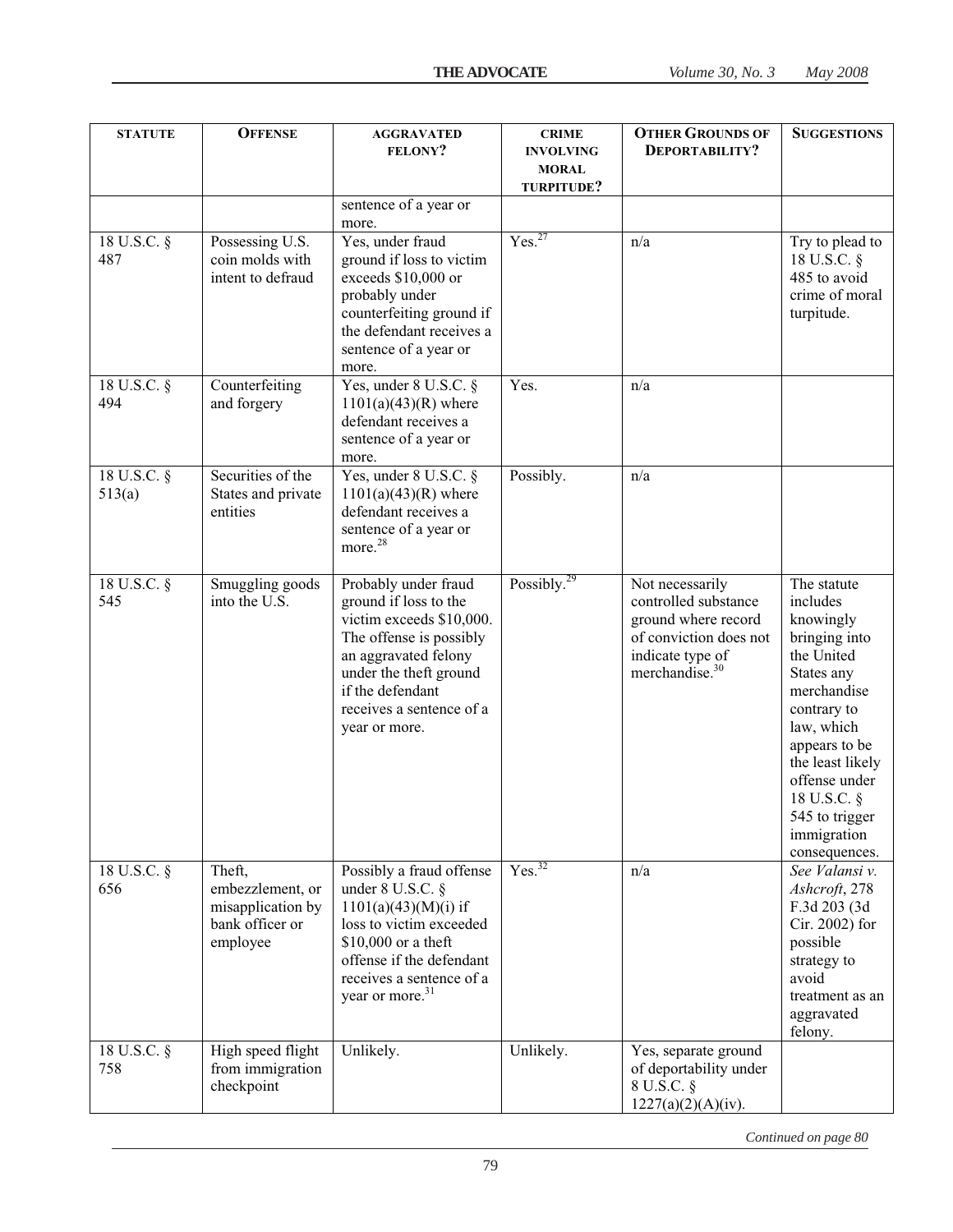| <b>STATUTE</b>                                                                                | <b>OFFENSE</b>                                                                           | <b>AGGRAVATED</b><br><b>FELONY?</b>                                                                                                                     | <b>CRIME</b><br><b>INVOLVING</b><br><b>MORAL</b><br>TURPITUDE?                                      | <b>OTHER GROUNDS OF</b><br>DEPORTABILITY?                                               | <b>SUGGESTIONS</b> |
|-----------------------------------------------------------------------------------------------|------------------------------------------------------------------------------------------|---------------------------------------------------------------------------------------------------------------------------------------------------------|-----------------------------------------------------------------------------------------------------|-----------------------------------------------------------------------------------------|--------------------|
| 18 U.S.C. $\overline{\S}$<br>793                                                              | Gathering,<br>transmitting or<br>losing defense<br>information                           | Yes, under 8 U.S.C. §<br>$1101(a)(43)(L)(i)$ .                                                                                                          | Possibly.                                                                                           | Possibly, under<br>national security<br>ground.                                         |                    |
| 18 U.S.C. §<br>798                                                                            | Disclosing<br>classified<br>information                                                  | Yes, under 8 U.S.C. §<br>$1101(a)(43)(L)(i)$ .                                                                                                          | Probably.                                                                                           | Possibly, under<br>national security<br>ground.                                         |                    |
| $18$ U.S.C. $\S$<br>842(h)                                                                    | Offenses related<br>to explosive<br>materials                                            | Yes, under 8 U.S.C. §<br>$1101(a)(43)(E)(i)$ .                                                                                                          | Possibly.                                                                                           | Yes, under firearm<br>ground.                                                           |                    |
| 18 U.S.C. §§<br>$844(d)-(i)$                                                                  | Explosives                                                                               | Yes, under 8 U.S.C. §<br>$1101(a)(43)(E)(i)$ .                                                                                                          | Probably. <sup>33</sup>                                                                             | n/a                                                                                     |                    |
| $18 \text{ U.S.C.}$ §<br>875                                                                  | Interstate<br>communications                                                             | Yes, under 8 U.S.C. §<br>$1101(a)(43)(H)$ .                                                                                                             | Probably.                                                                                           | n/a                                                                                     |                    |
| $18$ U.S.C. $\S$<br>876                                                                       | Mailing<br>threatening<br>communications                                                 | Yes, under 8 U.S.C. §<br>$1101(a)(43)(H)$ .                                                                                                             | Probably.                                                                                           | n/a                                                                                     |                    |
| $18$ U.S.C. $\S$<br>877                                                                       | Mailing<br>threatening<br>communications<br>from foreign<br>country                      | Yes, under 8 U.S.C. §<br>$1101(a)(43)(H)$ .                                                                                                             | Probably. <sup>34</sup>                                                                             | Possibly under<br>international child<br>abduction ground.                              |                    |
| 18 U.S.C. §<br>911                                                                            | False claim to<br>U.S. citizenship                                                       | Unlikely to be an<br>aggravated felony.                                                                                                                 | Probably. $35$                                                                                      | Yes, under false claim<br>to citizenship ground.                                        |                    |
| $18$ U.S.C. $\S$<br>912                                                                       | Impersonation                                                                            | Yes, under theft ground<br>if defendant receives a<br>sentence of a year or<br>more or under fraud<br>ground if loss to the<br>victim exceeds \$10,000. | Yes. <sup>36</sup>                                                                                  | n/a                                                                                     |                    |
| $18$ U.S.C. §§<br>922(g)(1), (2),<br>$(3), (4),$ or<br>$(5)(j)$ , $(n)$ , $(o)$ ,<br>(p), (r) | Firearms offenses                                                                        | Yes, under 8 U.S.C. §<br>$1101(a)(43) (E)(ii)$ .                                                                                                        | Depends on<br>section.                                                                              | Yes, under firearm<br>ground.                                                           |                    |
| 18 U.S.C. §<br>922(g)(5)                                                                      | Unlawful<br>possession or<br>transportation of<br>a firearm by<br>certain<br>noncitizens | Yes, under 8 U.S.C. §<br>$1101(a)(43)(E)$ .                                                                                                             | Unlikely.                                                                                           | Yes, under firearm<br>ground.                                                           |                    |
| 18 U.S.C. §§<br>922(j), (n), (o),<br>$(p)$ , $(r)$                                            | Firearms offenses                                                                        | Yes, under 8 U.S.C. §<br>$1101(a)(43)(E)$ .                                                                                                             | Depends on<br>section.                                                                              | Yes, under firearm<br>ground.                                                           |                    |
| $18$ U.S.C. $\S$<br>924(h)                                                                    | Transfer of a<br>firearm for<br>certain unlawful<br>purposes                             | Yes, under 8 U.S.C. §<br>$1101(a)(43)(E)$ .                                                                                                             | Possibly if<br>record specifies<br>unlawful<br>purpose and<br>unlawful<br>purpose<br>involves moral | Yes, under firearm<br>ground and possibly<br>also under controlled<br>substance ground. |                    |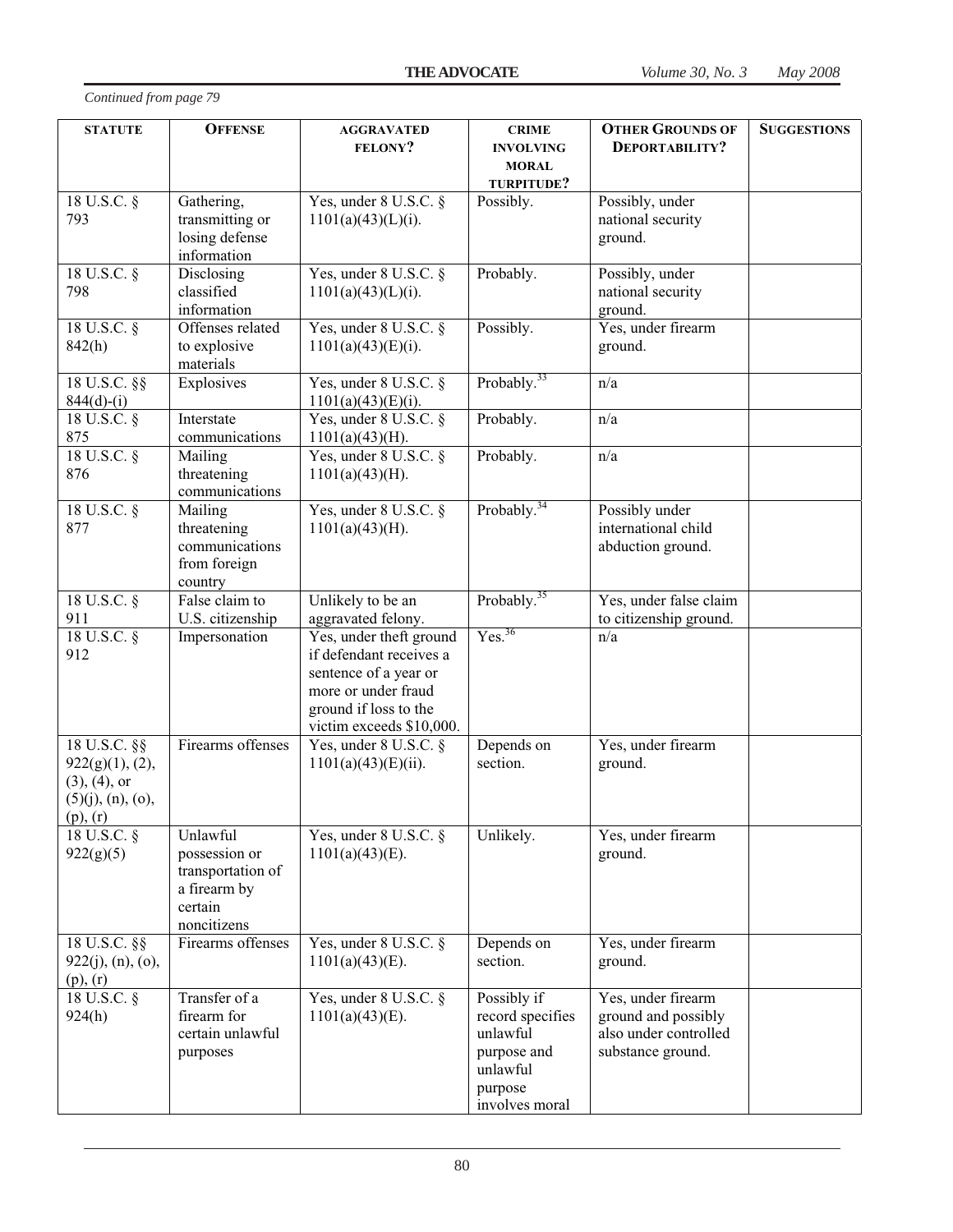| <b>STATUTE</b>              | <b>OFFENSE</b>                                                                                                                  | <b>AGGRAVATED</b><br><b>FELONY?</b>                                                                                                                                                                                                                       | <b>CRIME</b><br><b>INVOLVING</b><br><b>MORAL</b><br>TURPITUDE?               | <b>OTHER GROUNDS OF</b><br>DEPORTABILITY?     | <b>SUGGESTIONS</b>                                                                                                                                   |
|-----------------------------|---------------------------------------------------------------------------------------------------------------------------------|-----------------------------------------------------------------------------------------------------------------------------------------------------------------------------------------------------------------------------------------------------------|------------------------------------------------------------------------------|-----------------------------------------------|------------------------------------------------------------------------------------------------------------------------------------------------------|
|                             |                                                                                                                                 |                                                                                                                                                                                                                                                           | turpitude.                                                                   |                                               |                                                                                                                                                      |
| 18 U.S.C. §<br>871          | Threats against<br>the President                                                                                                | Likely to be a crime of<br>violence if defendant<br>receives a sentence of a<br>year or more.                                                                                                                                                             | Likely.                                                                      | Yes, under<br>miscellaneous crimes<br>ground. |                                                                                                                                                      |
| 18 U.S.C. §<br>960          | Expedition<br>against friendly<br>nation                                                                                        | Possibly.                                                                                                                                                                                                                                                 | Not necessarily.                                                             | Yes, under<br>miscellaneous crimes<br>ground. |                                                                                                                                                      |
| 18 U.S.C. $\S$<br>1001      | False statements                                                                                                                | Offense is divisible. If<br>record of conviction<br>indicates that offense<br>involved fraud or deceit<br>and loss to the victim<br>exceeded \$10,000, then<br>it would be an<br>aggravated felony under<br>8 U.S.C. §<br>$1101(a)(43)(M)(i).^{37}$       | Probably. <sup>38</sup>                                                      | n/a                                           | Pleading to a<br>simple false.<br>But not<br>fraudulent<br>statement is<br>the least likely<br>to trigger<br>adverse<br>immigration<br>consequences. |
| 18 U.S.C. §<br>1014         | False statement<br>on loan<br>application                                                                                       | Yes, under theft offense<br>ground if defendant<br>receives a sentence of a<br>year or more. <sup>39</sup>                                                                                                                                                | Possibly. $40$                                                               | n/a                                           | Pleading to a<br>false non-<br>material<br>statement is<br>the least likely<br>to be a crime<br>involving<br>moral<br>turpitude.                     |
| $18$ U.S.C. $\S$<br>1028(a) | Fraud and related<br>activity in<br>connection with<br>identification<br>documents and<br>information                           | Yes, under 8 U.S.C. §<br>$1101(a)(43)(M)(i)$ ,<br>where loss exceeds<br>\$10,000.                                                                                                                                                                         | Yes, for those<br>offenses for<br>which fraud is<br>an essential<br>element. | n/a                                           | Divisible<br>statute.                                                                                                                                |
| 18 U.S.C. §<br>1029(a)      | Fraud and related<br>activity in<br>connection with<br>access devices                                                           | Yes, under $8$ U.S.C. $\S$<br>$1101(a)(43)(M)(i)$ ,<br>where loss exceeds<br>\$10,000. Depending on<br>the subsection, an<br>offense may constitute<br>an aggravated felony<br>theft offense if<br>defendant receives a<br>sentence of a year or<br>more. | Yes, all<br>subsections<br>involve "intent<br>to defraud."                   | n/a                                           |                                                                                                                                                      |
| 18 U.S.C. §<br>1036         | Entry by false<br>pretenses to any<br>real property,<br>vessel, or aircraft<br>of the United<br>States or secure<br>area of any | Yes, under $8$ U.S.C. $\S$<br>$1101(a)(43)(M)(i)$ ,<br>where loss exceeds<br>\$10,000.                                                                                                                                                                    | Yes, if<br>defendant<br>admits to using<br>a fraudulent<br>pretense.         | n/a                                           |                                                                                                                                                      |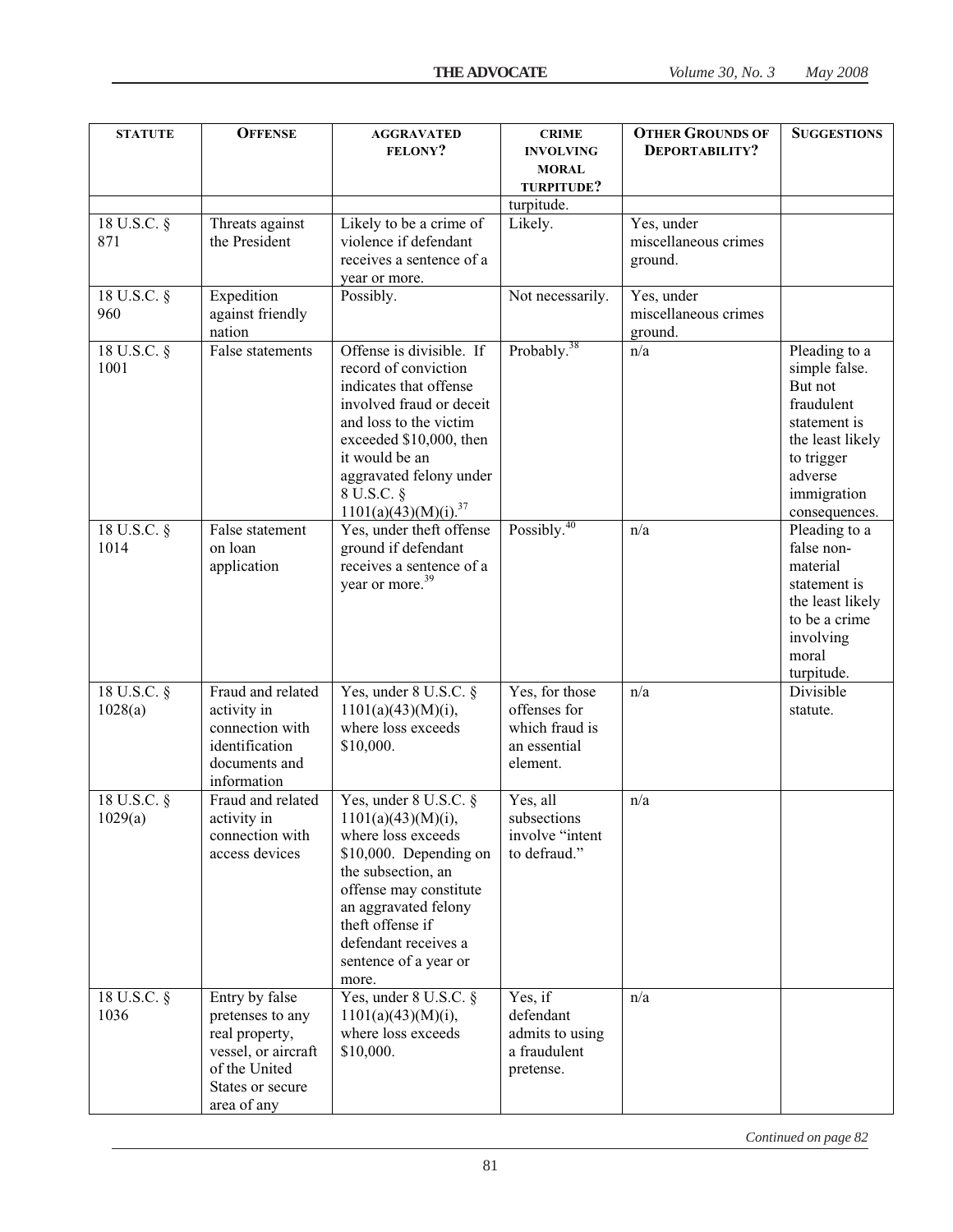| <b>STATUTE</b>      | <b>OFFENSE</b>                      | <b>AGGRAVATED</b><br><b>FELONY?</b>                                                                                                           | <b>CRIME</b><br><b>INVOLVING</b><br><b>MORAL</b><br>TURPITUDE?                                                                                                                    | <b>OTHER GROUNDS OF</b><br>DEPORTABILITY? | <b>SUGGESTIONS</b>                                                                                                                                                 |
|---------------------|-------------------------------------|-----------------------------------------------------------------------------------------------------------------------------------------------|-----------------------------------------------------------------------------------------------------------------------------------------------------------------------------------|-------------------------------------------|--------------------------------------------------------------------------------------------------------------------------------------------------------------------|
|                     | airport                             |                                                                                                                                               |                                                                                                                                                                                   |                                           |                                                                                                                                                                    |
| 18 U.S.C. §<br>1071 | Concealing<br>person from<br>arrest | Unlikely.                                                                                                                                     | Yes. <sup>41</sup>                                                                                                                                                                | n/a                                       | A plea to<br>misprision of<br>felony might<br>be less likely<br>to involve<br>moral<br>turpitude. <sup>42</sup>                                                    |
| 18 U.S.C. §<br>1111 | Murder                              | Yes, under murder<br>aggravated felony<br>ground.                                                                                             | Yes.                                                                                                                                                                              | n/a                                       |                                                                                                                                                                    |
| 18 U.S.C. §<br>1112 | Manslaughter                        | Possibly a crime of<br>violence if a defendant<br>receives a sentence of a<br>year or more. <sup>43</sup>                                     | Yes. <sup>44</sup>                                                                                                                                                                | n/a                                       | If defendant<br>pleads to an<br>offense that<br>involves<br>negligently<br>taking life of<br>another, it<br>would not be a<br>crime of<br>violence. <sup>45</sup>  |
| 18 U.S.C. §<br>1113 | Attempt to<br>commit murder         | Yes, under 8 U.S.C. §<br>$1101(a)(43)(U)$ if<br>defendant convicted of<br>attempted murder.                                                   | Yes.                                                                                                                                                                              | n/a                                       |                                                                                                                                                                    |
| 18 U.S.C. §<br>1201 | Kidnapping                          | Yes, under 8 U.S.C. §<br>$1101(a)(43)(H)$ .                                                                                                   | Yes.                                                                                                                                                                              | n/a                                       |                                                                                                                                                                    |
| 18 U.S.C. §<br>1202 | Ransom proceeds                     | Yes, under 8 U.S.C. §<br>$1101(a)(43)(H)$ .                                                                                                   | Probably.                                                                                                                                                                         | n/a                                       |                                                                                                                                                                    |
| 18 U.S.C. §<br>1341 | Mail fraud                          | Yes, under 8 U.S.C. §<br>$1101(a)(43)(M)(i)$ ,<br>where loss exceeds<br>\$10,000.                                                             | Yes.                                                                                                                                                                              | n/a                                       | Investigate<br>pleading to an<br>offense under<br>18 U.S.C. §<br>1342 that<br>involves use of<br>mail for<br>unlawful<br>purpose other<br>than fraud or<br>deceit. |
| 18 U.S.C. §<br>1342 | Fictitious name or<br>address       | Yes, under 8 U.S.C. §<br>$1101(a)(43)(M)(i)$ ,<br>where loss exceeds<br>\$10,000 and where<br>underlying offense<br>involves fraud or deceit. | Yes, if<br>defendant<br>pleads to section<br>that requires a<br>fraudulent<br>intent. It is<br>possible to<br>commit offense<br>by using mail<br>for an unlawful<br>purpose other | n/a                                       | Plead to use of<br>mail for<br>unlawful<br>purpose other<br>than fraud or<br>deceit.                                                                               |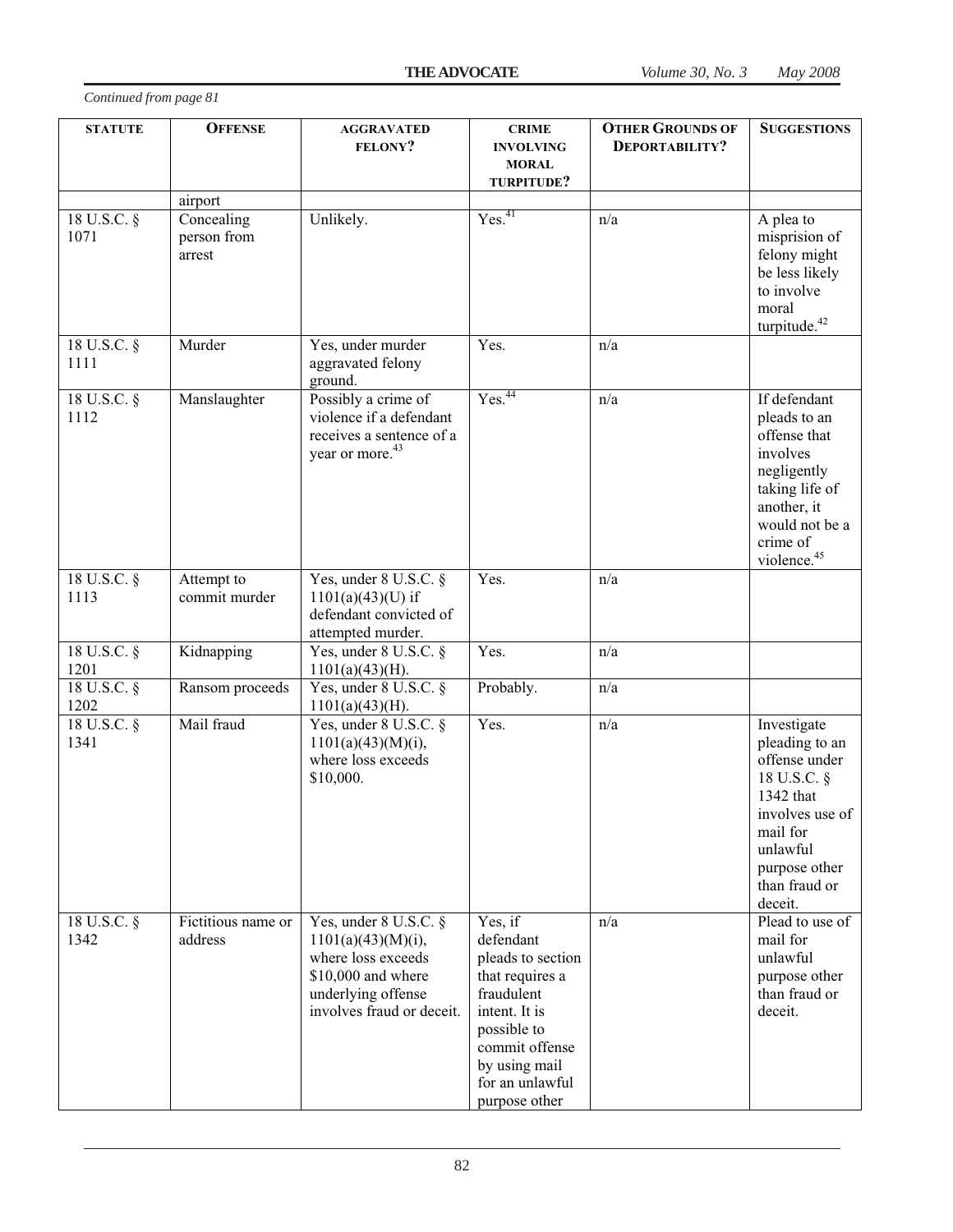| <b>STATUTE</b>         | <b>OFFENSE</b>                                             | <b>AGGRAVATED</b><br><b>FELONY?</b>                                                                                            | <b>CRIME</b><br><b>INVOLVING</b><br><b>MORAL</b><br>TURPITUDE? | <b>OTHER GROUNDS OF</b><br>DEPORTABILITY?                         | <b>SUGGESTIONS</b>                                                                                                                                                                                                                                                             |
|------------------------|------------------------------------------------------------|--------------------------------------------------------------------------------------------------------------------------------|----------------------------------------------------------------|-------------------------------------------------------------------|--------------------------------------------------------------------------------------------------------------------------------------------------------------------------------------------------------------------------------------------------------------------------------|
| 18 U.S.C. §<br>1343    | Fraud by wire,<br>radio, or<br>television                  | Yes, under $8$ U.S.C. $\S$<br>1101(a)(43)(M)(i)<br>where loss exceeds<br>\$10,000.                                             | than fraud.<br>Yes.                                            | n/a                                                               |                                                                                                                                                                                                                                                                                |
| 18 U.S.C. §<br>1344    | Bank fraud                                                 | Yes, under 8 U.S.C. §<br>1101(a)(43)(M)(i)<br>where loss exceeds<br>\$10,000.                                                  | Yes.                                                           | n/a                                                               | See Chang v.<br>INS, 307 F.3d<br>1185 (9th Cir.<br>$2002$ ) for<br>discussion on<br>calculating<br>"loss to<br>victim."                                                                                                                                                        |
| 18 U.S.C. §<br>1426(b) | Reproduction of<br>naturalization or<br>citizenship papers | Unlikely.                                                                                                                      | Yes. <sup>46</sup>                                             | Possibly, under false<br>claim to citizenship<br>ground.          |                                                                                                                                                                                                                                                                                |
| 18 U.S.C. §<br>1503    | Influencing or<br>injuring officer or<br>juror generally   | Yes, under 8 U.S.C. §<br>$1101(a)(43)(S)$ if<br>defendant receives a<br>sentence of a year or<br>more. <sup>47</sup>           | Yes. <sup>48</sup>                                             | n/a                                                               |                                                                                                                                                                                                                                                                                |
| 18 U.S.C. §<br>1510    | Obstruction of<br>justice                                  | Yes, under obstruction<br>of justice ground if<br>defendant receives a<br>sentence of a year or<br>more. <sup>49</sup>         | Probably.                                                      | n/a                                                               | Consider plea<br>to misprision<br>of felony.                                                                                                                                                                                                                                   |
| 18 U.S.C. §<br>1542    | False statement in<br>application and<br>use of passport   | Possibly, under 8<br>U.S.C. $\S$ 1101(a)(43)(P)<br>where defendant<br>receives a sentence of a<br>year or more.                | Yes. <sup>50</sup>                                             | Possibly, if it is under<br>false claim to<br>citizenship ground. |                                                                                                                                                                                                                                                                                |
| 18 U.S.C. §<br>1543    | Forgery or false<br>use of passport                        | Aggravated felony<br>under $8$ U.S.C. $\S$<br>$1101(a)(43)(P)$ where<br>defendant receives a<br>sentence of a year or<br>more. | Probably.                                                      | Possibly, under false<br>claim to citizenship<br>ground.          | The statute<br>creates an<br>exception for a<br>first offense in<br>which a<br>noncitizen<br>aided only his<br>or her spouse,<br>child, or<br>parent. If<br>applicable,<br>ensure that the<br>record of<br>conviction<br>reflects that<br>crime relates<br>to family<br>member |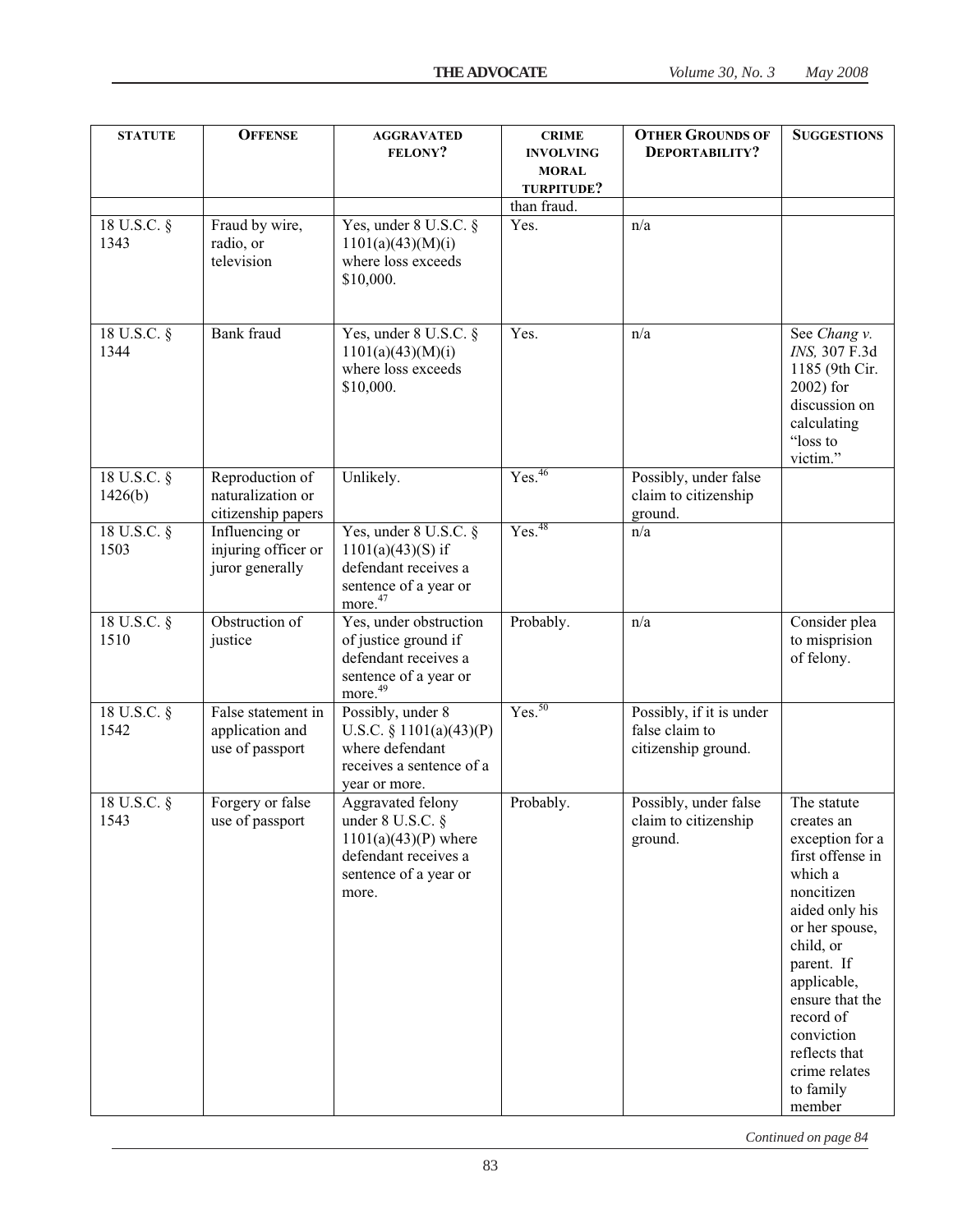| Continued from page 83 |
|------------------------|
|------------------------|

| <b>STATUTE</b>           | <b>OFFENSE</b>                                                   | <b>AGGRAVATED</b><br>FELONY?                                                                    | <b>CRIME</b><br><b>INVOLVING</b><br><b>MORAL</b><br>TURPITUDE? | <b>OTHER GROUNDS OF</b><br>DEPORTABILITY?                                                                                                          | <b>SUGGESTIONS</b>                                                                                                                                                                                                                                                                                                                       |
|--------------------------|------------------------------------------------------------------|-------------------------------------------------------------------------------------------------|----------------------------------------------------------------|----------------------------------------------------------------------------------------------------------------------------------------------------|------------------------------------------------------------------------------------------------------------------------------------------------------------------------------------------------------------------------------------------------------------------------------------------------------------------------------------------|
|                          |                                                                  |                                                                                                 |                                                                |                                                                                                                                                    | covered by<br>exception.<br>Consider a<br>possible plea<br>under 18<br>U.S.C. § 1542,<br>which is not<br>enumerated as<br>an aggravated<br>felony offense<br>under 8 U.S.C.<br>1101(a)(43)(P)                                                                                                                                            |
| 18 U.S.C. §<br>1546(a)   | Fraud and misuse<br>of visas, permits,<br>and other<br>documents | Yes, under $\frac{8}{9}$<br>$1101(a)(43)(P)$ where<br>sentence imposed is at<br>least one year. | $Yes.$ <sup>51</sup>                                           | A conviction for<br>violating 18 U.S.C. §<br>$1546(a)$ is a separate<br>ground of<br>deportability under 8<br>$U.S.C.$ §<br>$1227(a)(3)(B)(iii)$ . | The<br>aggravated<br>felony<br>definition<br>creates an<br>exception for a<br>first offense in<br>which a<br>noncitizen<br>aided only his<br>or her spouse,<br>child, or<br>parent. If<br>applicable,<br>ensure that the<br>record of<br>conviction<br>reflects that<br>crime relates<br>to family<br>member<br>covered by<br>exception. |
| 18 U.S.C. §<br>1581      | Peonage                                                          | Yes, under ground<br>"relating to peonage,<br>slavery, and involuntary<br>servitude."           | Yes.                                                           | n/a                                                                                                                                                |                                                                                                                                                                                                                                                                                                                                          |
| $18$ U.S.C. $\S$<br>1582 | Vessels for slave<br>trade                                       | Yes, under ground<br>"relating to peonage,<br>slavery, and involuntary<br>servitude."           | Yes.                                                           | n/a                                                                                                                                                |                                                                                                                                                                                                                                                                                                                                          |
| 18 U.S.C. §<br>1583      | Enticement into<br>slavery                                       | Yes, under ground<br>"relating to peonage,<br>slavery, and involuntary<br>servitude."           | Yes.                                                           | n/a                                                                                                                                                |                                                                                                                                                                                                                                                                                                                                          |
| 18 U.S.C. §<br>1584      | Sale into<br>involuntary<br>servitude                            | Yes, under ground<br>"relating to peonage,<br>slavery, and involuntary                          | Yes.                                                           | n/a                                                                                                                                                |                                                                                                                                                                                                                                                                                                                                          |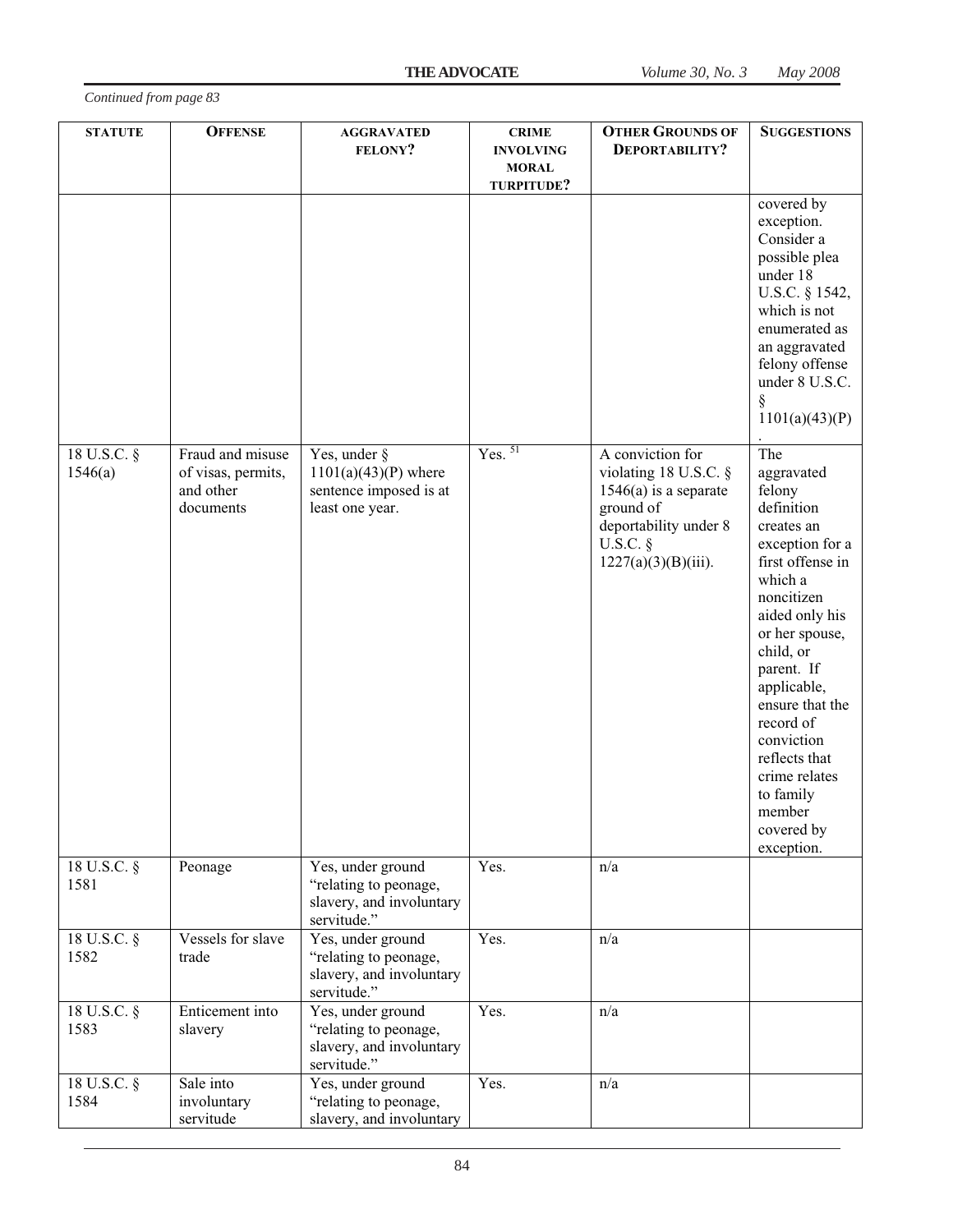| <b>STATUTE</b>               | <b>OFFENSE</b>                                                                                    | <b>AGGRAVATED</b><br><b>FELONY?</b>                                                                                                                                                   | <b>CRIME</b><br><b>INVOLVING</b><br><b>MORAL</b><br>TURPITUDE? | <b>OTHER GROUNDS OF</b><br>DEPORTABILITY?                                                                                                                                      | <b>SUGGESTIONS</b>                                                                                                                                                                         |
|------------------------------|---------------------------------------------------------------------------------------------------|---------------------------------------------------------------------------------------------------------------------------------------------------------------------------------------|----------------------------------------------------------------|--------------------------------------------------------------------------------------------------------------------------------------------------------------------------------|--------------------------------------------------------------------------------------------------------------------------------------------------------------------------------------------|
|                              |                                                                                                   | servitude."                                                                                                                                                                           |                                                                |                                                                                                                                                                                |                                                                                                                                                                                            |
| 18 U.S.C. §<br>1585          | Seizure,<br>detention,<br>transportation or<br>sale of slaves                                     | Yes, under ground<br>"relating to peonage,<br>slavery, and involuntary<br>servitude."                                                                                                 | Yes.                                                           | n/a                                                                                                                                                                            |                                                                                                                                                                                            |
| 18 U.S.C. §<br>1588          | Transportation of<br>slaves from<br><b>United States</b>                                          | Yes, under ground<br>"relating to peonage,<br>slavery, and involuntary<br>servitude."                                                                                                 | Yes.                                                           | n/a                                                                                                                                                                            |                                                                                                                                                                                            |
| 18 U.S.C. §<br>1621          | Perjury generally                                                                                 | Yes, under 8 U.S.C. §<br>$1101(a)(43)(S)$ if<br>defendant receives a<br>sentence of a year or<br>more.                                                                                | Yes.                                                           | n/a                                                                                                                                                                            | Consider plea<br>to 18 U.S.C. $\S$<br>1001 if<br>possible.                                                                                                                                 |
| 18 U.S.C. §<br>1622          | Subornation of<br>perjury                                                                         | Yes, under 8 U.S.C. §<br>$1101(a)(43)(S)$ if<br>defendant receives a<br>sentence of a year or<br>more.                                                                                | Yes.                                                           | n/a                                                                                                                                                                            |                                                                                                                                                                                            |
| 18 U.S.C. §<br>1708          | Theft or receipt of<br>stolen mail matter<br>generally                                            | Yes, under 8 U.S.C. §<br>$1101(a)(43)(G)$ where<br>defendant receives a<br>sentence of a year or<br>more. <sup>52</sup>                                                               | Yes. <sup>53</sup>                                             | n/a                                                                                                                                                                            | Consider a<br>plea to delay<br>of mail under<br>18 U.S.C. §<br>1703.                                                                                                                       |
| 18 U.S.C. §<br>1952          | Interstate and<br>foreign travel or<br>transportation in<br>aid of<br>racketeering<br>enterprises | Yes, under drug<br>trafficking ground<br>where record of<br>conviction established<br>that underlying offense<br>involved distribution of<br>a controlled<br>substance. <sup>54</sup> | Probably.                                                      | Possibly, under<br>controlled substance<br>ground where record<br>of conviction<br>establishes that<br>underlying conduct<br>involved a controlled<br>substance. <sup>55</sup> | If possible,<br>have record of<br>conviction<br>reflect that<br>underling<br>offense did not<br>involve<br>distribution of<br>a controlled<br>substance.                                   |
| 18 U.S.C. §<br>1955          | Prohibition of<br>illegal gambling<br>businesses                                                  | Yes, under 8 U.S.C. §<br>$1101(a)(43)(J)$ where<br>potential sentence of<br>one year exists.                                                                                          | Probably.                                                      | $\mathrm{n}/\mathrm{a}$                                                                                                                                                        |                                                                                                                                                                                            |
| 18 U.S.C. §<br>1956(a)(1)(A) | Laundering of<br>money<br>instruments                                                             | Yes, under money<br>laundering grounds if<br>amount of funds<br>exceeds \$10,000.56                                                                                                   | Probably.                                                      | n/a                                                                                                                                                                            | Investigate<br>whether there<br>is a factual<br>basis to plead<br>to structuring<br>transactions to<br>avoid a<br>reporting<br>requirement in<br>violation of 31<br>$U.S.C.$ §<br>5322(b). |
| $18$ U.S.C. $\S$             | Engaging in                                                                                       | Yes, under 8 U.S.C. §                                                                                                                                                                 | Probably.                                                      | Possibly depending on                                                                                                                                                          |                                                                                                                                                                                            |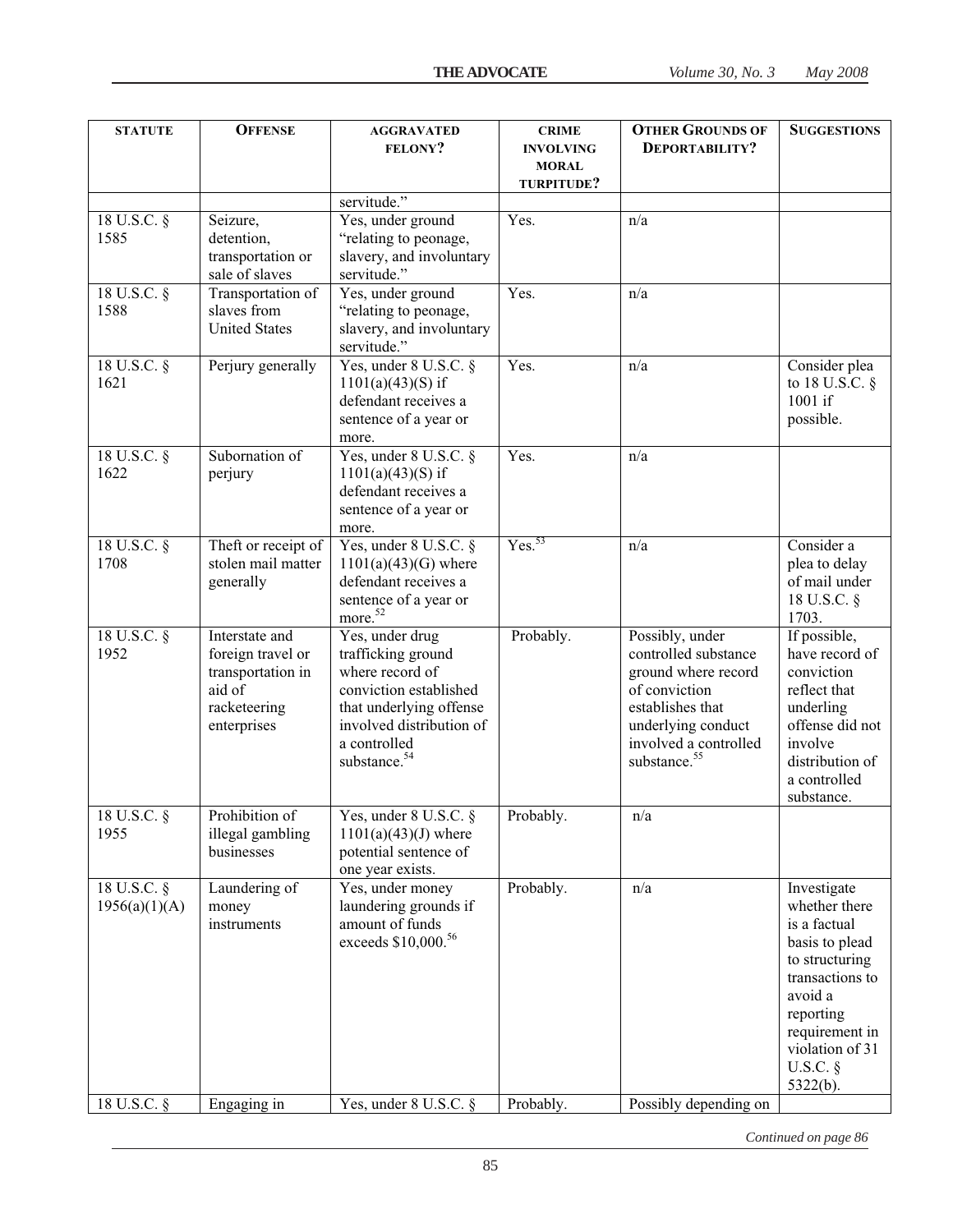| <b>STATUTE</b>         | <b>OFFENSE</b>                                                                         | <b>AGGRAVATED</b><br><b>FELONY?</b>                                                                                                                                        | <b>CRIME</b><br><b>INVOLVING</b> | <b>OTHER GROUNDS OF</b><br>DEPORTABILITY?     | <b>SUGGESTIONS</b> |
|------------------------|----------------------------------------------------------------------------------------|----------------------------------------------------------------------------------------------------------------------------------------------------------------------------|----------------------------------|-----------------------------------------------|--------------------|
|                        |                                                                                        |                                                                                                                                                                            | <b>MORAL</b><br>TURPITUDE?       |                                               |                    |
| 1957                   | monetary<br>transactions in<br>property derived<br>from specified<br>unlawful activity | $1101(a)(43)(D)$ when<br>amount of funds<br>exceeds \$10,000.                                                                                                              |                                  | underlying activity.                          |                    |
| 18 U.S.C. §<br>1962    | Racketeer<br>influenced<br>corrupt<br>organizations<br>(RICO) offenses                 | Yes, under $8$ U.S.C. $\S$<br>$1101(a)(43)(J)$ where<br>potential sentence of<br>one year exists.                                                                          | Probably.                        | Possibly, depending<br>on underlying offense. |                    |
| 18 U.S.C. §<br>2113(b) | Bank robbery and<br>incidental crimes                                                  | Yes, under the ft <sup>57</sup> or<br>crime of violence <sup>58</sup><br>ground if defendant<br>receives a sentence of a<br>year or more.                                  | Yes.                             | n/a                                           |                    |
| 18 U.S.C. §<br>2114    | Mail theft                                                                             | Yes, under theft ground<br>if defendant receives a<br>sentence of a year or<br>more. <sup>59</sup>                                                                         | Yes.                             | n/a                                           |                    |
| 18 U.S.C. §<br>2241    | Aggravated<br>sexual abuse                                                             | Yes, under rape<br>ground. <sup>60</sup> Also a crime<br>of violence if the<br>defendant receives a<br>sentence of a year or<br>more. <sup>61</sup>                        | Yes.                             | n/a                                           |                    |
| 18 U.S.C. §<br>2242    | Sexual abuse                                                                           | Yes, under rape<br>ground. <sup>62</sup> Also a crime<br>of violence $63$ if the<br>defendant receives a<br>sentence of a year or<br>more.                                 | Yes.                             | n/a                                           |                    |
| 18 U.S.C. §<br>2251    | Sexual<br>exploitation of<br>children                                                  | Yes under sexual abuse<br>of minor ground<br>regardless of sentence<br>imposed, and under<br>trafficking ground. 8<br>$U.S.C.$ §<br>1101(a)(43)(I).                        | Yes.                             | Yes, under domestic<br>violence ground.       |                    |
| 18 U.S.C. §<br>2251A   | Selling or buying<br>of children                                                       | Yes, under sexual abuse<br>of minor ground<br>aggravated felony,<br>regardless of sentence<br>imposed, and under<br>trafficking ground. 8<br>$U.S.C.$ §<br>1101(a)(43)(I). | Yes.                             | Yes, under domestic<br>violence ground.       |                    |
| 18 U.S.C. §<br>2252    | Certain activities<br>relating to<br>material<br>involving the                         | Yes, under sexual abuse<br>of minor ground<br>aggravated felony,<br>regardless of sentence                                                                                 | Yes.                             | Yes, under domestic<br>violence ground.       |                    |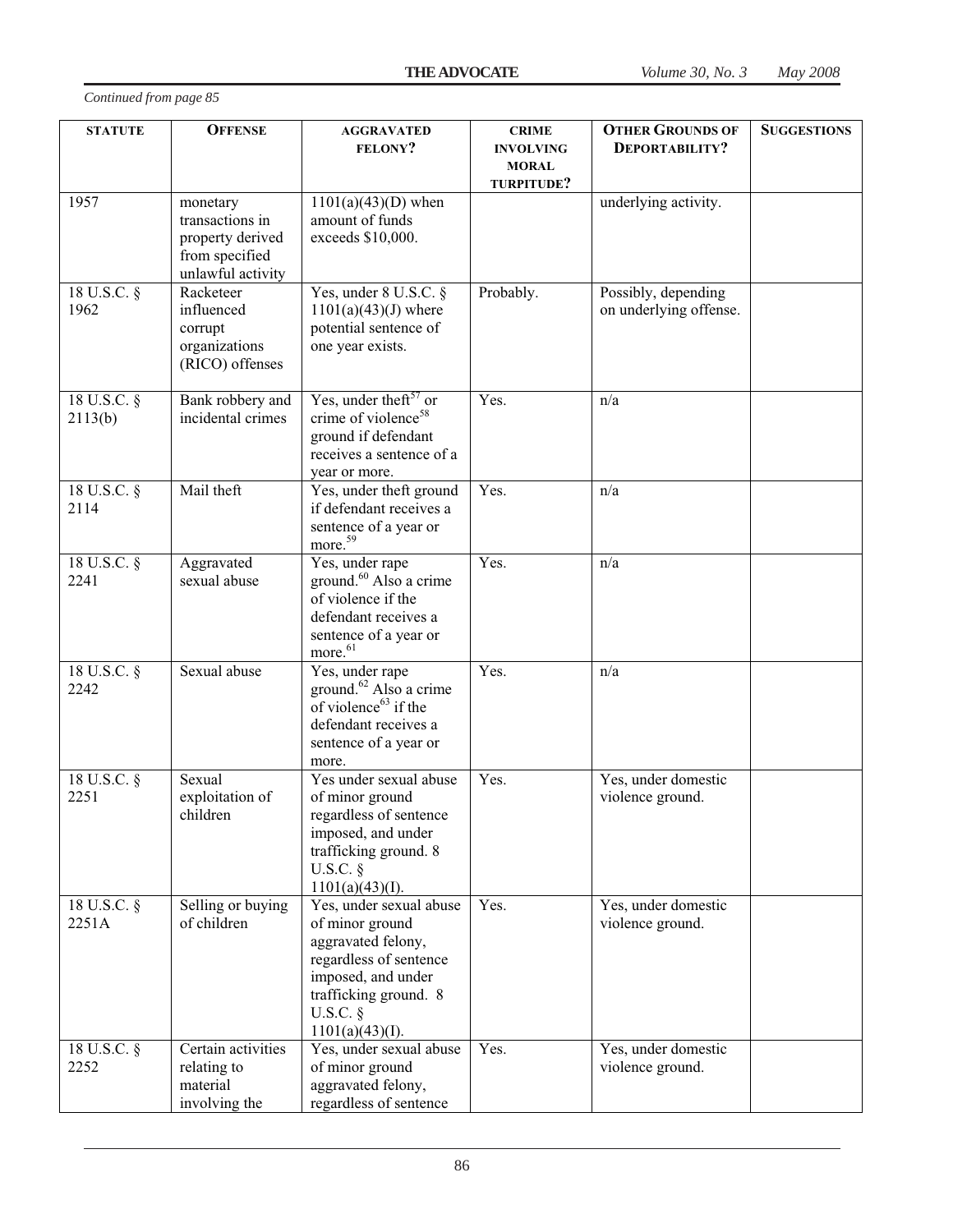| <b>STATUTE</b>           | <b>OFFENSE</b>                                 | <b>AGGRAVATED</b><br><b>FELONY?</b>                                                                                                                                                                             | <b>CRIME</b><br><b>INVOLVING</b><br><b>MORAL</b><br>TURPITUDE?  | <b>OTHER GROUNDS OF</b><br>DEPORTABILITY? | <b>SUGGESTIONS</b>                                                                                                                                                                                                                                                            |
|--------------------------|------------------------------------------------|-----------------------------------------------------------------------------------------------------------------------------------------------------------------------------------------------------------------|-----------------------------------------------------------------|-------------------------------------------|-------------------------------------------------------------------------------------------------------------------------------------------------------------------------------------------------------------------------------------------------------------------------------|
|                          | sexual<br>exploitation of<br>minors            | imposed, under 8<br>U.S.C. $\S$<br>1101(a)(43)(I).                                                                                                                                                              |                                                                 |                                           |                                                                                                                                                                                                                                                                               |
| 18 U.S.C. §§<br>2261     | Interstate<br>domestic violence                | Possibly crime of<br>domestic violence if<br>defendant receives a<br>sentence of a year or<br>more.                                                                                                             | Probably. <sup>64</sup>                                         | Yes, under domestic<br>violence ground.   |                                                                                                                                                                                                                                                                               |
| 18 U.S.C. §§<br>2262     | Interstate<br>violation of<br>protection order | Possibly crime of<br>domestic violence if<br>defendant receives a<br>sentence of a year or<br>more.                                                                                                             | Probably.                                                       | Yes, under domestic<br>violence ground.   |                                                                                                                                                                                                                                                                               |
| 18 U.S.C. §<br>2312      | Transportation of<br>stolen vehicles           | Yes, under receipt of<br>stolen property ground.                                                                                                                                                                | Yes.                                                            | n/a                                       |                                                                                                                                                                                                                                                                               |
| 18 U.S.C. §<br>2313      | Sale or receipt of<br>stolen vehicles          | Probably an aggravated<br>felony under the theft<br>ground if the defendant<br>receives a sentence of a<br>year or more or under<br>the fraud or deceit<br>ground if the loss to the<br>victim exceeds \$10,000 | Likely,<br>depending on<br>the crime<br>committed.              | n/a                                       |                                                                                                                                                                                                                                                                               |
| 18 U.S.C. §<br>2314      | Transportation of<br>stolen goods              | Yes, if loss to victim<br>exceeds \$10,000, and<br>under theft ground if<br>defendant receives a<br>sentence of a year or<br>more.                                                                              | Yes, where<br>fraud is element<br>of the offense. <sup>65</sup> | n/a                                       | The offense<br>that is least<br>likely to<br>trigger<br>immigration<br>consequences<br>under 18<br>U.S.C. § 2313<br>would be<br>transporting a<br>falsely made<br>security<br>knowing the<br>same to be a<br>false security<br>that is made<br>with an<br>unlawful<br>intent. |
| 18 U.S.C. §<br>2381      | Treason                                        | Yes, under $8$ U.S.C. $§$<br>$1101(a)(43)(L)(i)$ .                                                                                                                                                              | Yes.                                                            | Yes, under national<br>security grounds.  |                                                                                                                                                                                                                                                                               |
| $18$ U.S.C. $\S$<br>2382 | Misprision of<br>treason                       | Yes, under 8 U.S.C. $\S$<br>$1101(a)(43)(L)(i)$ .                                                                                                                                                               | Very likely.                                                    | Yes, under national<br>security grounds.  |                                                                                                                                                                                                                                                                               |
| 18 U.S.C. §<br>2421      | Transportation of<br>minors, generally         | Yes, under ground<br>relating to<br>transportation for the<br>purpose of prostitution<br>if committed for                                                                                                       | Yes.                                                            | Yes, under domestic<br>violence ground.   | Try to avoid<br>finding in<br>record that<br>offense<br>involved                                                                                                                                                                                                              |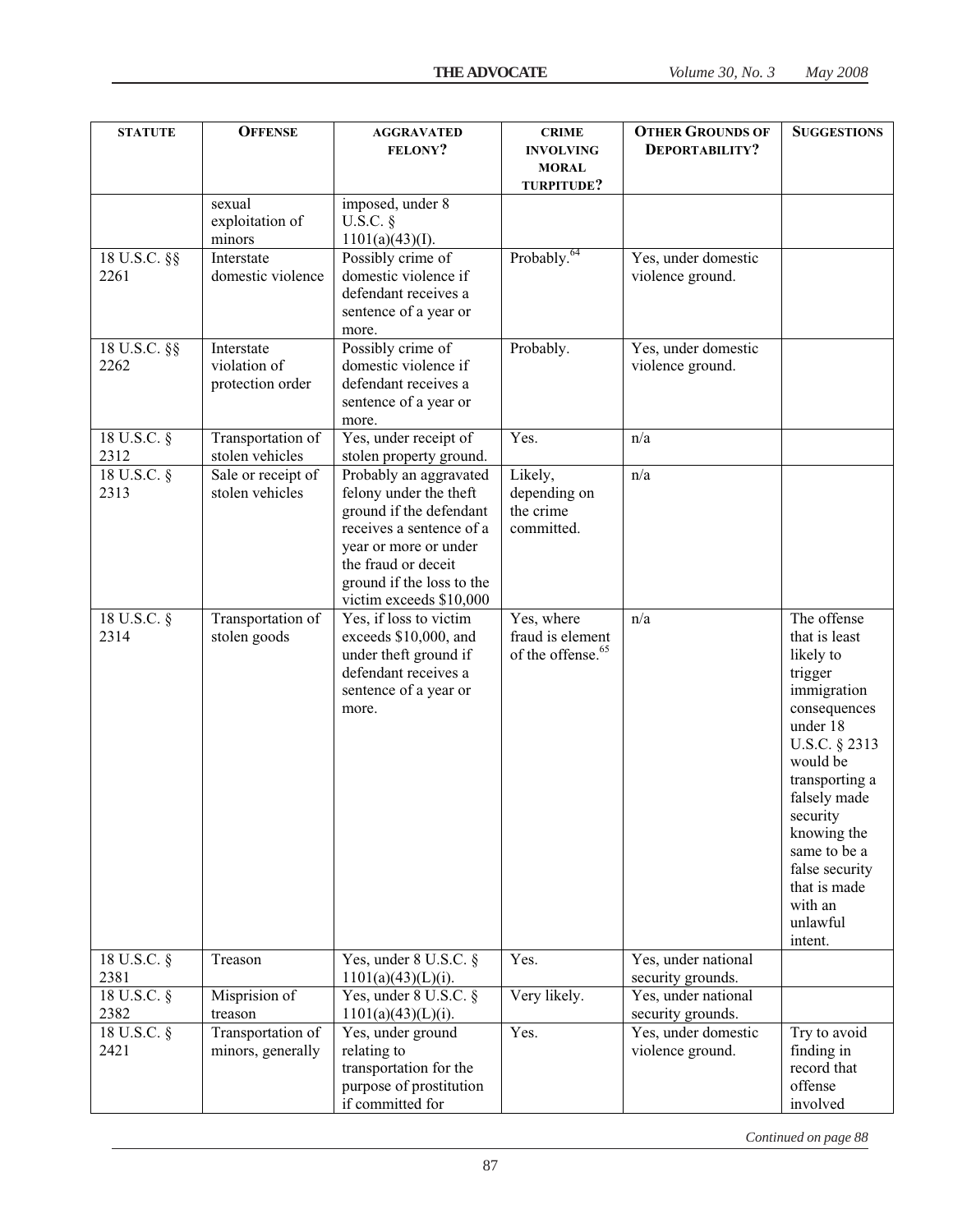| <b>STATUTE</b>                    | <b>OFFENSE</b>                                                                 | <b>AGGRAVATED</b><br><b>FELONY?</b>                                                                                                                       | <b>CRIME</b><br><b>INVOLVING</b><br><b>MORAL</b><br>TURPITUDE? | <b>OTHER GROUNDS OF</b><br>DEPORTABILITY?  | <b>SUGGESTIONS</b>                                                                           |
|-----------------------------------|--------------------------------------------------------------------------------|-----------------------------------------------------------------------------------------------------------------------------------------------------------|----------------------------------------------------------------|--------------------------------------------|----------------------------------------------------------------------------------------------|
|                                   |                                                                                | commercial<br>advantage. <sup>66</sup>                                                                                                                    |                                                                |                                            | commercial<br>advantage.                                                                     |
| 18 U.S.C. §<br>2422               | Coercion and<br>enticement of<br>minors                                        | Yes, under ground<br>relating to<br>transportation for the<br>purpose of prostitution<br>if committed for<br>commercial advantage.                        | Yes.                                                           | Yes, under domestic<br>violence ground.    | Try to avoid<br>finding in<br>record that<br>offense<br>involved<br>commercial<br>advantage. |
| 18 U.S.C. §<br>2423               | Transportation of<br>minors                                                    | Yes, under ground<br>relating to<br>transportation for the<br>purpose of prostitution<br>if committed for<br>commercial advantage.                        | Yes.                                                           | Yes, under domestic<br>violence ground.    | Try to avoid<br>finding in<br>record that<br>offense<br>involved<br>commercial<br>advantage. |
| 18 U.S.C. §<br>2701(a)(1)         | Unlawful access<br>to stored<br>communication                                  | Possibly a theft offense<br>if defendant receives a<br>sentence of a year or<br>more.                                                                     | Probably not.                                                  | n/a                                        |                                                                                              |
| 18 U.S.C. §<br>3146               | Penalty for failure<br>to appear                                               | Yes, under 8 U.S.C. §<br>$1101(a)(43)(T)$ if the<br>crime for which the<br>defendant did not<br>appear is a felony<br>punishable by two years<br>or more. | Probably not.                                                  | n/a                                        |                                                                                              |
| 18 U.S.C. §<br>3607               | First Offender<br>Act.                                                         | No.                                                                                                                                                       | No.                                                            | No.                                        |                                                                                              |
| 18 U.S.C. §<br>5031-5042          | Juvenile<br>Delinquency                                                        | No.                                                                                                                                                       | No.                                                            | No.                                        |                                                                                              |
| 19 U.S.C. $\overline{\S}$<br>1593 | Smuggling<br>merchandise                                                       | Probably not.                                                                                                                                             | Yes. <sup>67</sup>                                             | n/a                                        |                                                                                              |
| 20 U.S.C. §<br>1097(a)            | Student loan<br>fraud                                                          | Yes, fraud offense if<br>loss to the victim<br>exceeds \$10,000 or<br>under theft ground<br>where sentence is a year<br>or more.                          | Yes, where<br>fraud is element<br>of offense. <sup>68</sup>    | n/a                                        |                                                                                              |
| 21U.S.C. §<br>333(b)              | Prescription drug<br>marketing<br>violations                                   | Yes, under drug<br>trafficking ground.                                                                                                                    | Yes. <sup>69</sup>                                             | Yes, under controlled<br>substance ground. |                                                                                              |
| 21 U.S.C. §<br>841(a)             | Manufacture,<br>distribution, or<br>possession with<br>intent to<br>distribute | Yes, under drug<br>trafficking ground.                                                                                                                    | Yes. <sup>70</sup>                                             | Yes, under controlled<br>substance ground. |                                                                                              |
| 21 U.S.C. §<br>841(c)             | Offenses<br>involving listed<br>chemicals                                      | Yes, under drug<br>trafficking ground.                                                                                                                    | Possibly. $^{71}$                                              | Yes, under controlled<br>substance ground. |                                                                                              |
| 21 U.S.C. §§                      | Wrongful                                                                       | Yes, under drug                                                                                                                                           | Possibly.                                                      | Yes, under controlled                      |                                                                                              |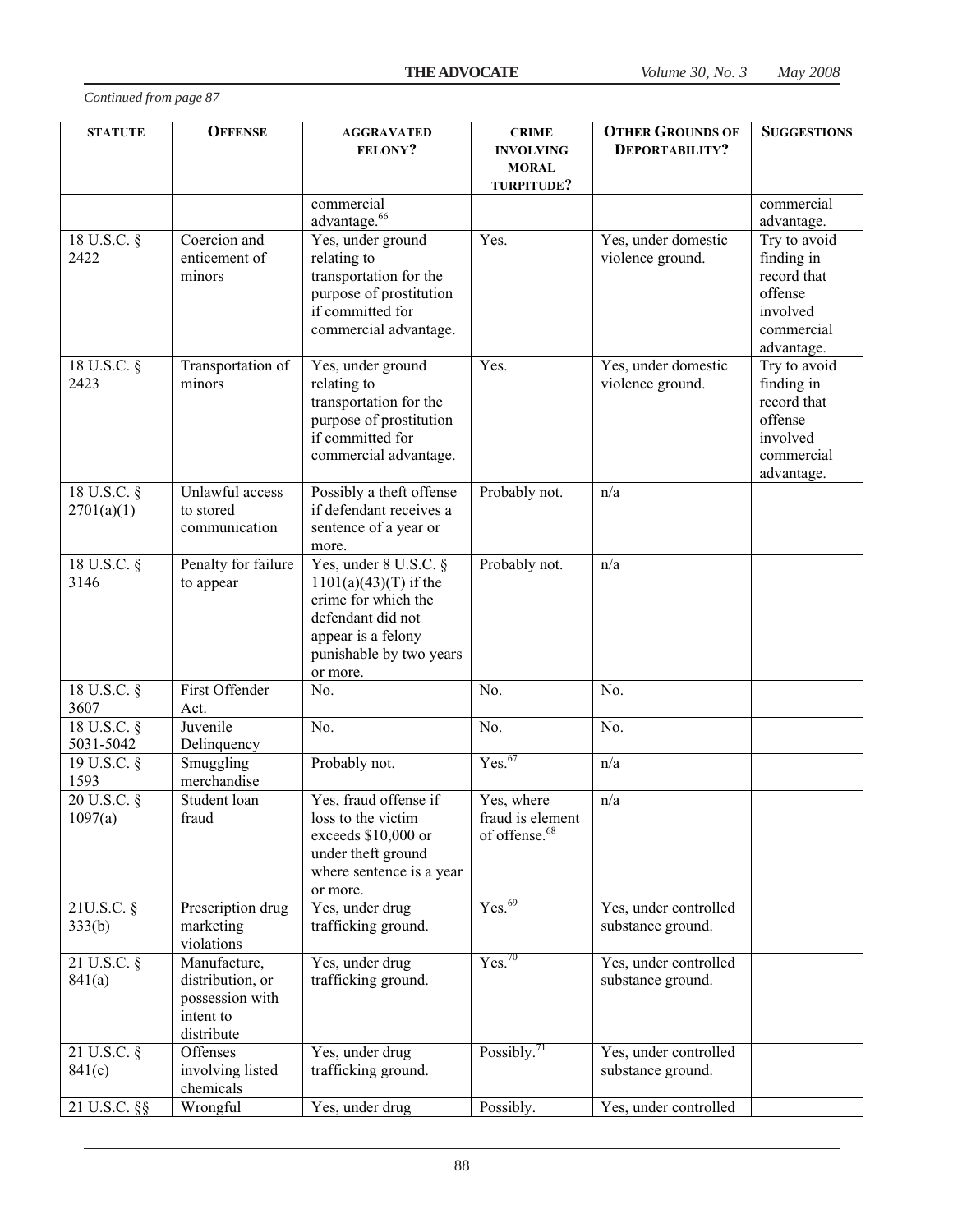| <b>STATUTE</b>             | <b>OFFENSE</b>                                                                                 | <b>AGGRAVATED</b><br>FELONY?                         | <b>CRIME</b><br><b>INVOLVING</b><br><b>MORAL</b><br>TURPITUDE?                    | <b>OTHER GROUNDS OF</b><br>DEPORTABILITY?  | <b>SUGGESTIONS</b> |
|----------------------------|------------------------------------------------------------------------------------------------|------------------------------------------------------|-----------------------------------------------------------------------------------|--------------------------------------------|--------------------|
| 841(f)(1), (2)             | distribution or<br>possession of<br>listed chemicals                                           | trafficking ground.                                  |                                                                                   | substance ground.                          |                    |
| $21$ U.S.C. $\S$<br>842(b) | Manufacture of a<br>controlled<br>substance                                                    | Yes, under drug<br>trafficking ground.               | Possibly.                                                                         | Yes, under controlled<br>substance ground. |                    |
| 21 U.S.C. §<br>843(b)      | Communication<br>facility                                                                      | Yes, under drug<br>trafficking ground. <sup>72</sup> | Possibly.                                                                         | Yes, under controlled<br>substance ground. |                    |
| 21 U.S.C. §<br>846         | Attempt and<br>conspiracy to<br>violate controlled<br>substance laws.                          | Depends on the law of<br>the circuit. <sup>73</sup>  | Possibly,<br>depending on<br>the subsection<br>that the<br>defendant<br>violated. | Yes, under controlled<br>substance ground. |                    |
| 21 U.S.C. §<br>849(b)      | Distribution or<br>possession for<br>sale within 1,000<br>feet of a truck<br>stop or rest area | Yes, under drug<br>trafficking ground.               | Yes.                                                                              | Yes, under controlled<br>substance ground. |                    |
| 21 U.S.C. §<br>854(a)      | Investment of<br>illicit drug profits                                                          | Yes, under drug<br>trafficking ground.               | Possibly.                                                                         | Yes, under controlled<br>substance ground. |                    |
| $21$ U.S.C. $\S$<br>856    | Establishment of<br>manufacturing<br>operations                                                | Yes, under drug<br>trafficking ground.               | Possibly. $74$                                                                    | Yes, under controlled<br>substance ground. |                    |
| 21 U.S.C. §<br>859         | Distribution to<br>persons under age<br>twenty-one                                             | Yes, under drug<br>trafficking ground.               | Yes.                                                                              | Yes, under controlled<br>substance ground. |                    |
| 21 U.S.C. §<br>860         | Distribution or<br>manufacturing in<br>or near schools<br>and colleges                         | Yes, under drug<br>trafficking ground.               | Yes.                                                                              | Yes, under controlled<br>substance ground. |                    |
| 21 U.S.C. §<br>860(c)      | Employing<br>children to<br>distribute drugs<br>near schools or<br>playgrounds                 | Yes, under drug<br>trafficking ground.               | Yes.                                                                              | Yes, under controlled<br>substance ground. |                    |
| $21$ U.S.C. $\S$<br>861    | Employment or<br>use of persons<br>under 18 years of<br>age in drug<br>operations              | Yes, under drug<br>trafficking ground.               | Possibly. $75$                                                                    | Yes, under controlled<br>substance ground. |                    |
| 21 U.S.C. §<br>861(a)(3)   | Receipt of a<br>controlled<br>substance from a<br>person under 18<br>years of age.             | Yes, under drug<br>trafficking ground.               | Possibly. $76$                                                                    | Yes, under controlled<br>substance ground. |                    |
| 21 U.S.C. §<br>861(f)      | Distribution of<br>controlled<br>substance to<br>pregnant                                      | Yes, under drug<br>trafficking ground.               | Yes.                                                                              | Yes, under controlled<br>substance ground. |                    |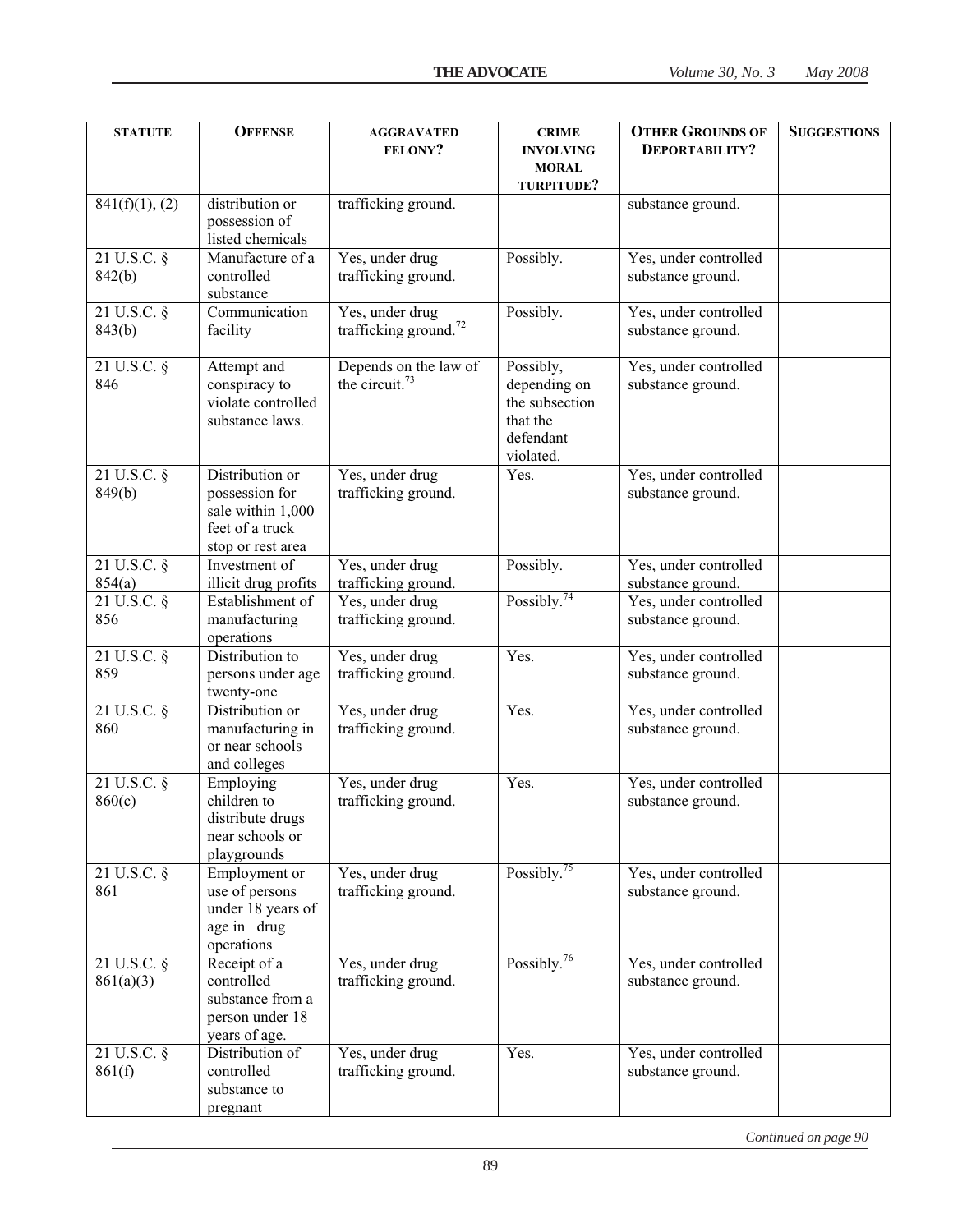| <b>STATUTE</b>              | <b>OFFENSE</b>                     | <b>AGGRAVATED</b>                      | <b>CRIME</b>                     | <b>OTHER GROUNDS OF</b> | <b>SUGGESTIONS</b> |
|-----------------------------|------------------------------------|----------------------------------------|----------------------------------|-------------------------|--------------------|
|                             |                                    | <b>FELONY?</b>                         | <b>INVOLVING</b><br><b>MORAL</b> | DEPORTABILITY?          |                    |
|                             |                                    |                                        | TURPITUDE?                       |                         |                    |
|                             | individual                         |                                        |                                  |                         |                    |
| $21$ U.S.C. $\overline{\S}$ | Trafficking in                     | Yes, under drug                        | Possibly. $77$                   | Yes, under controlled   |                    |
| 863(a)                      | drug<br>paraphernalia              | trafficking ground.                    |                                  | substance ground.       |                    |
| $21$ U.S.C. $\S$            | Importation of                     | Yes, under drug                        | Probably.                        | Yes, under controlled   |                    |
| 952(a)                      | controlled<br>substances           | trafficking ground.                    |                                  | substance ground.       |                    |
| $21 \text{ U.S.C. }$ §      | Exportation of                     | Yes, under drug                        | Yes.                             | Yes, under controlled   |                    |
| 953(a)                      | controlled<br>substances           | trafficking ground.                    |                                  | substance ground.       |                    |
| 21 U.S.C. §                 | Possession,                        | Yes, under drug                        | Yes, if offense                  | Yes, under controlled   |                    |
| 959(a)                      | manufacture, or                    | trafficking ground.                    | involves                         | substance ground.       |                    |
|                             | distribution of                    |                                        | distribution. <sup>78</sup>      |                         |                    |
|                             | controlled<br>substance            |                                        |                                  |                         |                    |
| 26 U.S.C. §                 | Conspiracy to                      | No.                                    | No. <sup>79</sup>                | No.                     |                    |
| 2803(a)                     | transport spirits                  |                                        |                                  |                         |                    |
|                             | without tax                        |                                        |                                  |                         |                    |
| 26 U.S.C. §                 | stamps<br>Firearm offenses         | Yes, under 8 U.S.C. §                  | Probably not.                    | Yes, under firearm      |                    |
| 5861                        |                                    | $1101(a)(43)(E)(iii)$ .                |                                  | ground.                 |                    |
| 31 U.S.C. §                 | Criminal                           | No.                                    | No. <sup>80</sup>                | n/a                     |                    |
| 5322                        | violation of                       |                                        |                                  |                         |                    |
|                             | banking<br>regulations             |                                        |                                  |                         |                    |
| 31 U.S.C. §                 | Structuring                        | Unlikely.                              | No. <sup>81</sup>                | n/a                     |                    |
| 5324                        | financial                          |                                        |                                  |                         |                    |
|                             | transactions to                    |                                        |                                  |                         |                    |
|                             | evade reporting<br>requirement and |                                        |                                  |                         |                    |
|                             | related offenses                   |                                        |                                  |                         |                    |
| 42 U.S.C. §                 | Reporting false                    | Yes, under fraud or                    | Possibly. <sup>83</sup>          | n/a                     |                    |
| 408                         | Social Security                    | deceit ground when loss                |                                  |                         |                    |
|                             | number                             | to the victim exceeds<br>$$10,000$ .82 |                                  |                         |                    |
| 50 U.S.C. §                 | Revealing                          | Yes, under 8 U.S.C. §§                 | Probably.                        | n/a                     |                    |
| 421                         | identity of certain                | $1101(a)(43)(L)(ii)$ , (iii).          |                                  |                         |                    |
|                             | <b>United States</b>               |                                        |                                  |                         |                    |
|                             | undercover<br>intelligence         |                                        |                                  |                         |                    |
|                             | officers, agents,                  |                                        |                                  |                         |                    |
|                             | informants, and                    |                                        |                                  |                         |                    |
|                             | sources                            |                                        |                                  |                         |                    |
| 50 U.S.C.                   | Evading draft                      | No.                                    | Not a crime<br>involving moral   | n/a                     |                    |
| App. § 462                  |                                    |                                        | turpitude. <sup>84</sup>         |                         |                    |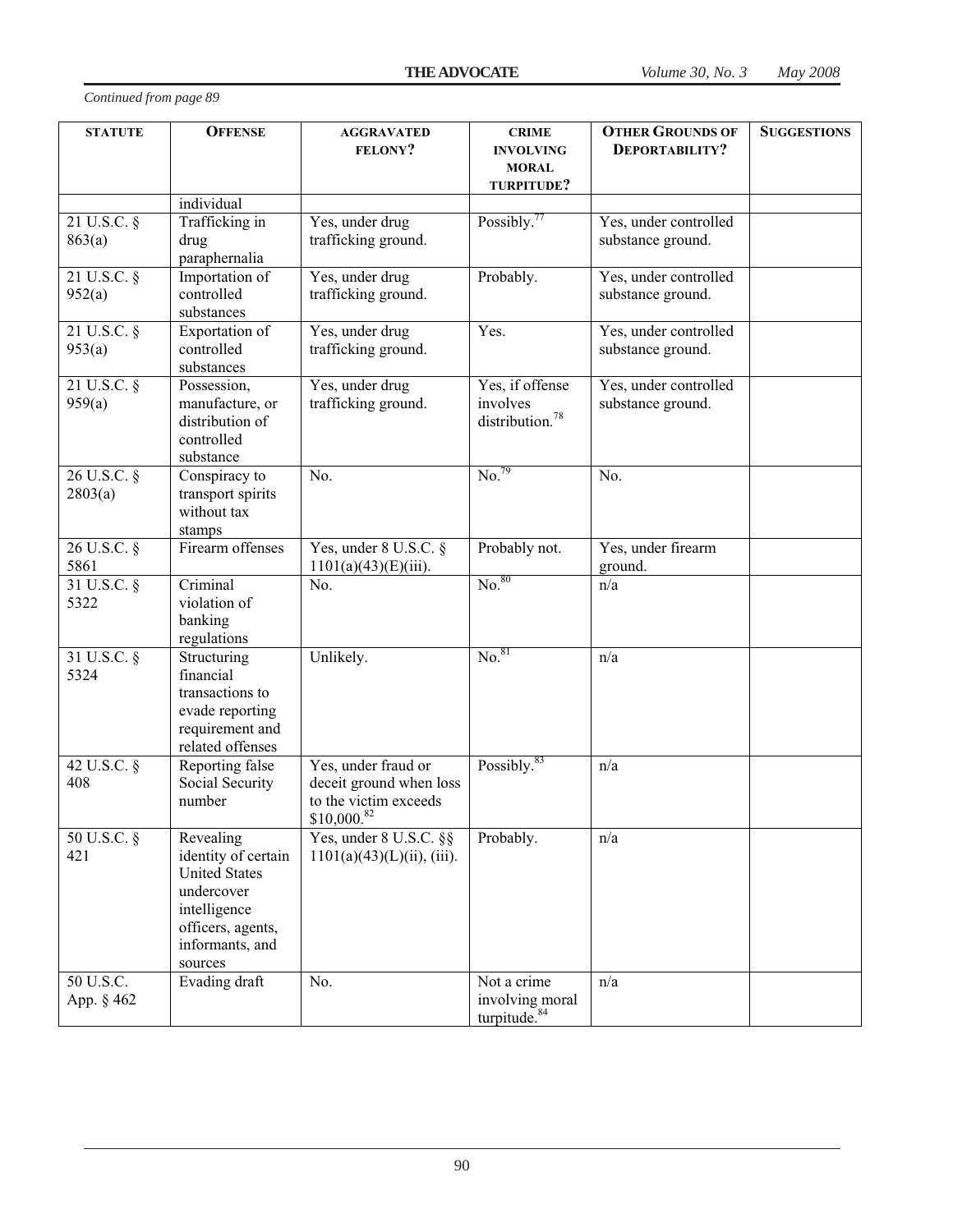# **Endnotes:**

1. *Matter of Ruiz-Romero*, 22 I & N Dec. 486 (BIA 1999) (holding that parenthetical reference limiting aggravated felony to only smuggling is "merely descriptive" rather than limiting); *United States v. Galindo-Gallegos*, 244 F.3d 1154 (9th Cir. 2001); *Gavilan-Cuate v. Yetter*, 276 F.3d 418 (8th Cir. 2002); *Patel v. Ashcroft*, 294 F.3d 465 (3d Cir. 2002) (ignoring parenthetical and treating harboring conviction as an aggravated felony); *Castro-Espinoza v. Ashcroft*, 257 F.3d 1130 (9th Cir. 2001) (same).

2. *Matter of Tiwari*, 19 I & N Dec. 875 (BIA 1989).

3. *Matter of Alvarado-Alvino*, 22 I & N Dec. 718 (BIA 1998) (holding not an aggravated felony conviction where defendant had no prior conviction); *Rivera-Sanchez v. Reno*, 198 F.3d 545 (5th Cir. 1999) (same).

4. *Rodriguez v. Campbell*, 8 F.2d 983 (5th Cir. 1925).

5. *Matter of Batista-Hernandez*, 21 I & N Dec. 955 (BIA 1997) (holding that noncitizen convicted of accessory to drug crime is deportable under obstruction of justice aggravated felony ground). *But see Matter of Espinoza-Gonzalez*, 22 I & N Dec. 889 (BIA 1999) distinguishing, but not overruling *Batista* while holding that misprision conviction does not constitute obstruction of justice aggravated felony).

6. *Cabral v. INS*, 15 F.3d 193 (1st Cir. 1994) (holding that accessory to murder is a crime involving moral turpitude); *Matter of Sanchez-Marin*, 11 I& N Dec. 264 (BIA 1965) (holding that a conviction for accessory to manslaughter is a crime involving moral turpitude).

7. *Matter of Batista-Hernandez*, 21 I & N Dec. 955 (BIA 1997) (holding that accessory to drug trafficking offense is not a controlled substance offense).

8. *Matter of Espinoza-Gonzalez*, 21 I & N Dec. 291 (BIA 1999).

9. *Compare Itani v. Ashcroft*, 298 F.3d 1213 (11th Cir. 2002) (holding conviction under 18 U.S.C. § 4 is a crime involving moral turpitude); *Matter of Giraldo-Valencia*, A26 520 954 (BIA Index Dec. Oct 22, 1992) (distinguishing between common law and statutory misprision offenses in holding that federal misprision under 18 U.S.C. § 4 is a crime involving moral turpitude) *with Matter of S-C-*, 3 I & N Dec. 350 (BIA 1949) (holding that common law crime of misprision of felony is not a crime involving moral turpitude).

10. *Matter of* Velasco, 16 I & N Dec. 281 (BIA 1977); *Castaneda De Esper v. INS*, 557 F.2d 79 (6th Cir. 1977) (holding that conviction for 18 U.S.C. § 4 of conspiracy to possess heroin is not conviction relating to possession or traffic in narcotic drugs under former 8 U.S.C. § 1251(a)(11)).

11. In light of the Supreme Court's decision in *Leocal v. Ashcroft*, 543 U.S. 1, 125 S. Ct. 377 (2004), there is an argument that this offense lacks sufficient intentionality to be an aggravated felony under 8 U.S.C. § 1101(a)(43)(F).

12*. Matter of Danesh*, 19 I & N Dec. 669 (BIA 1988).

13. *See*, *e.g.*, *Okabe v. INS*, 671 F.2d 863 (5th Cir. 1982); *Matter of H*, 6 I & N Dec. 358 (BIA 1954).

14. *Li v. Ashcroft*, 389 F.3d 892 (9th Cir. 2004).

15. There is an argument that a conviction for a simple false statement under 18 U.S.C. §1001(a)(2) is not necessarily a conviction for a crime involving moral turpitude. *See Hirsch v. INS*, 308 F.2d 562 (9th Cir. 1962) (holding that a conviction under predecessor statute 18 U.S.C. § 80 did not necessarily involve moral turpitude because a simple false statement does not necessarily involve fraud); *Matter of Marchena*, 12 I & N Dec. 355 (BIA 1967).

16. *Kamagate v. Ashcroft*, 385 F.3d 144 (2d Cir. 2004)

17. *See*, *e.g.*, *Kuhali v. Reno*, 266 F.3d 93 (2d Cir. 2001) (regarding conviction for conspiracy to export firearms without a license).

18. *Jordan v. De George*, 341 U.S. 223 (1951) (treating as a crime involving moral turpitude any conviction for an offense that has fraud as an essential element).

19. *See*, *e.g.*, *Kuhali v. Reno*, 266 F.3d 93 (2d Cir. 2001) (holding that conviction for conspiracy to export firearms is a firearm offense because it involves a conspiracy to commit a firearm offense).

20. Although solicitation to commit a controlled substance offense is not a drug trafficking aggravated felony in the Ninth Circuit, it is not clear that reasoning would apply to the crime of violence ground. See *United States v. Rivera-Sanchez*, 247 F.3d 905 (9th Cir. 2001).

21. *Compare United States v. Galin*, 217 F.3d 847 (9th Cir. 2000) (holding that charge under 18 U.S.C. § 401(3) does not require finding of obstruction of justice) *with Alwan v. Ashcroft*, 388 F.3d 507 (5th Cir. 2004) (following BIA analysis in *Matter of Batista-Hernandez*, 21 I & N Dec. 955 (BIA 1997) to hold that a conviction under 18 U.S.C. § 401(3) was an aggravated felony under the obstruction of justice ground).

22. *See Albillo-Figueroa v. INS*, 221 F.3d 1070 (9th Cir. 2000).

23. *Lozano-Giron v. INS*, 506 F.2d 1073 (7th Cir. 1974); *Matter of Lethbridge*, 11 I & N Dec. 444 (BIA 1965).

24. *Matter of Martinez*, 16 I & N Dec. 336 (BIA 1977).

25. *Matter of Lethbridge*, 11 I & N Dec. 444 (BIA 1973).

26. *Matter of K*, 7 I & N Dec. 178 (BIA 1956).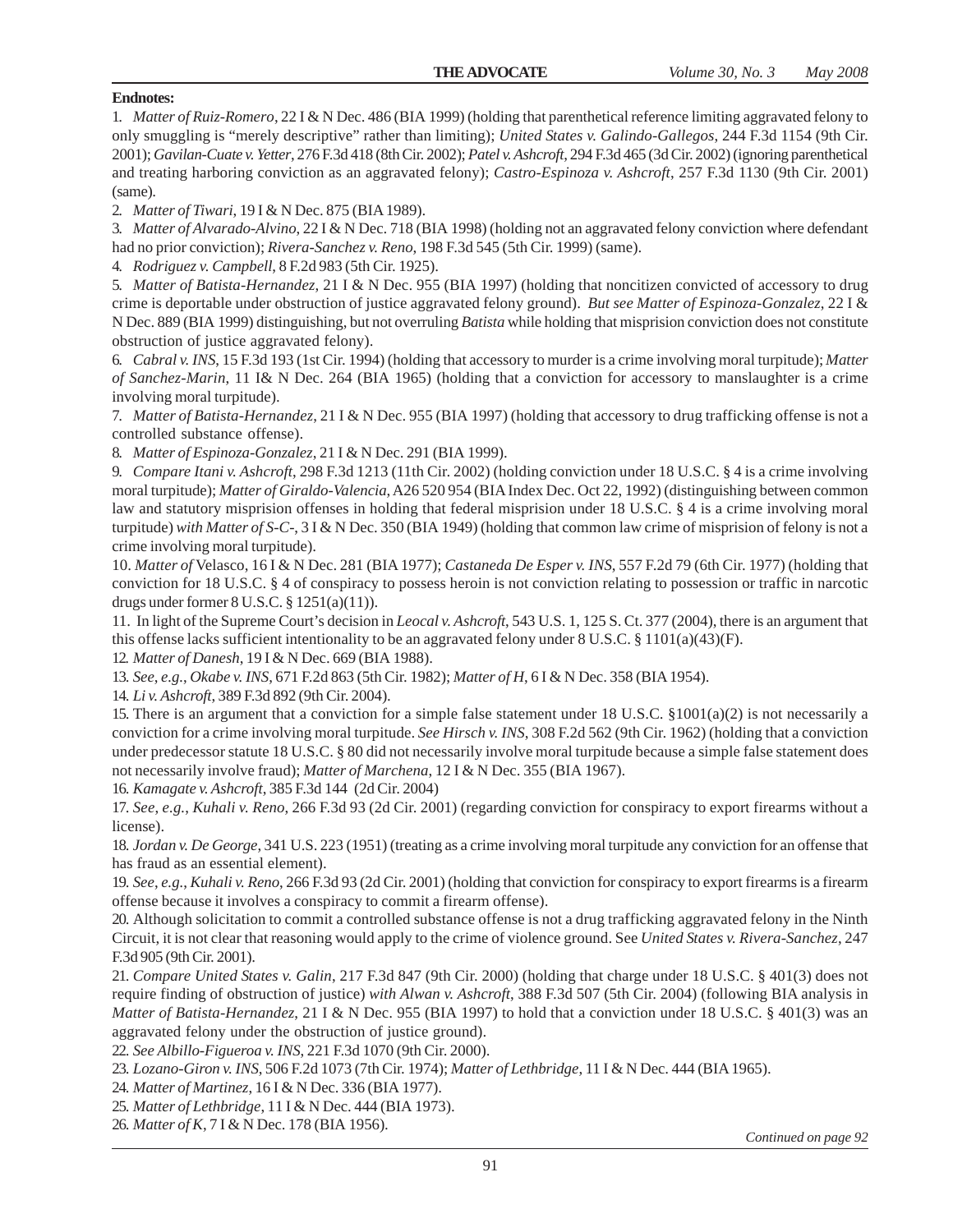27. *Matter of K*, 7 I & N Dec. 178 (BIA 1956).

28. *Kamagate v. Ashcroft*, 385 F.3d 144 (2d Cir. 2004) (holding that violation of 18 U.S.C. §513(a) is an aggravated felony under the counterfeiting ground).

29. *Compare Eyoum v. INS*, 125 F.3d 889 (5th Cir. 1997) (holding that conviction for importation of pancake turtles is not a crime involving moral turpitude) *with Matter of D*, 9 I & N Dec. 602 (BIA 1962) (holding that smuggling liquor with intent to defraud U.S. is a crime involving moral turpitude).

30. *See U.S. v. Garcia-Paz*, 282 F.3d 1212 (9th Cir. 2002) (holding it is not a requirement that defendant know the type of merchandise defendant is importing).

31. *Compare Moore v. Ashcroft*, 251 F.3d 919 (11th Cir. 2001) (holding that conviction of misapplication of bank funds constituted an aggravated felony because crime necessarily involved fraud or deceit) *with Valansi v. Ashcroft*, 278 F.3d 203 (3d Cir. 2002) (holding that conviction for embezzling in excess of \$400,000 in cash and checks from bank employer was not an aggravated felony where record was inconclusive regarding intent). See Nugent v. Ashcroft, 367 F.3d 162 (3d Cir. 2003)(imposing distinct requirements when offense involves both fraud and theft aggravated felony grounds).

32. *Matter of Batten*, 11 I & N Dec. 271 (BIA 1965).

33. There is a small possibility that 18 U.S.C. §§ 844(g) and (h) would not involve moral turpitude. For a person charged with using or carrying an explosive in the commission of a federal felony pursuant to 18 U.S.C. § 844(h), the defendant should plead to committing a felony that does not involve moral turpitude, if possible.

34. *Matter of P*, 5 I & N Dec. 444 (BIA 1953) (interpreting conviction under the predecessor statute as a crime involving moral turpitude).

35. *Compare White v. INS*, 6 F.3d 1312 (8th Cir. 1993) (treating conviction as a crime involving moral turpitude) *with Matter of I*, 4 I & N Dec. 159 (BIA 1950) (holding that conviction under former 8 U.S.C. § 746(18) does not involve moral turpitude). 36. *Matter of B*, 6 I & N Dec. 702 (BIA 1955); *Matter of Gonzalez*, 16 I & N Dec. 134 (BIA 1977).

37. *Li v. Ashcroft*, 389 F.3d 892 (9th Cir. 2004).

38. There is an argument that a conviction for a simple false statement under 18 U.S.C. §1001(a)(2) is not necessarily a conviction for a crime involving moral turpitude. *See Hirsch v. INS*, 308 F.2d 562 (9th Cir. 1962) (holding that a conviction under predecessor statute 18 U.S.C. § 80 did not necessarily involve moral turpitude because a simple false statement does not necessarily involve fraud); *Matter of Marchena*, 12 I & N Dec. 355 (BIA 1967).

39. *See United States v. Dabeit*, 231 F.3d 979 (5th Cir. 2000) (involving conviction under 18 U.S.C. §§ 1014 and 2113(b) for check kiting conspiracy). Section 1014 of 18 U.S.C. may be an aggravated felony under 8 U.S.C. § 1101(a)(43)(M)(i) also. 40. Since materiality is not an element of the offense, a false statement that is not material would not be a conviction for a crime involving moral turpitude. *See Matter of Marchena*, 12 I & N 355 (BIA 1967) (determining that false statement under 18 U.S.C. § 1001, before it had a materiality element, did not necessarily involve moral turpitude).

41. *Matter of Sloan*, 12 I & N Dec. 840 (BIA 1966, AG 1968).

42. *See Matter of S-C-*, 3 I & N Dec. 350 (BIA 1949) (holding that common law crime of misprision of felony is not a crime involving moral turpitude *Compare Itani v. Ashcroft*, 298 F.3d 1213 (11th Cir. 2002) (holding conviction under 18 U.S.C. § 4 is a crime involving moral turpitude) *with Matter of Giraldo-Valencia*, A26 520 954 (BIA Index Dec. Oct 22, 1992) (distinguishing between common law and statutory misprision offenses in holding federal misprision under 18 U.S.C. § 4 is a crime involving moral turpitude).

43. *See Leocal v. Ashcroft,* 543 U.S. 1, 125 S. Ct. 377 (2004)(requiring at least a mental state of recklessness for an offense to be a crime of violence under 18 U.S.C. §16). *See also Lara-Cazares v. Gonzales*, 408 F.3d 1217, 2005 U.S. App. LEXIS 9349 (9th Cir. May 23, 2005) (holding that California vehicular manslaughter was not a crime of violence because mental state of gross negligence did not satisfy *Leocal* test).

44. *Matter of Franklin*, 20 I&N 867 (BIA 1994).

45. *See Leocal v. Ashcroft,* 543 U.S. 1, 125 S. Ct. 377 (2004)(requiring at least a mental state of recklessness for an offense to be a crime of violence under 18 U.S.C. §16). *See also Lara-Cazares v. Gonzales*, 408 F.3d 1217, 2005 U.S. App. LEXIS 9349 (9th Cir. May 23, 2005) (holding that California vehicular manslaughter was not a crime of violence because mental state of gross negligence did not satisfy *Leocal* test).

46. *Matter of Flores*, 17 I&N Dec. 225 (BIA 1980).

47. *See Matter of Batista-Hernandez*, 21 I & N Dec. 955 (BIA 1997) (treating offenses like those labeled obstruction of justice under 8 U.S.C. §§ 1501-1518 as aggravated felonies); *Alwan v. Ashcroft*, 388 F.3d 507 (5th Cir. 2004) (same).

48. *Knoetze v. U.S. Dept. of State*, 634 F.2d 207 (5th Cir. 1981).

49. *See Matter of Batista-Hernandez*, 21 I & N Dec. 955 (BIA 1997) (treating offenses comparable to 18 U.S.C. §§ 1501-1518 as obstruction of justice offenses); *Alwan v. Ashcroft*, 388 F.3d 507 (5th Cir. 2004) (same).

50. *Bisaillon v. Hogan*, 257 F.2d 435 (9th Cir. 1958); *Matter of B*, 7 I & N Dec. 342 (BIA 1956).

51. *See Matter of Serna*, 20 I & N Dec. 579 (1992) (holding that offense involves moral turpitude only if record of conviction reflects that defendant intended to use the document).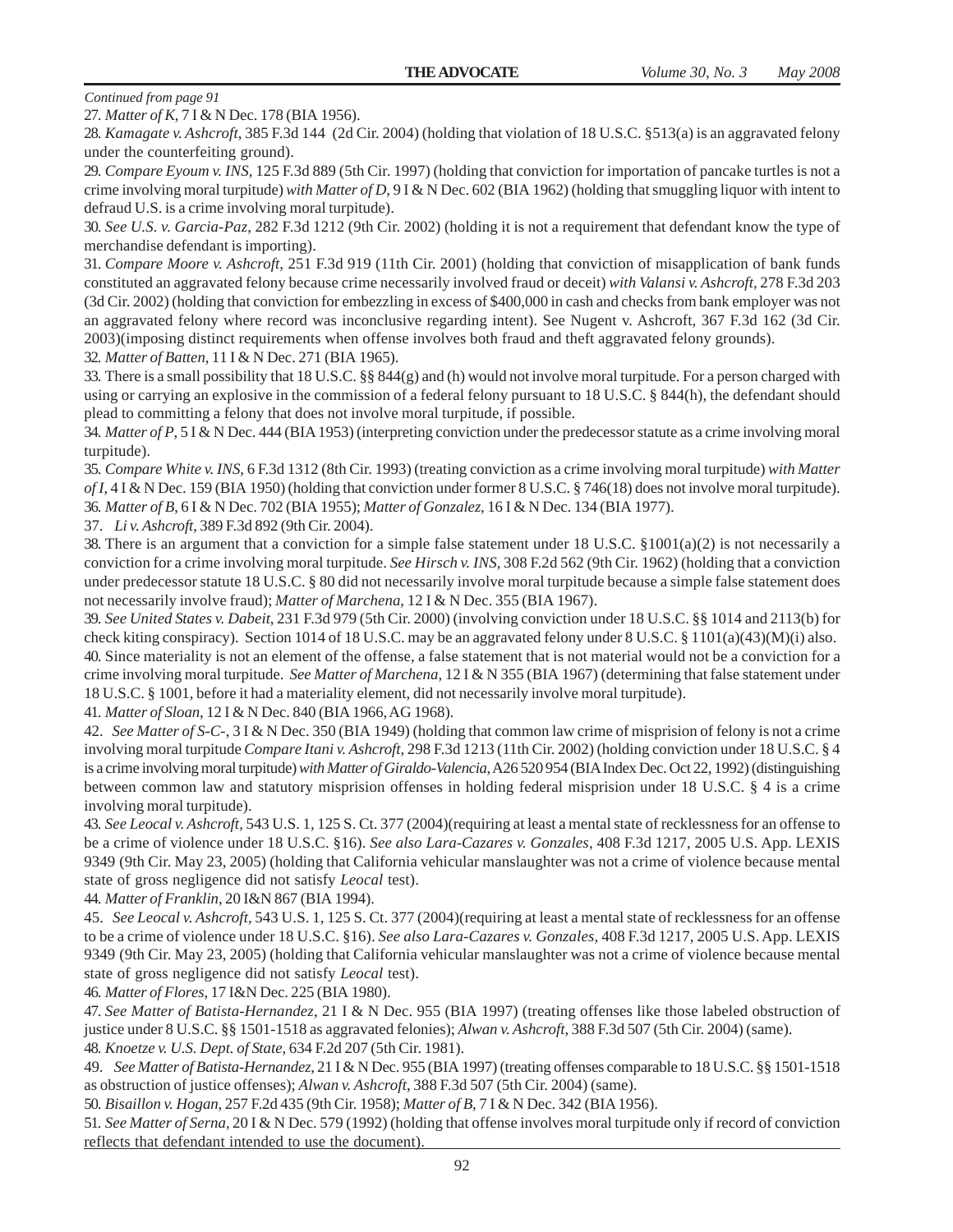52. *Randhawa v. Ashcroft*, 298 F.3d 1148 (9th Cir. 2002).

53. *Okoroha v. INS*, 715 F.2d 380 (8th Cir. 1983); *Matter of F*, 7 I & N Dec. 386 (BIA 1957) (holding that comparable state statute involved moral turpitude).

54. *Urena-Ramirez v. Ashcroft*, 341 F.3d 51 (1st Cir. 2003); *United States v. Rodriguez-Duberney*, 326 F.3d 613 (5th Cir. 2003). 55. *Urena-Ramirez v. Ashcroft*, 341 F.3d 51 (1st Cir. 2003); *Johnson v. INS*, 971 F.2d 340 (9th Cir. 1992) (holding that conviction

under 18 U.S.C. § 1952 was a controlled substance offense).

56. *Chowdhury v. INS*, 249 F.3d 970 (9th Cir. 2001) (rejecting government attempt to include restitution amount as measure of funds laundered).

- 57. 8 U.S.C. § 1101(a)(43)(G).
- 58. 8 U.S.C. § 1101(a)(43)(F).
- 59. 8 U.S.C. § 1101(a)(43)(G).
- 60. 8 U.S.C. § 1101(a)(43)(A).
- 61. 8 U.S.C. § 1101(a)(43)(F).
- 62. 8 U.S.C. § 1101(a)(43)(A).
- 63. 8 U.S.C. § 1101(a)(43)(F).
- 64. *See Matter of Tran*, 21 I. & N. Dec. 291 (BIA 1996).
- 65. *See United States v. Castro*, 26 F.3d 557 (5th Cir. 1994).
- 66. *See* 8 U.S.C. § 1101(a)(43)(K)(ii).
- 67. *Matter of De S,* 1 I & N Dec. 553 (BIA 1943).

68. *Kabongo v. INS*, 837 F.2d 753 (6th Cir. 1988) (holding conviction for offense is a crime involving moral turpitude);

*Izedonmwen v. INS*, 37 F.3d 416 (8th Cir. 1994) (same).

69. *Matter of P*, 6 I & N Dec. 795 (BIA 1955).

70. *See*, *e.g*., *Matter of Khourn*, 21 I & N Dec. 293 (BIA 1992).

- 71. *See Matter of Khourn*, 21 I & N Dec. 293 (BIA 1992).
- 72. *United States v. Orihuela*, 320 F.3d 1302 (11th Cir. 2003).
- 73. *Compare Matter of Yanez*, 23 I & N Dec. 390 (BIA 2002) *with Gerbier v. Holmes*, 280 F.3d 297 (3d Cir. 2002).
- 74. *See Matter of Khourn*, 21 I & N Dec. 293 (BIA 1992).

75. *Id.*

- 76. *Id.*
- 77. *Id.*
- 78. *Id.*
- 79. *Matter of G*, 7 I & N Dec. 114 (BIA 1956).

80. *Goldeshtein v. INS*, 8 F.3d 645 (9th Cir. 1993) (conviction under 31 U.S.C. §§ 5322(b), 5324(a)(3) not a crime involving moral turpitude.); *Matter of L-V-C-*, 22 I & N Dec. 594 (BIA 1999) (same).

81. *Matter of L-V-C,* 22 I & N Dec. 594 (BIA 1999).

82. *St. John v. Ashcroft*, 43 Fed. Appx. 281 (10th Cir.2002) (rejecting argument that restitution amount was not equivalent to loss to victim).

83. *Compare Matter of Adetiba*, 20 I & N Dec. 506 (BIA 1992) (finding that conviction involves moral turpitude) *with Beltran-Tirado v. INS*, 213 F.3d 1179 (9th Cir. 2000) (relying on limited statutory amnesty for people who present false social security cards to conclude that the offense is not a conviction for a crime involving moral turpitude). 84. *Matter of S*, 5 I & N Dec. 425 (BIA 1953). ■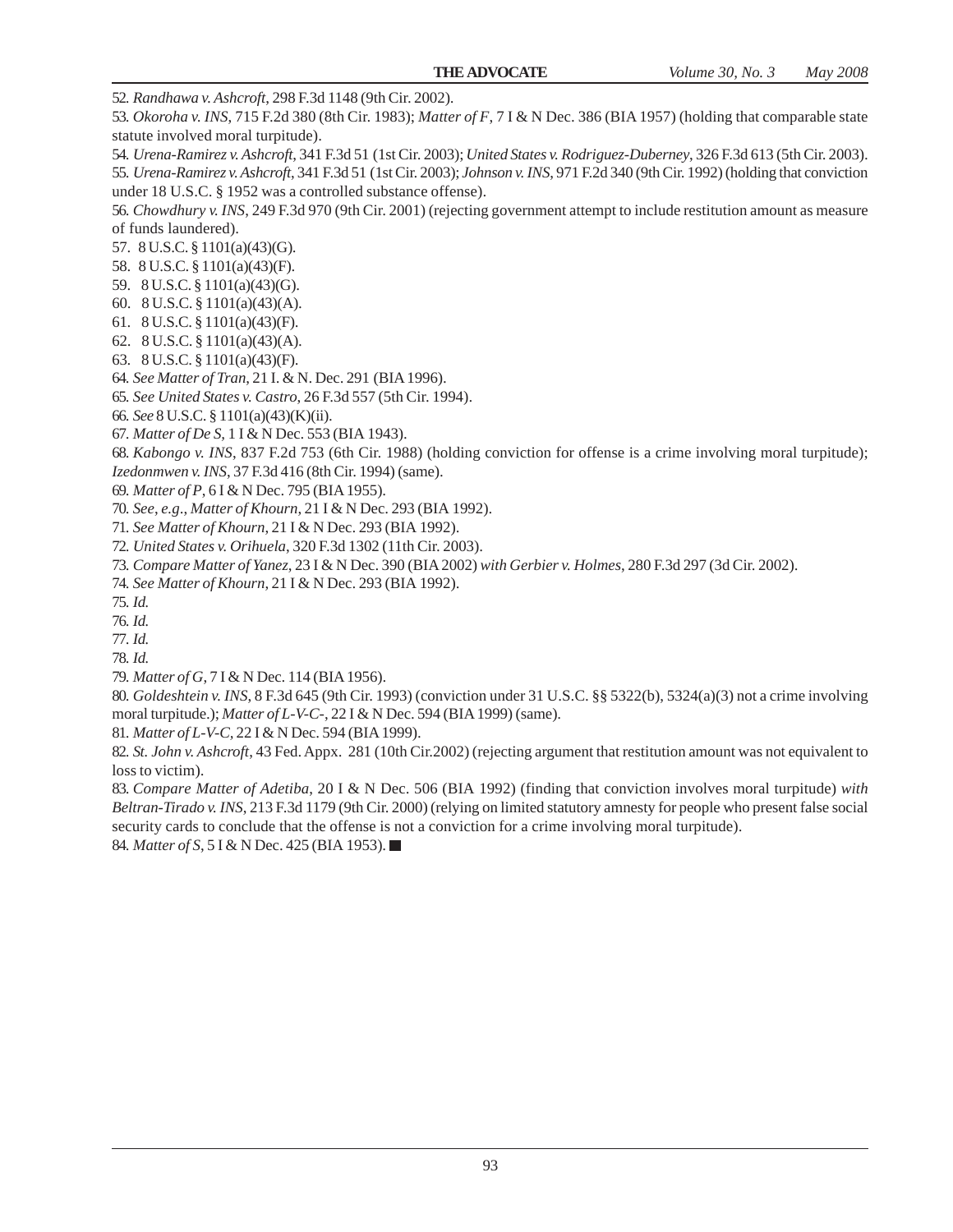# **USING OUR STATE CONSTITUTION**

# **By Rebecca Ballard DiLoreto**

The Fourteenth Amendment, in particular, can be a powerful tool for litigating issues of racial fairness. However, we should not forget about our state laws, which sometimes can go farther than the Federal Constitution in demanding racial fairness. A number of state courts have developed their own standards on independent state grounds for the claims covered in this manual. For example, under the Colorado Constitution, "defense counsel [has] a right and an obligation to inquire into the racial views of the venire members in the interest of obtaining a fair and impartial jury."<sup>1</sup> Connecticut has also permitted extensive questioning about the impact of race as a matter of state constitutional law. This has extended well beyond cases involving interracial, violent crime.<sup>2</sup> Indeed, Connecticut's courts have said, "Our state, by constitutional provision, allows the questioning of each prospective juror individually by counsel, and, within that framework, counsel is entitled to interrogate on the subject of race prejudice."3 Other states have developed their rules as a matter of statutory interpretation. For example, Georgia reached the same result as the Supreme Court on the need for voir dire on racial issues, on the basis of its own statutory requirements.4

Other state appellate courts have exercised their "supervisory authority" to create such rules. For example, Maryland expressly adopted a rule broader than *Ristaino v. Ross*,<sup>5</sup> as a matter of state non-constitutional criminal law. Exercising its supervisory authority over state courts, the Maryland high court held that questioning as to racial prejudice was required in a prosecution of an African-American for possession of cocaine.<sup>6</sup> It is not necessary that there be an interracial, violent crime; voir dire should be permitted at the request of the defendant, to discover if any potential juror harbors a disqualifying bias.7 New Jersey law is similar. "Even in cases with no interracial crime or obvious racial overtones, this Court has stated that it prefers a searching inquiry into racial bias, if so requested by the defendant."8 Seemingly exercising its supervisory powers over lower courts, the Arkansas Court of Appeals has required questioning about racial bias in a case in which an African American was charged with delivery of a controlled substance.<sup>9</sup>

There is precedent in Kentucky for courts using the state constitution to reach areas not reached by federal law.<sup>10</sup> Perhaps the most pertinent example of the Kentucky law going where federal law would not was the case of *Commonwealth v. Wasson*. 11 In *Wasson*, the Supreme Court considered a challenge to Kentucky's sodomy law. A similar law in Georgia had been upheld by the United States Supreme Court six years earlier.12 In addressing the statute, the Kentucky Supreme Court concluded that Kentucky's Constitution offers even more protection and is more extensive than the federal Equal Protection Clause. In *Wasson* our Supreme Court recognized the breadth of Kentucky Constitution Sections 2 and 3, which read:

 Section 2. Absolute and arbitrary power over the lives liberty and property of freemen exists nowhere in a republic, not even in the largest majority.

Section 3 All men, when they form a social compact are equal.

As the Kentucky Supreme Court observed, "[c]ontrary to popular belief, the Bill of Rights in the United States Constitution represents neither the primary source nor the maximum guarantee of state constitutional liberty. Our own constitutional guarantees against the intrusive power of the state do not derive from the Federal Constitution."13 The Supreme Court found that the "right to privacy" in Kentucky was broader than the federal equivalent, and prohibited the state from regulating consensual sexual contact. In explaining its decision, the Court said:

To be treated equally by the law is a broader constitutional value than due process of law…We recognize it as such under the Kentucky Constitution, without regard to whether the United States Supreme Court continues to do so in federal constitutional jurisprudence. "Equal Justice Under Law inscribed above the entrance to the United States Supreme Court, expresses the unique goal to which all humanity aspires. In Kentucky it is more than a mere aspiration. It is part of the "inherent and inalienable" rights protected by our Kentucky Constitution…14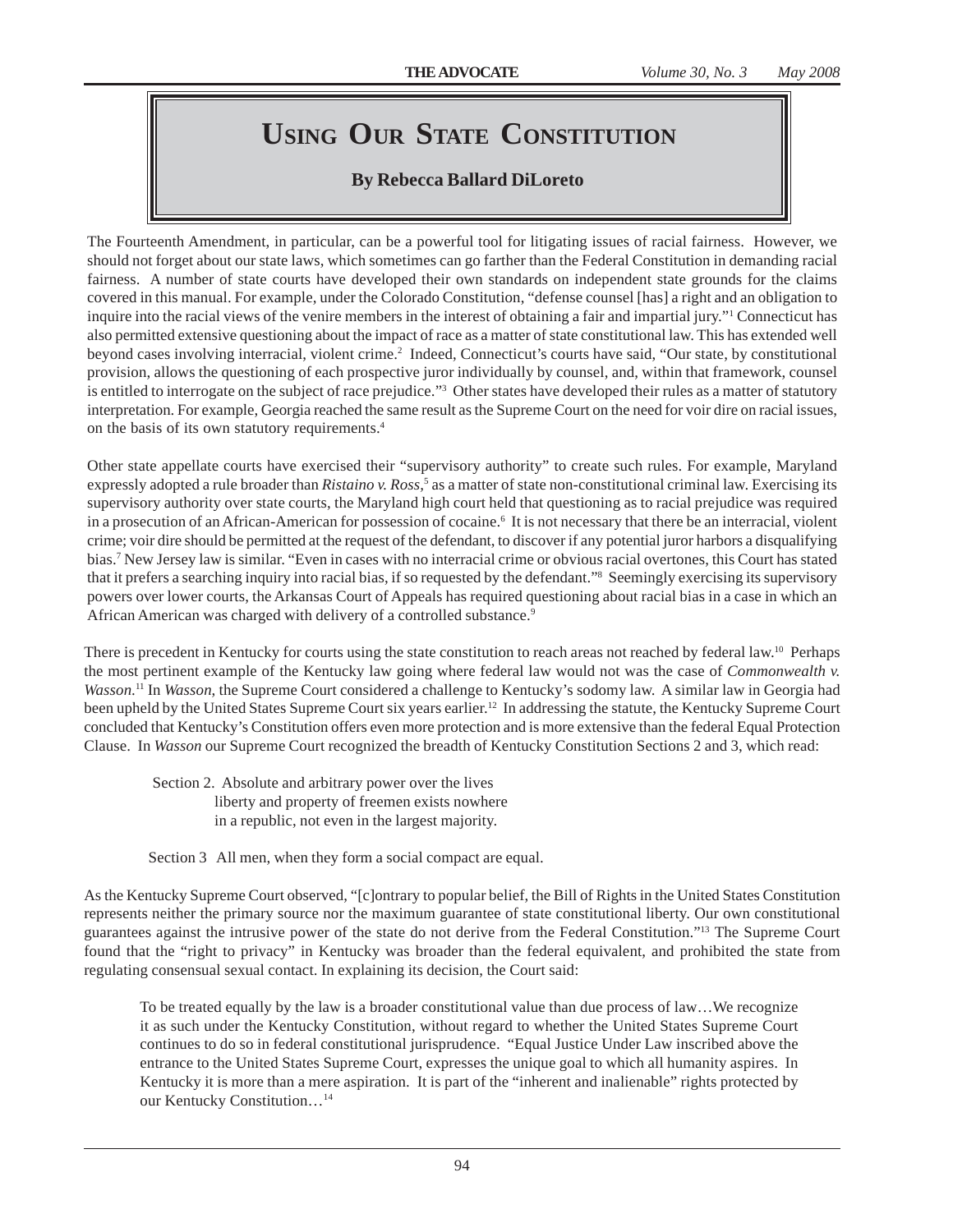With the example of *Wasson* in mind, perhaps the time has come to reemphasize the breadth of our state constitution in litigating the issues discussed in this manual. However, the Kentucky Constitution is not the only area of the law which demands fairness from the Court of Justice. State statutes can also be used to attack racial bias. Perhaps the most well known statute on the issue is the Racial Justice Act.<sup>15</sup> Not only does that Act prohibit prosecutors from seeking the death penalty because of race, but it sets forth a procedure which authorizes the use of statistical evidence to show that race was a "significant factor" in the decision to seek death.<sup>16</sup> These protections are much more robust than what the Fourteenth Amendment requires.<sup>17</sup>

While we should endeavor to use state law whenever possible, we should nevertheless proceed with caution, without waiving any federal claims our clients might have. While there are many who are critical of how the Anti-Terrorism and Effective Death Penalty Act has cut back on a habeas petitioner's right to seek protection from the Fourteenth Amendment in federal court, the fact is that those restrictions have placed a larger ethical responsibility on the state court practitioner to properly preserve challenges to racial discrimination on state and federal grounds.<sup>18</sup>

#### **Endnotes:**

1. *People v. Baker, 924 P.2d 1186, 1191 (Colo. Ct. App. 1996)*.

2. *State v. Tucker*, 629 A.2d 1067, 1078 (Conn. 1993)

3. *State v. Marsh, 362 A.2d 523, 525 (Conn. 1975)* (sale of narcotics); see also *State v. Smith, 608 A.2d 63, 66-67 (Conn. 1992)* (collecting cases).

4. Compare *Turner v. Murray* 476 U.S. 28 (1986) with *Legare v. State, 348 S.E.2d 881, 881-82 (Ga. 1986)* (citing Ga. Code Ann. § 15-12-133 (1986));

5. 96 S.Ct. 1017 (1976),

6. *Hill v. State, 661 A.2d 1164, 1169 (Md. 1995)*; see also *Bowie v. State, 595 A.2d 448, 453 (Md. 1991)* (holding that questioning as to racial prejudice is required in a trial of an African-American charged with murder) and cases cited therein 7. *Hill, 661 A.2d at 1168-69*.

8. *State v. McDougald, 577 A.2d 419, 434 (N.J. 1990)* (involving a murder case in which the defendant and victims are of same race) (citing *State v. Ramseur, 524 A.2d 188, 250 (N.J. 1988)*); accord *State v. Loftin, 680 A.2d 677, 736-39 (N.J. 1996)* (O'Hern, J., dissenting) (collecting capital cases); *State v. Horcey, 629 A.2d 1367, 1370-71 (N.J. Super. App. Div. 1993)* (collecting cases).

9. *See Smith v. State, 800 S.W.2d 440, 441 (Ark. Ct. App. 1990)*; *see also Cochran v. State, 505 S.W.2d. 520, 521 (Ark. 1974)* (holding that voir dire questioning on racial prejudice is required when an African-American defendant is charged with assaulting a Caucasian police officer).

10. *See*, *e.g.*, *Baucom v. Commonwealth*, 134 S.W.3d 591 (Ky. 2004)(Kentucky constitution recognizes a right to hybrid representation); *Dean v. Commonwealth*, Ky., 777 S.W.2d 900 (1989) (overruled on other grounds, *Caudill v. Commonwealth*, Ky., 120 S.W.2d 635 (2003))(right to personal confrontation can only be waived by the defendant personally, not by counsel); *Rose v. Council for Better Education, Inc.*, 790 S.W.2d 186 (1989) ( Kentucky's constitution affords greater coverage for children in matters of public education than in the federal Equal Protection Clause of the Fourteenth Amendment) 11. 842 S.W.2d 487, 497 (Ky. 1992)

12. *Bowers v. Hardwick*, 478 U.S. 186, 106 S.Ct. 2841, 92 L.Ed.2d 140 (1986), *overruled in Lawrence v. Texas*, 539 U.S. 558, 123 S.Ct. 2472, 156 L.Ed.2d 508 (2003)

13. *Wasson* at 492.

14. *Wasson* at 501.

15. KRS 532.300-532.309

16. KRS 532.300(2) and (3)

17. *See*, *e.g.*, *United States v. Armstrong*, 517 U.S. 456 (1996)(permitting litigation into selective enforcement only it if could be shown that the crime was enforced against one group, and not against another).

18. See O'Connor, Michael P., *Time out of Mind: Our Collective Amnesia About the History of the Privileges and Immunities Clause*, 93 *Ky. L.J.* 659 (2004-2005).